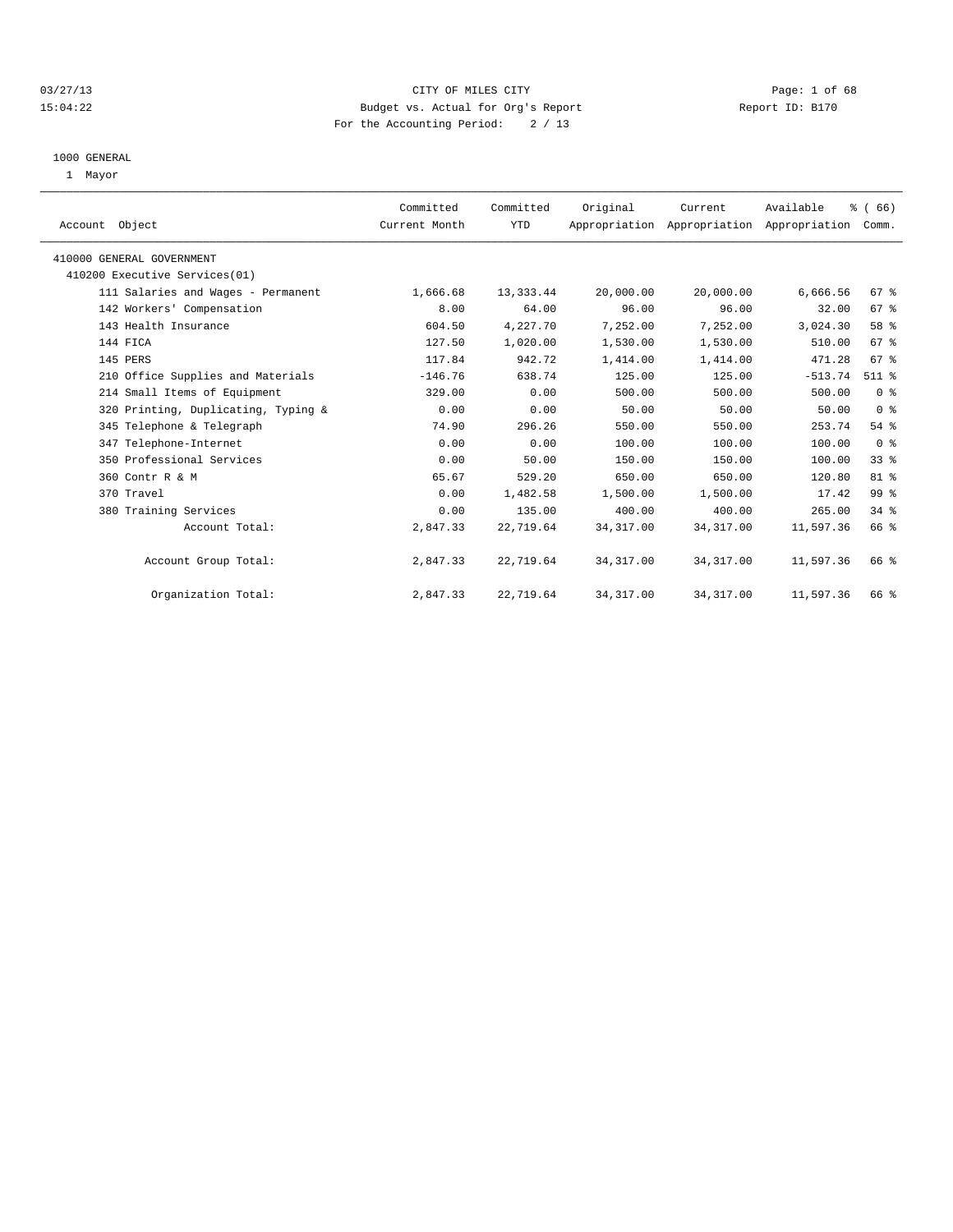#### 03/27/13 Page: 2 of 68 15:04:22 Budget vs. Actual for Org's Report Report ID: B170 For the Accounting Period: 2 / 13

#### 1000 GENERAL

2 City Council

| Account Object                           | Committed<br>Current Month | Committed<br><b>YTD</b> | Original  | Current<br>Appropriation Appropriation Appropriation | Available | % (66)<br>Comm. |  |
|------------------------------------------|----------------------------|-------------------------|-----------|------------------------------------------------------|-----------|-----------------|--|
| 410000 GENERAL GOVERNMENT                |                            |                         |           |                                                      |           |                 |  |
| 410100 Legislative Services(02)          |                            |                         |           |                                                      |           |                 |  |
| 111 Salaries and Wages - Permanent       | 2,000.00                   | 16,000.00               | 24,000.00 | 24,000.00                                            | 8,000.00  | 67 %            |  |
| 142 Workers' Compensation                | 9.60                       | 76.80                   | 115.00    | 115.00                                               | 38.20     | 67%             |  |
| 144 FICA                                 | 152.96                     | 1,223.68                | 1,836.00  | 1,836.00                                             | 612.32    | 67 <sup>8</sup> |  |
| 145 PERS                                 | 53.04                      | 424.32                  | 636.00    | 636.00                                               | 211.68    | 67 <sup>8</sup> |  |
| 220 Operating Expenses                   | 182.24                     | 439.12                  | 0.00      | 0.00                                                 | $-439.12$ | $***$ $%$       |  |
| 370 Travel                               | 0.00                       | 0.00                    | 500.00    | 500.00                                               | 500.00    | 0 <sup>8</sup>  |  |
| 380 Training Services                    | 0.00                       | 0.00                    | 500.00    | 500.00                                               | 500.00    | 0 <sup>8</sup>  |  |
| Account Total:                           | 2,397.84                   | 18, 163. 92             | 27,587.00 | 27,587.00                                            | 9,423.08  | 66 %            |  |
| 410105 Safety Culture-Supplies           |                            |                         |           |                                                      |           |                 |  |
| 230 Repair and Maintenance Supplies      | 0.00                       | 0.00                    | 1,000.00  | 1,000.00                                             | 1,000.00  | 0 <sup>8</sup>  |  |
| Account Total:                           | 0.00                       | 0.00                    | 1,000.00  | 1,000.00                                             | 1,000.00  | 0 <sup>8</sup>  |  |
| Account Group Total:                     | 2,397.84                   | 18, 163. 92             | 28,587.00 | 28,587.00                                            | 10,423.08 | 64 %            |  |
| 470000 Housing and Community Development |                            |                         |           |                                                      |           |                 |  |
| 470300 Ecomonic Development              |                            |                         |           |                                                      |           |                 |  |
| 350 Professional Services                | 0.00                       | 13,438.00               | 13,438.00 | 13,438.00                                            | 0.00      | $100*$          |  |
| Account Total:                           | 0.00                       | 13,438.00               | 13,438.00 | 13,438.00                                            | 0.00      | 100 %           |  |
| Account Group Total:                     | 0.00                       | 13,438.00               | 13,438.00 | 13,438.00                                            | 0.00      | $100*$          |  |
| Organization Total:                      | 2,397.84                   | 31,601.92               | 42,025.00 | 42,025.00                                            | 10,423.08 | 75 %            |  |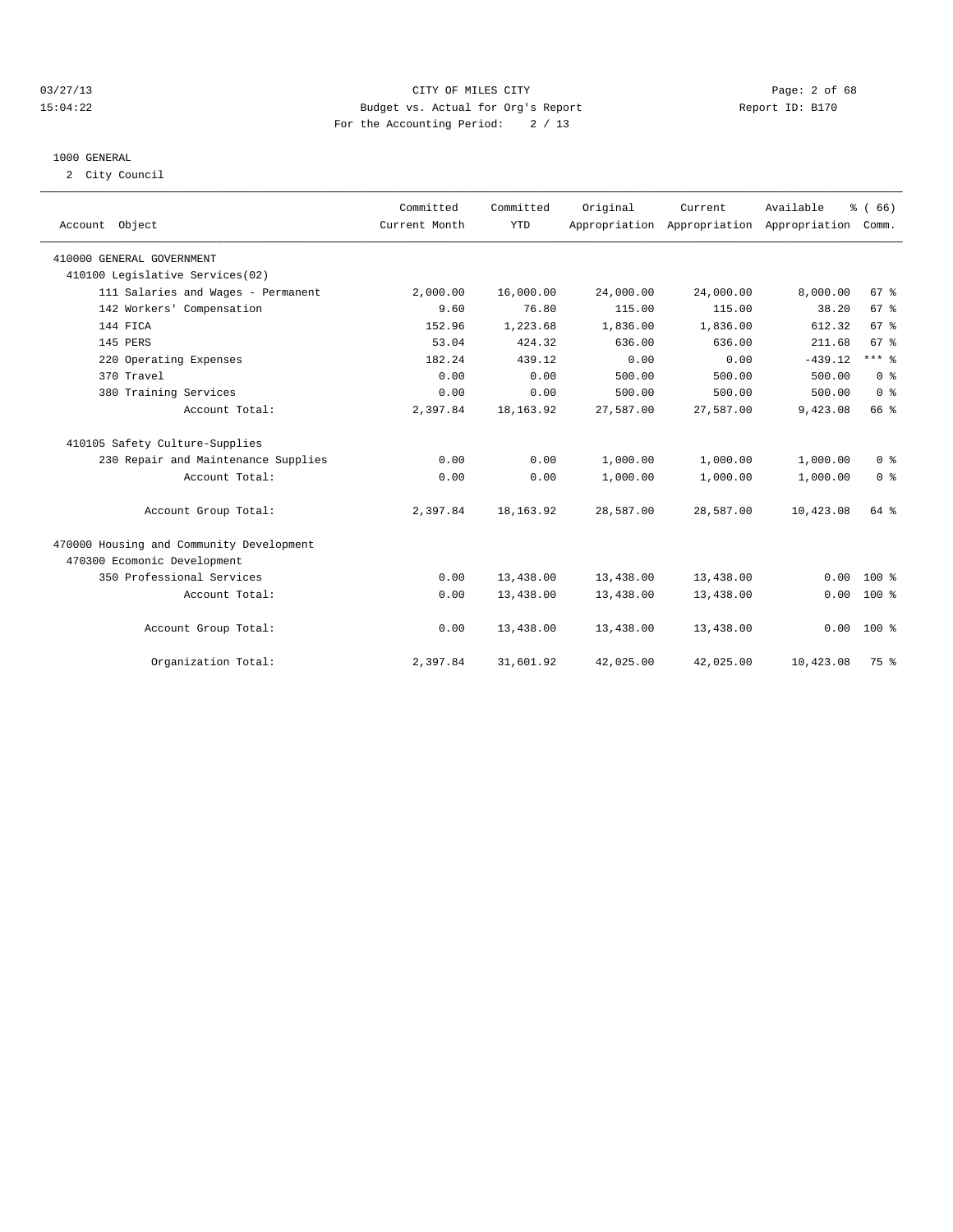#### 03/27/13 Page: 3 of 68 15:04:22 Budget vs. Actual for Org's Report Report ID: B170 For the Accounting Period: 2 / 13

#### 1000 GENERAL

3 City Clerk

| Account Object                             | Committed<br>Current Month | Committed<br><b>YTD</b> | Original               | Current     | Available<br>Appropriation Appropriation Appropriation Comm. | % (66)                     |
|--------------------------------------------|----------------------------|-------------------------|------------------------|-------------|--------------------------------------------------------------|----------------------------|
|                                            |                            |                         |                        |             |                                                              |                            |
| 410000 GENERAL GOVERNMENT                  |                            |                         |                        |             |                                                              |                            |
| 410500 Financial Services(03)              |                            |                         |                        |             |                                                              |                            |
| 111 Salaries and Wages - Permanent         | 7.187.42                   | 70,354.20               | 124,074.00             | 124,074.00  | 53,719.80                                                    | 57%                        |
| 121 OVERTIME-PERMANENT                     | 0.00                       | 352.59                  | 3,573.00               | 3,573.00    | 3,220.41                                                     | $10*$                      |
| 131 VACATION                               | 675.12                     | 3,024.21                | 6,173.00               | 6, 173.00   | 3,148.79                                                     | 49 %                       |
| 132 SICK LEAVE                             | 1,245.43                   | 3, 173. 17              | 2,692.00               | 2,692.00    | $-481.17$                                                    | 118 <sup>8</sup>           |
| 133 OTHER LEAVE PAY                        | 0.00                       | 1,031.37                | 7,212.00               | 7,212.00    | 6,180.63                                                     | $14*$                      |
| 141 Unemployment Insurance                 | 39.33                      | 291.79                  | 503.00                 | 503.00      | 211.21                                                       | 58 %                       |
| 142 Workers' Compensation                  | 85.08                      | 692.35                  | 1,322.00               | 1,322.00    | 629.65                                                       | $52$ $%$                   |
| 143 Health Insurance                       | 1,813.50                   | 11, 411.06              | 23,931.00              | 23,931.00   | 12,519.94                                                    | $48*$                      |
| 144 FICA                                   | 855.35                     | 6,346.40                | 10,995.00              | 10,995.00   | 4,648.60                                                     | 58 <sup>8</sup>            |
| 145 PERS                                   | 696.66                     | 4,594.55                | 10,079.00              | 10,079.00   | 5,484.45                                                     | $46*$                      |
| 196 CLOTHING ALLOTMENT                     | 0.00                       | 495.00                  | 450.00                 | 450.00      | $-45.00$                                                     | $110*$                     |
| 210 Office Supplies and Materials          | 499.50                     | 2,087.19                | 1,000.00               | 1,000.00    | $-1,087.19$                                                  | $209$ %                    |
| 214 Small Items of Equipment               | 0.00                       | 95.32                   | 4,000.00               | 4,000.00    | 3,904.68                                                     | 2 <sup>8</sup>             |
| Operating Expenses<br>220                  | 31.39                      | 2,659.55                | 2,000.00               | 2.000.00    | $-659.55$                                                    | $133*$                     |
| 230 Repair and Maintenance Supplies        | 0.00                       | 0.00                    | 200.00                 | 200.00      | 200.00                                                       | 0 <sup>8</sup>             |
| 311 Postage, Box Rent, Etc.                | $-945.96$                  | 2,610.34                | 1,000.00               | 1,000.00    | $-1,610.34$                                                  | $261$ %                    |
| 320 Printing, Duplicating, Typing &        | 31.11                      | 321.10                  | 2,000.00               | 2,000.00    | 1,678.90                                                     | 16 <sup>8</sup>            |
| Publicity, Subscriptions & Dues<br>330     | 110.01                     | 441.45                  | 1,700.00               | 1,700.00    | 1,258.55                                                     | $26$ %                     |
| 334 Memberships, Registrations & Dues      | 0.00                       | 2,838.00                | 2,700.00               | 2,700.00    | $-138.00$                                                    | 105 <sub>8</sub>           |
| 345 Telephone & Telegraph                  | 117.96                     | 459.24                  | 1,200.00               | 1,200.00    | 740.76                                                       | $38*$                      |
| 347 Telephone-Internet                     | 39.04                      | 156.16                  | 250.00                 | 250.00      | 93.84                                                        | 62 %                       |
| 350 Professional Services                  | 0.00                       | 21,301.66               | 30,000.00              | 30,000.00   | 8,698.34                                                     | 71 %                       |
| 360 Contr R & M                            | 295.47                     | 2,387.30                | 8,000.00               | 8,000.00    | 5,612.70                                                     | $30*$                      |
| 370 Travel                                 | 0.00                       | 0.00                    | 1,200.00               | 1,200.00    | 1,200.00                                                     | 0 <sup>8</sup>             |
| 380 Training Services                      | 77.00                      | 77.00                   | 1,000.00               | 1,000.00    | 923.00                                                       | 8 %                        |
| 382 Books                                  | 0.00                       | 305.99                  | 100.00                 | 100.00      | $-205.99$                                                    | 306 <sup>8</sup>           |
| 521 Surety Bonds for Officials & Employees | 0.00                       | 923.00                  | 923.00                 | 923.00      | 0.00                                                         | $100$ %                    |
| Account Total:                             | 12,853.41                  | 138,429.99              | 248, 277.00            | 248, 277.00 | 109,847.01                                                   | 56%                        |
|                                            |                            |                         |                        |             |                                                              |                            |
| 411101 Labor Negotiations                  |                            |                         |                        |             |                                                              |                            |
| 350 Professional Services                  | 2,231.25                   | 6,081.25                | 15,000.00              | 15,000.00   | 8,918.75                                                     | 41 %                       |
| Account Total:                             | 2,231.25                   | 6,081.25                | 15,000.00              | 15,000.00   | 8,918.75                                                     | 41 %                       |
| Account Group Total:                       | 15,084.66                  | 144,511.24              | 263,277.00             | 263,277.00  | 118,765.76                                                   | 55 <sup>8</sup>            |
| 510000 MISCELLANEOUS                       |                            |                         |                        |             |                                                              |                            |
| 510330 Comprehensive Liability Insurance   |                            |                         |                        |             |                                                              |                            |
| 513 Liability                              |                            |                         |                        | 67,952.00   |                                                              |                            |
| Account Total:                             | 0.00<br>0.00               | 67,923.15<br>67,923.15  | 67,952.00<br>67,952.00 | 67,952.00   |                                                              | 28.85 100 %<br>28.85 100 % |
|                                            |                            |                         |                        |             |                                                              |                            |
| Account Group Total:                       | 0.00                       | 67,923.15               | 67,952.00              | 67,952.00   |                                                              | 28.85 100 %                |
| Organization Total:                        | 15,084.66                  | 212, 434.39             | 331,229.00             | 331,229.00  | 118,794.61                                                   | 64 %                       |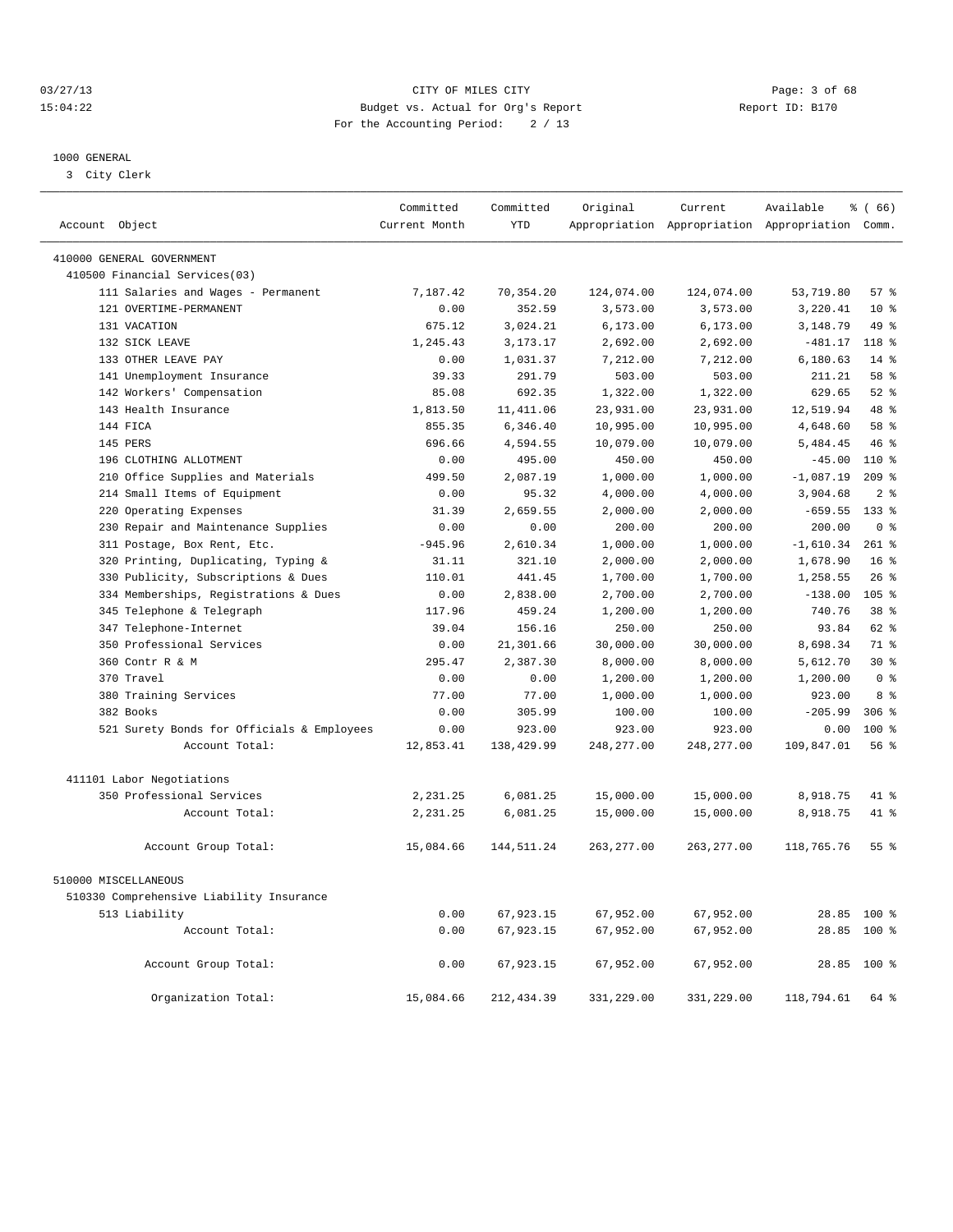#### 03/27/13 Page: 4 of 68 15:04:22 Budget vs. Actual for Org's Report Report ID: B170 For the Accounting Period: 2 / 13

## 1000 GENERAL

4 Attorney

| Account Object                     | Committed<br>Current Month | Committed<br>YTD | Original  | Current   | Available<br>Appropriation Appropriation Appropriation | % (66)<br>Comm.  |  |
|------------------------------------|----------------------------|------------------|-----------|-----------|--------------------------------------------------------|------------------|--|
| 410000 GENERAL GOVERNMENT          |                            |                  |           |           |                                                        |                  |  |
| 411100 Legal Services(04)          |                            |                  |           |           |                                                        |                  |  |
| 111 Salaries and Wages - Permanent | 10,512.74                  | 71,204.96        | 72,942.00 | 72,942.00 | 1,737.04                                               | 98 %             |  |
| 141 Unemployment Insurance         | 36.81                      | 249.42           | 256.00    | 256.00    | 6.58                                                   | 97%              |  |
| 142 Workers' Compensation          | 444.99                     | 1,072.77         | 375.00    | 375.00    | $-697.77$                                              | $286$ %          |  |
| 144 FICA                           | 804.22                     | 5,450.01         | 5,580.00  | 5,580.00  | 129.99                                                 | 98 <sup>8</sup>  |  |
| 145 PERS                           | 716.90                     | 4,722.02         | 5,157.00  | 5,157.00  | 434.98                                                 | $92$ $%$         |  |
| 196 CLOTHING ALLOTMENT             | 0.00                       | 37.50            | 0.00      | 0.00      | $-37.50$                                               | $***$ $-$        |  |
| 210 Office Supplies and Materials  | 459.03                     | 905.39           | 0.00      | 0.00      | $-905.39$                                              | $***$ $%$        |  |
| 220 Operating Expenses             | 156.39                     | 353.09           | 300.00    | 300.00    | $-53.09$                                               | 118 <sup>8</sup> |  |
| 311 Postage, Box Rent, Etc.        | 2.30                       | 203.15           | 300.00    | 300.00    | 96.85                                                  | 68 %             |  |
| 345 Telephone & Telegraph          | 22.18                      | 85.25            | 120.00    | 120.00    | 34.75                                                  | 71 %             |  |
| 347 Telephone-Internet             | 0.00                       | 0.00             | 120.00    | 120.00    | 120.00                                                 | 0 <sup>8</sup>   |  |
| 350 Professional Services          | 100.00                     | 1,333.12         | 1,200.00  | 1,200.00  | $-133.12$                                              | 111 %            |  |
| 360 Contr R & M                    | 0.00                       | 100.00           | 200.00    | 200.00    | 100.00                                                 | 50%              |  |
| 370 Travel                         | 0.00                       | 0.00             | 550.00    | 550.00    | 550.00                                                 | 0 <sup>8</sup>   |  |
| Account Total:                     | 13,255.56                  | 85,716.68        | 87,100.00 | 87,100.00 | 1,383.32                                               | 98 %             |  |
|                                    |                            |                  |           |           |                                                        |                  |  |
| Account Group Total:               | 13,255.56                  | 85,716.68        | 87,100.00 | 87,100.00 | 1,383.32                                               | 98 %             |  |
| Organization Total:                | 13,255.56                  | 85,716.68        | 87,100.00 | 87,100.00 | 1,383.32                                               | 98 %             |  |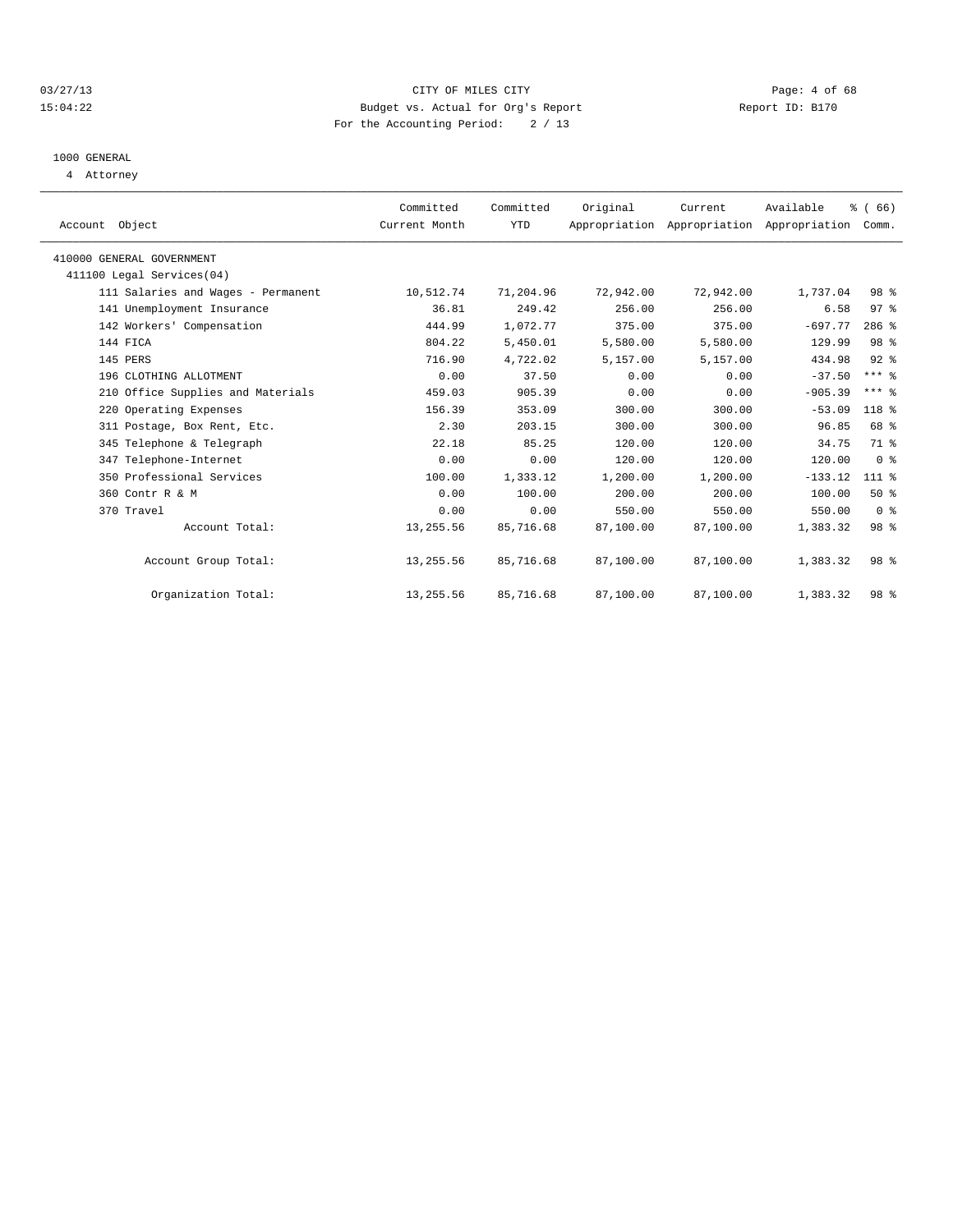#### 03/27/13 Page: 5 of 68 15:04:22 Budget vs. Actual for Org's Report Report ID: B170 For the Accounting Period: 2 / 13

#### 1000 GENERAL

5 Police

| Account Object                             | Committed<br>Current Month | Committed<br><b>YTD</b> | Original     | Current      | Available<br>Appropriation Appropriation Appropriation Comm. | % (66)           |
|--------------------------------------------|----------------------------|-------------------------|--------------|--------------|--------------------------------------------------------------|------------------|
|                                            |                            |                         |              |              |                                                              |                  |
| 420000 PUBLIC SAFETY                       |                            |                         |              |              |                                                              |                  |
| 420140 Crime Control and Investigation(05) |                            |                         |              |              |                                                              |                  |
| 111 Salaries and Wages - Permanent         | 50,858.18                  | 389,148.41              | 674,824.00   | 674,824.00   | 285,675.59                                                   | 58 %             |
| 121 OVERTIME-PERMANENT                     | 2,377.63                   | 25,742.76               | 21,500.00    | 21,500.00    | $-4, 242.76$                                                 | $120$ %          |
| 131 VACATION                               | 162.31                     | 20,014.24               | 30,000.00    | 30,000.00    | 9,985.76                                                     | 67 <sup>8</sup>  |
| 132 SICK LEAVE                             | 186.56                     | 7.491.75                | 7,500.00     | 7,500.00     | 8.25                                                         | $100*$           |
| 133 OTHER LEAVE PAY                        | 777.33                     | 5,239.59                | 8,000.00     | 8,000.00     | 2,760.41                                                     | 65 %             |
| 134 HOLIDAY PAY                            | 2,961.29                   | 27, 144.79              | 21,500.00    | 21,500.00    | $-5,644.79$                                                  | $126$ %          |
| 141 Unemployment Insurance                 | 220.82                     | 1,701.73                | 2,762.00     | 2,762.00     | 1,060.27                                                     | 62 %             |
| 142 Workers' Compensation                  | 2,611.02                   | 19,924.71               | 34, 412.00   | 34, 412.00   | 14,487.29                                                    | 58 %             |
| 143 Health Insurance                       | 7,912.25                   | 65,110.53               | 116,154.00   | 116,154.00   | 51,043.47                                                    | 56%              |
| 144 FICA                                   | 971.11                     | 7,393.57                | 15,554.00    | 15,554.00    | 8,160.43                                                     | 48 %             |
| 146 Police Pension                         | 6,949.51                   | 56,590.01               | 104,372.00   | 104,372.00   | 47,781.99                                                    | 54 %             |
| 196 CLOTHING ALLOTMENT                     | 5,760.00                   | 11,546.00               | 12,960.00    | 12,960.00    | 1,414.00                                                     | 89 %             |
| Office Supplies and Materials<br>210       | 450.49                     | 3,493.04                | 4,000.00     | 4,000.00     | 506.96                                                       | 87%              |
| 214 Small Items of Equipment               | 321.17                     | 9, 173, 15              | 30,000.00    | 30,000.00    | 20,826.85                                                    | 31.8             |
| 220 Operating Expenses                     | 362.47                     | 7,040.13                | 6,500.00     | 6,500.00     | $-540.13$                                                    | 108 <sup>8</sup> |
| 226 Clothing and Uniforms                  | 0.00                       | 293.82                  | 1,000.00     | 1,000.00     | 706.18                                                       | 29%              |
| 227 Firearm Supplies                       | 952.00                     | 3,274.96                | 4,800.00     | 4,800.00     | 1,525.04                                                     | 68 %             |
| Repair and Maintenance Supplies<br>230     | 477.44                     | 5,166.28                | 6,000.00     | 6,000.00     | 833.72                                                       | 86 %             |
| 231 Gas, Oil, Diesel Fuel, Grease, etc.    | 5,986.53                   | 24, 483.58              | 32,000.00    | 32,000.00    | 7,516.42                                                     | 77.8             |
| 311 Postage, Box Rent, Etc.                | 34.66                      | 489.60                  | 600.00       | 600.00       | 110.40                                                       | $82*$            |
| 330 Publicity, Subscriptions & Dues        | 0.00                       | 0.00                    | 300.00       | 300.00       | 300.00                                                       | 0 <sup>8</sup>   |
| 334 Memberships, Registrations & Dues      | 0.00                       | 1,800.00                | 1,800.00     | 1,800.00     | 0.00                                                         | 100 %            |
| Telephone & Telegraph<br>345               | 640.64                     | 2,576.65                | 6,000.00     | 6,000.00     | 3, 423.35                                                    | 43 %             |
| 346 Garbage Service                        | 43.00                      | 344.00                  | 500.00       | 500.00       | 156.00                                                       | 69 %             |
| 347 Telephone-Internet                     | 131.20                     | 524.80                  | 800.00       | 800.00       | 275.20                                                       | 66 %             |
| 350 Professional Services                  | 660.40                     | 6,301.90                | 12,000.00    | 12,000.00    | 5,698.10                                                     | 53%              |
| 360 Contr R & M                            | 16.06                      | 160.51                  | 1,000.00     | 1,000.00     | 839.49                                                       | 16 <sup>°</sup>  |
| 366 R&M Vehicles - Police/Animal Control   | 0.00                       | 9,993.49                | 20,000.00    | 20,000.00    | 10,006.51                                                    | $50*$            |
| 370 Travel                                 | 282.27                     | 5, 114.74               | 6,500.00     | 6,500.00     | 1,385.26                                                     | 79 %             |
| 380 Training Services                      | 493.00                     | 6,977.88                | 10,000.00    | 10,000.00    | 3,022.12                                                     | 70 %             |
| 381 BOOKS(POP&MILES) (correct)             | 0.00                       | 0.00                    | 500.00       | 500.00       | 500.00                                                       | 0 <sup>8</sup>   |
| 512 Insurance on Vehicles & Equipment      | 0.00                       | 1,031.65                | 1,032.00     | 1,032.00     | 0.35                                                         | 100 %            |
| 513 Liability                              | 0.00                       | 1,413.45                | 0.00         | 0.00         | $-1, 413.45$                                                 | $***$ 8          |
| 700 Grants, Contributions & Indemnities    | 0.00                       | 15,970.00               | 15,970.00    | 15,970.00    | 0.00                                                         | $100*$           |
| Account Total:                             | 92,599.34                  | 742,671.72              | 1,210,840.00 | 1,210,840.00 | 468,168.28                                                   | 61 %             |
|                                            |                            |                         |              |              |                                                              |                  |
| 420142 Drug Enforcement                    |                            |                         |              |              |                                                              |                  |
| 111 Salaries and Wages - Permanent         | 3,338.12                   | 21,540.07               | 32,280.00    | 32,280.00    | 10,739.93                                                    | 67%              |
| 121 OVERTIME-PERMANENT                     | 466.61                     | 1,768.15                | 1,274.00     | 1,274.00     | $-494.15$                                                    | 139 %            |
| 131 VACATION                               | 0.00                       | 429.00                  | 1,070.00     | 1,070.00     | 641.00                                                       | 40 %             |
| 132 SICK LEAVE                             | 343.20                     | 407.55                  | 700.00       | 700.00       | 292.45                                                       | 58 %             |
| 133 OTHER LEAVE PAY                        | 0.00                       | 214.50                  | 530.00       | 530.00       | 315.50                                                       | 40 %             |
| 134 HOLIDAY PAY                            | 0.00                       | 0.00                    | 212.00       | 212.00       | 212.00                                                       | 0 <sup>8</sup>   |
| 141 Unemployment Insurance                 | 14.52                      | 85.27                   | 65.00        | 65.00        | $-20.27$                                                     | 131 %            |
| 142 Workers' Compensation                  | 176.06                     | 1,048.27                | 1,803.00     | 1,803.00     | 754.73                                                       | 58 %             |
| 143 Health Insurance                       | 604.50                     | 3,627.00                | 7,252.00     | 7,252.00     | 3,625.00                                                     | 50 %             |
| 144 FICA                                   | 60.14                      | 353.21                  | 593.00       | 593.00       | 239.79                                                       | 60 %             |
| 146 Police Pension                         | 519.28                     | 3,190.28                | 5,602.00     | 5,602.00     | 2,411.72                                                     | 57%              |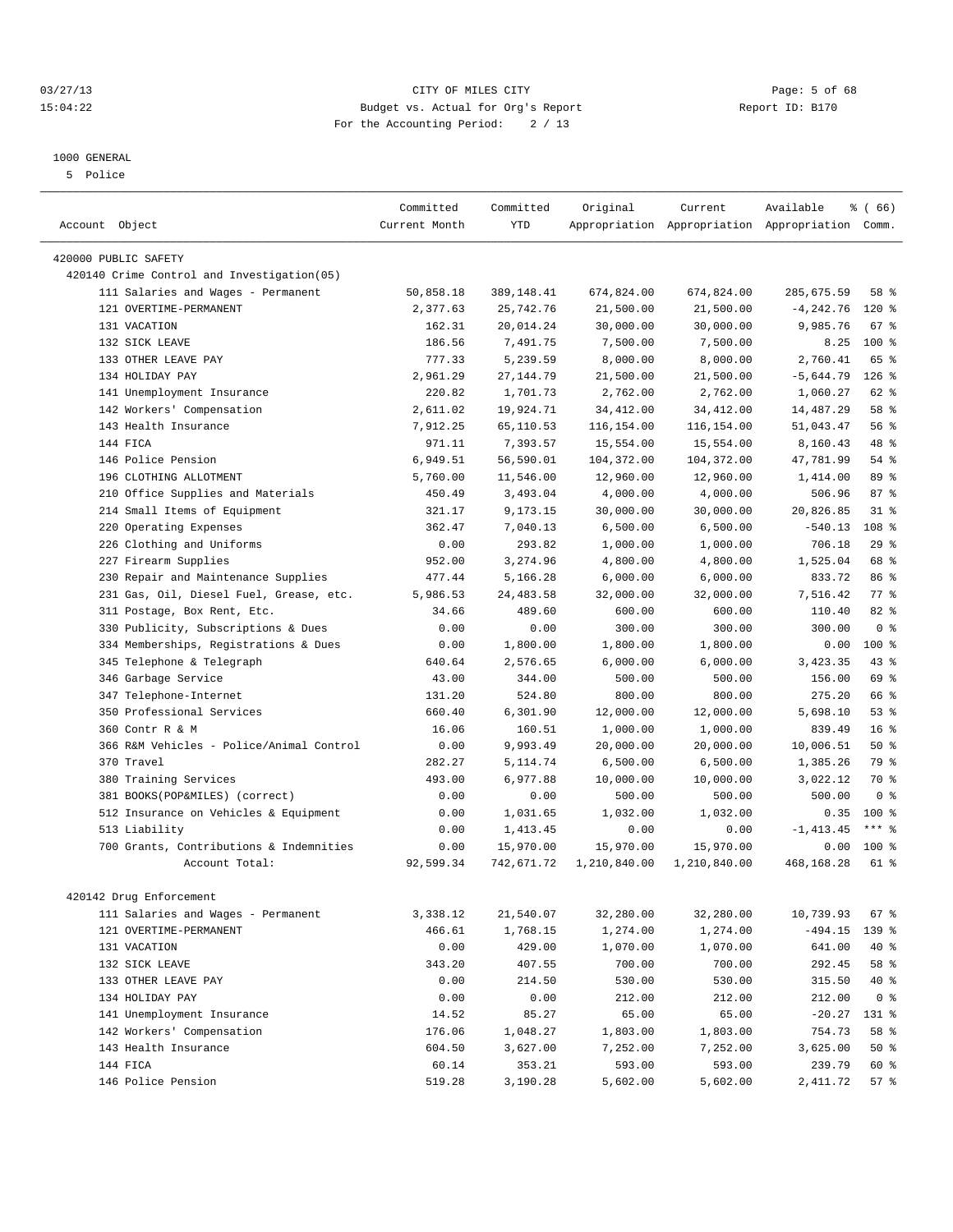#### 03/27/13 Page: 6 of 68 15:04:22 Budget vs. Actual for Org's Report Report ID: B170 For the Accounting Period: 2 / 13

#### 1000 GENERAL

5 Police

| Account Object                           | Committed<br>Current Month | Committed<br><b>YTD</b>    | Original     | Current      | Available<br>Appropriation Appropriation Appropriation Comm. | % (66)         |
|------------------------------------------|----------------------------|----------------------------|--------------|--------------|--------------------------------------------------------------|----------------|
| 196 CLOTHING ALLOTMENT                   | 0.00                       | 0.00                       | 720.00       | 720.00       | 720.00                                                       | 0 <sup>8</sup> |
| Account Total:                           | 5,522.43                   | 32,663.30                  | 52,101.00    | 52,101.00    | 19,437.70                                                    | $63$ $%$       |
| 420160 Communications-Dispatch           |                            |                            |              |              |                                                              |                |
| 111 Salaries and Wages - Permanent       | 18,953.11                  | 125,740.17                 | 210,876.00   | 210,876.00   | 85, 135.83                                                   | 60 %           |
| 121 OVERTIME-PERMANENT                   | 100.97                     | 1,456.95                   | 6,996.00     | 6,996.00     | 5,539.05                                                     | $21$ %         |
| 131 VACATION                             | 1,243.96                   | 7,845.11                   | 15,000.00    | 15,000.00    | 7,154.89                                                     | $52$ $%$       |
| 132 SICK LEAVE                           | 1,355.84                   | 6,116.72                   | 9,000.00     | 9,000.00     | 2,883.28                                                     | 68 %           |
| 133 OTHER LEAVE PAY                      | 178.60                     | 1,924.22                   | 3,504.00     | 3,504.00     | 1,579.78                                                     | 55%            |
| 134 HOLIDAY PAY                          | 1,482.50                   | 10,719.80                  | 12,624.00    | 12,624.00    | 1,904.20                                                     | 85%            |
| 141 Unemployment Insurance               | 85.33                      | 545.08                     | 903.00       | 903.00       | 357.92                                                       | 60 %           |
| 142 Workers' Compensation                | 1,031.45                   | 6,562.02                   | 11,378.00    | 11,378.00    | 4,815.98                                                     | 58 %           |
| 143 Health Insurance                     | 3,630.80                   | 26,004.94                  | 36,259.00    | 36,259.00    | 10,254.06                                                    | 72 %           |
| 144 FICA                                 | 1,849.53                   | 11,793.60                  | 19,737.00    | 19,737.00    | 7,943.40                                                     | 60 %           |
| 145 PERS                                 | 1,648.38                   | 10,651.42                  | 16,465.00    | 16,465.00    | 5,813.58                                                     | 65 %           |
| 196 CLOTHING ALLOTMENT                   | 1,058.75                   | 1,933.75                   | 2,400.00     | 2,400.00     | 466.25                                                       | $81$ %         |
| 210 Office Supplies and Materials        | 0.00                       | 263.97                     | 3,500.00     | 3,500.00     | 3,236.03                                                     | 8 %            |
| 214 Small Items of Equipment             | 0.00                       | 0.00                       | 200.00       | 200.00       | 200.00                                                       | 0 <sup>8</sup> |
| 220<br>Operating Expenses                | 24.88                      | 542.58                     | 1,000.00     | 1,000.00     | 457.42                                                       | $54$ %         |
| Clothing and Uniforms<br>226             | 0.00                       | 0.00                       | 150.00       | 150.00       | 150.00                                                       | 0 <sup>8</sup> |
| 231 Gas, Oil, Diesel Fuel, Grease, etc.  | 0.00                       | 297.68                     | 700.00       | 700.00       | 402.32                                                       | 43.8           |
| 311 Postage, Box Rent, Etc.              | 0.00                       | 51.80                      | 100.00       | 100.00       | 48.20                                                        | $52$ $%$       |
| 320 Printing, Duplicating, Typing &      | 0.00                       | 118.00                     | 100.00       | 100.00       | $-18.00$                                                     | $118*$         |
| Publicity, Subscriptions & Dues<br>330   | 0.00                       | 0.00                       | 150.00       | 150.00       | 150.00                                                       | 0 <sup>8</sup> |
| Memberships, Registrations & Dues<br>334 | 0.00                       | 368.00                     | 400.00       | 400.00       | 32.00                                                        | $92$ $%$       |
| Telephone & Telegraph<br>345             | 891.76                     | 2,609.89                   | 4,000.00     | 4,000.00     | 1,390.11                                                     | 65 %           |
| 347 Telephone-Internet                   | 0.00                       | 0.00                       | 100.00       | 100.00       | 100.00                                                       | 0 <sup>8</sup> |
| 350 Professional Services                | 0.00                       | 695.00                     | 400.00       | 400.00       | $-295.00$                                                    | $174$ $%$      |
| 360 Contr R & M                          | 0.00                       | 0.00                       | 50.00        | 50.00        | 50.00                                                        | 0 <sup>8</sup> |
| 366 R&M Vehicles - Police/Animal Control | 0.00                       | 0.00                       | 200.00       | 200.00       | 200.00                                                       | 0 <sup>8</sup> |
| 370 Travel                               | 0.00                       | 506.56                     | 1,000.00     | 1,000.00     | 493.44                                                       | $51$ %         |
| 380 Training Services                    | $-420.00$                  | $-420.00$                  | 1,000.00     | 1,000.00     | 1,420.00                                                     | $-42$ %        |
| Account Total:                           | 33, 115.86                 | 216, 327.26                | 358,192.00   | 358,192.00   | 141,864.74                                                   | 60 %           |
| Account Group Total:                     | 131, 237.63                | 991,662.28                 | 1,621,133.00 | 1,621,133.00 | 629,470.72                                                   | 61 %           |
| 490000 DEBT SERVICE                      |                            |                            |              |              |                                                              |                |
| 490500 Other Debt Service Payments       |                            |                            |              |              |                                                              |                |
| 610 Principal-Police Cars                | 0.00                       | 17,659.33                  | 17,659.00    | 17,659.00    |                                                              | $-0.33$ 100 %  |
| 620 Interest-Police Cars                 | 0.00                       | 504.80                     | 505.00       | 505.00       |                                                              | $0.20$ 100 %   |
| Account Total:                           | 0.00                       | 18, 164. 13                | 18,164.00    | 18,164.00    |                                                              | $-0.13$ 100 %  |
| Account Group Total:                     | 0.00                       | 18, 164. 13                | 18,164.00    | 18,164.00    |                                                              | $-0.13$ 100 %  |
| Organization Total:                      |                            | 131, 237.63 1, 009, 826.41 | 1,639,297.00 | 1,639,297.00 | 629, 470.59                                                  | 62 %           |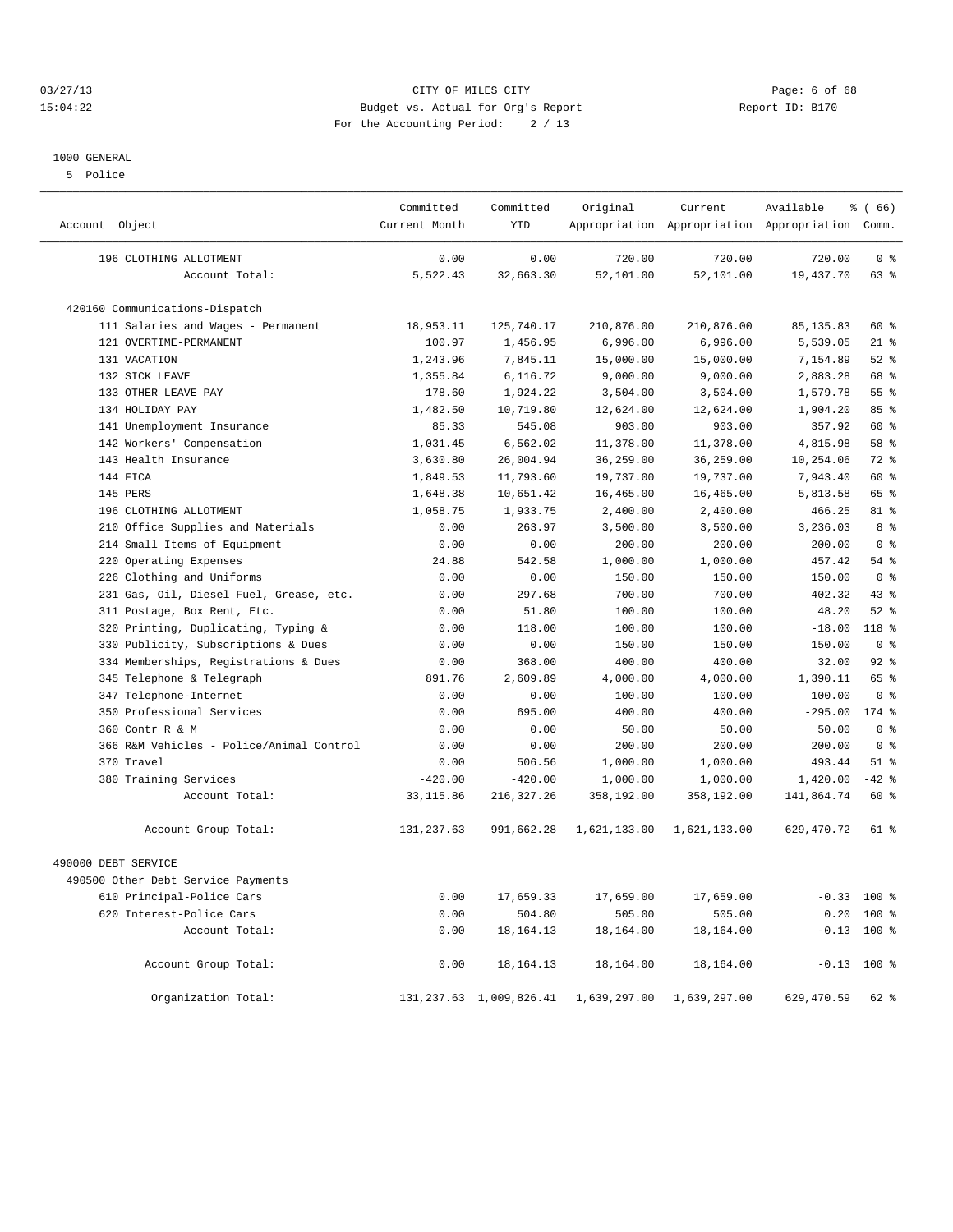#### 03/27/13 Page: 7 of 68 15:04:22 Budget vs. Actual for Org's Report Report ID: B170 For the Accounting Period: 2 / 13

#### 1000 GENERAL

6 Police Judge

| Account Object                        | Committed<br>Current Month | Committed<br><b>YTD</b> | Original   | Current<br>Appropriation Appropriation Appropriation Comm. | Available    | % (66)         |
|---------------------------------------|----------------------------|-------------------------|------------|------------------------------------------------------------|--------------|----------------|
| 410000 GENERAL GOVERNMENT             |                            |                         |            |                                                            |              |                |
| 410300 Judicial Services(06)          |                            |                         |            |                                                            |              |                |
| 111 Salaries and Wages - Permanent    | 6,683.76                   | 53,161.70               | 87,827.00  | 87,827.00                                                  | 34,665.30    | $61*$          |
| 121 OVERTIME-PERMANENT                | 0.00                       | 52.92                   | 0.00       | 0.00                                                       | $-52.92$     | $***$ 8        |
| 131 VACATION                          | 63.88                      | 2,332.24                | 0.00       | 0.00                                                       | $-2, 332.24$ | $***$ 8        |
| 132 SICK LEAVE                        | 198.32                     | 1,026.50                | 0.00       | 0.00                                                       | $-1,026.50$  | $***$ 8        |
| 141 Unemployment Insurance            | 19.76                      | 162.66                  | 260.00     | 260.00                                                     | 97.34        | 63 %           |
| 142 Workers' Compensation             | 69.49                      | 575.96                  | 884.00     | 884.00                                                     | 308.04       | 65 %           |
| 143 Health Insurance                  | 1,208.30                   | 9,666.48                | 14,504.00  | 14,504.00                                                  | 4,837.52     | 67 %           |
| 144 FICA                              | 526.49                     | 4,311.81                | 6,719.00   | 6,719.00                                                   | 2,407.19     | 64 %           |
| 145 PERS                              | 399.21                     | 3,264.78                | 6, 209.00  | 6, 209.00                                                  | 2,944.22     | 53%            |
| 196 CLOTHING ALLOTMENT                | 0.00                       | 300.00                  | 300.00     | 300.00                                                     | 0.00         | 100 %          |
| 210 Office Supplies and Materials     | 149.09                     | 1,086.85                | 1,800.00   | 1,800.00                                                   | 713.15       | 60 %           |
| 214 Small Items of Equipment          | 0.00                       | 1,427.00                | 1,000.00   | 1,000.00                                                   | $-427.00$    | $143*$         |
| 220 Operating Expenses                | $-26.40$                   | $-223.10$               | 350.00     | 350.00                                                     | 573.10       | $-64$ %        |
| 230 Repair and Maintenance Supplies   | 0.00                       | 0.00                    | 125.00     | 125.00                                                     | 125.00       | 0 <sup>8</sup> |
| 311 Postage, Box Rent, Etc.           | 84.88                      | 720.77                  | 1,200.00   | 1,200.00                                                   | 479.23       | 60 %           |
| 330 Publicity, Subscriptions & Dues   | 0.00                       | 0.00                    | 1,000.00   | 1,000.00                                                   | 1,000.00     | 0 <sup>8</sup> |
| 334 Memberships, Registrations & Dues | 0.00                       | 800.00                  | 1,300.00   | 1,300.00                                                   | 500.00       | 62 %           |
| 345 Telephone & Telegraph             | 174.69                     | 1,169.92                | 1,300.00   | 1,300.00                                                   | 130.08       | $90*$          |
| 346 Garbage Service                   | 177.52                     | 177.52                  | 0.00       | 0.00                                                       | $-177.52$    | $***$ 8        |
| 347 Telephone-Internet                | 0.00                       | 0.00                    | 400.00     | 400.00                                                     | 400.00       | 0 <sup>8</sup> |
| 350 Professional Services             | 0.00                       | 200.00                  | 500.00     | 500.00                                                     | 300.00       | $40*$          |
| 360 Contr R & M                       | 0.00                       | 0.00                    | 1,500.00   | 1,500.00                                                   | 1,500.00     | 0 <sup>8</sup> |
| 370 Travel                            | 0.00                       | 1,630.80                | 3,500.00   | 3,500.00                                                   | 1,869.20     | 47 %           |
| 380 Training Services                 | 58.00                      | 58.00                   | 500.00     | 500.00                                                     | 442.00       | $12*$          |
| 382 Books                             | 0.00                       | 145.00                  | 400.00     | 400.00                                                     | 255.00       | 36%            |
| 394 Jury and Witness Fees             | $-200.00$                  | $-391.50$               | 0.00       | 0.00                                                       | 391.50       | $***$ $=$      |
| 533 Machinery and Equipment Rental    | 66.05                      | $-1,053.63$             | 2,000.00   | 2,000.00                                                   | 3,053.63     | $-53$ $%$      |
| Account Total:                        | 9,653.04                   | 80,602.68               | 133,578.00 | 133,578.00                                                 | 52,975.32    | 60 %           |
| Account Group Total:                  | 9,653.04                   | 80,602.68               | 133,578.00 | 133,578.00                                                 | 52,975.32    | 60 %           |
| Organization Total:                   | 9,653.04                   | 80,602.68               | 133,578.00 | 133,578.00                                                 | 52,975.32    | 60 %           |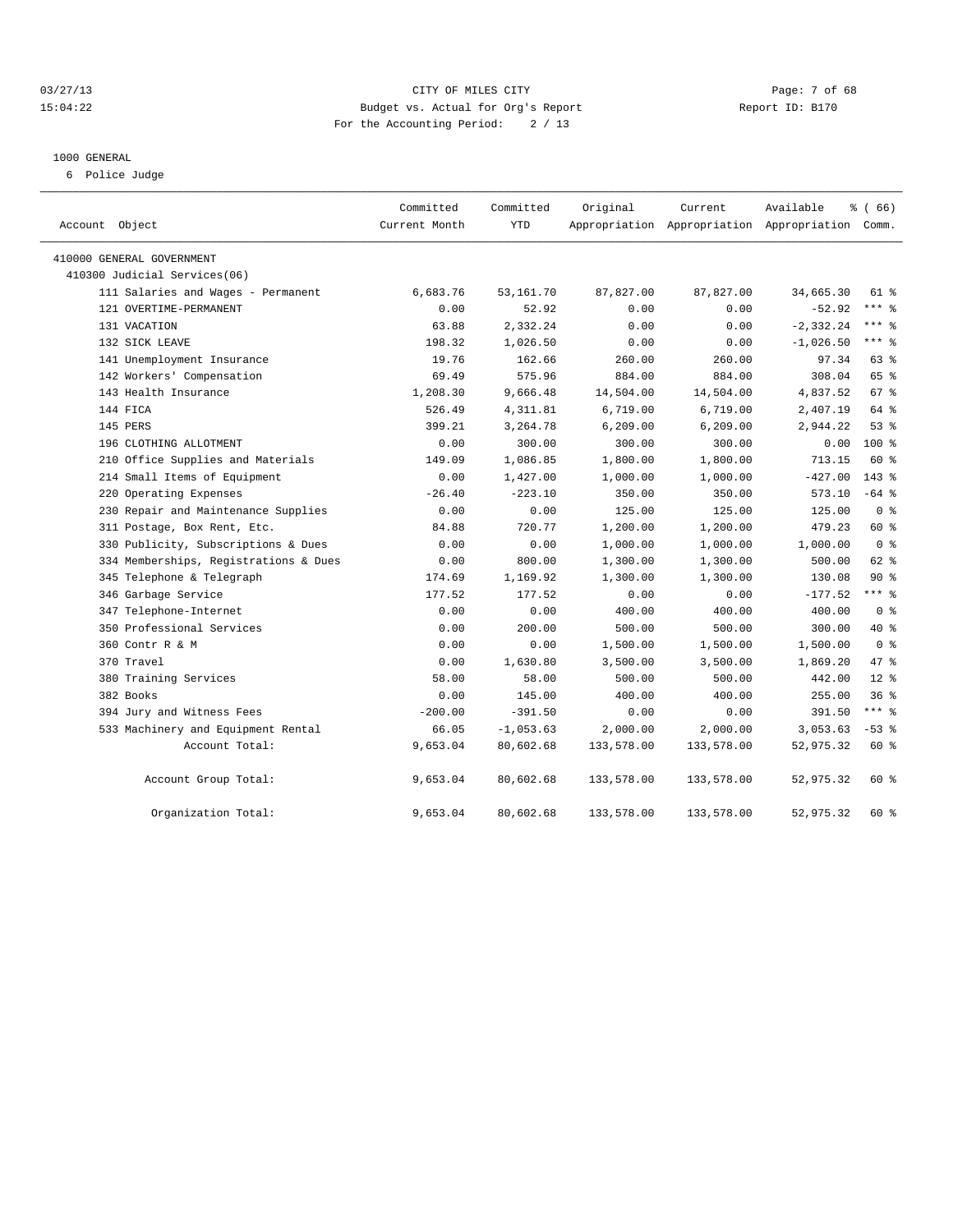#### 03/27/13 Page: 8 of 68 15:04:22 Budget vs. Actual for Org's Report Report ID: B170 For the Accounting Period: 2 / 13

————————————————————————————————————————————————————————————————————————————————————————————————————————————————————————————————————

#### 1000 GENERAL

7 Fire

|                                         | Committed     | Committed  | Original   | Current           | Available                                       | <sub>है</sub> (66) |  |
|-----------------------------------------|---------------|------------|------------|-------------------|-------------------------------------------------|--------------------|--|
| Account Object                          | Current Month | YTD        |            |                   | Appropriation Appropriation Appropriation Comm. |                    |  |
| 420000 PUBLIC SAFETY                    |               |            |            |                   |                                                 |                    |  |
| 420460 Fire Suppression(07)             |               |            |            |                   |                                                 |                    |  |
| 111 Salaries and Wages - Permanent      | 25,599.85     | 212,806.61 | 347,643.00 | 347,643.00        | 134,836.39                                      | 61 %               |  |
| 112 SALARIES AND WAGES - PART PAID      | 0.00          | 3,323.33   | 5,500.00   | 5,500.00          | 2,176.67                                        | 60 %               |  |
| 121 OVERTIME-PERMANENT                  | 277.57        | 19,585.77  | 21,000.00  | 21,000.00         | 1,414.23                                        | 93%                |  |
| 131 VACATION                            | 1,470.23      | 12,016.89  | 15,240.00  | 15,240.00         | 3,223.11                                        | 79 %               |  |
| 132 SICK LEAVE                          | 450.66        | 5,820.13   | 19,000.00  | 19,000.00         | 13,179.87                                       | $31$ %             |  |
| 133 OTHER LEAVE PAY                     | 0.00          | 295.37     | 2,900.00   | 2,900.00          | 2,604.63                                        | $10*$              |  |
| 134 HOLIDAY PAY                         | 667.68        | 7,339.72   | 8,500.00   | 8,500.00          | 1,160.28                                        | 86 %               |  |
| 141 Unemployment Insurance              | 99.66         | 917.71     | 556.00     | 556.00            | $-361.71$                                       | $165$ %            |  |
| 142 Workers' Compensation               | 1,027.03      | 9,421.26   | 12,341.00  | 12,341.00         | 2,919.74                                        | 76 %               |  |
| 143 Health Insurance                    | 4,819.02      | 38,515.42  | 57,870.00  | 57,870.00         | 19,354.58                                       | 67 %               |  |
| 144 FICA                                | 411.88        | 3,985.39   | 5,041.00   | 5,041.00          | 1,055.61                                        | 79 %               |  |
| 147 Firemen's Pension                   | 3,861.01      | 32,459.83  | 49,922.00  | 49,922.00         | 17,462.17                                       | 65 %               |  |
| 210 Office Supplies and Materials       | 0.00          | 159.23     | 900.00     | 900.00            | 740.77                                          | 18 %               |  |
| 211 Clothing Allotment                  | 1,890.00      | 5,580.00   | 7,900.00   | 7,900.00          | 2,320.00                                        | 71 %               |  |
| 214 Small Items of Equipment            | 272.98        | 2,527.41   | 4,500.00   | 4,500.00          | 1,972.59                                        | 56%                |  |
| 220 Operating Expenses                  | $-53.82$      | 3,225.71   | 3,000.00   | 3,000.00          | $-225.71$                                       | 108 %              |  |
| 226 Clothing and Uniforms               | 0.00          | 4,614.21   | 4,500.00   | 4,500.00          | $-114.21$                                       | $103$ %            |  |
| 230 Repair and Maintenance Supplies     | 981.67        | 3,722.33   | 5,000.00   | 5,000.00          | 1,277.67                                        | 74 %               |  |
| 231 Gas, Oil, Diesel Fuel, Grease, etc. | 744.79        | 4,759.50   | 6,000.00   | 6,000.00          | 1,240.50                                        | 79 %               |  |
| 241 Consumable Tools                    | 0.00          | 66.85      | 350.00     | 350.00            | 283.15                                          | 19 <sup>°</sup>    |  |
| 311 Postage, Box Rent, Etc.             | 0.00          | 15.05      | 175.00     | 175.00            | 159.95                                          | 9%                 |  |
| 320 Printing, Duplicating, Typing &     | 0.00          | 70.84      | 200.00     | 200.00            | 129.16                                          | 35%                |  |
| 330 Publicity, Subscriptions & Dues     | 0.00          | 165.42     | 700.00     | 700.00            | 534.58                                          | $24$ %             |  |
| 334 Memberships, Registrations & Dues   | 250.00        | 1,780.00   | 2,000.00   | 2,000.00          | 220.00                                          | 89 %               |  |
| 341 Electric Utility Services           | 222.49        | 2,386.22   | 3,300.00   | 3,300.00          | 913.78                                          | 72 %               |  |
| 342 Water Utility Services              | 32.34         | 292.68     | 450.00     | 450.00            | 157.32                                          | 65 %               |  |
| 343 Sewer Utility Services              | 20.12         | 155.83     | 300.00     | 300.00            | 144.17                                          | $52$ $%$           |  |
| 344 Gas Utility Service                 | 259.94        | 722.47     | 2,000.00   | 2,000.00          | 1,277.53                                        | 36%                |  |
| 345 Telephone & Telegraph               | 381.22        | 1,811.29   | 3,000.00   | 3,000.00          | 1,188.71                                        | 60 %               |  |
| 346 Garbage Service                     | 0.00          | 594.84     | 800.00     | 800.00            | 205.16                                          | 74 %               |  |
| 347 Telephone-Internet                  | 271.20        | 711.84     | 400.00     | 400.00            | $-311.84$                                       | 178 %              |  |
| 350 Professional Services               | 271.97        | 5,067.71   | 5,000.00   | 5,000.00          | $-67.71$ 101 %                                  |                    |  |
| 360 Contr R & M                         | 0.00          | 0.00       | 2,000.00   | 2,000.00          | 2,000.00                                        | 0 <sup>8</sup>     |  |
| 364 R&M Vehicles - Fire/Amb             | 0.00          | 6,596.88   | 4,000.00   | 4,000.00          | $-2,596.88$                                     | $165$ %            |  |
| 370 Travel                              | 399.56        | $-326.94$  | 2,500.00   | 2,500.00          | $2,826.94$ -13 %                                |                    |  |
| 380 Training Services                   | 70.00         | 70.00      | 2,500.00   | 2,500.00          | 2,430.00                                        | 3%                 |  |
| 382 Books                               | 0.00          | 218.15     | 1,600.00   | $1\,,\,600\,.$ 00 | $1.381.85$ 14 %                                 |                    |  |
| 400 BUILDING MATERIALS                  | 187.78        | 1,155.66   | 1,800.00   | 1,800.00          | 644.34                                          | 64 %               |  |
| 511 Insurance on Buildings              | 0.00          | 2,033.22   | 2,034.00   | 2,034.00          | 0.78                                            | 100 %              |  |
| 512 Insurance on Vehicles & Equipment   | 0.00          | 5,265.93   | 5,266.00   | 5,266.00          | 0.07                                            | 100 %              |  |
| Account Total:                          | 44,886.83     | 399,929.76 | 617,688.00 | 617,688.00        | 217,758.24                                      | 65 %               |  |
| Account Group Total:                    | 44,886.83     | 399,929.76 | 617,688.00 | 617,688.00        | 217,758.24                                      | 65 %               |  |
| Organization Total:                     | 44,886.83     | 399,929.76 | 617,688.00 | 617,688.00        | 217,758.24                                      | 65 %               |  |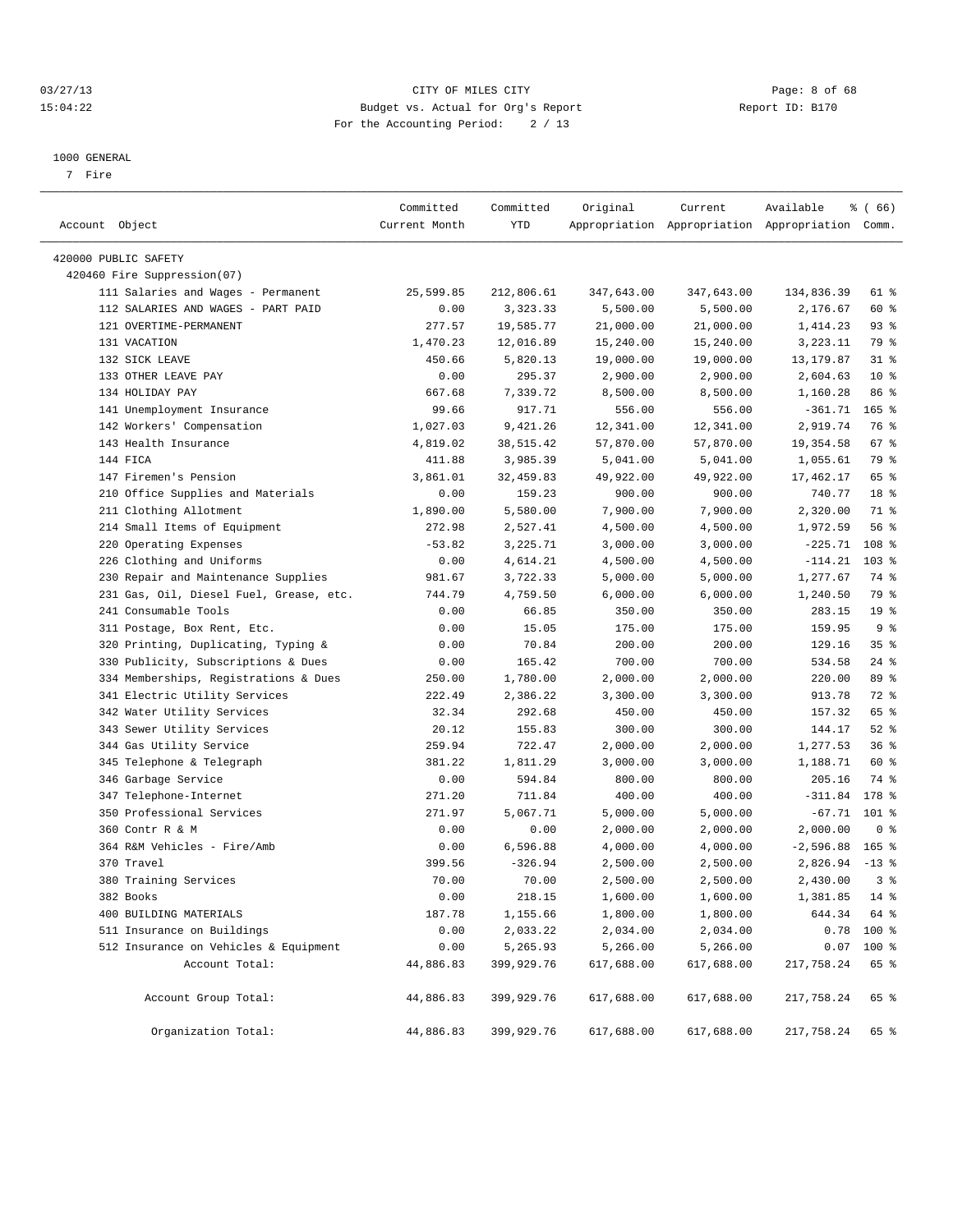#### 03/27/13 Page: 9 of 68 15:04:22 Budget vs. Actual for Org's Report Report ID: B170 For the Accounting Period: 2 / 13

#### 1000 GENERAL

8 City Hall Maintenance

| Account Object            |                                     | Committed<br>Current Month | Committed<br>YTD | Original  | Current<br>Appropriation Appropriation Appropriation | Available  | % (66)<br>Comm. |  |
|---------------------------|-------------------------------------|----------------------------|------------------|-----------|------------------------------------------------------|------------|-----------------|--|
| 410000 GENERAL GOVERNMENT |                                     |                            |                  |           |                                                      |            |                 |  |
| 411230 City Hall          |                                     |                            |                  |           |                                                      |            |                 |  |
|                           | 214 Small Items of Equipment        | 0.00                       | 0.00             | 400.00    | 400.00                                               | 400.00     | 0 <sup>8</sup>  |  |
|                           | 220 Operating Expenses              | 126.35                     | 1,667.25         | 2,500.00  | 2,500.00                                             | 832.75     | $67*$           |  |
|                           | 230 Repair and Maintenance Supplies | 20.96                      | 288.33           | 1,000.00  | 1,000.00                                             | 711.67     | 29%             |  |
|                           | 341 Electric Utility Services       | 334.59                     | 3,737.38         | 5,500.00  | 5,500.00                                             | 1,762.62   | 68 %            |  |
|                           | 342 Water Utility Services          | 56.74                      | 457.07           | 750.00    | 750.00                                               | 292.93     | 61 %            |  |
|                           | 343 Sewer Utility Services          | 32.50                      | 251.00           | 500.00    | 500.00                                               | 249.00     | $50*$           |  |
|                           | 344 Gas Utility Service             | 423.97                     | 1,715.64         | 6,000.00  | 6,000.00                                             | 4,284.36   | $29$ %          |  |
|                           | 346 Garbage Service                 | 0.00                       | 94.82            | 200.00    | 200.00                                               | 105.18     | 47 %            |  |
|                           | 360 Contr R & M                     | 550.00                     | 4,509.00         | 20,000.00 | 20,000.00                                            | 15,491.00  | $23*$           |  |
|                           | 400 BUILDING MATERIALS              | 0.00                       | 0.00             | 300.00    | 300.00                                               | 300.00     | 0 <sup>8</sup>  |  |
|                           | 511 Insurance on Buildings          | 0.00                       | 2,648.89         | 2,649.00  | 2,649.00                                             | 0.11       | $100$ %         |  |
|                           | Account Total:                      | 1,545.11                   | 15,369.38        | 39,799.00 | 39,799.00                                            | 24, 429.62 | 39 <sup>8</sup> |  |
|                           | Account Group Total:                | 1,545.11                   | 15,369.38        | 39,799.00 | 39,799.00                                            | 24, 429.62 | $39*$           |  |
|                           | Organization Total:                 | 1,545.11                   | 15,369.38        | 39,799.00 | 39,799.00                                            | 24, 429.62 | $39*$           |  |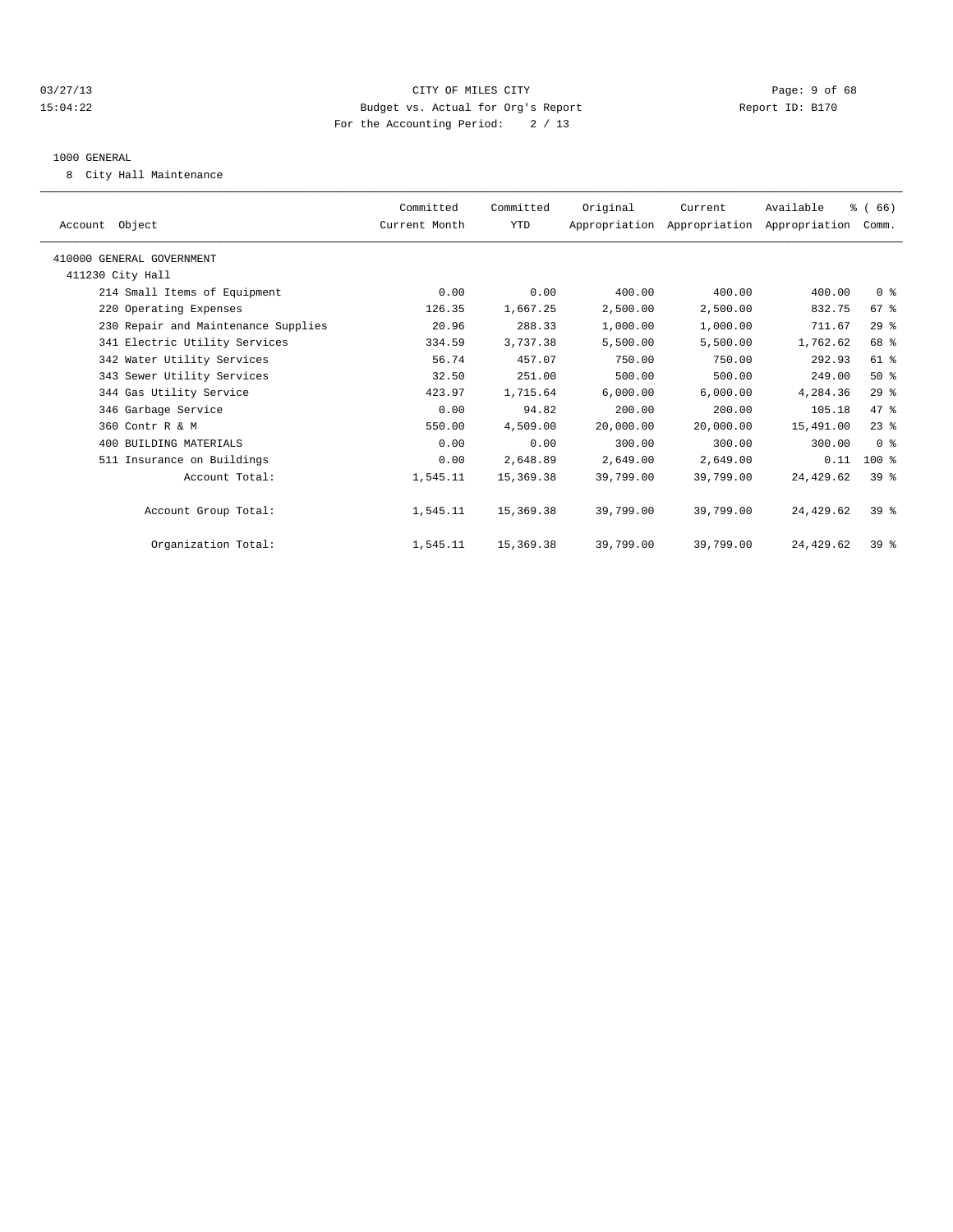#### 03/27/13 Page: 10 of 68 15:04:22 Budget vs. Actual for Org's Report Report ID: B170 For the Accounting Period: 2 / 13

#### 1000 GENERAL

9 Treasurer

| Account Object                     | Committed<br>Current Month | Committed<br>YTD | Original  | Current<br>Appropriation Appropriation | Available<br>Appropriation | % (66)<br>Comm. |  |
|------------------------------------|----------------------------|------------------|-----------|----------------------------------------|----------------------------|-----------------|--|
|                                    |                            |                  |           |                                        |                            |                 |  |
| 410000 GENERAL GOVERNMENT          |                            |                  |           |                                        |                            |                 |  |
| 410540 City Treasurer(09)          |                            |                  |           |                                        |                            |                 |  |
| 111 Salaries and Wages - Permanent | 1,666.66                   | 13, 333. 28      | 20,000.00 | 20,000.00                              | 6,666.72                   | 67 %            |  |
| 142 Workers' Compensation          | 8.00                       | 64.00            | 96.00     | 96.00                                  | 32.00                      | 67 %            |  |
| 144 FICA                           | 127.50                     | 1,020.00         | 1,530.00  | 1,530.00                               | 510.00                     | 67 <sup>8</sup> |  |
| 145 PERS                           | 117.84                     | 942.72           | 1,414.00  | 1,414.00                               | 471.28                     | $67$ $%$        |  |
| 345 Telephone & Telegraph          | 22.18                      | 85.26            | 100.00    | 100.00                                 | 14.74                      | 85%             |  |
| 350 Professional Services          | 0.00                       | 50.00            | 0.00      | 0.00                                   | $-50.00$                   | $***$ $-$       |  |
| 360 Contr R & M                    | 73.88                      | 595.40           | 840.00    | 840.00                                 | 244.60                     | 71 %            |  |
| 369 Other Repair and Maintenance   | 0.00                       | 0.00             | 450.00    | 450.00                                 | 450.00                     | 0 <sup>8</sup>  |  |
| Account Total:                     | 2,016.06                   | 16,090.66        | 24,430.00 | 24,430.00                              | 8,339.34                   | 66 %            |  |
| Account Group Total:               | 2,016.06                   | 16,090.66        | 24,430.00 | 24,430.00                              | 8,339.34                   | 66 %            |  |
| Organization Total:                | 2,016.06                   | 16,090.66        | 24,430.00 | 24,430.00                              | 8,339.34                   | 66 %            |  |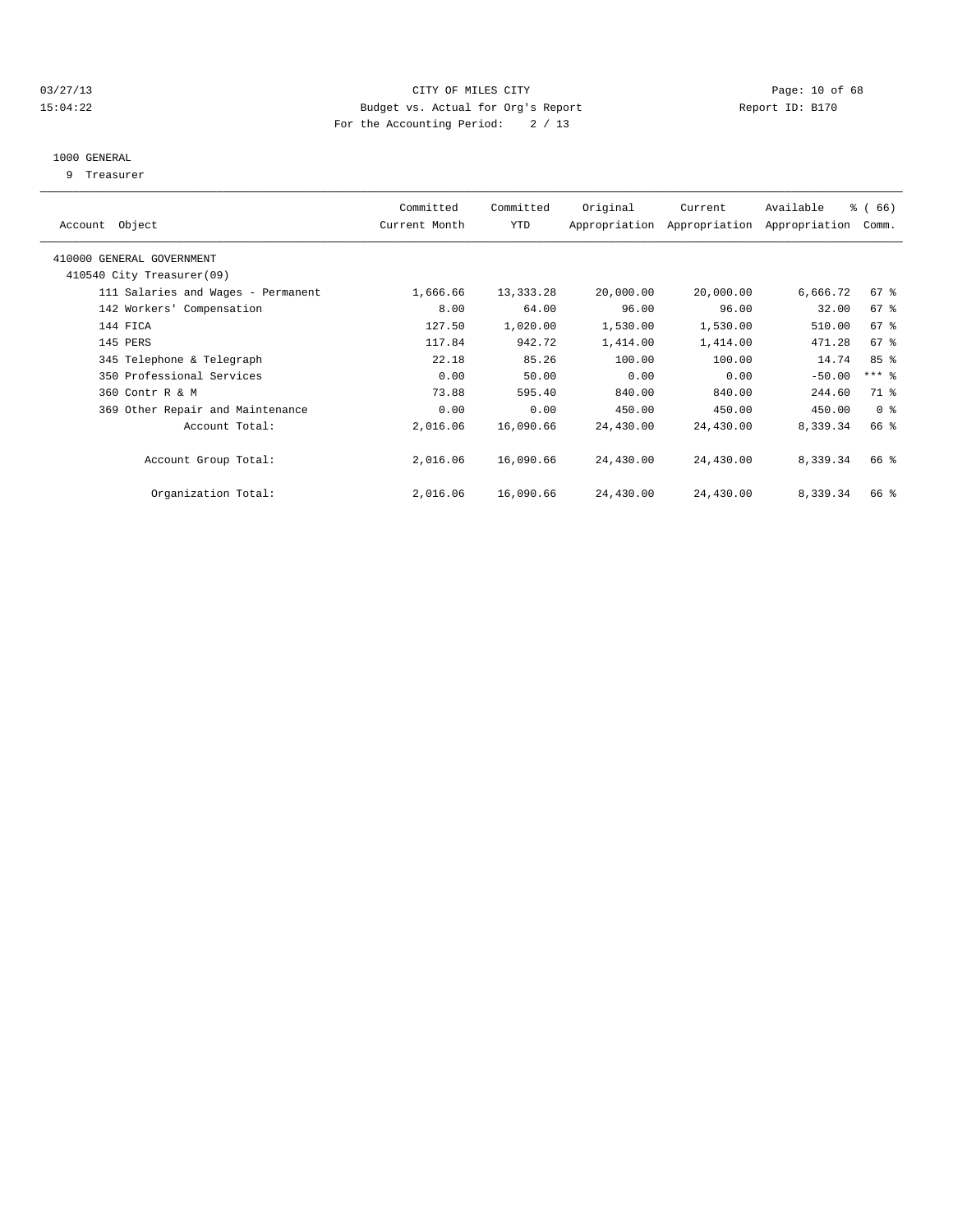#### 03/27/13 Page: 11 of 68 15:04:22 Budget vs. Actual for Org's Report Report ID: B170 For the Accounting Period: 2 / 13

#### 1000 GENERAL

11 Historic Preservation

| Object<br>Account                                                       | Committed<br>Current Month | Committed<br>YTD | Original<br>Appropriation | Current<br>Appropriation | Available<br>Appropriation | $\frac{6}{6}$ (66)<br>Comm. |
|-------------------------------------------------------------------------|----------------------------|------------------|---------------------------|--------------------------|----------------------------|-----------------------------|
| 520000 OTHER FINANCING USES<br>521000 Interfund Operating Transfers Out |                            |                  |                           |                          |                            |                             |
| 820 Transfers to Other Funds                                            | 0.00                       | 6,000.00         | 6,000.00                  | 6,000.00                 | 0.00                       | $100$ %                     |
| Account Total:                                                          | 0.00                       | 6.000.00         | 6.000.00                  | 6.000.00                 | 0.00                       | $100*$                      |
| Account Group Total:                                                    | 0.00                       | 6.000.00         | 6.000.00                  | 6.000.00                 | 0.00                       | $100*$                      |
| Organization Total:                                                     | 0.00                       | 6,000.00         | 6.000.00                  | 6.000.00                 | 0.00                       | $100$ $\approx$             |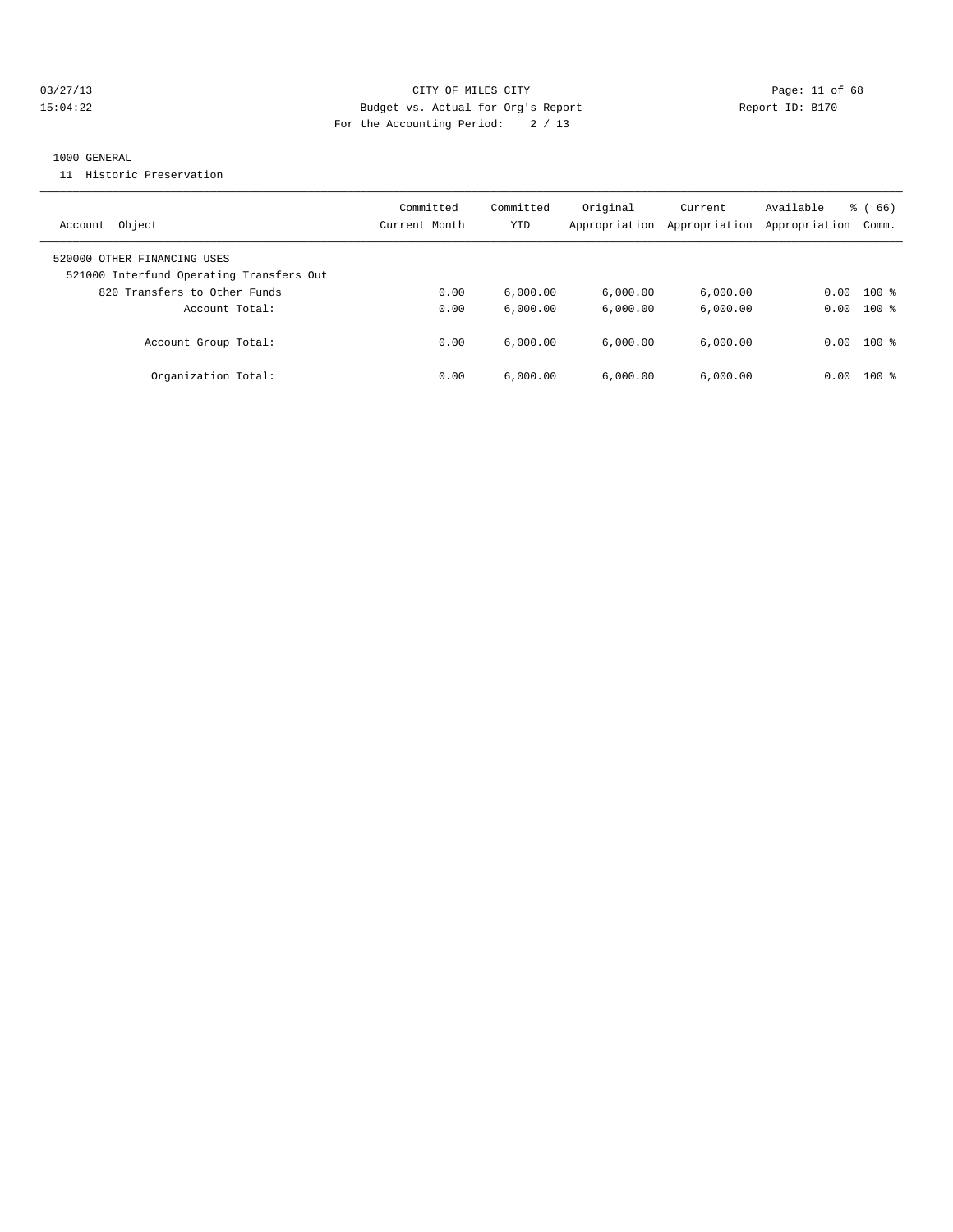#### 03/27/13 Page: 12 of 68 15:04:22 Budget vs. Actual for Org's Report Report ID: B170 For the Accounting Period: 2 / 13

#### 1000 GENERAL

13 Park

| Account Object                          | Committed<br>Current Month | Committed<br>YTD | Original   | Current    | Available<br>Appropriation Appropriation Appropriation Comm. | % (66)          |
|-----------------------------------------|----------------------------|------------------|------------|------------|--------------------------------------------------------------|-----------------|
| 430000 Public Works                     |                            |                  |            |            |                                                              |                 |
| 430263 STREET LIGHTING                  |                            |                  |            |            |                                                              |                 |
| 341 Electric Utility Services           | 0.00                       | 0.00             | 850.00     | 850.00     | 850.00                                                       | 0 <sup>8</sup>  |
| Account Total:                          | 0.00                       | 0.00             | 850.00     | 850.00     | 850.00                                                       | 0 <sup>8</sup>  |
|                                         |                            |                  |            |            |                                                              |                 |
| Account Group Total:                    | 0.00                       | 0.00             | 850.00     | 850.00     | 850.00                                                       | 0 <sup>8</sup>  |
| 460000 CULTURE AND RECREATION           |                            |                  |            |            |                                                              |                 |
| 460433 Park Operations(13)              |                            |                  |            |            |                                                              |                 |
| 111 Salaries and Wages - Permanent      | 8,666.82                   | 79,621.78        | 118,179.00 | 118,179.00 | 38,557.22                                                    | 67 %            |
| 121 OVERTIME-PERMANENT                  | 84.35                      | 4,594.13         | 6,000.00   | 6,000.00   | 1,405.87                                                     | 77 %            |
| 131 VACATION                            | 774.26                     | 6,105.92         | 10,500.00  | 10,500.00  | 4,394.08                                                     | 58 %            |
| 132 SICK LEAVE                          | 181.12                     | 2,193.23         | 5,000.00   | 5,000.00   | 2,806.77                                                     | 44 %            |
| 134 HOLIDAY PAY                         | 3.98                       | 3,029.96         | 3,000.00   | 3,000.00   | $-29.96$                                                     | 101 %           |
| 141 Unemployment Insurance              | 33.97                      | 336.05           | 500.00     | 500.00     | 163.95                                                       | 67 %            |
| 142 Workers' Compensation               | 527.57                     | 5,046.76         | 7,715.00   | 7,715.00   | 2,668.24                                                     | 65 %            |
| 143 Health Insurance                    | 1,843.39                   | 14,822.77        | 22,771.00  | 22,771.00  | 7,948.23                                                     | 65 %            |
| 144 FICA                                | 701.83                     | 7,040.64         | 10,915.00  | 10,915.00  | 3,874.36                                                     | 65 %            |
| 145 PERS                                | 686.57                     | 6,132.00         | 9,424.00   | 9,424.00   | 3,292.00                                                     | 65 %            |
| 196 CLOTHING ALLOTMENT                  | 0.00                       | 450.00           | 473.00     | 473.00     | 23.00                                                        | 95%             |
| 210 Office Supplies and Materials       | 18.00                      | 125.48           | 150.00     | 150.00     | 24.52                                                        | 84 %            |
| 214 Small Items of Equipment            | 1,145.70                   | 1,413.68         | 10,300.00  | 10,300.00  | 8,886.32                                                     | $14$ %          |
| 220 Operating Expenses                  | 23.07                      | 1,183.82         | 2,500.00   | 2,500.00   | 1,316.18                                                     | 47 %            |
| 222 Chemicals, Lab & Med Supplies       | 0.00                       | 4,111.01         | 8,920.00   | 8,920.00   | 4,808.99                                                     | 46 %            |
| 226 Clothing and Uniforms               | 124.99                     | 180.97           | 500.00     | 500.00     | 319.03                                                       | 36%             |
| 230 Repair and Maintenance Supplies     | 229.41                     | 6,408.90         | 10,000.00  | 10,000.00  | 3,591.10                                                     | 64 %            |
| 231 Gas, Oil, Diesel Fuel, Grease, etc. | 580.25                     | 4,726.69         | 8,000.00   | 8,000.00   | 3, 273. 31                                                   | 59 %            |
| 334 Memberships, Registrations & Dues   | 0.00                       | 320.00           | 650.00     | 650.00     | 330.00                                                       | 49 %            |
| 341 Electric Utility Services           | 302.51                     | 5,294.98         | 7,500.00   | 7,500.00   | 2,205.02                                                     | 71 %            |
| 342 Water Utility Services              | 39.79                      | 29,577.92        | 19,000.00  | 19,000.00  | $-10,577.92$                                                 | $156$ %         |
| 343 Sewer Utility Services              | 21.33                      | 741.94           | 1,000.00   | 1,000.00   | 258.06                                                       | 74 %            |
| 344 Gas Utility Service                 | 488.43                     | 1,967.89         | 2,300.00   | 2,300.00   | 332.11                                                       | 86 %            |
| 345 Telephone & Telegraph               | 91.60                      | 354.84           | 900.00     | 900.00     | 545.16                                                       | 39 %            |
| 346 Garbage Service                     | 0.00                       | 474.12           | 850.00     | 850.00     | 375.88                                                       | 56%             |
| 347 Telephone-Internet                  | 75.20                      | 300.80           | 450.00     | 450.00     | 149.20                                                       | 67 %            |
| 350 Professional Services               | 0.00                       | 1,174.76         | 15,000.00  | 15,000.00  | 13,825.24                                                    | 8 %             |
| 360 Contr R & M                         | 0.00                       | 303.16           | 6,000.00   | 6,000.00   | 5,696.84                                                     | 5 <sup>°</sup>  |
| 363 R&M Vehicles/Equip/Labor-PW         | 432.20                     | 12,072.74        | 17,500.00  | 17,500.00  | 5,427.26                                                     | 69 %            |
| 370 Travel                              | 0.00                       | 0.00             | 600.00     | 600.00     | 600.00                                                       | 0 <sup>8</sup>  |
| 380 Training Services                   |                            |                  |            |            | 841.56                                                       | $30*$           |
|                                         | 0.00                       | 358.44           | 1,200.00   | 1,200.00   |                                                              |                 |
| 511 Insurance on Buildings              | 0.00                       | 2,799.49         | 2,800.00   | 2,800.00   | 0.51                                                         | 100 %           |
| 512 Insurance on Vehicles & Equipment   | 0.00                       | 475.51           | 476.00     | 476.00     | 0.49                                                         | $100$ %         |
| 514 Other Insurance (Boilers)           | 0.00                       | 0.00             | 852.00     | 852.00     | 852.00                                                       | 0 <sup>8</sup>  |
| 533 Machinery and Equipment Rental      | 0.00                       | 52.50            | 0.00       | 0.00       | $-52.50$                                                     | $***$ $-$       |
| 936 Parks and Recreation Facilities     | 2,491.74                   | 34,830.43        | 312,221.00 | 312,221.00 | 277,390.57                                                   | $11$ %          |
| Account Total:                          | 19,568.08                  | 238,623.31       | 624,146.00 | 624,146.00 | 385,522.69                                                   | 38 <sup>8</sup> |
| 460434 Fish, Wildlife Trailways         |                            |                  |            |            |                                                              |                 |
| 740 Awards and Indemnities              | 0.00                       | 14,810.00        | 0.00       | 0.00       | $-14,810.00$ *** %                                           |                 |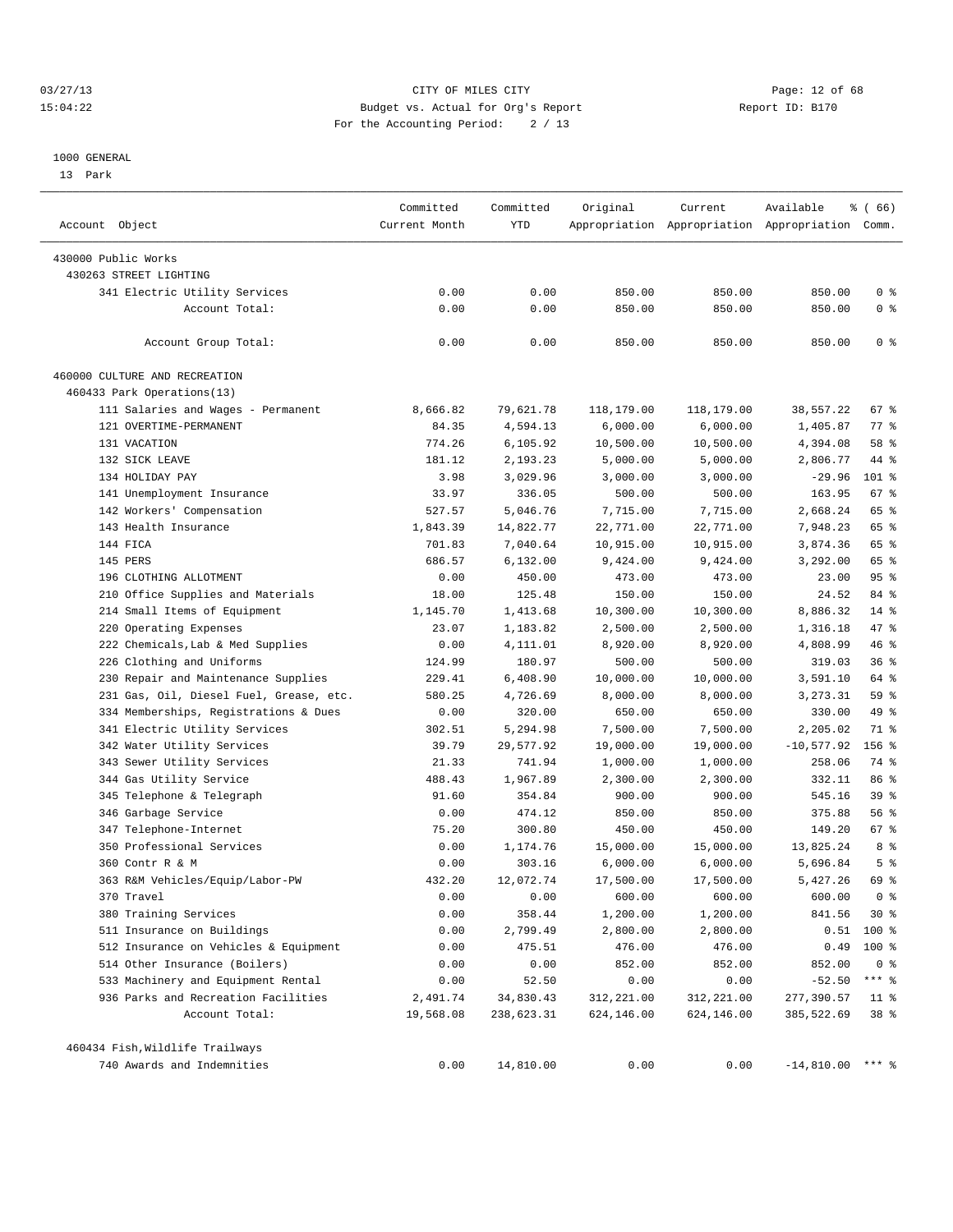#### 03/27/13 Page: 13 of 68 15:04:22 Budget vs. Actual for Org's Report Report ID: B170 For the Accounting Period: 2 / 13

#### 1000 GENERAL

13 Park

| Object<br>Account                          | Committed<br>Current Month | Committed<br><b>YTD</b> | Original<br>Appropriation | Current<br>Appropriation | Available<br>Appropriation | $\frac{6}{6}$ (66)<br>Comm. |
|--------------------------------------------|----------------------------|-------------------------|---------------------------|--------------------------|----------------------------|-----------------------------|
| Account Total:                             | 0.00                       | 14,810.00               | 0.00                      | 0.00                     | $-14,810.00$               | $***$ 2                     |
| 460439 Riverside Park Tennis Court Project |                            |                         |                           |                          |                            |                             |
| 350 Professional Services                  | 0.00                       | 0.00                    | 1,100.00                  | 1,100.00                 | 1,100.00                   | 0 <sup>8</sup>              |
| Account Total:                             | 0.00                       | 0.00                    | 1,100.00                  | 1,100.00                 | 1,100.00                   | 0 <sup>8</sup>              |
| Account Group Total:                       | 19,568.08                  | 253, 433.31             | 625, 246, 00              | 625, 246, 00             | 371,812.69                 | 41.8                        |
| Organization Total:                        | 19,568.08                  | 253, 433.31             | 626,096.00                | 626,096.00               | 372,662.69                 | $40*$                       |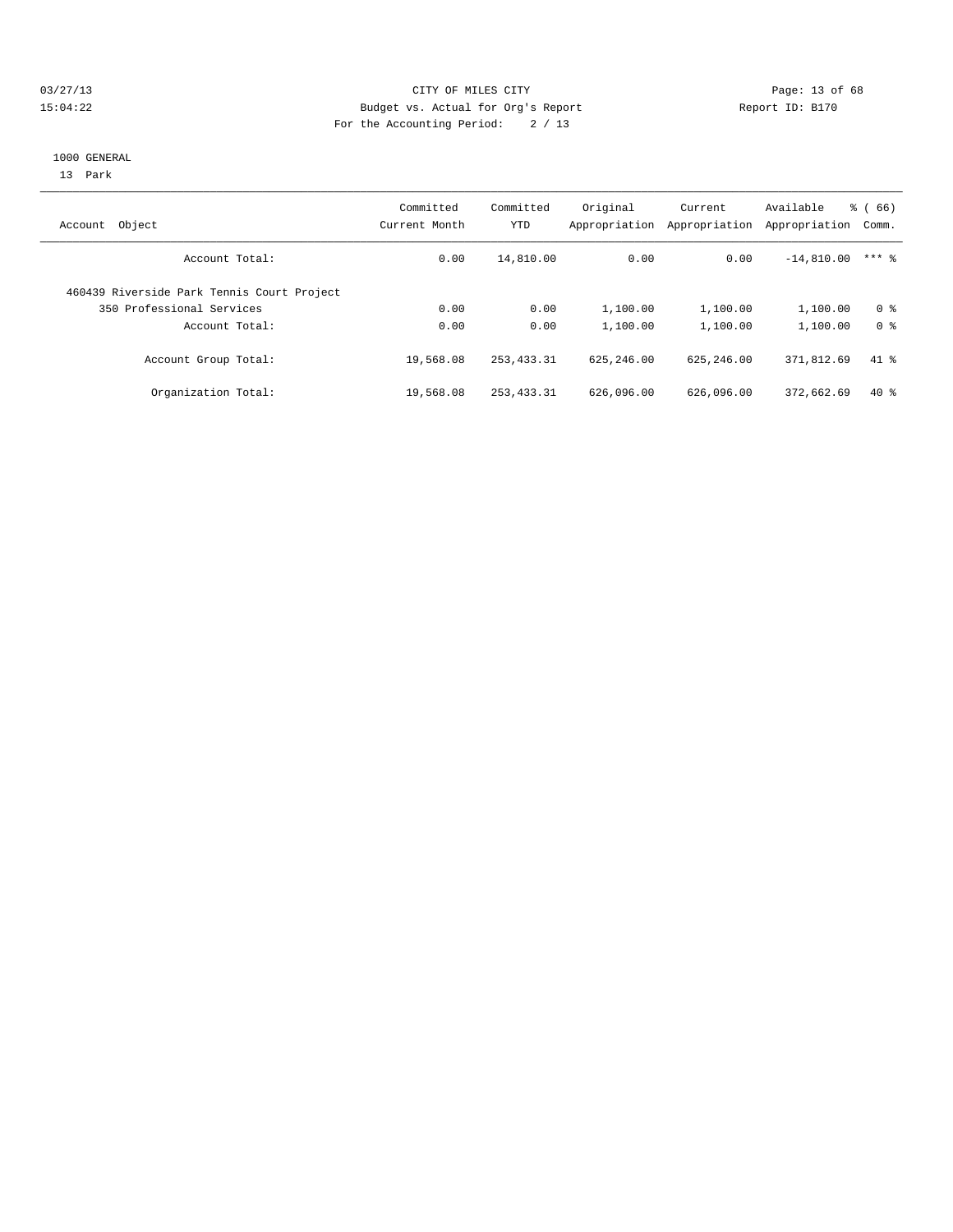#### 03/27/13 Page: 14 of 68 15:04:22 Budget vs. Actual for Org's Report Report ID: B170 For the Accounting Period: 2 / 13

#### 1000 GENERAL

14 Swim Pool

| Account Object                      | Committed<br>Current Month | Committed<br><b>YTD</b> | Original  | Current<br>Appropriation Appropriation Appropriation | Available | % (66)<br>Comm.  |
|-------------------------------------|----------------------------|-------------------------|-----------|------------------------------------------------------|-----------|------------------|
| 460000 CULTURE AND RECREATION       |                            |                         |           |                                                      |           |                  |
| 460445 Swimming Pool                |                            |                         |           |                                                      |           |                  |
| 111 Salaries and Wages - Permanent  | 0.00                       | 25,882.91               | 48,191.00 | 48,191.00                                            | 22,308.09 | 54%              |
| 141 Unemployment Insurance          | 0.00                       | 90.61                   | 77.00     | 77.00                                                | $-13.61$  | 118 %            |
| 142 Workers' Compensation           | 0.00                       | 1,410.62                | 2,626.00  | 2,626.00                                             | 1,215.38  | 54%              |
| 144 FICA                            | 0.00                       | 1,980.04                | 3,687.00  | 3,687.00                                             | 1,706.96  | 54 %             |
| 145 PERS                            | 0.00                       | 322.15                  | 382.00    | 382.00                                               | 59.85     | 84 %             |
| 214 Small Items of Equipment        | 0.00                       | 0.00                    | 200.00    | 200.00                                               | 200.00    | 0 <sup>8</sup>   |
| 220 Operating Expenses              | 0.00                       | 98.43                   | 1,200.00  | 1,200.00                                             | 1,101.57  | 8 <sup>8</sup>   |
| 222 Chemicals, Lab & Med Supplies   | 0.00                       | 0.00                    | 3,000.00  | 3,000.00                                             | 3,000.00  | 0 <sup>8</sup>   |
| 230 Repair and Maintenance Supplies | 0.00                       | 0.00                    | 1,000.00  | 1,000.00                                             | 1,000.00  | 0 <sup>8</sup>   |
| 341 Electric Utility Services       | 0.00                       | 903.45                  | 1,000.00  | 1,000.00                                             | 96.55     | 90%              |
| 342 Water Utility Services          | 0.00                       | 322.38                  | 300.00    | 300.00                                               | $-22.38$  | 107 <sub>8</sub> |
| 343 Sewer Utility Services          | 0.00                       | 76.32                   | 75.00     | 75.00                                                | $-1.32$   | $102$ %          |
| 345 Telephone & Telegraph           | 0.00                       | 121.23                  | 130.00    | 130.00                                               | 8.77      | 93%              |
| 350 Professional Services           | 0.00                       | $-100.00$               | 250.00    | 250.00                                               | 350.00    | $-40$ %          |
| 360 Contr R & M                     | 0.00                       | 0.00                    | 21,100.00 | 21,100.00                                            | 21,100.00 | 0 <sup>8</sup>   |
| 363 R&M Vehicles/Equip/Labor-PW     | 0.00                       | 405.00                  | 1,000.00  | 1,000.00                                             | 595.00    | 41.8             |
| Training Services<br>380            | 0.00                       | 0.00                    | 1,200.00  | 1,200.00                                             | 1,200.00  | 0 <sup>8</sup>   |
| 540 Special Assessments             | 0.00                       | 0.00                    | 588.00    | 588.00                                               | 588.00    | 0 <sup>8</sup>   |
| Account Total:                      | 0.00                       | 31, 513.14              | 86,006.00 | 86,006.00                                            | 54,492.86 | 37%              |
| Account Group Total:                | 0.00                       | 31, 513.14              | 86,006.00 | 86,006.00                                            | 54,492.86 | 37%              |
| Organization Total:                 | 0.00                       | 31, 513.14              | 86,006.00 | 86,006.00                                            | 54,492.86 | 37%              |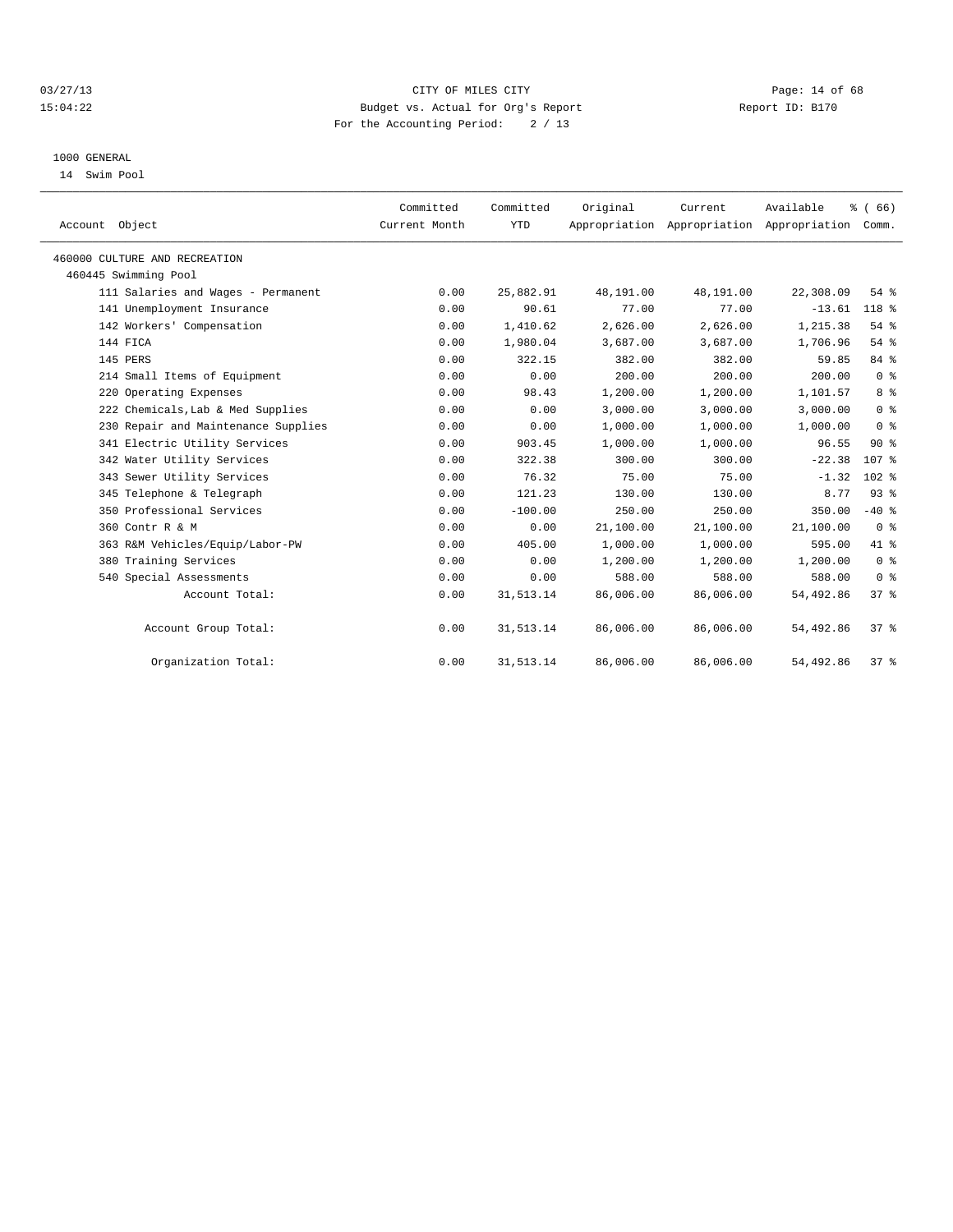#### 03/27/13 Page: 15 of 68 15:04:22 Budget vs. Actual for Org's Report Report ID: B170 For the Accounting Period: 2 / 13

#### 1000 GENERAL 16 Library

| Object<br>Account                                                       | Committed<br>Current Month | Committed<br>YTD | Original<br>Appropriation | Current<br>Appropriation | Available<br>Appropriation | <sub>ර</sub> ි (66)<br>Comm. |
|-------------------------------------------------------------------------|----------------------------|------------------|---------------------------|--------------------------|----------------------------|------------------------------|
| 520000 OTHER FINANCING USES<br>521000 Interfund Operating Transfers Out |                            |                  |                           |                          |                            |                              |
| 820 Transfers to Other Funds                                            | 23,160.66                  | 185, 285, 28     | 277,928.00                | 277,928,00               | 92,642.72                  | 67 %                         |
| Account Total:                                                          | 23,160.66                  | 185, 285, 28     | 277,928,00                | 277,928,00               | 92,642.72                  | 67 %                         |
| Account Group Total:                                                    | 23,160.66                  | 185, 285. 28     | 277,928,00                | 277,928,00               | 92,642.72                  | 67 %                         |
| Organization Total:                                                     | 23,160.66                  | 185, 285, 28     | 277,928,00                | 277,928,00               | 92,642.72                  | 67 %                         |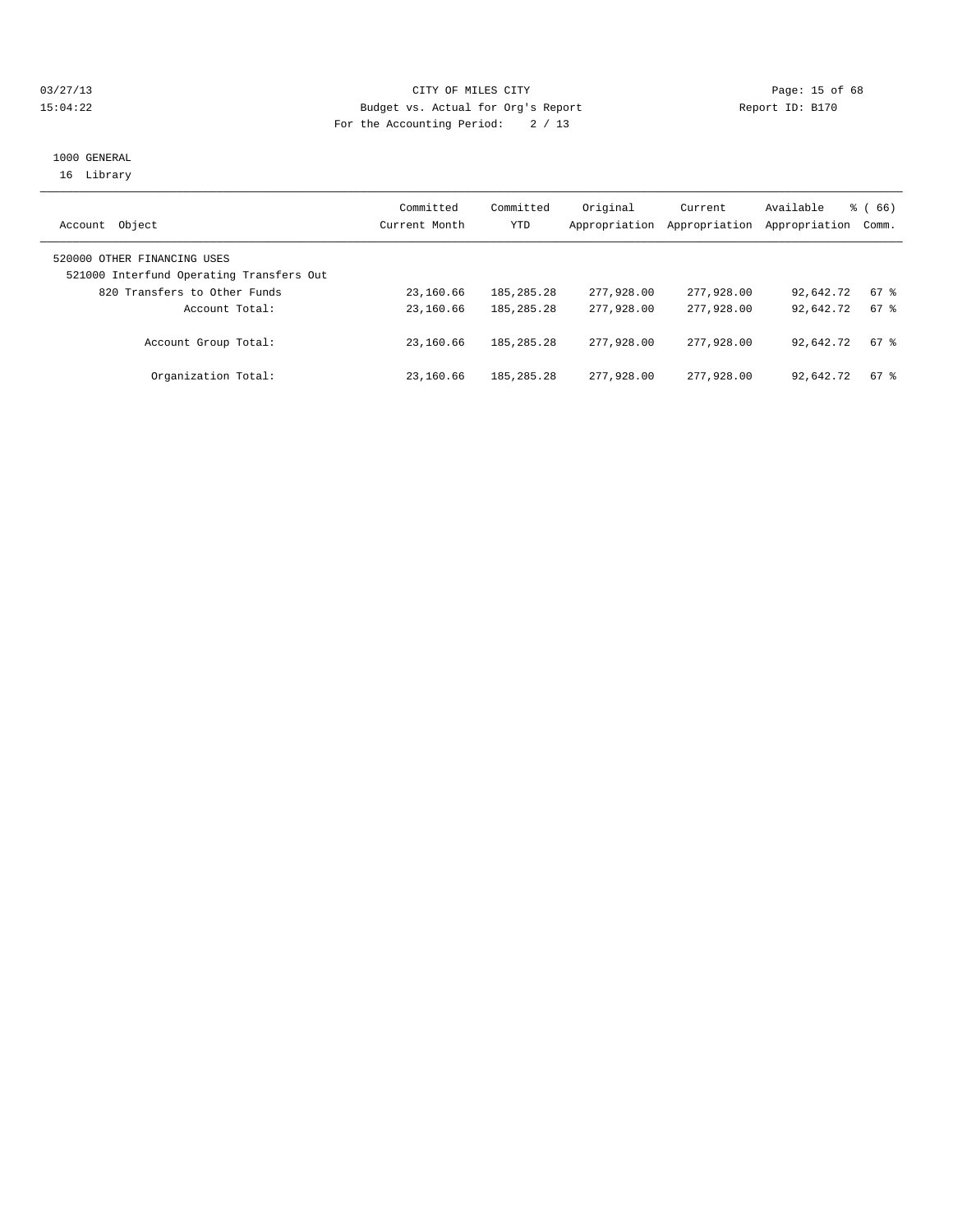#### 03/27/13 Page: 16 of 68 15:04:22 Budget vs. Actual for Org's Report Report ID: B170 For the Accounting Period: 2 / 13

#### 1000 GENERAL

21 Animal Control

| Account Object                           | Committed<br>Current Month | Committed<br><b>YTD</b> | Original  | Current<br>Appropriation Appropriation Appropriation Comm. | Available   | % (66)         |
|------------------------------------------|----------------------------|-------------------------|-----------|------------------------------------------------------------|-------------|----------------|
| 440000 PUBLIC HEALTH                     |                            |                         |           |                                                            |             |                |
| 440600 Animal Control Services (21)      |                            |                         |           |                                                            |             |                |
| 111 Salaries and Wages - Permanent       | 3,022.72                   | 23, 395. 15             | 41,456.00 | 41,456.00                                                  | 18,060.85   | 56%            |
| 131 VACATION                             | 301.76                     | 2,815.89                | 0.00      | 0.00                                                       | $-2,815.89$ | $***$ $%$      |
| 132 SICK LEAVE                           | 0.00                       | 957.66                  | 0.00      | 0.00                                                       | $-957.66$   | $***$ $%$      |
| 134 HOLIDAY PAY                          | 39.00                      | 192.78                  | 0.00      | 0.00                                                       | $-192.78$   | $***$ 8        |
| 141 Unemployment Insurance               | 11.77                      | 97.00                   | 145.00    | 145.00                                                     | 48.00       | 67 %           |
| 142 Workers' Compensation                | 182.03                     | 1,502.57                | 2,259.00  | 2,259.00                                                   | 756.43      | 67 %           |
| 143 Health Insurance                     | 604.50                     | 4,836.04                | 7,252.00  | 7,252.00                                                   | 2,415.96    | 67 %           |
| 144 FICA                                 | 257.32                     | 2,120.74                | 3,172.00  | 3,172.00                                                   | 1,051.26    | 67 %           |
| 145 PERS                                 | 224.01                     | 1,846.93                | 2,784.00  | 2,784.00                                                   | 937.07      | 66 %           |
| 196 CLOTHING ALLOTMENT                   | 0.00                       | 360.00                  | 720.00    | 720.00                                                     | 360.00      | 50%            |
| 210 Office Supplies and Materials        | 0.00                       | 0.00                    | 150.00    | 150.00                                                     | 150.00      | 0 <sup>8</sup> |
| 211 Clothing Allotment                   | 0.00                       | 0.00                    | 250.00    | 250.00                                                     | 250.00      | 0 <sup>8</sup> |
| 214 Small Items of Equipment             | 0.00                       | 322.14                  | 400.00    | 400.00                                                     | 77.86       | 81 %           |
| 220 Operating Expenses                   | 109.17                     | 672.39                  | 1,200.00  | 1,200.00                                                   | 527.61      | 56%            |
| 230 Repair and Maintenance Supplies      | 0.00                       | 3.42                    | 250.00    | 250.00                                                     | 246.58      | 1 <sup>8</sup> |
| 231 Gas, Oil, Diesel Fuel, Grease, etc.  | 205.70                     | 889.03                  | 1,400.00  | 1,400.00                                                   | 510.97      | 64 %           |
| 311 Postage, Box Rent, Etc.              | 0.00                       | 0.00                    | 20.00     | 20.00                                                      | 20.00       | 0 <sup>8</sup> |
| 320 Printing, Duplicating, Typing &      | 0.00                       | 0.00                    | 25.00     | 25.00                                                      | 25.00       | 0 <sup>8</sup> |
| 330 Publicity, Subscriptions & Dues      | 0.00                       | 0.00                    | 25.00     | 25.00                                                      | 25.00       | 0 <sup>8</sup> |
| 341 Electric Utility Services            | 23.03                      | 369.42                  | 350.00    | 350.00                                                     | $-19.42$    | $106$ %        |
| 342 Water Utility Services               | 24.22                      | 186.51                  | 350.00    | 350.00                                                     | 163.49      | 53%            |
| 343 Sewer Utility Services               | 12.95                      | 94.60                   | 150.00    | 150.00                                                     | 55.40       | 63 %           |
| 344 Gas Utility Service                  | 55.95                      | 258.91                  | 600.00    | 600.00                                                     | 341.09      | 43.8           |
| 345 Telephone & Telegraph                | 80.06                      | 316.78                  | 500.00    | 500.00                                                     | 183.22      | 63 %           |
| 347 Telephone-Internet                   | 0.00                       | 0.00                    | 20.00     | 20.00                                                      | 20.00       | 0 <sup>8</sup> |
| 350 Professional Services                | 0.00                       | 2,112.05                | 3,000.00  | 3,000.00                                                   | 887.95      | 70 %           |
| 360 Contr R & M                          | 0.00                       | 0.00                    | 100.00    | 100.00                                                     | 100.00      | 0 <sup>8</sup> |
| 366 R&M Vehicles - Police/Animal Control | 0.00                       | 0.00                    | 100.00    | 100.00                                                     | 100.00      | 0 <sup>8</sup> |
| 370 Travel                               | 0.00                       | 0.00                    | 200.00    | 200.00                                                     | 200.00      | 0 <sup>8</sup> |
| 380 Training Services                    | 0.00                       | 0.00                    | 100.00    | 100.00                                                     | 100.00      | 0 <sup>8</sup> |
| 511 Insurance on Buildings               | 0.00                       | 80.67                   | 110.00    | 110.00                                                     | 29.33       | 73 %           |
| Account Total:                           | 5, 154. 19                 | 43, 430.68              | 67,088.00 | 67,088.00                                                  | 23,657.32   | 65 %           |
| Account Group Total:                     | 5,154.19                   | 43, 430.68              | 67,088.00 | 67,088.00                                                  | 23,657.32   | 65 %           |
| Organization Total:                      | 5,154.19                   | 43, 430.68              | 67,088.00 | 67,088.00                                                  | 23,657.32   | 65 %           |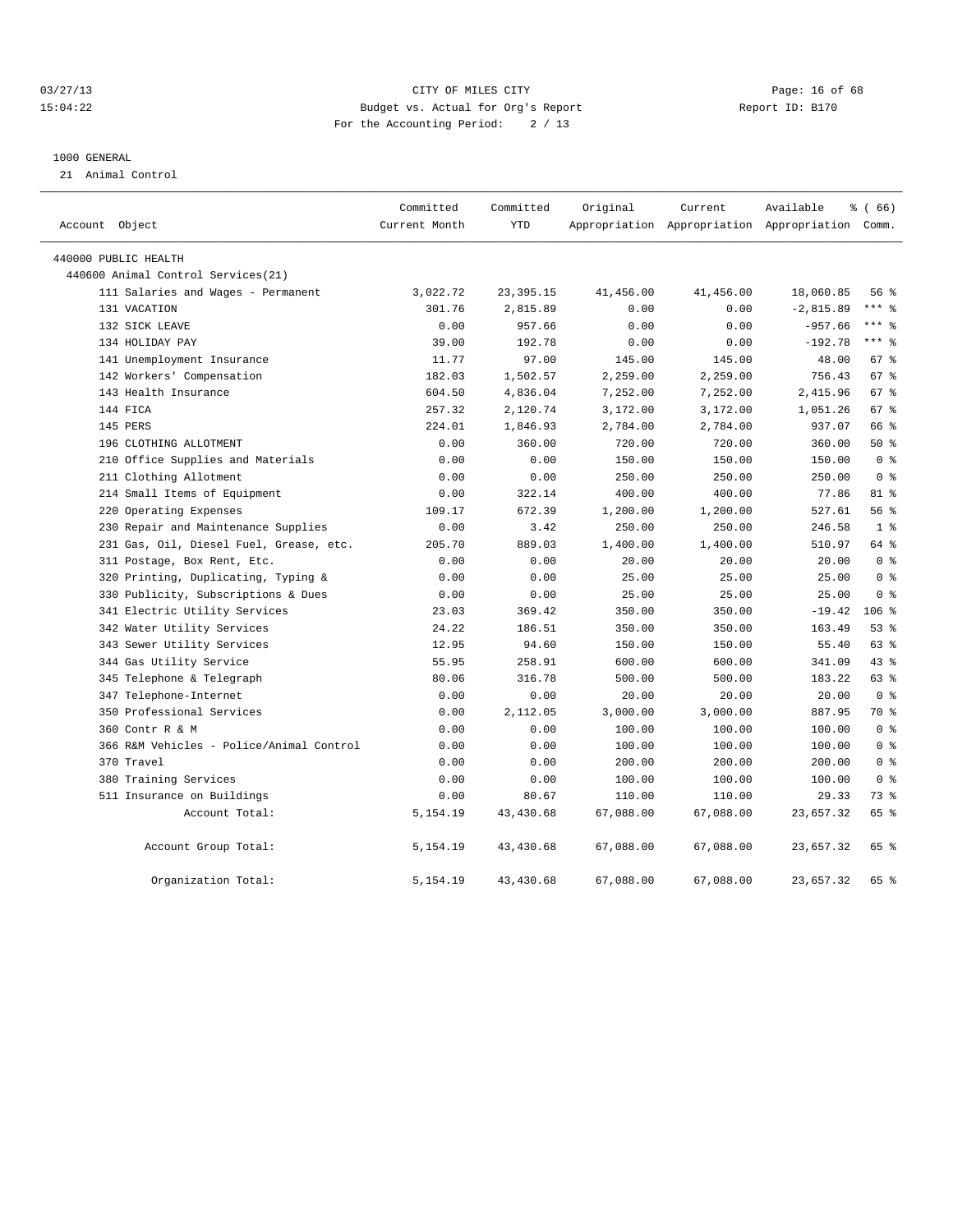#### 03/27/13 Page: 17 of 68 15:04:22 Budget vs. Actual for Org's Report Report ID: B170 For the Accounting Period: 2 / 13

#### 1000 GENERAL

36 Planning & Community Services

| Account Object                            | Committed<br>Current Month | Committed<br><b>YTD</b> | Original   | Current    | Available<br>Appropriation Appropriation Appropriation Comm. | % (66)         |
|-------------------------------------------|----------------------------|-------------------------|------------|------------|--------------------------------------------------------------|----------------|
| 410000 GENERAL GOVERNMENT                 |                            |                         |            |            |                                                              |                |
| 411020 Community Services & Planning      |                            |                         |            |            |                                                              |                |
| 111 Salaries and Wages - Permanent        | 6,803.25                   | 48, 489.88              | 76,363.00  | 76,363.00  | 27,873.12                                                    | 63 %           |
| 121 OVERTIME-PERMANENT                    | 4.88                       | 34.16                   | 0.00       | 0.00       | $-34.16$                                                     | *** 응          |
| 131 VACATION                              | 3.25                       | 4, 473.51               | 4,400.00   | 4,400.00   | $-73.51$                                                     | $102$ %        |
| 132 SICK LEAVE                            | 62.00                      | 945.15                  | 2,200.00   | 2,200.00   | 1,254.85                                                     | 43 %           |
| 133 OTHER LEAVE PAY                       | 16.30                      | 1,218.82                | 4,630.00   | 4,630.00   | 3, 411.18                                                    | 26%            |
| 141 Unemployment Insurance                | 24.10                      | 194.11                  | 306.00     | 306.00     | 111.89                                                       | 63 %           |
| 142 Workers' Compensation                 | 34.85                      | 281.15                  | 2,327.00   | 2,327.00   | 2,045.85                                                     | $12*$          |
| 143 Health Insurance                      | 1,263.05                   | 10,104.65               | 15,156.00  | 15,156.00  | 5,051.35                                                     | 67 %           |
| 144 FICA                                  | 522.82                     | 4,210.30                | 6,701.00   | 6,701.00   | 2,490.70                                                     | 63 %           |
| 145 PERS                                  | 487.09                     | 3,899.82                | 6, 193.00  | 6, 193.00  | 2,293.18                                                     | 63 %           |
| 196 CLOTHING ALLOTMENT                    | 0.00                       | 313.50                  | 314.00     | 314.00     | 0.50                                                         | $100*$         |
| 210 Office Supplies and Materials         | 0.00                       | 200.80                  | 850.00     | 850.00     | 649.20                                                       | $24$ $%$       |
| 214 Small Items of Equipment              | 0.00                       | 1,051.34                | 1,200.00   | 1,200.00   | 148.66                                                       | 88 %           |
| 220 Operating Expenses                    | 0.00                       | 124.41                  | 0.00       | 0.00       | $-124.41$                                                    | $***$ $=$      |
| 311 Postage, Box Rent, Etc.               | 6.32                       | 109.47                  | 200.00     | 200.00     | 90.53                                                        | 55%            |
| 320 Printing, Duplicating, Typing &       | 27.00                      | 27.00                   | 600.00     | 600.00     | 573.00                                                       | 5 <sup>8</sup> |
| 327 Map Printing                          | 0.00                       | 28.31                   | 300.00     | 300.00     | 271.69                                                       | 9%             |
| 331 Publication of Formal & Legal Notices | 137.00                     | 257.00                  | 250.00     | 250.00     | $-7.00$                                                      | 103 %          |
| 334 Memberships, Registrations & Dues     | 275.00                     | 275.00                  | 0.00       | 0.00       | $-275.00$                                                    | $***$ 8        |
| 345 Telephone & Telegraph                 | 168.04                     | 652.62                  | 900.00     | 900.00     | 247.38                                                       | 73 %           |
| 347 Telephone-Internet                    | 0.00                       | 0.00                    | 100.00     | 100.00     | 100.00                                                       | 0 <sup>8</sup> |
| 350 Professional Services                 | 10,000.00                  | 10,500.00               | 300.00     | 300.00     | $-10, 200.00$                                                | $***$ 8        |
| 360 Contr R & M                           | 153.01                     | 1,233.03                | 2,000.00   | 2,000.00   | 766.97                                                       | $62$ $%$       |
| 370 Travel                                | 0.00                       | 411.13                  | 1,100.00   | 1,100.00   | 688.87                                                       | 37%            |
| 380 Training Services                     | 0.00                       | 280.00                  | 1,100.00   | 1,100.00   | 820.00                                                       | 25%            |
| 382 Books                                 | 0.00                       | 0.00                    | 500.00     | 500.00     | 500.00                                                       | 0 <sup>8</sup> |
| Account Total:                            | 19,987.96                  | 89, 315.16              | 127,990.00 | 127,990.00 | 38,674.84                                                    | 70 %           |
| Account Group Total:                      | 19,987.96                  | 89, 315.16              | 127,990.00 | 127,990.00 | 38,674.84                                                    | 70 %           |
| Organization Total:                       | 19,987.96                  | 89, 315.16              | 127,990.00 | 127,990.00 | 38,674.84                                                    | 70 %           |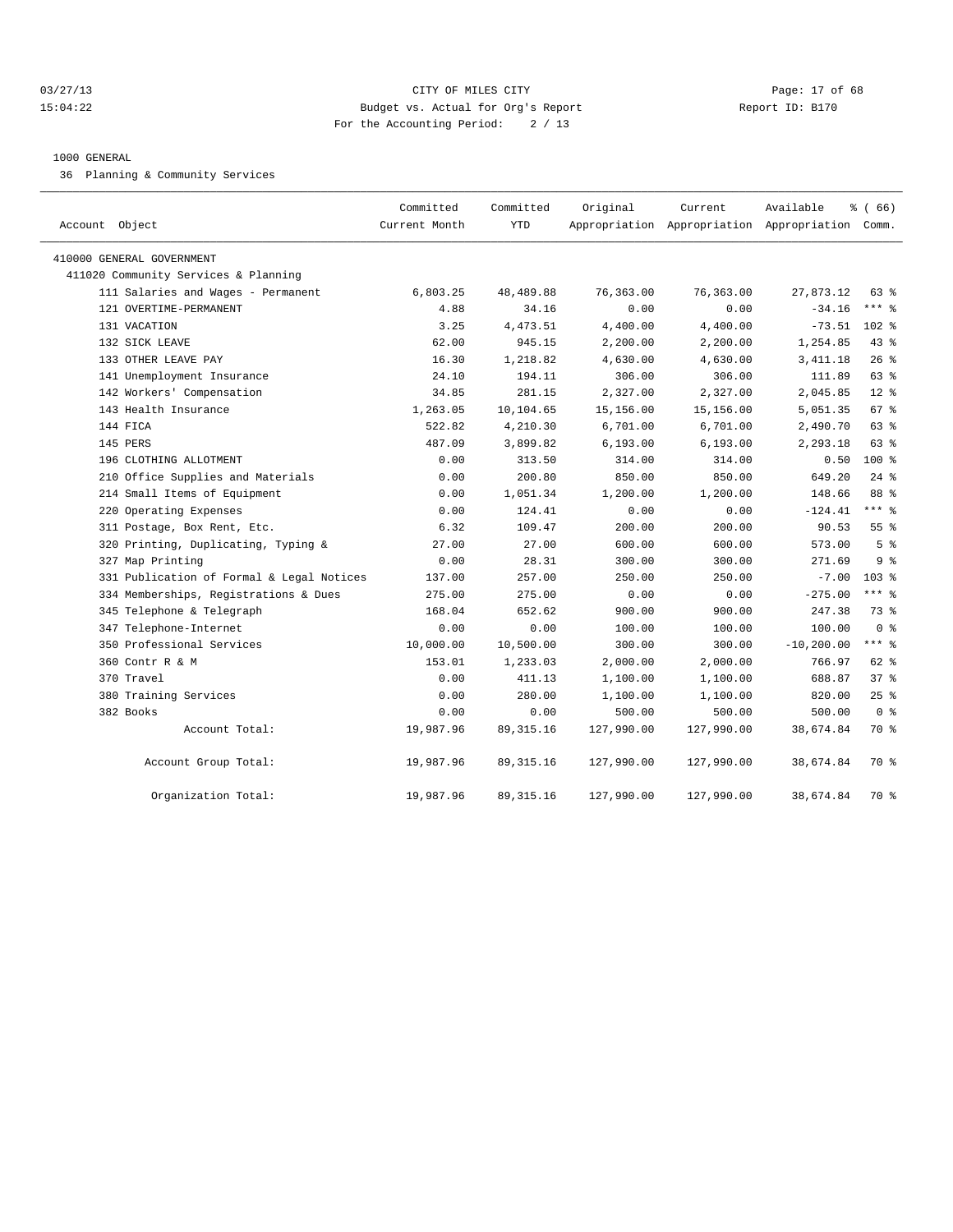#### 03/27/13 Page: 18 of 68 15:04:22 Budget vs. Actual for Org's Report Report ID: B170 For the Accounting Period: 2 / 13

#### 1000 GENERAL

37 CITY HEALTH

| Object<br>Account                                                       | Committed<br>Current Month | Committed<br><b>YTD</b> | Original<br>Appropriation | Current<br>Appropriation | Available<br>Appropriation | 66)<br>ී (<br>Comm. |
|-------------------------------------------------------------------------|----------------------------|-------------------------|---------------------------|--------------------------|----------------------------|---------------------|
| 520000 OTHER FINANCING USES<br>521000 Interfund Operating Transfers Out |                            |                         |                           |                          |                            |                     |
| 820 Transfers to Other Funds                                            | 0.00                       | 30,000.00               | 30,000.00                 | 30,000.00                | 0.00                       | $100*$              |
| Account Total:                                                          | 0.00                       | 30,000.00               | 30,000.00                 | 30,000.00                | 0.00                       | $100*$              |
| Account Group Total:                                                    | 0.00                       | 30,000.00               | 30,000.00                 | 30,000.00                |                            | $0.00$ 100 %        |
| Organization Total:                                                     | 0.00                       | 30,000.00               | 30,000.00                 | 30,000.00                | 0.00                       | $100*$              |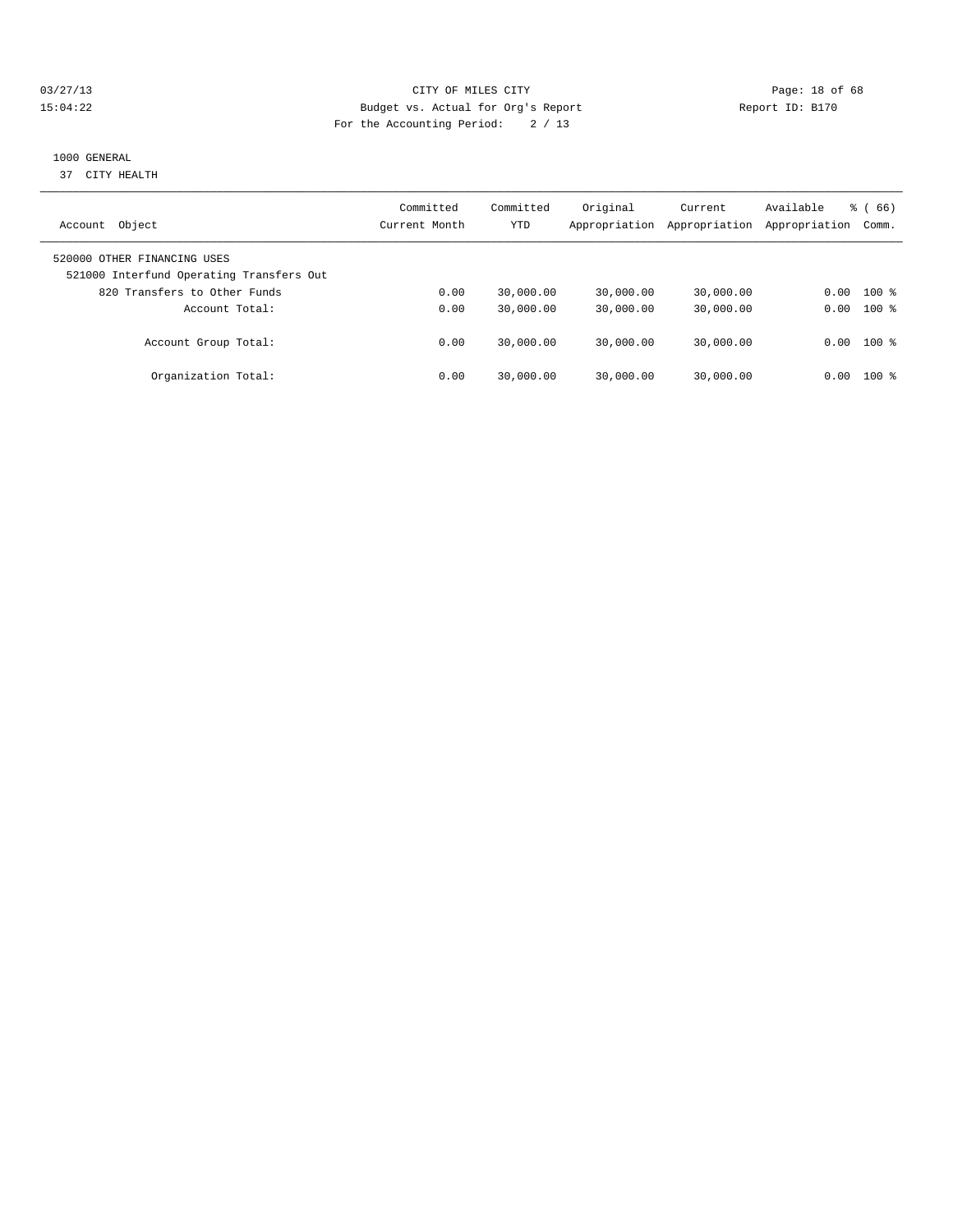#### 03/27/13 Page: 19 of 68 15:04:22 Budget vs. Actual for Org's Report Report ID: B170 For the Accounting Period: 2 / 13

#### 1000 GENERAL

201 Flood Prevention

| Account Object                            | Committed<br>Current Month | Committed<br><b>YTD</b> | Original  | Current<br>Appropriation Appropriation Appropriation Comm. | Available  | ී ( 66 )         |
|-------------------------------------------|----------------------------|-------------------------|-----------|------------------------------------------------------------|------------|------------------|
| 430000 Public Works                       |                            |                         |           |                                                            |            |                  |
| 431200 Flood Control                      |                            |                         |           |                                                            |            |                  |
| 111 Salaries and Wages - Permanent        | 1,947.38                   | 7,524.95                | 12,262.00 | 12,262.00                                                  | 4,737.05   | $61*$            |
| 131 VACATION                              | 23.17                      | 632.43                  | 400.00    | 400.00                                                     | $-232.43$  | 158 <sup>8</sup> |
| 132 SICK LEAVE                            | 13.24                      | 165.53                  | 400.00    | 400.00                                                     | 234.47     | $41*$            |
| 133 OTHER LEAVE PAY                       | 0.00                       | 0.00                    | 832.00    | 832.00                                                     | 832.00     | 0 <sup>8</sup>   |
| 141 Unemployment Insurance                | 6.94                       | 29.10                   | 22.00     | 22.00                                                      | $-7.10$    | 132 %            |
| 142 Workers' Compensation                 | 22.18                      | 93.12                   | 757.00    | 757.00                                                     | 663.88     | $12*$            |
| 143 Health Insurance                      | 241.82                     | 1,572.46                | 2,901.00  | 2,901.00                                                   | 1,328.54   | $54$ $%$         |
| 144 FICA                                  | 151.72                     | 636.79                  | 1,063.00  | 1,063.00                                                   | 426.21     | 60 %             |
| 145 PERS                                  | 140.26                     | 588.42                  | 982.00    | 982.00                                                     | 393.58     | 60 %             |
| 196 CLOTHING ALLOTMENT                    | 0.00                       | 60.00                   | 60.00     | 60.00                                                      | 0.00       | $100$ %          |
| 210 Office Supplies and Materials         | 7.50                       | 143.27                  | 300.00    | 300.00                                                     | 156.73     | 48 %             |
| 214 Small Items of Equipment              | 0.00                       | 900.00                  | 3,700.00  | 3,700.00                                                   | 2,800.00   | $24$ $%$         |
| 220 Operating Expenses                    | 0.00                       | 0.00                    | 200.00    | 200.00                                                     | 200.00     | 0 <sup>8</sup>   |
| 311 Postage, Box Rent, Etc.               | 2.76                       | 84.21                   | 200.00    | 200.00                                                     | 115.79     | $42*$            |
| 327 Map Printing                          | 32.60                      | 32.60                   | 200.00    | 200.00                                                     | 167.40     | 16 <sup>°</sup>  |
| 331 Publication of Formal & Legal Notices | 130.50                     | 1,394.85                | 1,000.00  | 1,000.00                                                   | $-394.85$  | 139 <sub>8</sub> |
| 334 Memberships, Registrations & Dues     | 0.00                       | 110.00                  | 250.00    | 250.00                                                     | 140.00     | 44 %             |
| 345 Telephone & Telegraph                 | 0.00                       | 0.00                    | 100.00    | 100.00                                                     | 100.00     | 0 <sup>8</sup>   |
| 350 Professional Services                 | 0.00                       | 0.00                    | 770.00    | 770.00                                                     | 770.00     | 0 <sup>8</sup>   |
| 370 Travel                                | 0.00                       | 0.00                    | 1,300.00  | 1,300.00                                                   | 1,300.00   | 0 <sup>°</sup>   |
| 380 Training Services                     | 0.00                       | 0.00                    | 900.00    | 900.00                                                     | 900.00     | 0 <sup>8</sup>   |
| 382 Books                                 | 0.00                       | 0.00                    | 100.00    | 100.00                                                     | 100.00     | 0 <sup>°</sup>   |
| 533 Machinery and Equipment Rental        | 0.00                       | 0.00                    | 500.00    | 500.00                                                     | 500.00     | 0 <sup>8</sup>   |
| 540 Special Assessments                   | 0.00                       | 0.00                    | 250.00    | 250.00                                                     | 250.00     | 0 <sup>8</sup>   |
| Account Total:                            | 2,720.07                   | 13,967.73               | 29,449.00 | 29,449.00                                                  | 15,481.27  | 47.8             |
| Account Group Total:                      | 2,720.07                   | 13,967.73               | 29,449.00 | 29,449.00                                                  | 15,481.27  | 47 %             |
| Organization Total:                       | 2,720.07                   | 13,967.73               | 29,449.00 | 29,449.00                                                  | 15, 481.27 | 47 %             |

Fund Total: 293,515.02 2,527,236.82 4,200,020.00 4,200,020.00 1,672,783.18 60 %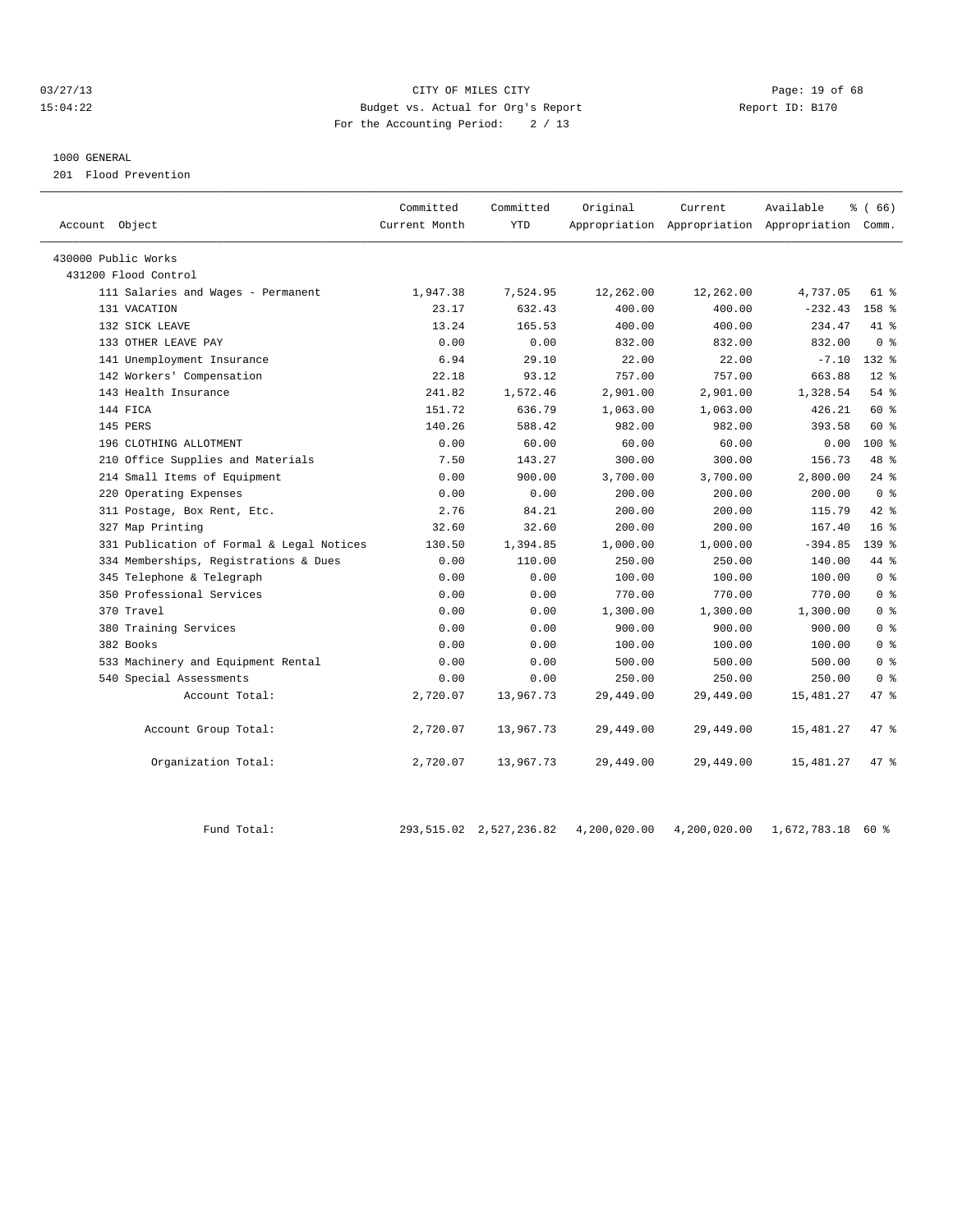#### 03/27/13 Page: 20 of 68 15:04:22 Budget vs. Actual for Org's Report Report ID: B170 For the Accounting Period: 2 / 13

## 2220 LIBRARY

16 Library

|                                          | Committed     | Committed   | Original   | Current                                         | Available    | $\frac{3}{6}$ (66) |
|------------------------------------------|---------------|-------------|------------|-------------------------------------------------|--------------|--------------------|
| Account Object                           | Current Month | <b>YTD</b>  |            | Appropriation Appropriation Appropriation Comm. |              |                    |
| 460000 CULTURE AND RECREATION            |               |             |            |                                                 |              |                    |
| 460100 Library Services(16)              |               |             |            |                                                 |              |                    |
| 111 Salaries and Wages - Permanent       | 14, 317.47    | 113,569.30  | 191,430.00 | 191,430.00                                      | 77,860.70    | 59 %               |
| 131 VACATION                             | 691.99        | 9,286.91    | 0.00       | 0.00                                            | $-9, 286.91$ | $***$ 8            |
| 132 SICK LEAVE                           | 416.48        | 3,478.25    | 0.00       | 0.00                                            | $-3,478.25$  | $***$ 8            |
| 133 OTHER LEAVE PAY                      | 0.00          | 336.29      | 0.00       | 0.00                                            | $-336.29$    | $***$ 8            |
| 141 Unemployment Insurance               | 53.98         | 446.00      | 670.00     | 670.00                                          | 224.00       | 67 <sup>8</sup>    |
| 142 Workers' Compensation                | 74.05         | 611.71      | 919.00     | 919.00                                          | 307.29       | 67 %               |
| 143 Health Insurance                     | 3,021.80      | 24, 174.35  | 36,270.00  | 36,270.00                                       | 12,095.65    | 67 %               |
| 144 FICA                                 | 1,131.65      | 9,360.29    | 14,644.00  | 14,644.00                                       | 5,283.71     | 64 %               |
| 145 PERS                                 | 1,090.60      | 8,955.60    | 13,534.00  | 13,534.00                                       | 4,578.40     | 66 %               |
| 196 CLOTHING ALLOTMENT                   | 0.00          | 750.00      | 750.00     | 750.00                                          | 0.00         | 100 %              |
| 210 Office Supplies and Materials        | 50.00         | 385.05      | 1,500.00   | 1,500.00                                        | 1,114.95     | 26%                |
| 214 Small Items of Equipment             | 0.00          | 0.00        | 500.00     | 500.00                                          | 500.00       | 0 <sup>8</sup>     |
| 220 Operating Expenses                   | 0.00          | 0.00        | 1,000.00   | 1,000.00                                        | 1,000.00     | 0 <sup>8</sup>     |
| 224 Janitorial Supplies                  | 24.81         | 229.89      | 500.00     | 500.00                                          | 270.11       | 46%                |
| 311 Postage, Box Rent, Etc.              | 91.99         | 725.45      | 2,000.00   | 2,000.00                                        | 1,274.55     | 36%                |
| 320 Printing, Duplicating, Typing &      | 118.64        | 413.30      | 1,445.00   | 1,445.00                                        | 1,031.70     | 29%                |
| 330 Publicity, Subscriptions & Dues      | 0.00          | 0.00        | 500.00     | 500.00                                          | 500.00       | 0 <sup>8</sup>     |
| 334 Memberships, Registrations & Dues    | 0.00          | 0.00        | 300.00     | 300.00                                          | 300.00       | 0 <sup>8</sup>     |
| 341 Electric Utility Services            | 394.99        | 4,306.00    | 6,000.00   | 6,000.00                                        | 1,694.00     | $72$ $%$           |
| 342 Water Utility Services               | 24.22         | 193.85      | 700.00     | 700.00                                          | 506.15       | $28$ $%$           |
| 343 Sewer Utility Services               | 25.52         | 195.16      | 300.00     | 300.00                                          | 104.84       | 65 %               |
| 344 Gas Utility Service                  | 264.15        | 1,116.78    | 4,000.00   | 4,000.00                                        | 2,883.22     | $28$ $%$           |
| 345 Telephone & Telegraph                | 107.33        | 724.06      | 1,500.00   | 1,500.00                                        | 775.94       | 48 %               |
| 346 Garbage Service                      | 0.00          | 0.00        | 500.00     | 500.00                                          | 500.00       | 0 <sup>8</sup>     |
| 347 Telephone-Internet                   | 66.06         | 306.36      | 1,500.00   | 1,500.00                                        | 1,193.64     | $20*$              |
| 350 Professional Services                | 0.00          | 0.00        | 7,000.00   | 7,000.00                                        | 7,000.00     | 0 <sup>8</sup>     |
| 360 Contr R & M                          | 325.00        | 2,832.26    | 8,000.00   | 8,000.00                                        | 5,167.74     | 35 <sup>8</sup>    |
| 370 Travel                               | 0.00          | 956.62      | 2,000.00   | 2,000.00                                        | 1,043.38     | 48 %               |
| 380 Training Services                    | 0.00          | 0.00        | 1,500.00   | 1,500.00                                        | 1,500.00     | 0 <sup>8</sup>     |
| 382 Books                                | 559.27        | 3,914.42    | 15,000.00  | 15,000.00                                       | 11,085.58    | 26%                |
| 511 Insurance on Buildings               | 0.00          | 3,605.09    | 3,606.00   | 3,606.00                                        | 0.91         | $100*$             |
| 920 Buildings                            | 0.00          | 59, 311.00  | 55,000.00  | 55,000.00                                       | $-4, 311.00$ | 108 %              |
| Account Total:                           | 22,850.00     | 250, 183.99 | 372,568.00 | 372,568.00                                      | 122,384.01   | 67 %               |
| Account Group Total:                     | 22,850.00     | 250,183.99  | 372,568.00 | 372,568.00                                      | 122,384.01   | 67 %               |
| 510000 MISCELLANEOUS                     |               |             |            |                                                 |              |                    |
| 510330 Comprehensive Liability Insurance |               |             |            |                                                 |              |                    |
| 513 Liability                            | 0.00          | 4,754.03    | 4,754.00   | 4,754.00                                        |              | $-0.03$ 100 %      |
| Account Total:                           | 0.00          | 4,754.03    | 4,754.00   | 4,754.00                                        |              | $-0.03$ 100 %      |
| Account Group Total:                     | 0.00          | 4,754.03    | 4,754.00   | 4,754.00                                        |              | $-0.03$ 100 %      |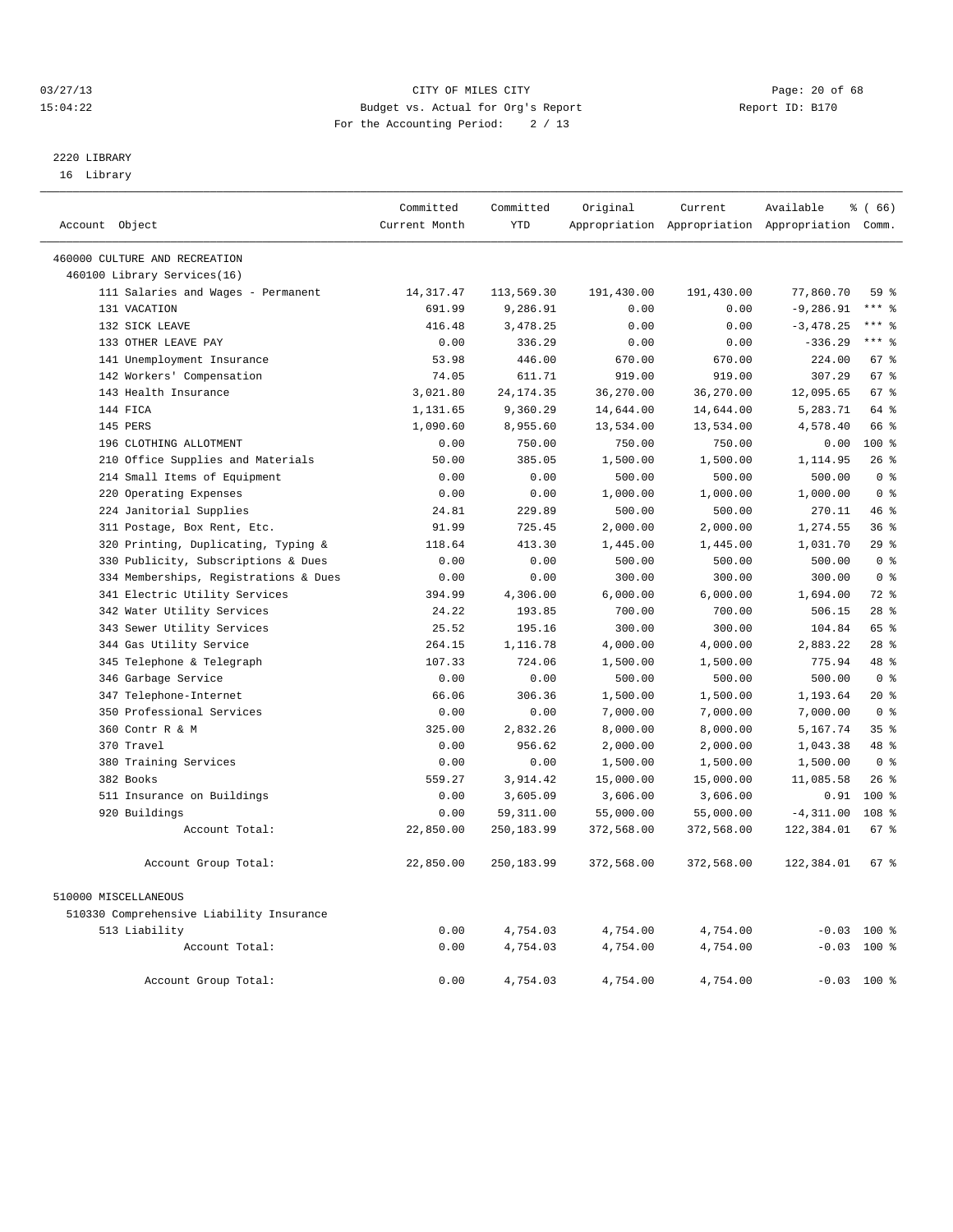#### 03/27/13 Page: 21 of 68 15:04:22 Budget vs. Actual for Org's Report Report ID: B170 For the Accounting Period: 2 / 13

#### 2220 LIBRARY 16 Library

| Account Object                                                          | Committed<br>Current Month | Committed<br>YTD | Original   | Current<br>Appropriation Appropriation | Available<br>Appropriation | % (66)<br>Comm. |
|-------------------------------------------------------------------------|----------------------------|------------------|------------|----------------------------------------|----------------------------|-----------------|
| 520000 OTHER FINANCING USES<br>521000 Interfund Operating Transfers Out |                            |                  |            |                                        |                            |                 |
| 820 Transfers to Other Funds                                            | 1,512.66                   | 12,101.28        | 18,152.00  | 18,152.00                              | 6,050.72                   | 67 %            |
| Account Total:                                                          | 1,512.66                   | 12,101.28        | 18,152.00  | 18,152.00                              | 6,050.72                   | $67$ $%$        |
| Account Group Total:                                                    | 1,512.66                   | 12,101.28        | 18,152.00  | 18,152.00                              | 6,050.72                   | 67 %            |
| Organization Total:                                                     | 24,362.66                  | 267,039.30       | 395,474.00 | 395, 474.00                            | 128,434.70                 | 68 %            |
|                                                                         |                            |                  |            |                                        |                            |                 |
| Fund Total:                                                             | 24,362.66                  | 267,039.30       | 395,474.00 | 395, 474, 00                           | 128,434.70                 | 68 %            |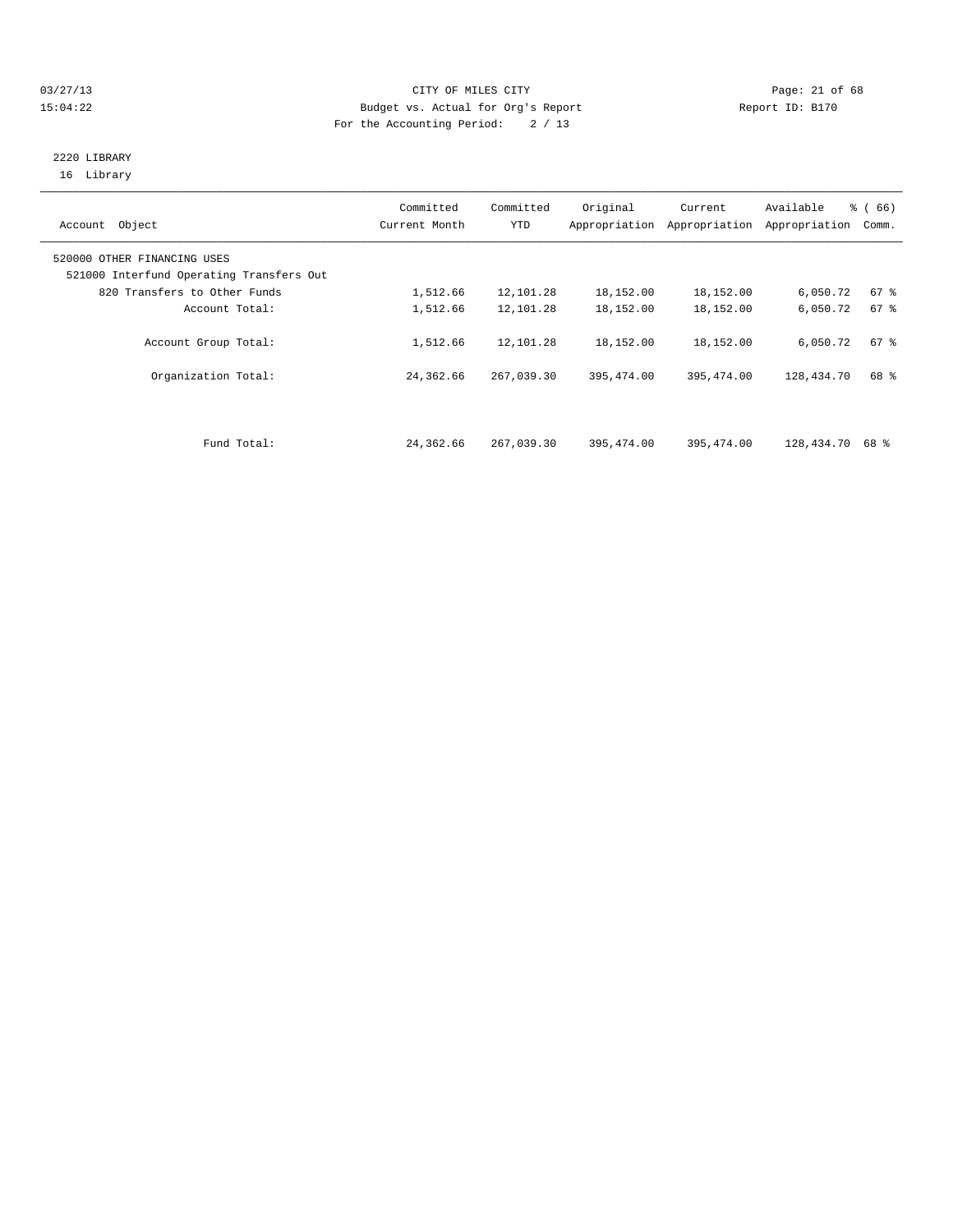#### 03/27/13 Page: 22 of 68 15:04:22 Budget vs. Actual for Org's Report Report ID: B170 For the Accounting Period: 2 / 13

## 2260 EMERGENCY DISASTER

202 Flood Disaster

| Account Object            | Committed<br>Current Month | Committed<br><b>YTD</b> | Original  | Current<br>Appropriation Appropriation | Available<br>Appropriation | $\frac{3}{6}$ (66)<br>Comm. |
|---------------------------|----------------------------|-------------------------|-----------|----------------------------------------|----------------------------|-----------------------------|
| 430000 Public Works       |                            |                         |           |                                        |                            |                             |
| 431200 Flood Control      |                            |                         |           |                                        |                            |                             |
| 350 Professional Services | 0.00                       | 44,646.00               | 44,000.00 | 44,000.00                              | $-646.00$ 101 %            |                             |
| 940 Machinery & Equipment | 0.00                       | 24,499.48               | 0.00      | 0.00                                   | $-24, 499.48$              | $***$ $-$                   |
| Account Total:            | 0.00                       | 69,145.48               | 44,000.00 | 44,000.00                              | $-25, 145.48$ 157 %        |                             |
| Account Group Total:      | 0.00                       | 69,145.48               | 44,000.00 | 44,000.00                              | $-25, 145.48$ 157 %        |                             |
| Organization Total:       | 0.00                       | 69,145.48               | 44,000.00 | 44,000.00                              | $-25, 145.48$ 157 %        |                             |
|                           |                            |                         |           |                                        |                            |                             |
| Fund Total:               | 0.00                       | 69,145.48               | 44,000.00 | 44,000.00                              | $-25, 145.48$ 157 %        |                             |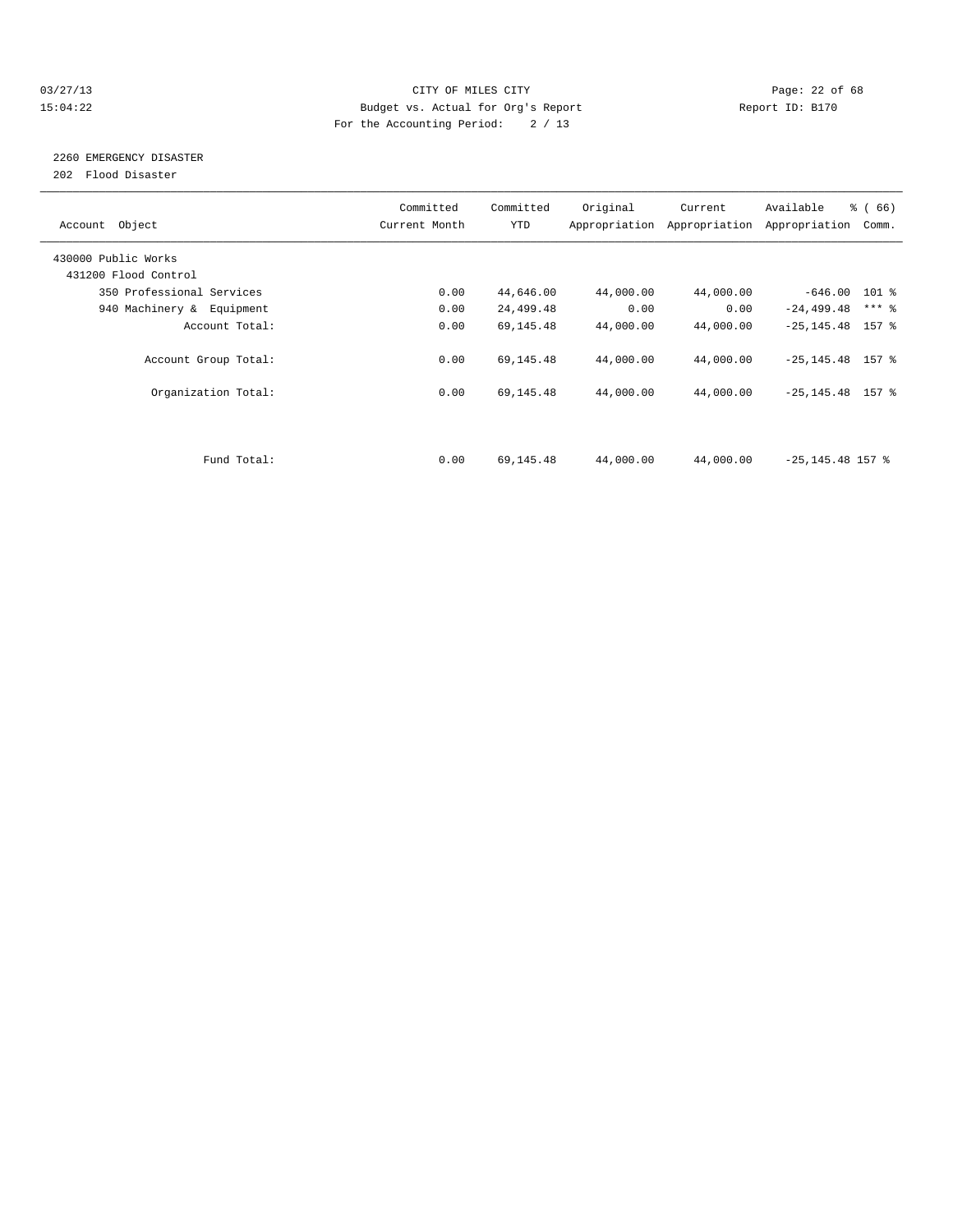#### 03/27/13 Page: 23 of 68 15:04:22 Budget vs. Actual for Org's Report Report ID: B170 For the Accounting Period: 2 / 13

# 2270 Health

37 CITY HEALTH

| Account Object                                             | Committed<br>Current Month | Committed<br>YTD | Original  | Current<br>Appropriation Appropriation | Available<br>Appropriation | % (66)<br>Comm. |
|------------------------------------------------------------|----------------------------|------------------|-----------|----------------------------------------|----------------------------|-----------------|
| 440000 PUBLIC HEALTH<br>440140 Registration and Inspection |                            |                  |           |                                        |                            |                 |
| 210 Office Supplies and Materials                          | 0.00                       | 0.00             | 1,000.00  | 1,000.00                               | 1,000.00                   | 0 <sup>8</sup>  |
| 311 Postage, Box Rent, Etc.                                | 5.95                       | 77.60            | 1,000.00  | 1,000.00                               | 922.40                     | 8 %             |
| 350 Professional Services                                  | 2,750.00                   | 21,499.96        | 35,000.00 | 35,000.00                              | 13,500.04                  | 61 %            |
| Account Total:                                             | 2,755.95                   | 21,577.56        | 37,000.00 | 37,000.00                              | 15,422.44                  | 58 %            |
| Account Group Total:                                       | 2,755.95                   | 21,577.56        | 37,000.00 | 37,000.00                              | 15,422.44                  | 58 %            |
| Organization Total:                                        | 2,755.95                   | 21,577.56        | 37,000.00 | 37,000.00                              | 15,422.44                  | 58 %            |
|                                                            |                            |                  |           |                                        |                            |                 |
| Fund Total:                                                | 2,755.95                   | 21,577.56        | 37,000.00 | 37,000.00                              | 15,422.44                  | 58 %            |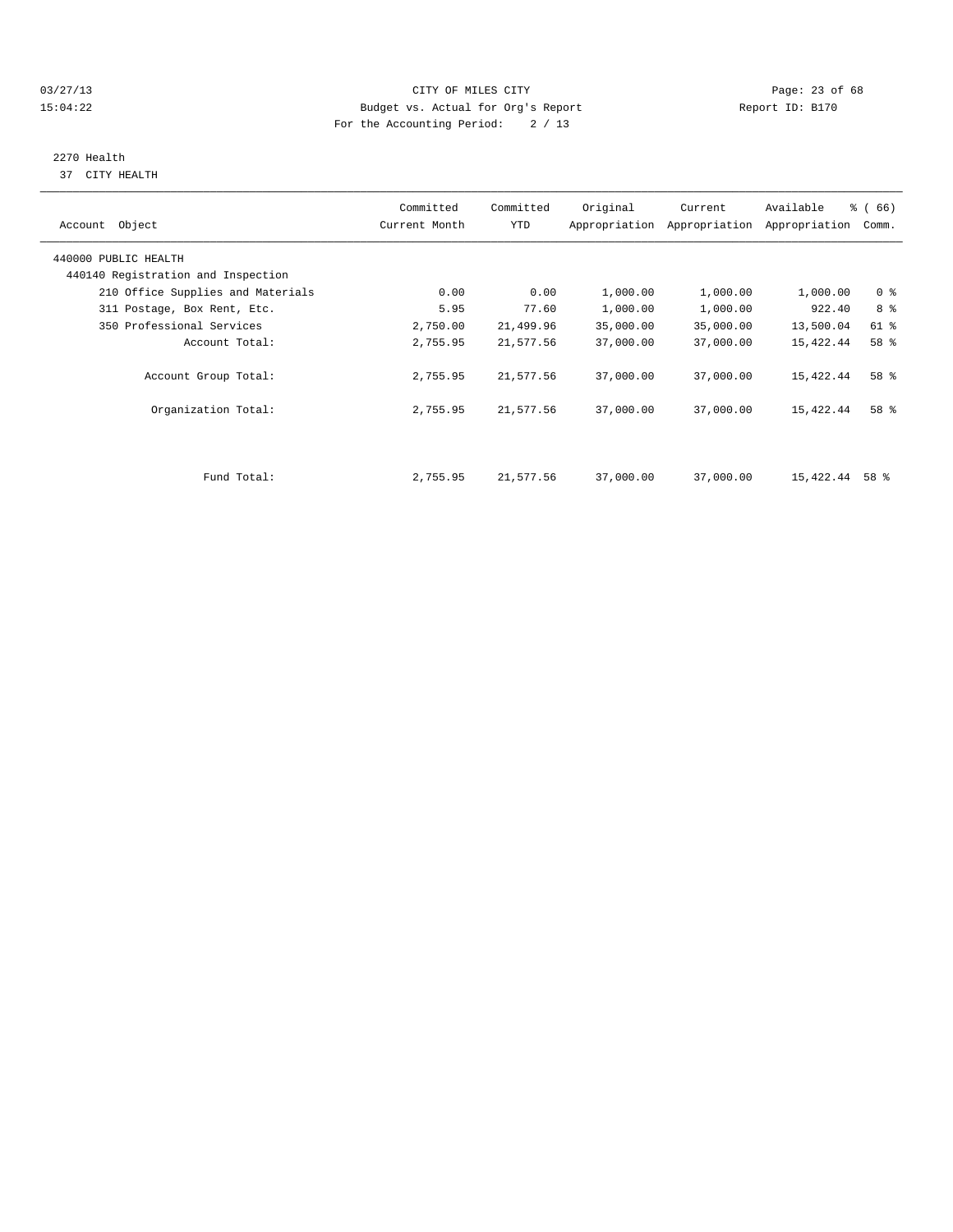#### 03/27/13 Page: 24 of 68 15:04:22 Budget vs. Actual for Org's Report Report ID: B170 For the Accounting Period: 2 / 13

 2372 Permissive Medical Levy 20 Permissive Medical Levy

| Account Object                                                          | Committed<br>Current Month | Committed<br>YTD | Original   | Current<br>Appropriation Appropriation | Available<br>Appropriation | % (66)<br>Comm. |
|-------------------------------------------------------------------------|----------------------------|------------------|------------|----------------------------------------|----------------------------|-----------------|
| 520000 OTHER FINANCING USES<br>521000 Interfund Operating Transfers Out |                            |                  |            |                                        |                            |                 |
| 820 Transfers to Other Funds                                            | 0.00                       | 70,734.00        | 141,468.00 | 141,468.00                             | 70,734.00                  | $50*$           |
| Account Total:                                                          | 0.00                       | 70,734.00        | 141,468.00 | 141,468.00                             | 70,734.00                  | $50*$           |
| Account Group Total:                                                    | 0.00                       | 70,734.00        | 141,468.00 | 141,468.00                             | 70,734.00                  | $50*$           |
| Organization Total:                                                     | 0.00                       | 70,734.00        | 141,468.00 | 141,468.00                             | 70,734.00                  | $50*$           |
| Fund Total:                                                             | 0.00                       | 70,734.00        | 141,468.00 | 141,468.00                             | 70,734.00                  | 50 %            |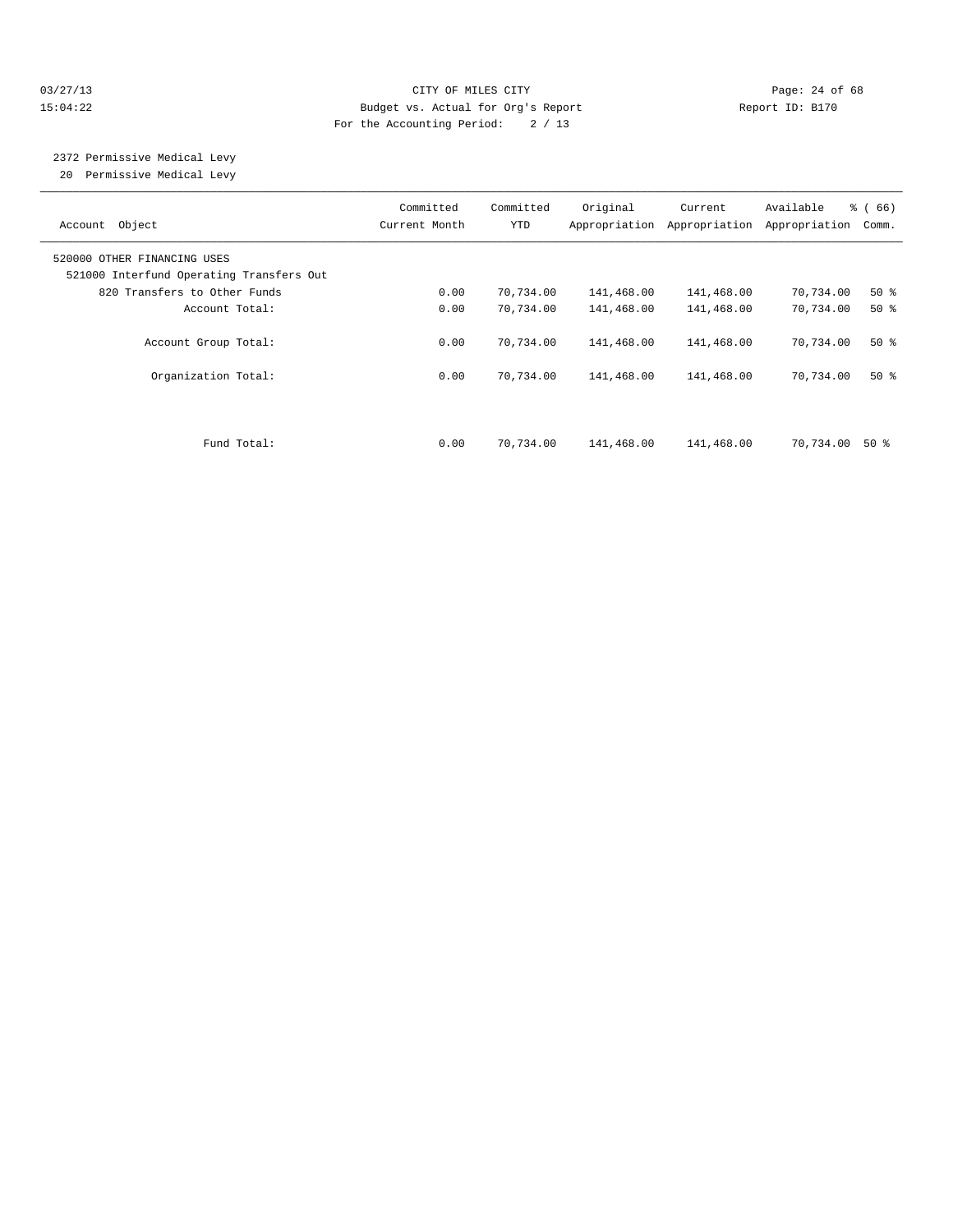#### 03/27/13 Page: 25 of 68 15:04:22 Budget vs. Actual for Org's Report Report ID: B170 For the Accounting Period: 2 / 13

————————————————————————————————————————————————————————————————————————————————————————————————————————————————————————————————————

## 2394 BUILDING CODE ENFORCEMENT

18 BUILDING INSPECTION

|                                          | Committed     | Committed | Original  | Current                                         | Available      | % (66)         |
|------------------------------------------|---------------|-----------|-----------|-------------------------------------------------|----------------|----------------|
| Account Object                           | Current Month | YTD       |           | Appropriation Appropriation Appropriation Comm. |                |                |
| 420000 PUBLIC SAFETY                     |               |           |           |                                                 |                |                |
| 420531 Building Inspection               |               |           |           |                                                 |                |                |
| 111 Salaries and Wages - Permanent       | 754.58        | 4,071.56  | 7,243.00  | 7,243.00                                        | 3,171.44       | 56 %           |
| 121 OVERTIME-PERMANENT                   | 5.42          | 37.94     | 100.00    | 100.00                                          | 62.06          | 38 %           |
| 131 VACATION                             | 9.40          | 355.31    | 0.00      | 0.00                                            | $-355.31$      | *** %          |
| 132 SICK LEAVE                           | 35.86         | 171.96    | 0.00      | 0.00                                            | $-171.96$      | *** 응          |
| 133 OTHER LEAVE PAY                      | 0.00          | 0.00      | 150.00    | 150.00                                          | 150.00         | 0 <sup>8</sup> |
| 141 Unemployment Insurance               | 2.81          | 16.30     | 26.00     | 26.00                                           | 9.70           | 63 %           |
| 142 Workers' Compensation                | 9.01          | 51.96     | 231.00    | 231.00                                          | 179.04         | $22$ %         |
| 143 Health Insurance                     | 120.87        | 876.83    | 1,450.00  | 1,450.00                                        | 573.17         | 60 %           |
| 144 FICA                                 | 57.37         | 321.93    | 573.00    | 573.00                                          | 251.07         | 56%            |
| 145 PERS                                 | 56.94         | 327.80    | 530.00    | 530.00                                          | 202.20         | 62 %           |
| 196 CLOTHING ALLOTMENT                   | 0.00          | 30.00     | 30.00     | 30.00                                           | 0.00           | $100*$         |
| 210 Office Supplies and Materials        | 580.59        | 1,406.59  | 100.00    | 100.00                                          | $-1, 306.59$   | $***$ $_{8}$   |
| 214 Small Items of Equipment             | 599.00        | 599.00    | 0.00      | 0.00                                            | $-599.00$      | *** %          |
| 311 Postage, Box Rent, Etc.              | 0.00          | 90.00     | 100.00    | 100.00                                          | 10.00          | 90%            |
| 320 Printing, Duplicating, Typing &      | 0.00          | 27.00     | 250.00    | 250.00                                          | 223.00         | $11*$          |
| 330 Publicity, Subscriptions & Dues      | 0.00          | 16.50     | 25.00     | 25.00                                           | 8.50           | 66 %           |
| 334 Memberships, Registrations & Dues    | 0.00          | 175.00    | 150.00    | 150.00                                          | $-25.00$       | 117 %          |
| 345 Telephone & Telegraph                | 52.72         | 212.03    | 350.00    | 350.00                                          | 137.97         | 61 %           |
| 347 Telephone-Internet                   | 0.00          | 0.00      | 65.00     | 65.00                                           | 65.00          | 0 <sup>8</sup> |
| 350 Professional Services                | 7,923.35      | 40,888.20 | 55,000.00 | 55,000.00                                       | 14, 111.80     | 74 %           |
| 380 Training Services                    | 0.00          | 0.00      | 150.00    | 150.00                                          | 150.00         | 0 <sup>8</sup> |
| 382 Books                                | 0.00          | 182.00    | 1,500.00  | 1,500.00                                        | 1,318.00       | $12$ %         |
| 540 Special Assessments                  | 0.00          | 558.32    | 450.00    | 450.00                                          | $-108.32$      | $124$ %        |
| Account Total:                           | 10,207.92     | 50,416.23 | 68,473.00 | 68,473.00                                       | 18,056.77      | 74 %           |
| Account Group Total:                     | 10,207.92     | 50,416.23 | 68,473.00 | 68,473.00                                       | 18,056.77      | 74 %           |
| 510000 MISCELLANEOUS                     |               |           |           |                                                 |                |                |
| 510330 Comprehensive Liability Insurance |               |           |           |                                                 |                |                |
| 513 Liability                            | 0.00          | 96.27     | 96.00     | 96.00                                           | $-0.27$        | $100$ %        |
| Account Total:                           | 0.00          | 96.27     | 96.00     | 96.00                                           | $-0.27$        | 100 %          |
|                                          |               |           |           |                                                 |                |                |
| Account Group Total:                     | 0.00          | 96.27     | 96.00     | 96.00                                           |                | $-0.27$ 100 %  |
| 520000 OTHER FINANCING USES              |               |           |           |                                                 |                |                |
| 521000 Interfund Operating Transfers Out |               |           |           |                                                 |                |                |
| 820 Transfers to Other Funds             | 464.25        | 3,714.00  | 5,571.00  | 5,571.00                                        | 1,857.00       | 67 %           |
| Account Total:                           | 464.25        | 3,714.00  | 5,571.00  | 5,571.00                                        | 1,857.00       | 67 %           |
|                                          |               |           |           |                                                 |                |                |
| Account Group Total:                     | 464.25        | 3,714.00  | 5,571.00  | 5,571.00                                        | 1,857.00       | 67 %           |
| Organization Total:                      | 10,672.17     | 54,226.50 | 74,140.00 | 74,140.00                                       | 19,913.50      | 73 %           |
| Fund Total:                              | 10,672.17     | 54,226.50 | 74,140.00 | 74,140.00                                       | 19,913.50 73 % |                |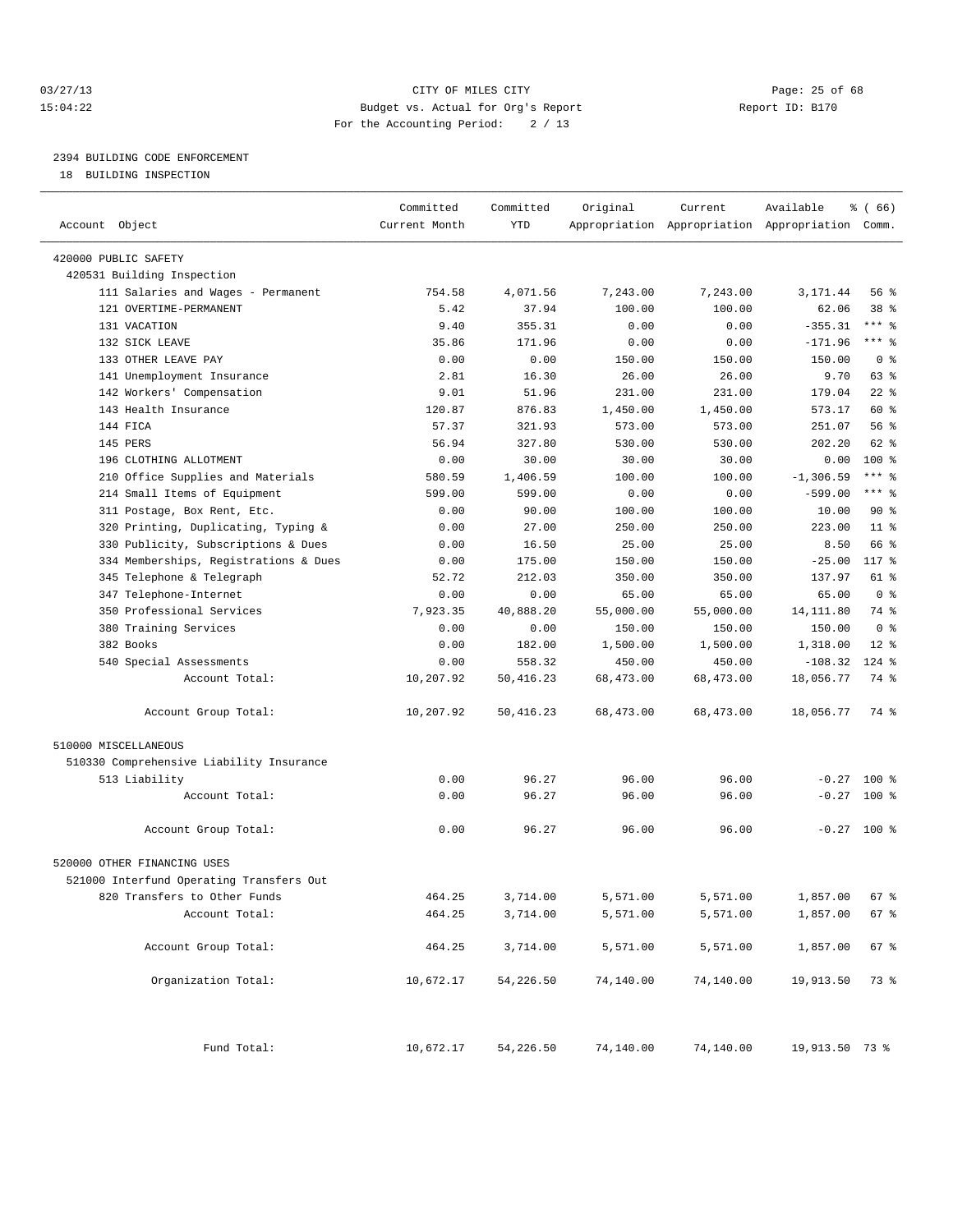#### 03/27/13 Page: 26 of 68 15:04:22 Budget vs. Actual for Org's Report Report ID: B170 For the Accounting Period: 2 / 13

#### 2400 LTG M D#165-(Gen City) 46 SID #165

| Account Object                           | Committed<br>Current Month | Committed<br><b>YTD</b> | Original   | Current<br>Appropriation Appropriation Appropriation | Available | % (66)<br>Comm. |  |
|------------------------------------------|----------------------------|-------------------------|------------|------------------------------------------------------|-----------|-----------------|--|
| 430000 Public Works                      |                            |                         |            |                                                      |           |                 |  |
| 430263 STREET LIGHTING                   |                            |                         |            |                                                      |           |                 |  |
| 341 Electric Utility Services            | 8,812.78                   | 78,879.37               | 109,000.00 | 109,000.00                                           | 30,120.63 | $72$ $%$        |  |
| 533 Machinery and Equipment Rental       | 3,806.28                   | 28,149.58               | 47,000.00  | 47,000.00                                            | 18,850.42 | 60 %            |  |
| Account Total:                           | 12,619.06                  | 107,028.95              | 156,000.00 | 156,000.00                                           | 48,971.05 | 69 %            |  |
| Account Group Total:                     | 12,619.06                  | 107,028.95              | 156,000.00 | 156,000.00                                           | 48,971.05 | 69 %            |  |
| 520000 OTHER FINANCING USES              |                            |                         |            |                                                      |           |                 |  |
| 521000 Interfund Operating Transfers Out |                            |                         |            |                                                      |           |                 |  |
| 820 Transfers to Other Funds             | 0.00                       | 1,000.00                | 1,000.00   | 1,000.00                                             | 0.00      | $100*$          |  |
| Account Total:                           | 0.00                       | 1,000.00                | 1,000.00   | 1,000.00                                             | 0.00      | $100*$          |  |
| Account Group Total:                     | 0.00                       | 1,000.00                | 1,000.00   | 1,000.00                                             |           | $0.00$ 100 %    |  |
| Organization Total:                      | 12,619.06                  | 108,028.95              | 157,000.00 | 157,000.00                                           | 48,971.05 | 69 %            |  |
|                                          |                            |                         |            |                                                      |           |                 |  |
| Fund Total:                              | 12,619.06                  | 108,028.95              | 157,000.00 | 157,000.00                                           | 48,971.05 | 69 %            |  |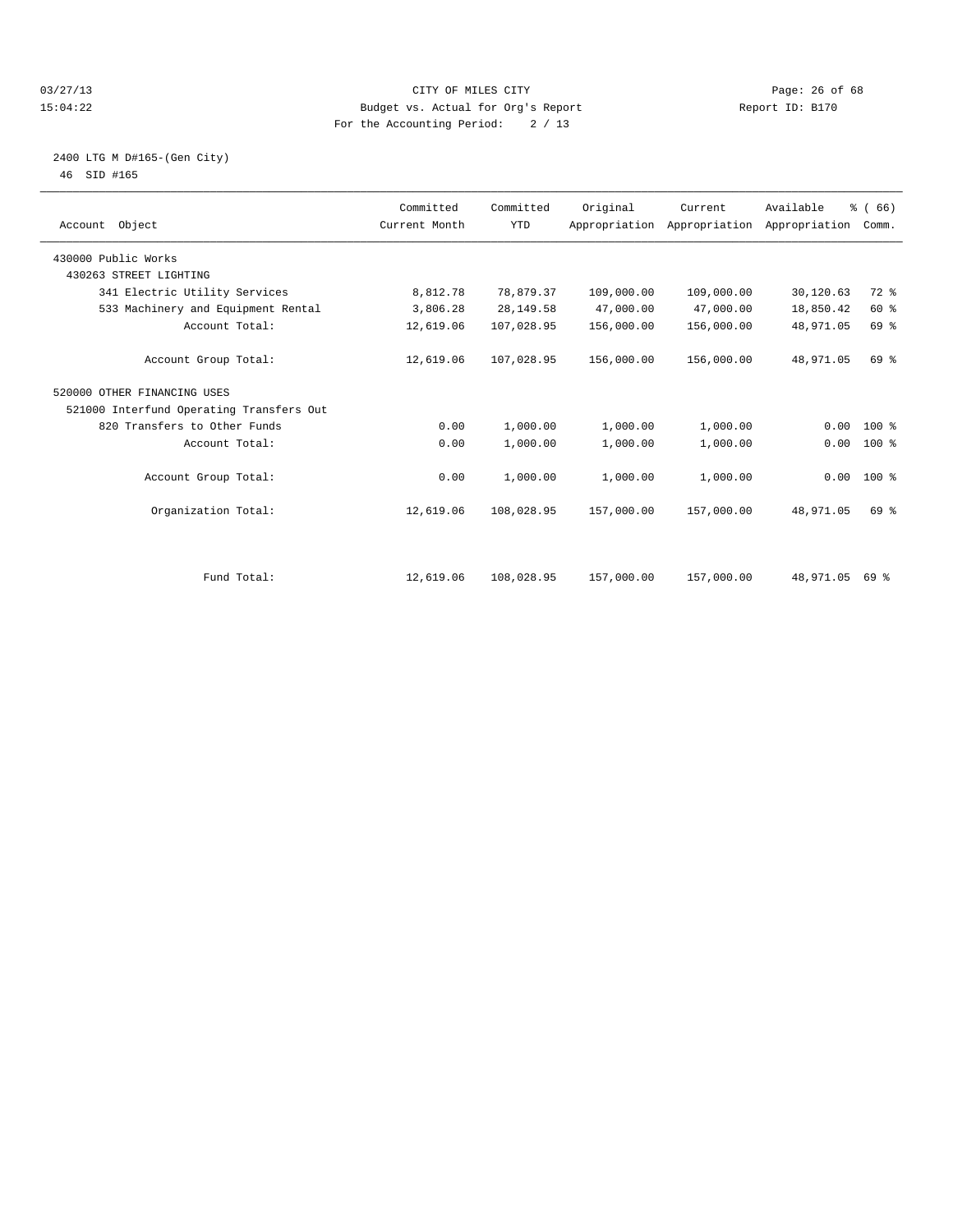#### 03/27/13 Page: 27 of 68 15:04:22 Budget vs. Actual for Org's Report Report ID: B170 For the Accounting Period: 2 / 13

## 2420 LTG M D#167-(MilesAddn Etc)

48 SID #167

| Account Object                           | Committed<br>Current Month | Committed<br><b>YTD</b> | Original  | Current<br>Appropriation Appropriation Appropriation | Available | % (66)<br>Comm. |  |
|------------------------------------------|----------------------------|-------------------------|-----------|------------------------------------------------------|-----------|-----------------|--|
| 430000 Public Works                      |                            |                         |           |                                                      |           |                 |  |
| 430263 STREET LIGHTING                   |                            |                         |           |                                                      |           |                 |  |
| 341 Electric Utility Services            | 0.00                       | 12,060.50               | 19,900.00 | 19,900.00                                            | 7,839.50  | 61 %            |  |
| 533 Machinery and Equipment Rental       | 0.00                       | 4,654.30                | 9,000.00  | 9,000.00                                             | 4,345.70  | $52$ $%$        |  |
| Account Total:                           | 0.00                       | 16,714.80               | 28,900.00 | 28,900.00                                            | 12,185.20 | 58 %            |  |
| Account Group Total:                     | 0.00                       | 16,714.80               | 28,900.00 | 28,900.00                                            | 12,185.20 | 58 %            |  |
| 520000 OTHER FINANCING USES              |                            |                         |           |                                                      |           |                 |  |
| 521000 Interfund Operating Transfers Out |                            |                         |           |                                                      |           |                 |  |
| 820 Transfers to Other Funds             | 0.00                       | 1,000.00                | 1,000.00  | 1,000.00                                             | 0.00      | 100 %           |  |
| Account Total:                           | 0.00                       | 1,000.00                | 1,000.00  | 1,000.00                                             | 0.00      | 100 %           |  |
| Account Group Total:                     | 0.00                       | 1,000.00                | 1,000.00  | 1,000.00                                             |           | $0.00$ 100 %    |  |
| Organization Total:                      | 0.00                       | 17,714.80               | 29,900.00 | 29,900.00                                            | 12,185.20 | 59 <sup>8</sup> |  |
|                                          |                            |                         |           |                                                      |           |                 |  |
| Fund Total:                              | 0.00                       | 17,714.80               | 29,900.00 | 29,900.00                                            | 12,185.20 | 59%             |  |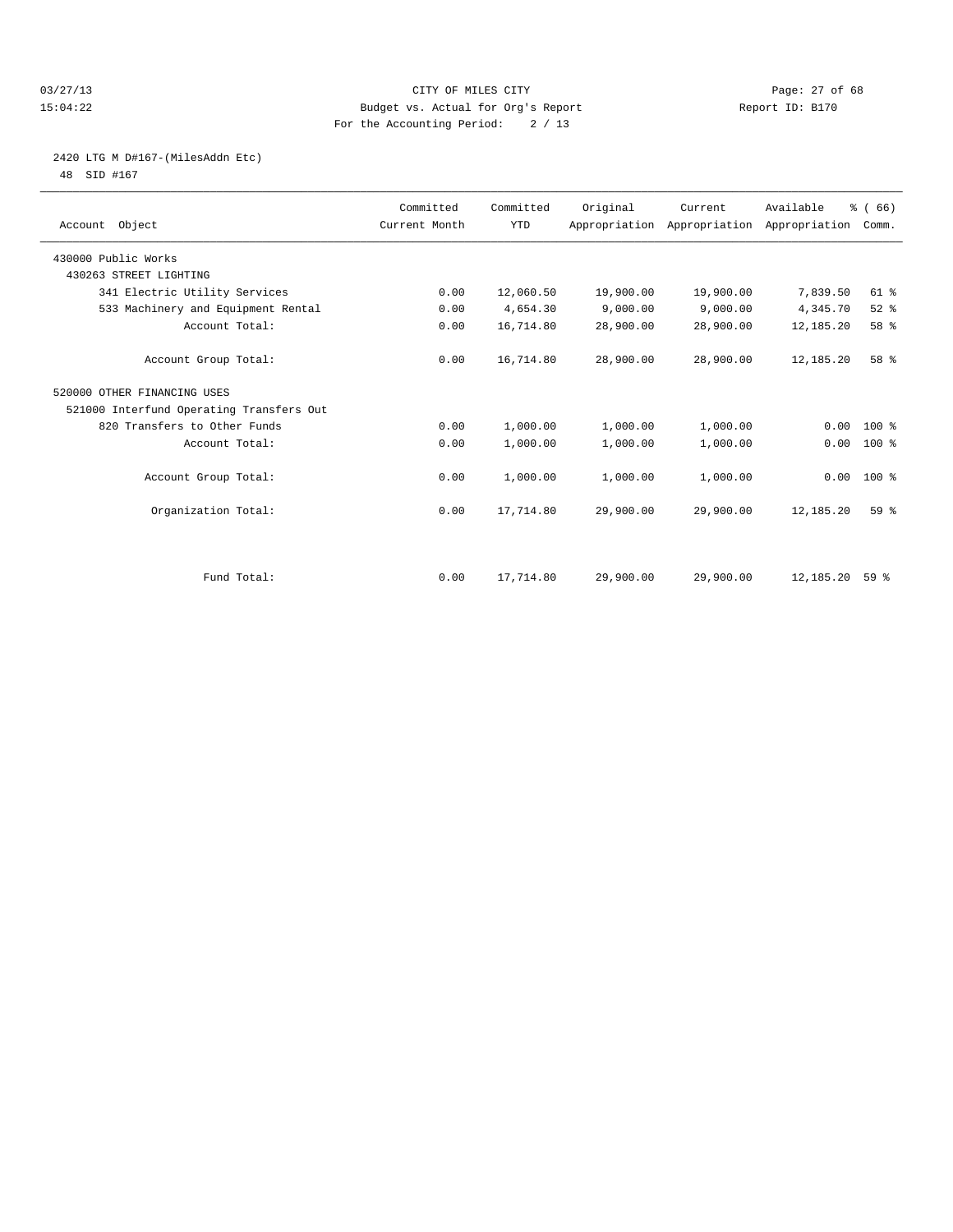#### 03/27/13 Page: 28 of 68 15:04:22 Budget vs. Actual for Org's Report Report ID: B170 For the Accounting Period: 2 / 13

#### 2430 LTG M D#171-(Balsam Est) 49 SID #171

| Account Object                           | Committed<br>Current Month | Committed<br><b>YTD</b> | Original | Current<br>Appropriation Appropriation Appropriation | Available | % (66)<br>Comm. |  |
|------------------------------------------|----------------------------|-------------------------|----------|------------------------------------------------------|-----------|-----------------|--|
| 430000 Public Works                      |                            |                         |          |                                                      |           |                 |  |
| 430263 STREET LIGHTING                   |                            |                         |          |                                                      |           |                 |  |
| 230 Repair and Maintenance Supplies      | 0.00                       | 0.00                    | 500.00   | 500.00                                               | 500.00    | 0 <sup>8</sup>  |  |
| 341 Electric Utility Services            | 96.31                      | 948.40                  | 1,400.00 | 1,400.00                                             | 451.60    | 68 %            |  |
| 360 Contr R & M                          | 0.00                       | 119.00                  | 300.00   | 300.00                                               | 181.00    | $40*$           |  |
| Account Total:                           | 96.31                      | 1,067.40                | 2,200.00 | 2,200.00                                             | 1,132.60  | 49 %            |  |
| Account Group Total:                     | 96.31                      | 1,067.40                | 2,200.00 | 2,200.00                                             | 1,132.60  | $49*$           |  |
| 520000 OTHER FINANCING USES              |                            |                         |          |                                                      |           |                 |  |
| 521000 Interfund Operating Transfers Out |                            |                         |          |                                                      |           |                 |  |
| 820 Transfers to Other Funds             | 0.00                       | 1,000.00                | 1,000.00 | 1,000.00                                             | 0.00      | $100*$          |  |
| Account Total:                           | 0.00                       | 1,000.00                | 1,000.00 | 1,000.00                                             | 0.00      | $100*$          |  |
| Account Group Total:                     | 0.00                       | 1,000.00                | 1,000.00 | 1,000.00                                             | 0.00      | $100*$          |  |
| Organization Total:                      | 96.31                      | 2,067.40                | 3,200.00 | 3,200.00                                             | 1,132.60  | 65 %            |  |
|                                          |                            |                         |          |                                                      |           |                 |  |
| Fund Total:                              | 96.31                      | 2,067.40                | 3,200.00 | 3,200.00                                             | 1,132.60  | 65 %            |  |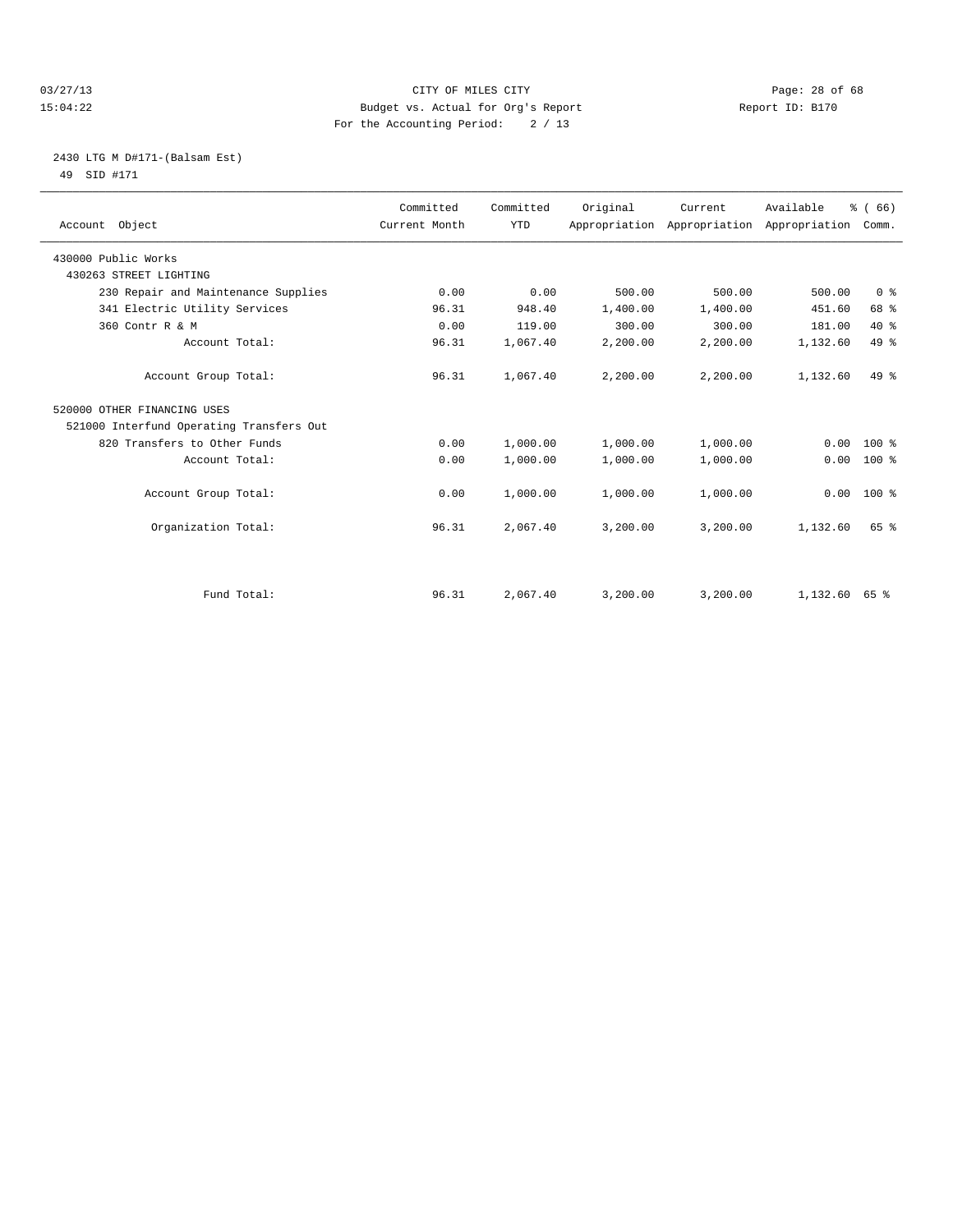#### 03/27/13 Page: 29 of 68 15:04:22 Budget vs. Actual for Org's Report Report ID: B170 For the Accounting Period: 2 / 13

#### 2440 LTG M D#172-(Main Str) 50 SID #172

| Account Object                           | Committed<br>Current Month | Committed<br><b>YTD</b> | Original  | Current<br>Appropriation Appropriation | Available<br>Appropriation | % (66)<br>Comm. |  |
|------------------------------------------|----------------------------|-------------------------|-----------|----------------------------------------|----------------------------|-----------------|--|
| 430000 Public Works                      |                            |                         |           |                                        |                            |                 |  |
| 430263 STREET LIGHTING                   |                            |                         |           |                                        |                            |                 |  |
| 230 Repair and Maintenance Supplies      | 77.00                      | 111.62                  | 5,700.00  | 5,700.00                               | 5,588.38                   | 2 <sup>8</sup>  |  |
| 341 Electric Utility Services            | 982.66                     | 8,555.22                | 13,360.00 | 13,360.00                              | 4,804.78                   | 64 %            |  |
| 360 Contr R & M                          | 0.00                       | 58.10                   | 1,700.00  | 1,700.00                               | 1,641.90                   | 3 <sup>8</sup>  |  |
| Account Total:                           | 1,059.66                   | 8,724.94                | 20,760.00 | 20,760.00                              | 12,035.06                  | 42 %            |  |
| Account Group Total:                     | 1,059.66                   | 8,724.94                | 20,760.00 | 20,760.00                              | 12,035.06                  | $42*$           |  |
| 520000 OTHER FINANCING USES              |                            |                         |           |                                        |                            |                 |  |
| 521000 Interfund Operating Transfers Out |                            |                         |           |                                        |                            |                 |  |
| 820 Transfers to Other Funds             | 0.00                       | 1,000.00                | 1,000.00  | 1,000.00                               | 0.00                       | $100*$          |  |
| Account Total:                           | 0.00                       | 1,000.00                | 1,000.00  | 1,000.00                               | 0.00                       | $100*$          |  |
| Account Group Total:                     | 0.00                       | 1,000.00                | 1,000.00  | 1,000.00                               | 0.00                       | $100*$          |  |
| Organization Total:                      | 1,059.66                   | 9,724.94                | 21,760.00 | 21,760.00                              | 12,035.06                  | $45$ $%$        |  |
|                                          |                            |                         |           |                                        |                            |                 |  |
| Fund Total:                              | 1,059.66                   | 9,724.94                | 21,760.00 | 21,760.00                              | 12,035.06 45 %             |                 |  |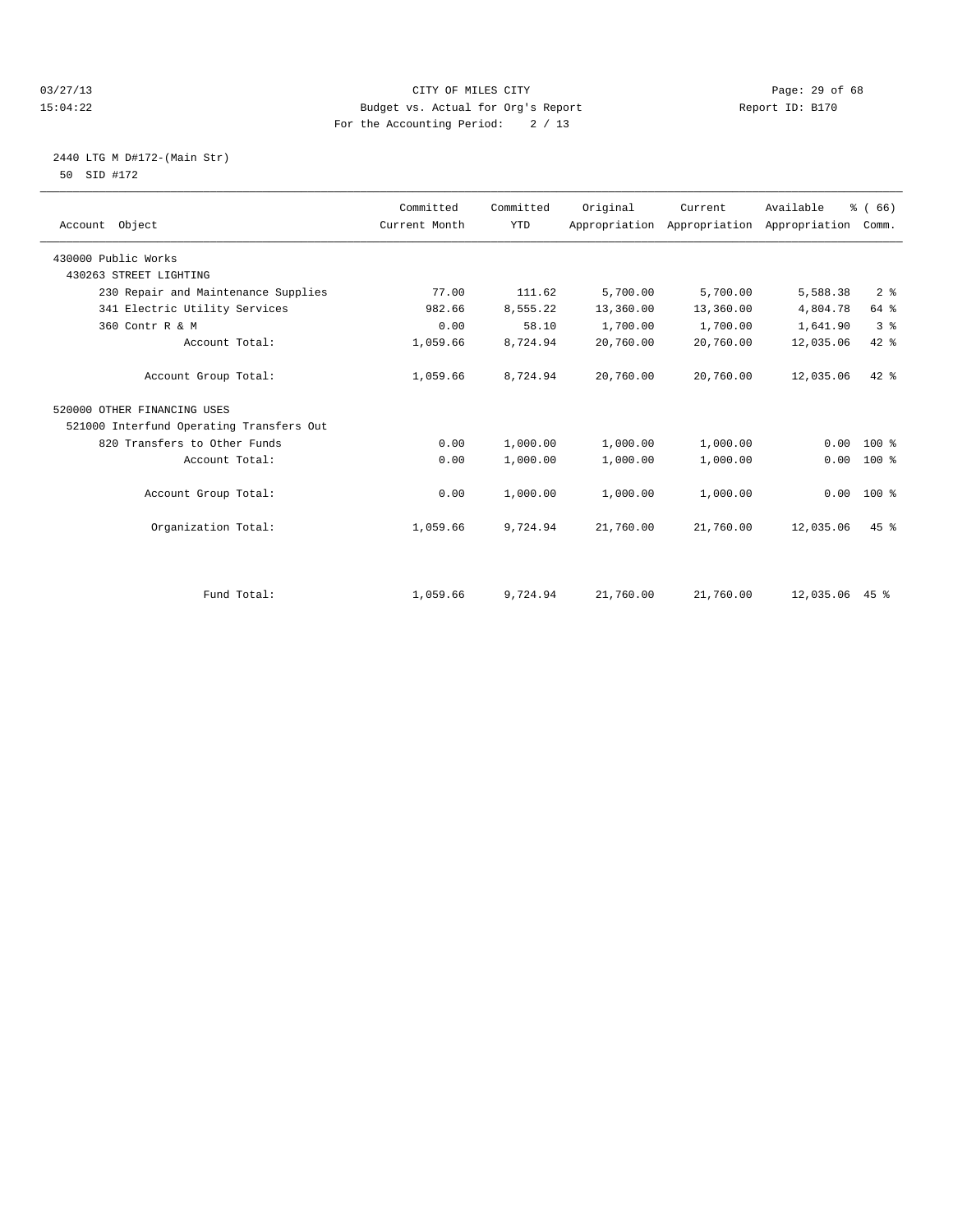#### 03/27/13 Page: 30 of 68 15:04:22 Budget vs. Actual for Org's Report Report ID: B170 For the Accounting Period: 2 / 13

#### 2450 LTG M D#195-(SG-Trico) 51 SID #195

| Account Object                           | Committed<br>Current Month | Committed<br><b>YTD</b> | Original | Current<br>Appropriation Appropriation Appropriation | Available     | % (66)<br>Comm. |  |
|------------------------------------------|----------------------------|-------------------------|----------|------------------------------------------------------|---------------|-----------------|--|
| 430000 Public Works                      |                            |                         |          |                                                      |               |                 |  |
| 430263 STREET LIGHTING                   |                            |                         |          |                                                      |               |                 |  |
| 341 Electric Utility Services            | 401.84                     | 3, 214.72               | 5,000.00 | 5,000.00                                             | 1,785.28      | 64 %            |  |
| Account Total:                           | 401.84                     | 3, 214.72               | 5,000.00 | 5,000.00                                             | 1,785.28      | 64 %            |  |
| Account Group Total:                     | 401.84                     | 3, 214.72               | 5,000.00 | 5,000.00                                             | 1,785.28      | 64 %            |  |
| 520000 OTHER FINANCING USES              |                            |                         |          |                                                      |               |                 |  |
| 521000 Interfund Operating Transfers Out |                            |                         |          |                                                      |               |                 |  |
| 820 Transfers to Other Funds             | 0.00                       | 1,000.00                | 1,000.00 | 1,000.00                                             |               | $0.00 100$ %    |  |
| Account Total:                           | 0.00                       | 1,000.00                | 1,000.00 | 1,000.00                                             | 0.00          | 100 %           |  |
| Account Group Total:                     | 0.00                       | 1,000.00                | 1,000.00 | 1,000.00                                             |               | $0.00$ 100 %    |  |
| Organization Total:                      | 401.84                     | 4, 214.72               | 6,000.00 | 6,000.00                                             | 1,785.28      | 70 %            |  |
|                                          |                            |                         |          |                                                      |               |                 |  |
| Fund Total:                              | 401.84                     | 4, 214.72               | 6,000.00 | 6,000.00                                             | 1,785.28 70 % |                 |  |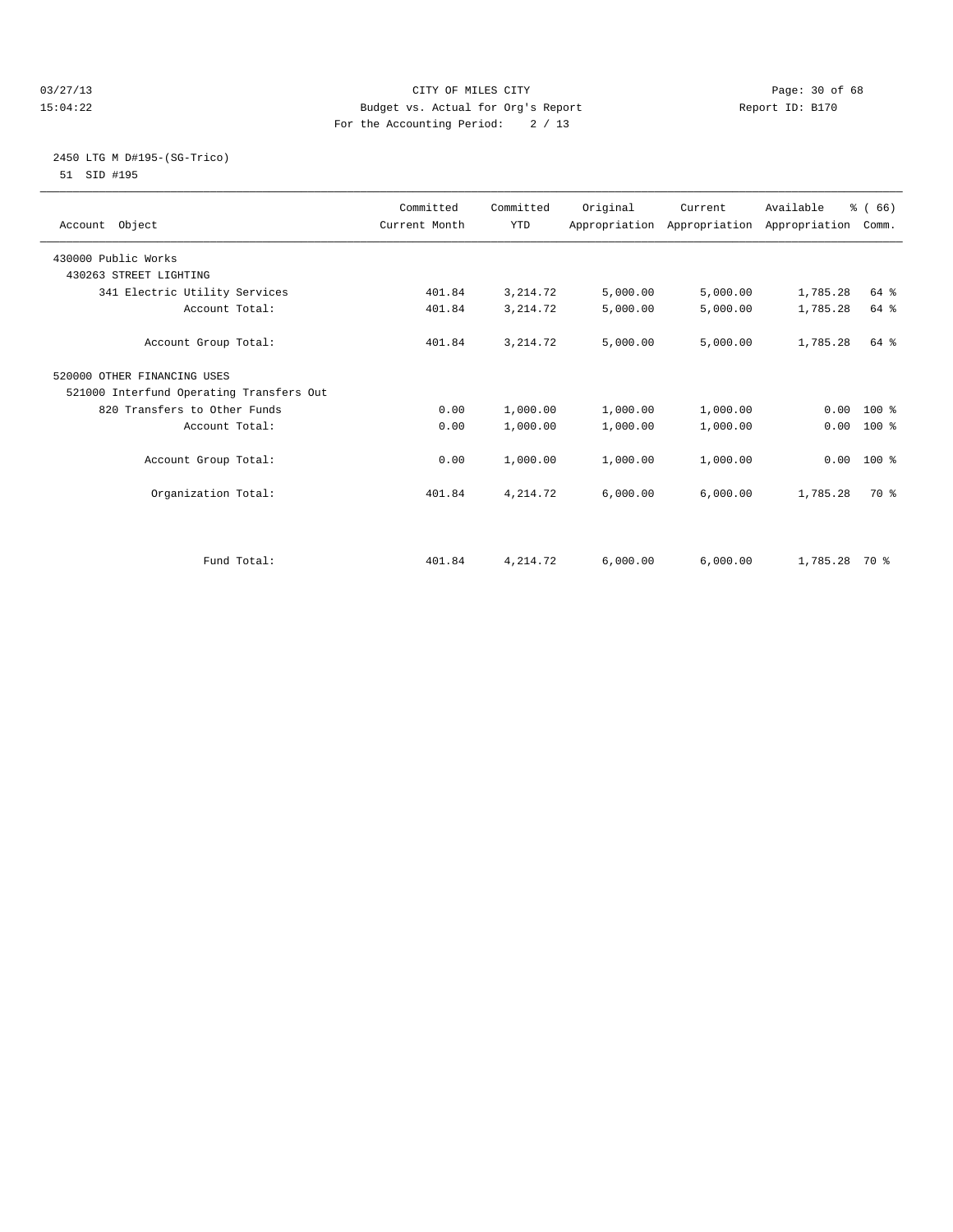#### 03/27/13 Page: 31 of 68 15:04:22 Budget vs. Actual for Org's Report Report ID: B170 For the Accounting Period: 2 / 13

#### 2470 LTG M D#202-(SG-MDU&NV) 72 SID #202

| Account Object                           | Committed<br>Current Month | Committed<br><b>YTD</b> | Original | Current<br>Appropriation Appropriation Appropriation | Available | % (66)<br>Comm. |  |
|------------------------------------------|----------------------------|-------------------------|----------|------------------------------------------------------|-----------|-----------------|--|
| 430000 Public Works                      |                            |                         |          |                                                      |           |                 |  |
| 430263 STREET LIGHTING                   |                            |                         |          |                                                      |           |                 |  |
| 341 Electric Utility Services            | 206.41                     | 2,337.39                | 3,200.00 | 3,200.00                                             | 862.61    | 73 %            |  |
| 533 Machinery and Equipment Rental       | 243.30                     | 2,068.02                | 3,650.00 | 3,650.00                                             | 1,581.98  | 57%             |  |
| Account Total:                           | 449.71                     | 4,405.41                | 6,850.00 | 6,850.00                                             | 2,444.59  | 64 %            |  |
| Account Group Total:                     | 449.71                     | 4,405.41                | 6.850.00 | 6,850.00                                             | 2,444.59  | 64 %            |  |
| 520000 OTHER FINANCING USES              |                            |                         |          |                                                      |           |                 |  |
| 521000 Interfund Operating Transfers Out |                            |                         |          |                                                      |           |                 |  |
| 820 Transfers to Other Funds             | 0.00                       | 1,000.00                | 1,000.00 | 1,000.00                                             | 0.00      | 100 %           |  |
| Account Total:                           | 0.00                       | 1,000.00                | 1,000.00 | 1,000.00                                             | 0.00      | 100 %           |  |
| Account Group Total:                     | 0.00                       | 1,000.00                | 1,000.00 | 1,000.00                                             | 0.00      | 100 %           |  |
| Organization Total:                      | 449.71                     | 5,405.41                | 7,850.00 | 7,850.00                                             | 2,444.59  | 69 %            |  |
|                                          |                            |                         |          |                                                      |           |                 |  |
| Fund Total:                              | 449.71                     | 5,405.41                | 7,850.00 | 7,850.00                                             | 2,444.59  | 69 %            |  |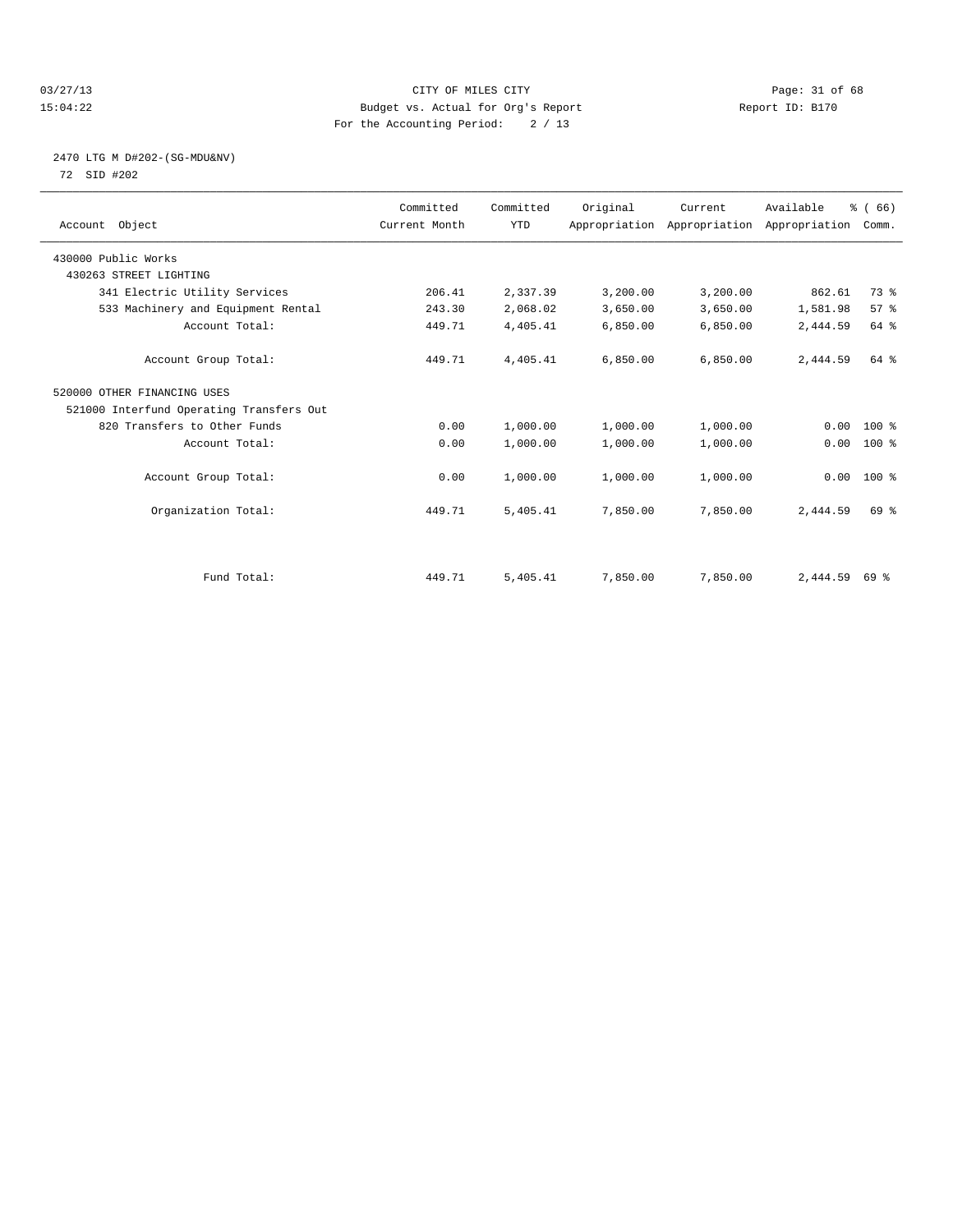#### 03/27/13 Page: 32 of 68 15:04:22 Budget vs. Actual for Org's Report Report ID: B170 For the Accounting Period: 2 / 13

#### 2480 LTG M M#173-(Milestown Estates)

47 SID #173(Ltg-Milestown)

| Account Object                           | Committed<br>Current Month | Committed<br><b>YTD</b> | Original | Current<br>Appropriation Appropriation Appropriation | Available     | % (66)<br>Comm. |  |
|------------------------------------------|----------------------------|-------------------------|----------|------------------------------------------------------|---------------|-----------------|--|
| 430000 Public Works                      |                            |                         |          |                                                      |               |                 |  |
| 430263 STREET LIGHTING                   |                            |                         |          |                                                      |               |                 |  |
| 230 Repair and Maintenance Supplies      | 0.00                       | 0.00                    | 460.00   | 460.00                                               | 460.00        | 0 <sup>8</sup>  |  |
| 341 Electric Utility Services            | 41.18                      | 439.56                  | 700.00   | 700.00                                               | 260.44        | 63%             |  |
| 360 Contr R & M                          | 0.00                       | 0.00                    | 200.00   | 200.00                                               | 200.00        | 0 <sup>8</sup>  |  |
| Account Total:                           | 41.18                      | 439.56                  | 1,360.00 | 1,360.00                                             | 920.44        | $32$ $%$        |  |
| Account Group Total:                     | 41.18                      | 439.56                  | 1,360.00 | 1,360.00                                             | 920.44        | $32*$           |  |
| 520000 OTHER FINANCING USES              |                            |                         |          |                                                      |               |                 |  |
| 521000 Interfund Operating Transfers Out |                            |                         |          |                                                      |               |                 |  |
| 820 Transfers to Other Funds             | 0.00                       | 250.00                  | 250.00   | 250.00                                               | 0.00          | $100*$          |  |
| Account Total:                           | 0.00                       | 250.00                  | 250.00   | 250.00                                               | 0.00          | $100*$          |  |
| Account Group Total:                     | 0.00                       | 250.00                  | 250.00   | 250.00                                               | 0.00          | $100*$          |  |
| Organization Total:                      | 41.18                      | 689.56                  | 1,610.00 | 1,610.00                                             | 920.44        | 43.8            |  |
|                                          |                            |                         |          |                                                      |               |                 |  |
| Fund Total:                              | 41.18                      | 689.56                  | 1,610.00 | 1,610.00                                             | $920.44$ 43 % |                 |  |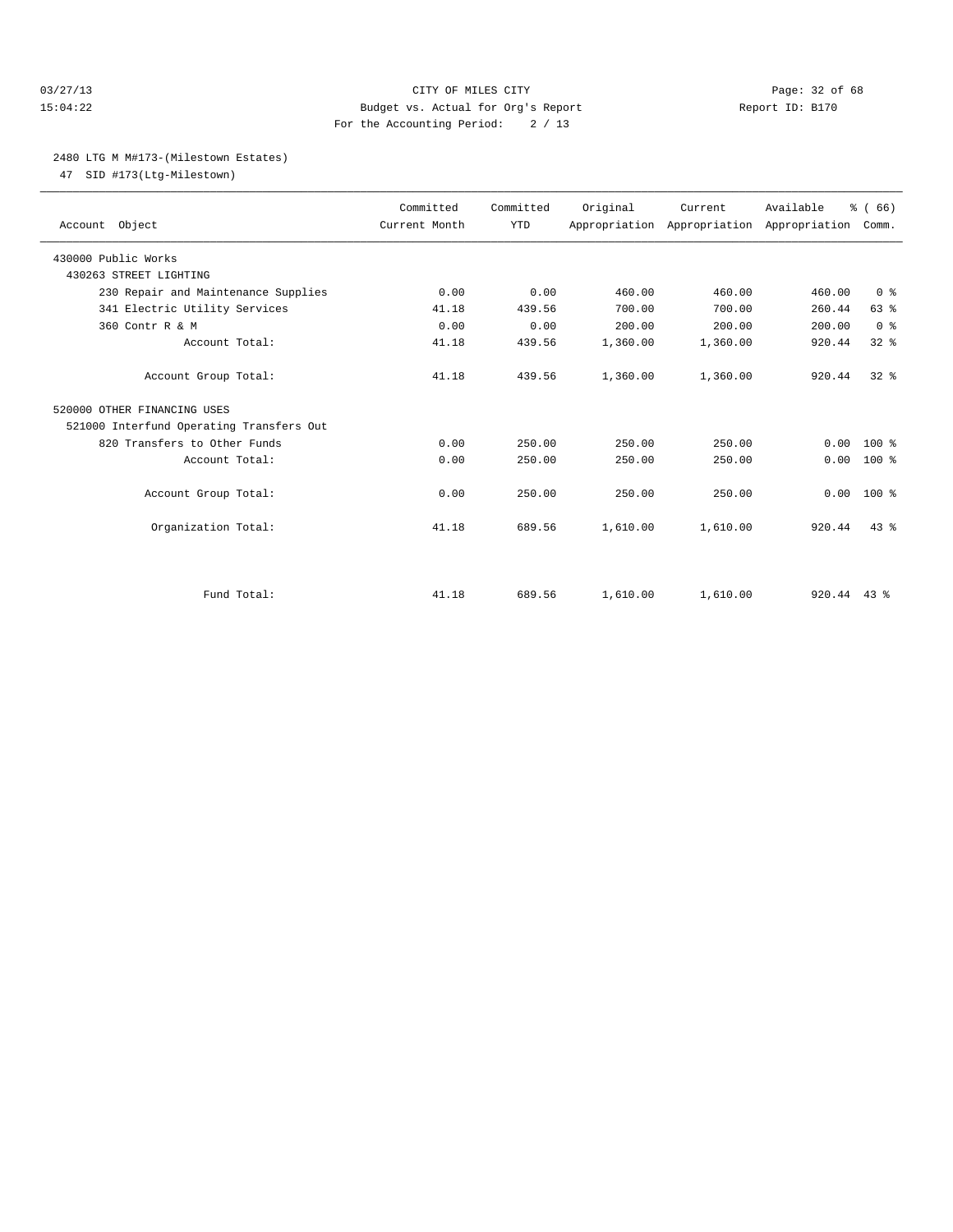#### 03/27/13 Page: 33 of 68 15:04:22 Budget vs. Actual for Org's Report Report ID: B170 For the Accounting Period: 2 / 13

————————————————————————————————————————————————————————————————————————————————————————————————————————————————————————————————————

## 2510 STR MAINT DIST #204

107 Paved St. Maint. Dist.#204

| Account Object                                  | Committed<br>Current Month | Committed<br>YTD       | Original               | Current                | Available<br>Appropriation Appropriation Appropriation Comm. | ៖ ( 66)         |
|-------------------------------------------------|----------------------------|------------------------|------------------------|------------------------|--------------------------------------------------------------|-----------------|
| 430000 Public Works                             |                            |                        |                        |                        |                                                              |                 |
| 430220 Operations                               |                            |                        |                        |                        |                                                              |                 |
| 111 Salaries and Wages - Permanent              | 10,760.14                  | 94,666.22              | 170,500.00             | 170,500.00             | 75,833.78                                                    | 56 %            |
| 121 OVERTIME-PERMANENT                          | 920.51                     | 3,467.14               | 5,119.00               | 5,119.00               | 1,651.86                                                     | 68 %            |
| 131 VACATION                                    | 1,774.10                   | 5,546.36               | 14,000.00              | 14,000.00              | 8,453.64                                                     | 40 %            |
| 132 SICK LEAVE                                  | 442.44                     | 2,845.77               | 11,000.00              | 11,000.00              | 8,154.23                                                     | $26$ %          |
| 133 OTHER LEAVE PAY                             | 0.00                       | 0.00                   | 9,480.00               | 9,480.00               | 9,480.00                                                     | 0 <sup>8</sup>  |
| 134 HOLIDAY PAY                                 | 27.86                      | 651.75                 | 6,446.00               | 6,446.00               | 5,794.25                                                     | $10*$           |
| 141 Unemployment Insurance                      | 48.77                      | 376.83                 | 758.00                 | 758.00                 | 381.17                                                       | 50%             |
| 142 Workers' Compensation                       | 696.42                     | 5,569.20               | 11,474.00              | 11, 474.00             | 5,904.80                                                     | 49 %            |
| 143 Health Insurance                            | 2,387.77                   | 18, 335. 23            | 32,851.00              | 32,851.00              | 14,515.77                                                    | 56 %            |
| 144 FICA                                        | 1,009.58                   | 7,783.80               | 16,566.00              | 16,566.00              | 8,782.20                                                     | 47 %            |
| 145 PERS                                        | 984.48                     | 7,313.52               | 14,777.00              | 14,777.00              | 7,463.48                                                     | 49 %            |
| 196 CLOTHING ALLOTMENT                          | 0.00                       | 540.00                 | 602.00                 | 602.00                 | 62.00                                                        | 90%             |
| 210 Office Supplies and Materials               | 131.15                     | 563.17                 | 500.00                 | 500.00                 | $-63.17$                                                     | $113*$          |
| 214 Small Items of Equipment                    | 0.00                       | 249.43                 | 9,000.00               | 9,000.00               | 8,750.57                                                     | 3%              |
| 220 Operating Expenses                          | 5.42                       | 4,615.72               | 12,000.00              | 12,000.00              | 7,384.28                                                     | 38 <sup>8</sup> |
| 222 Chemicals, Lab & Med Supplies               | 0.00                       | 0.00                   | 400.00                 | 400.00                 | 400.00                                                       | 0 <sup>8</sup>  |
| 226 Clothing and Uniforms                       | 0.00                       | 351.16                 | 500.00                 | 500.00                 | 148.84                                                       | 70 %            |
| 230 Repair and Maintenance Supplies             | 0.00                       | 5,907.72               | 23,000.00              | 23,000.00              | 17,092.28                                                    | $26$ %          |
| 231 Gas, Oil, Diesel Fuel, Grease, etc.         | 4,842.29                   | 19,222.58              | 35,000.00              | 35,000.00              | 15,777.42                                                    | 55 <sup>8</sup> |
| 241 Consumable Tools                            | 0.00                       | 0.00                   | 50.00                  | 50.00                  | 50.00                                                        | 0 <sup>8</sup>  |
| 242 Sign Parts and Supplies                     | 228.85                     | 8,161.52               | 6,000.00               | 6,000.00               | $-2,161.52$                                                  | $136$ %         |
| 311 Postage, Box Rent, Etc.                     | 0.00                       | 13.11                  | 75.00                  | 75.00                  | 61.89                                                        | $17*$           |
| 320 Printing, Duplicating, Typing &             | 0.00                       | 0.00                   | 200.00                 | 200.00                 | 200.00                                                       | 0 <sup>8</sup>  |
| 330 Publicity, Subscriptions & Dues             | 53.65                      | 141.65                 | 400.00                 | 400.00                 | 258.35                                                       | 35%             |
| 334 Memberships, Registrations & Dues           | 0.00                       | 0.00                   | 150.00                 | 150.00                 | 150.00                                                       | 0 <sup>8</sup>  |
| 341 Electric Utility Services                   | 77.09                      | 581.55                 | 1,200.00               | 1,200.00               | 618.45                                                       | 48 %            |
| 344 Gas Utility Service                         | 71.41                      | 254.96                 | 1,200.00               | 1,200.00               | 945.04                                                       | 21 %            |
| 345 Telephone & Telegraph                       | 213.96                     | 1,128.55               | 1,500.00               | 1,500.00               | 371.45                                                       | 75 %            |
| 346 Garbage Service                             | 0.00                       | 0.00                   | 175.00                 | 175.00                 | 175.00                                                       | 0 <sup>8</sup>  |
| 347 Telephone-Internet                          | 0.00                       | 0.00                   | 250.00                 | 250.00                 | 250.00                                                       | 0 <sup>8</sup>  |
| 350 Professional Services                       | 75.00                      | 785.04                 | 4,000.00               | 4,000.00               | 3,214.96                                                     | $20*$           |
| 360 Contr R & M                                 | 75.54                      | 584.01                 | 7,500.00               | 7,500.00               | 6,915.99                                                     | 8 %             |
| 363 R&M Vehicles/Equip/Labor-PW                 | 3, 118.43                  | 41,048.99              | 80,000.00              | 80,000.00              | 38,951.01                                                    | $51$ %          |
| 370 Travel                                      | 0.00                       | 350.04                 | 800.00                 | 800.00                 | 449.96                                                       | 44 %            |
| 380 Training Services                           | 0.00                       | 232.00                 | 700.00                 | 700.00                 | 468.00                                                       | 338             |
| 382 Books                                       | 0.00                       | 0.00                   | 200.00                 | 200.00                 | 200.00                                                       | 0 <sup>8</sup>  |
| 511 Insurance on Buildings                      | 0.00                       | 640.22                 |                        |                        | 0.78                                                         | 100 %           |
|                                                 |                            |                        | 641.00<br>2,732.00     | 641.00                 |                                                              |                 |
| 512 Insurance on Vehicles & Equipment           | 0.00                       | 2,731.60<br>2,800.00   |                        | 2,732.00               |                                                              | $0.40$ 100 %    |
| 531 Building & Office Rental<br>532 Land Rental | 350.00                     |                        | 4,200.00               | 4,200.00               | 1,400.00                                                     | 67%             |
| Account Total:                                  | 3,600.00<br>31,894.86      | 8,027.54<br>245,486.38 | 8,000.00<br>493,946.00 | 8,000.00<br>493,946.00 | $-27.54$ 100 %<br>248,459.62                                 | 50%             |
| 430233 Roadway/Re-surfacing                     |                            |                        |                        |                        |                                                              |                 |
| 350 Professional Services                       | 5,287.08                   | 14,235.98              | 681, 423.00            | 681, 423.00            | 667,187.02                                                   | 2 <sup>8</sup>  |
| Account Total:                                  | 5,287.08                   | 14,235.98              | 681, 423.00            | 681, 423.00            | 667,187.02                                                   | 2 <sub>8</sub>  |
| 430234 CURB AND GUTTER                          |                            |                        |                        |                        |                                                              |                 |
| 350 Professional Services                       | 0.00                       | 2,112.00               | 72,000.00              | 72,000.00              | 69,888.00                                                    | 3%              |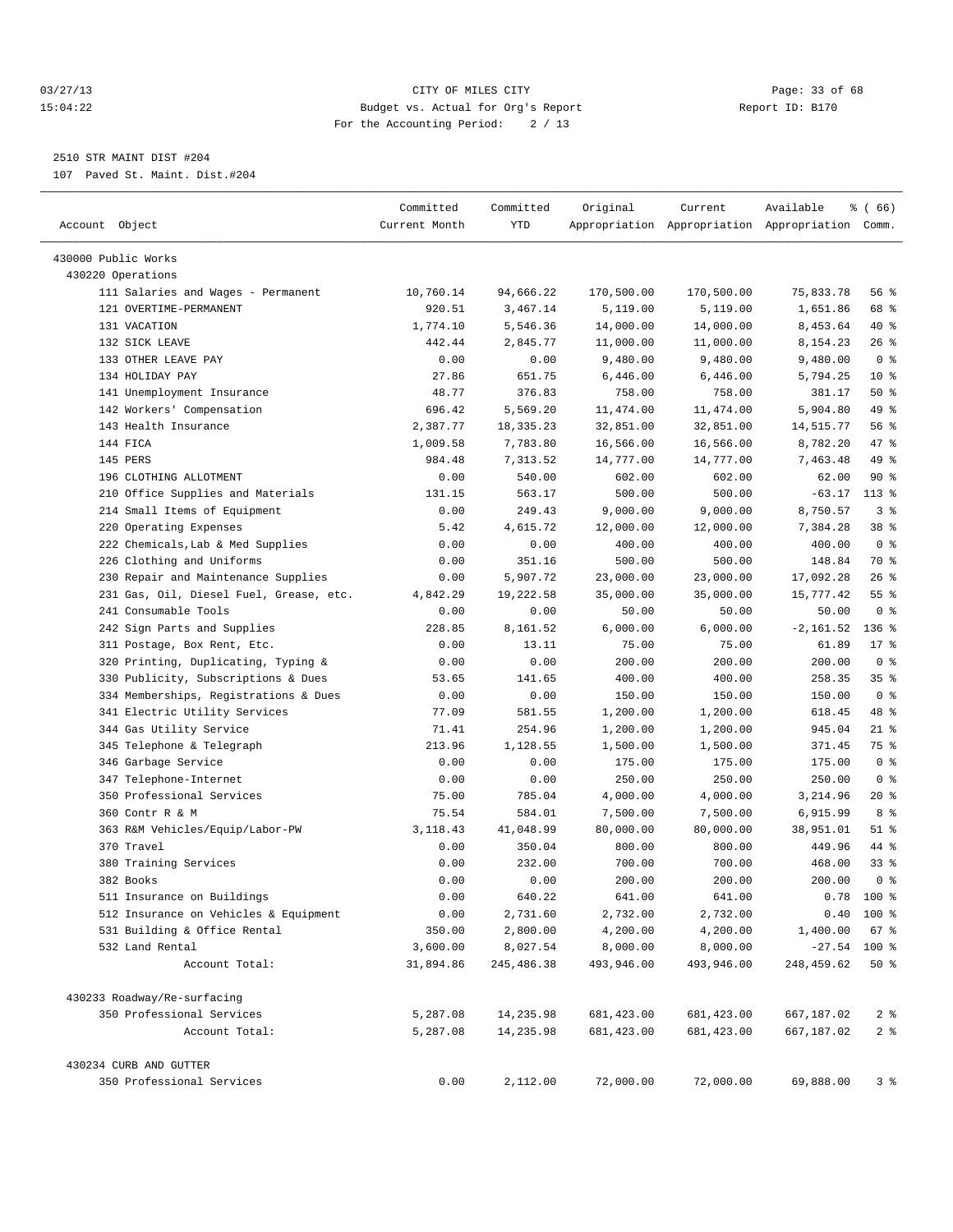#### 03/27/13 Page: 34 of 68 15:04:22 Budget vs. Actual for Org's Report Report ID: B170 For the Accounting Period: 2 / 13

## 2510 STR MAINT DIST #204

107 Paved St. Maint. Dist.#204

| Account Object                           | Committed<br>Current Month | Committed<br><b>YTD</b> | Original     | Current      | Available<br>Appropriation Appropriation Appropriation Comm. | % (66)          |
|------------------------------------------|----------------------------|-------------------------|--------------|--------------|--------------------------------------------------------------|-----------------|
| Account Total:                           | 0.00                       | 2,112.00                | 72,000.00    | 72,000.00    | 69,888.00                                                    | 3 <sup>8</sup>  |
| 430235 Storm Drain & Culvert Maintenance |                            |                         |              |              |                                                              |                 |
| 230 Repair and Maintenance Supplies      | 1,992.00                   | 4,492.00                | 236,465.00   | 236,465.00   | 231,973.00                                                   | 2 <sup>8</sup>  |
| 350 Professional Services                | 1,096.29                   | 11, 454.72              | 10,000.00    | 10,000.00    | $-1,454.72$                                                  | $115$ %         |
| Account Total:                           | 3,088.29                   | 15,946.72               | 246,465.00   | 246,465.00   | 230,518.28                                                   | 6 %             |
| Account Group Total:                     | 40,270.23                  | 277,781.08              | 1,493,834.00 | 1,493,834.00 | 1,216,052.92                                                 | 19 <sup>8</sup> |
| 510000 MISCELLANEOUS                     |                            |                         |              |              |                                                              |                 |
| 510330 Comprehensive Liability Insurance |                            |                         |              |              |                                                              |                 |
| 513 Liability                            | 0.00                       | 5,380.69                | 5,381.00     | 5,381.00     |                                                              | $0.31$ 100 %    |
| Account Total:                           | 0.00                       | 5,380.69                | 5,381.00     | 5,381.00     |                                                              | $0.31$ 100 %    |
| Account Group Total:                     | 0.00                       | 5,380.69                | 5,381.00     | 5,381.00     |                                                              | $0.31$ 100 %    |
| 520000 OTHER FINANCING USES              |                            |                         |              |              |                                                              |                 |
| 521000 Interfund Operating Transfers Out |                            |                         |              |              |                                                              |                 |
| 820 Transfers to Other Funds             | 1,742.92                   | 34,528.86               | 46,086.00    | 46,086.00    | 11,557.14                                                    | 75 %            |
| Account Total:                           | 1,742.92                   | 34,528.86               | 46,086.00    | 46,086.00    | 11,557.14                                                    | 75 %            |
| Account Group Total:                     | 1,742.92                   | 34,528.86               | 46,086.00    | 46,086.00    | 11,557.14                                                    | $75*$           |
| Organization Total:                      | 42,013.15                  | 317,690.63              | 1,545,301.00 | 1,545,301.00 | 1,227,610.37                                                 | $21*$           |
|                                          |                            |                         |              |              |                                                              |                 |
| Fund Total:                              | 42,013.15                  | 317,690.63              | 1,545,301.00 | 1,545,301.00 | 1,227,610.37 21 %                                            |                 |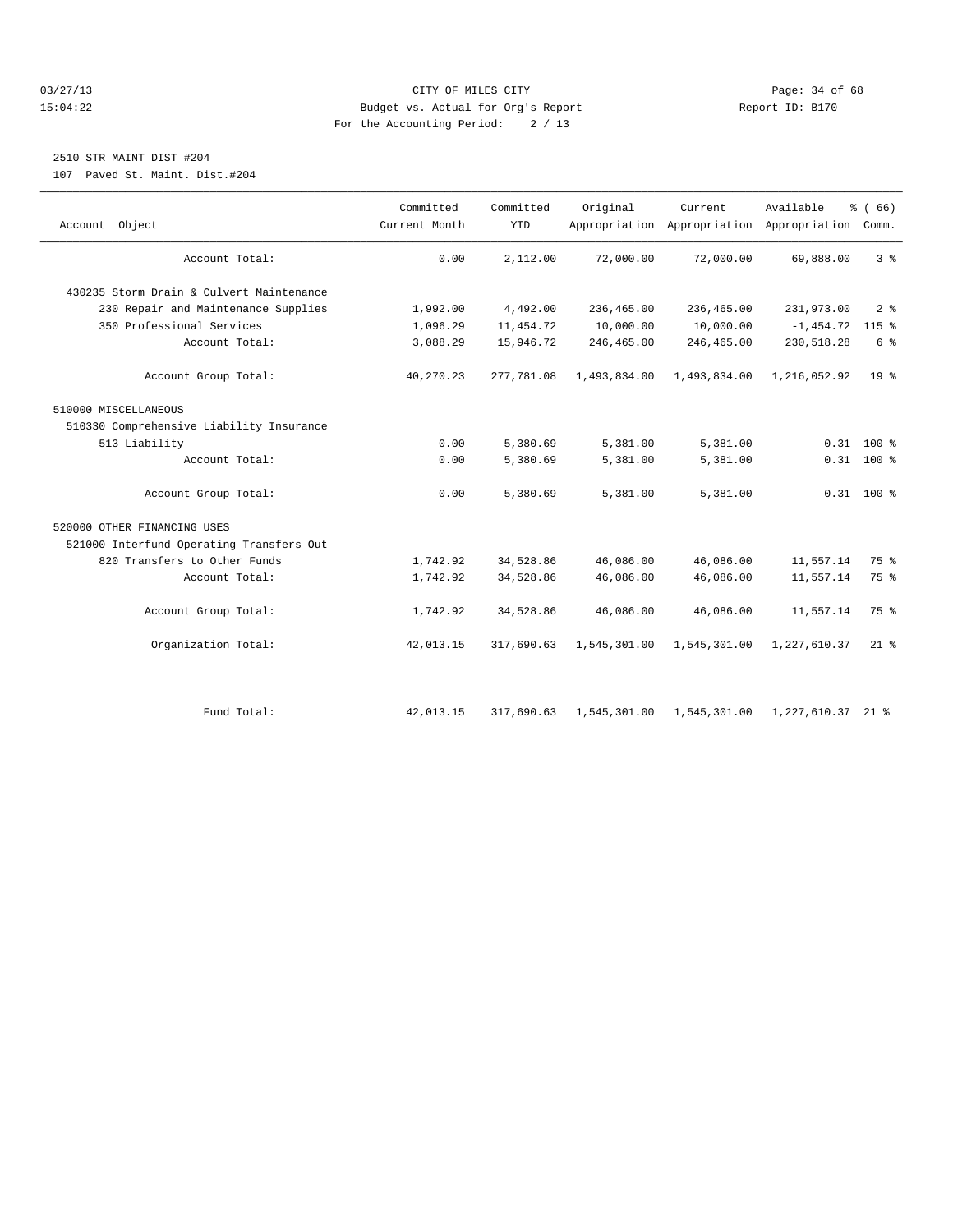#### 03/27/13 Page: 35 of 68 15:04:22 Budget vs. Actual for Org's Report Report ID: B170 For the Accounting Period: 2 / 13

————————————————————————————————————————————————————————————————————————————————————————————————————————————————————————————————————

2520 STR MAINT DIST #205

108 Unpaved St.Maint.Dist#205

|                                          | Committed     | Committed  | Original   | Current    | Available                                       | <sub>है</sub> (66) |
|------------------------------------------|---------------|------------|------------|------------|-------------------------------------------------|--------------------|
| Account Object                           | Current Month | YTD        |            |            | Appropriation Appropriation Appropriation Comm. |                    |
| 430000 Public Works                      |               |            |            |            |                                                 |                    |
| 430220 Operations                        |               |            |            |            |                                                 |                    |
| 111 Salaries and Wages - Permanent       | 3,124.52      | 27,791.23  | 51,740.00  | 51,740.00  | 23,948.77                                       | 54 %               |
| 121 OVERTIME-PERMANENT                   | 241.68        | 935.86     | 1,296.00   | 1,296.00   | 360.14                                          | 72 %               |
| 131 VACATION                             | 454.72        | 1,700.04   | 4,000.00   | 4,000.00   | 2,299.96                                        | $43$ %             |
| 132 SICK LEAVE                           | 160.85        | 917.56     | 4,000.00   | 4,000.00   | 3,082.44                                        | $23$ $%$           |
| 133 OTHER LEAVE PAY                      | 0.00          | 0.00       | 2,400.00   | 2,400.00   | 2,400.00                                        | 0 <sup>8</sup>     |
| 134 HOLIDAY PAY                          | 7.16          | 165.34     | 1,632.00   | 1,632.00   | 1,466.66                                        | $10*$              |
| 141 Unemployment Insurance               | 14.01         | 110.93     | 228.00     | 228.00     | 117.07                                          | 49 %               |
| 142 Workers' Compensation                | 181.70        | 1,460.77   | 3,114.00   | 3,114.00   | 1,653.23                                        | 47 %               |
| 143 Health Insurance                     | 695.19        | 5,480.07   | 9,935.00   | 9,935.00   | 4,454.93                                        | 55 <sup>8</sup>    |
| 144 FICA                                 | 284.65        | 2,256.00   | 4,978.00   | 4,978.00   | 2,722.00                                        | 45 %               |
| 145 PERS                                 | 282.00        | 2,160.99   | 4,466.00   | 4,466.00   | 2,305.01                                        | 48 %               |
| 196 CLOTHING ALLOTMENT                   | 0.00          | 159.00     | 180.00     | 180.00     | 21.00                                           | 88 %               |
| 210 Office Supplies and Materials        | 35.97         | 142.59     | 200.00     | 200.00     | 57.41                                           | 71 %               |
| 214 Small Items of Equipment             | 0.00          | 62.36      | 4,000.00   | 4,000.00   | 3,937.64                                        | 2 <sup>8</sup>     |
| 220 Operating Expenses                   | 1.36          | 2,259.23   | 4,000.00   | 4,000.00   | 1,740.77                                        | 56%                |
| 222 Chemicals, Lab & Med Supplies        | 0.00          | 134.80     | 500.00     | 500.00     | 365.20                                          | $27$ %             |
| 226 Clothing and Uniforms                | 0.00          | 87.78      | 125.00     | 125.00     | 37.22                                           | 70 %               |
| 230 Repair and Maintenance Supplies      | 0.00          | 1,476.93   | 8,500.00   | 8,500.00   | 7,023.07                                        | $17*$              |
| 231 Gas, Oil, Diesel Fuel, Grease, etc.  | 1,210.56      | 4,805.62   | 10,000.00  | 10,000.00  | 5,194.38                                        | 48 %               |
| 242 Sign Parts and Supplies              | 57.20         | 2,141.55   | 2,600.00   | 2,600.00   | 458.45                                          | $82$ $%$           |
| 311 Postage, Box Rent, Etc.              | 0.00          | 12.66      | 40.00      | 40.00      | 27.34                                           | $32$ $%$           |
| 330 Publicity, Subscriptions & Dues      | 0.00          | 22.00      | 100.00     | 100.00     | 78.00                                           | $22$ %             |
| 334 Memberships, Registrations & Dues    | 0.00          | 0.00       | 50.00      | 50.00      | 50.00                                           | 0 <sup>8</sup>     |
| 341 Electric Utility Services            | 6.58          | 46.87      | 150.00     | 150.00     | 103.13                                          | $31$ %             |
| 344 Gas Utility Service                  | 17.85         | 78.20      | 250.00     | 250.00     | 171.80                                          | $31$ %             |
| 345 Telephone & Telegraph                | 95.02         | 445.68     | 450.00     | 450.00     | 4.32                                            | 99 %               |
| 347 Telephone-Internet                   | 0.00          | 0.00       | 150.00     | 150.00     | 150.00                                          | 0 <sup>8</sup>     |
| 350 Professional Services                | 18.75         | 196.26     | 750.00     | 750.00     | 553.74                                          | 26%                |
| 360 Contr R & M                          | 24.95         | 215.06     | 2,000.00   | 2,000.00   | 1,784.94                                        | $11$ %             |
| 363 R&M Vehicles/Equip/Labor-PW          | 779.59        | 25,967.25  | 30,000.00  | 30,000.00  | 4,032.75                                        | 87%                |
| 370 Travel                               | 0.00          | 87.52      | 250.00     | 250.00     | 162.48                                          | 35%                |
| 380 Training Services                    | 0.00          | 58.00      | 150.00     | 150.00     | 92.00                                           | 39 %               |
| 382 Books                                | 0.00          | 0.00       | 100.00     | 100.00     | 100.00                                          | 0 <sup>8</sup>     |
| 511 Insurance on Buildings               | 0.00          | 160.06     | 161.00     | 161.00     | 0.94                                            | 99 %               |
| 512 Insurance on Vehicles & Equipment    | 0.00          | 682.90     | 683.00     | 683.00     | 0.10                                            | $100$ %            |
| 531 Building & Office Rental             | 166.66        | 1,333.28   | 2,000.00   | 2,000.00   | 666.72                                          | 67 %               |
| 532 Land Rental                          | 900.00        | 900.00     | 1,500.00   | 1,500.00   | 600.00                                          | 60 %               |
| Account Total:                           | 8,760.97      | 84, 454.39 | 156,678.00 | 156,678.00 | 72, 223.61                                      | 54 %               |
|                                          |               |            |            |            |                                                 |                    |
| 430233 Roadway/Re-surfacing              |               |            |            |            |                                                 |                    |
| 230 Repair and Maintenance Supplies      | 0.00          | 0.00       | 9,600.00   | 9,600.00   | 9,600.00                                        | $0$ %              |
| 350 Professional Services                | 0.00          | 0.00       | 144,000.00 | 144,000.00 | 144,000.00                                      | $0$ %              |
| Account Total:                           | 0.00          | 0.00       | 153,600.00 | 153,600.00 | 153,600.00                                      | $0$ %              |
| 430235 Storm Drain & Culvert Maintenance |               |            |            |            |                                                 |                    |
| 230 Repair and Maintenance Supplies      | 498.00        | 498.00     | 0.00       | 0.00       | $-498.00$                                       | $***$ $_{8}$       |
| 350 Professional Services                | 210.70        | 210.70     | 53,000.00  | 53,000.00  | 52,789.30                                       | 0 %                |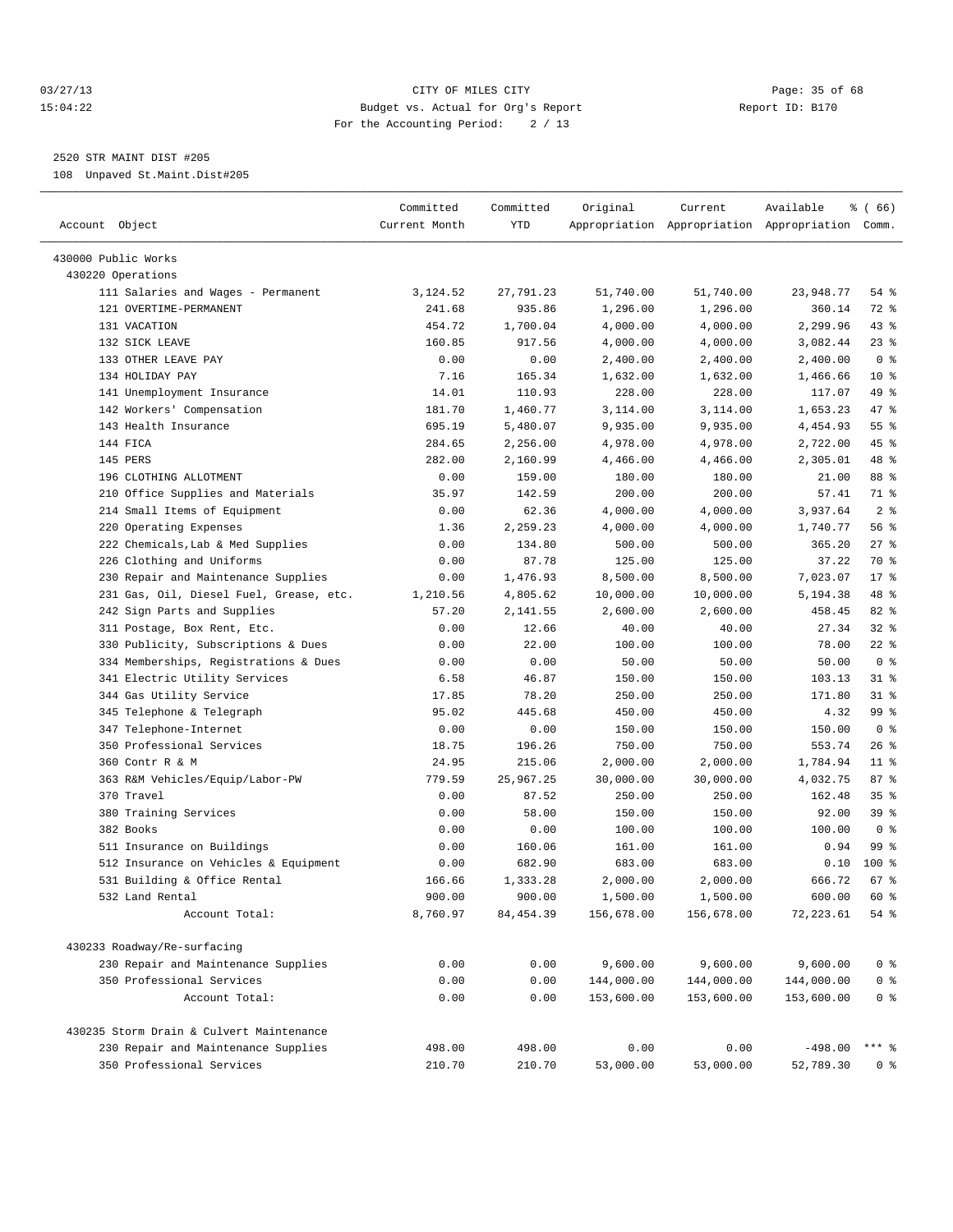#### 03/27/13 Page: 36 of 68 15:04:22 Budget vs. Actual for Org's Report Report ID: B170 For the Accounting Period: 2 / 13

## 2520 STR MAINT DIST #205

108 Unpaved St.Maint.Dist#205

| Account Object                           | Committed<br>Current Month | Committed<br><b>YTD</b> | Original   | Current<br>Appropriation Appropriation Appropriation | Available       | % (66)<br>Comm. |
|------------------------------------------|----------------------------|-------------------------|------------|------------------------------------------------------|-----------------|-----------------|
| Account Total:                           | 708.70                     | 708.70                  | 53,000.00  | 53,000.00                                            | 52, 291.30      | 1 <sup>8</sup>  |
| Account Group Total:                     | 9,469.67                   | 85, 163.09              | 363,278.00 | 363,278.00                                           | 278, 114.91     | $23$ $%$        |
| 510000 MISCELLANEOUS                     |                            |                         |            |                                                      |                 |                 |
| 510330 Comprehensive Liability Insurance |                            |                         |            |                                                      |                 |                 |
| 513 Liability                            | 0.00                       | 1,586.00                | 1,586.00   | 1,586.00                                             | 0.00            | 100 %           |
| Account Total:                           | 0.00                       | 1,586.00                | 1,586.00   | 1,586.00                                             |                 | $0.00 100$ %    |
| Account Group Total:                     | 0.00                       | 1,586.00                | 1,586.00   | 1,586.00                                             |                 | $0.00 100$ %    |
| 520000 OTHER FINANCING USES              |                            |                         |            |                                                      |                 |                 |
| 521000 Interfund Operating Transfers Out |                            |                         |            |                                                      |                 |                 |
| 820 Transfers to Other Funds             | 908.75                     | 15,397.00               | 23,159.00  | 23,159.00                                            | 7,762.00        | 66 %            |
| Account Total:                           | 908.75                     | 15,397.00               | 23,159.00  | 23,159.00                                            | 7,762.00        | 66 %            |
| Account Group Total:                     | 908.75                     | 15,397.00               | 23,159.00  | 23,159.00                                            | 7,762.00        | 66 %            |
| Organization Total:                      | 10,378.42                  | 102,146.09              | 388,023.00 | 388,023.00                                           | 285,876.91      | $26$ $%$        |
|                                          |                            |                         |            |                                                      |                 |                 |
| Fund Total:                              | 10,378.42                  | 102,146.09              | 388,023.00 | 388,023.00                                           | 285,876.91 26 % |                 |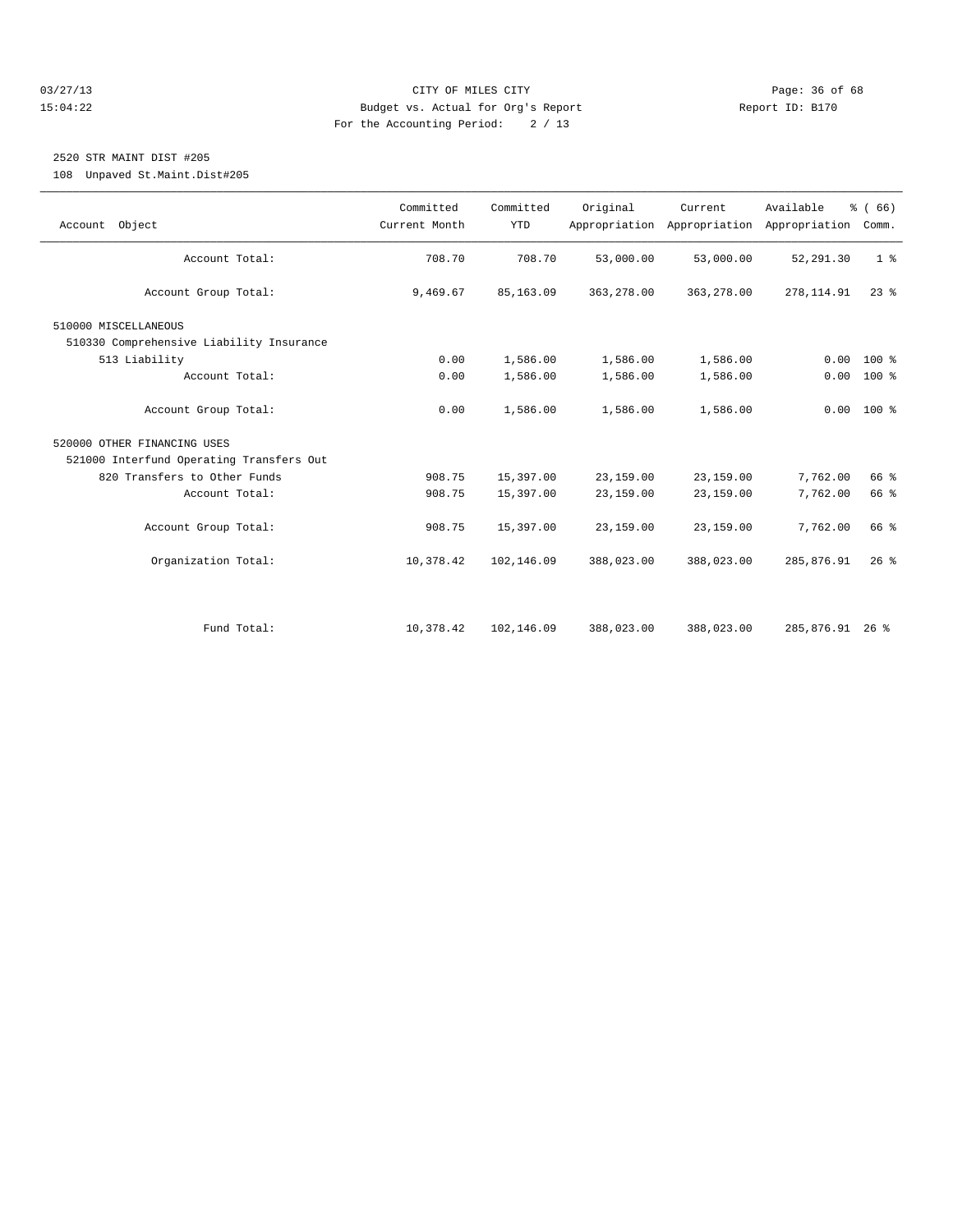#### 03/27/13 Page: 37 of 68 15:04:22 Budget vs. Actual for Org's Report Report ID: B170 For the Accounting Period: 2 / 13

#### 2540 STR MAINT DIST#207-(MILESTOWN ESTATES)

109 Milestown Estates Maintenance Dist.

| Account Object                           | Committed<br>Current Month | Committed<br><b>YTD</b> | Original | Current  | Available<br>Appropriation Appropriation Appropriation | % (66)<br>Comm. |  |
|------------------------------------------|----------------------------|-------------------------|----------|----------|--------------------------------------------------------|-----------------|--|
|                                          |                            |                         |          |          |                                                        |                 |  |
| 430000 Public Works                      |                            |                         |          |          |                                                        |                 |  |
| 430220 Operations                        |                            |                         |          |          |                                                        |                 |  |
| 111 Salaries and Wages - Permanent       | 158.25                     | 1,415.54                | 2,600.00 | 2,600.00 | 1,184.46                                               | $54$ $%$        |  |
| 121 OVERTIME-PERMANENT                   | 14.83                      | 52.48                   | 65.00    | 65.00    | 12.52                                                  | 81 %            |  |
| 131 VACATION                             | 23.44                      | 89.65                   | 310.00   | 310.00   | 220.35                                                 | 29%             |  |
| 132 SICK LEAVE                           | 8.78                       | 53.87                   | 100.00   | 100.00   | 46.13                                                  | 54 %            |  |
| 133 OTHER LEAVE PAY                      | 0.00                       | 0.00                    | 120.00   | 120.00   | 120.00                                                 | 0 <sup>8</sup>  |  |
| 134 HOLIDAY PAY                          | 0.80                       | 9.57                    | 12.00    | 12.00    | 2.43                                                   | $80*$           |  |
| 141 Unemployment Insurance               | 0.69                       | 5.68                    | 11.00    | 11.00    | 5.32                                                   | $52$ $%$        |  |
| 142 Workers' Compensation                | 10.04                      | 79.89                   | 138.00   | 138.00   | 58.11                                                  | 58 %            |  |
| 143 Health Insurance                     | 36.27                      | 278.26                  | 435.00   | 435.00   | 156.74                                                 | 64 %            |  |
| 144 FICA                                 | 14.57                      | 114.68                  | 245.00   | 245.00   | 130.32                                                 | 47.8            |  |
| 145 PERS                                 | 14.59                      | 111.29                  | 220.00   | 220.00   | 108.71                                                 | $51$ $%$        |  |
| 196 CLOTHING ALLOTMENT                   | 0.00                       | 7.50                    | 8.00     | 8.00     | 0.50                                                   | 94%             |  |
| Account Total:                           | 282.26                     | 2,218.41                | 4,264.00 | 4,264.00 | 2,045.59                                               | 52%             |  |
| Account Group Total:                     | 282.26                     | 2,218.41                | 4,264.00 | 4,264.00 | 2,045.59                                               | $52$ $%$        |  |
| 510000 MISCELLANEOUS                     |                            |                         |          |          |                                                        |                 |  |
| 510330 Comprehensive Liability Insurance |                            |                         |          |          |                                                        |                 |  |
| 513 Liability                            | 0.00                       | 62.30                   | 62.00    | 62.00    | $-0.30$                                                | $100*$          |  |
| Account Total:                           | 0.00                       | 62.30                   | 62.00    | 62.00    | $-0.30$                                                | 100 %           |  |
| Account Group Total:                     | 0.00                       | 62.30                   | 62.00    | 62.00    | $-0.30$                                                | $100*$          |  |
| Organization Total:                      | 282.26                     | 2,280.71                | 4,326.00 | 4,326.00 | 2,045.29                                               | 53%             |  |
|                                          |                            |                         |          |          |                                                        |                 |  |
| Fund Total:                              | 282.26                     | 2,280.71                | 4,326.00 | 4,326.00 | 2,045.29                                               | $53$ $%$        |  |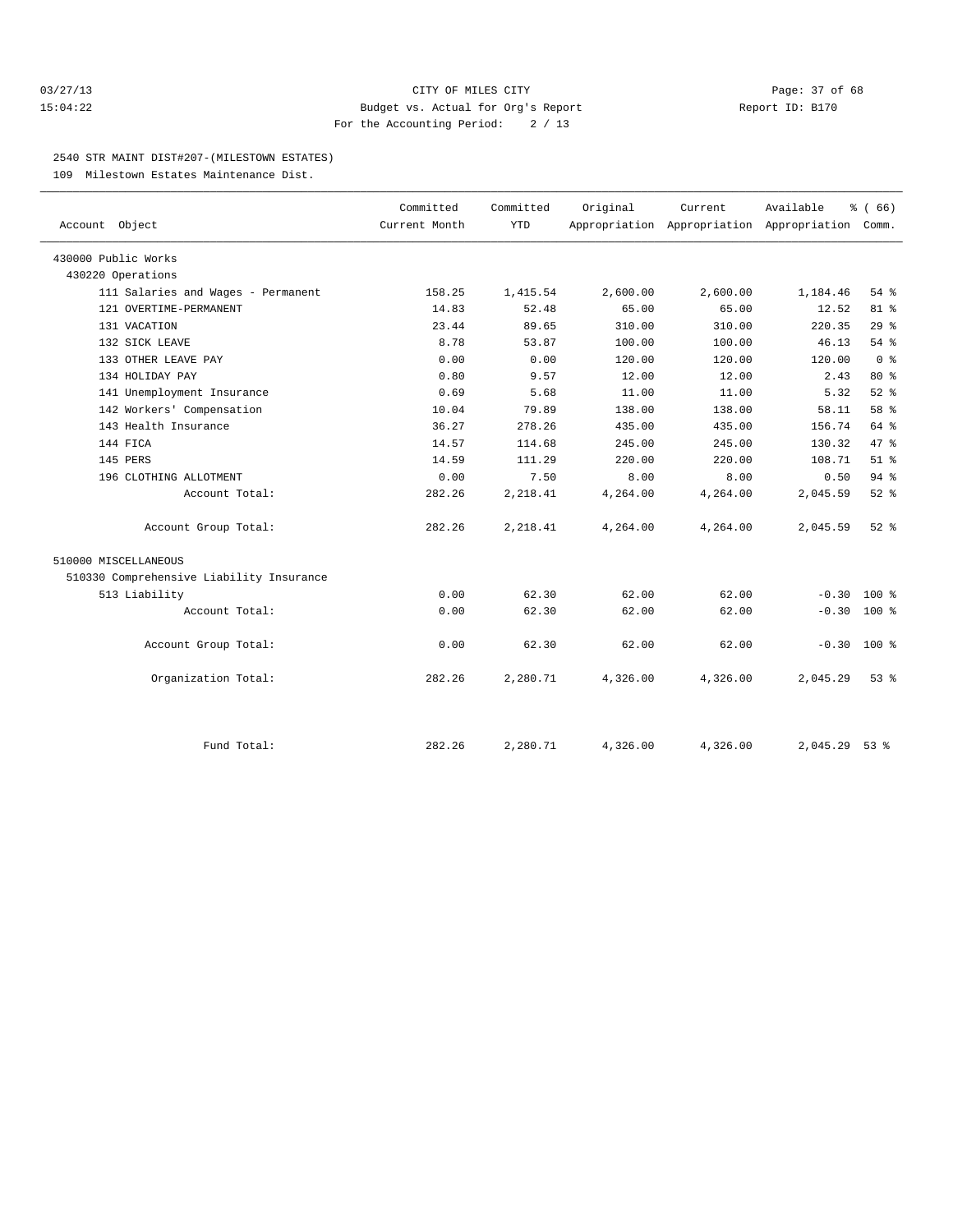#### 03/27/13 Page: 38 of 68 15:04:22 Budget vs. Actual for Org's Report Report ID: B170 For the Accounting Period: 2 / 13

#### 2701 Fire Grants

7 Fire

| Account Object                              | Committed<br>Current Month | Committed<br><b>YTD</b> | Original  | Current<br>Appropriation Appropriation | Available<br>Appropriation | % (66)<br>Comm. |
|---------------------------------------------|----------------------------|-------------------------|-----------|----------------------------------------|----------------------------|-----------------|
| 420000 PUBLIC SAFETY                        |                            |                         |           |                                        |                            |                 |
| 420466 Fire-Wtr Rescue Apparatus Grant      |                            |                         |           |                                        |                            |                 |
| 214 Small Items of Equipment                | 1,111.46                   | 3,457.05                | 8,000.00  | 8,000.00                               | 4,542.95                   | $43$ $%$        |
| Account Total:                              | 1,111.46                   | 3,457.05                | 8,000.00  | 8,000.00                               | 4,542.95                   | $43$ $%$        |
| 420473 Rescue Vehicle Replacement Grant #16 |                            |                         |           |                                        |                            |                 |
| 940 Machinery & Equipment                   | 0.00                       | 0.00                    | 5,250.00  | 5,250.00                               | 5,250.00                   | 0 <sup>8</sup>  |
| Account Total:                              | 0.00                       | 0.00                    | 5,250.00  | 5,250.00                               | 5,250.00                   | 0 <sup>8</sup>  |
| Account Group Total:                        | 1,111.46                   | 3,457.05                | 13,250.00 | 13,250.00                              | 9,792.95                   | $26$ %          |
| Organization Total:                         | 1,111.46                   | 3,457.05                | 13,250.00 | 13,250.00                              | 9,792.95                   | $26$ $%$        |
|                                             |                            |                         |           |                                        |                            |                 |
| Fund Total:                                 | 1,111.46                   | 3,457.05                | 13,250.00 | 13,250.00                              | $9,792.95$ 26 %            |                 |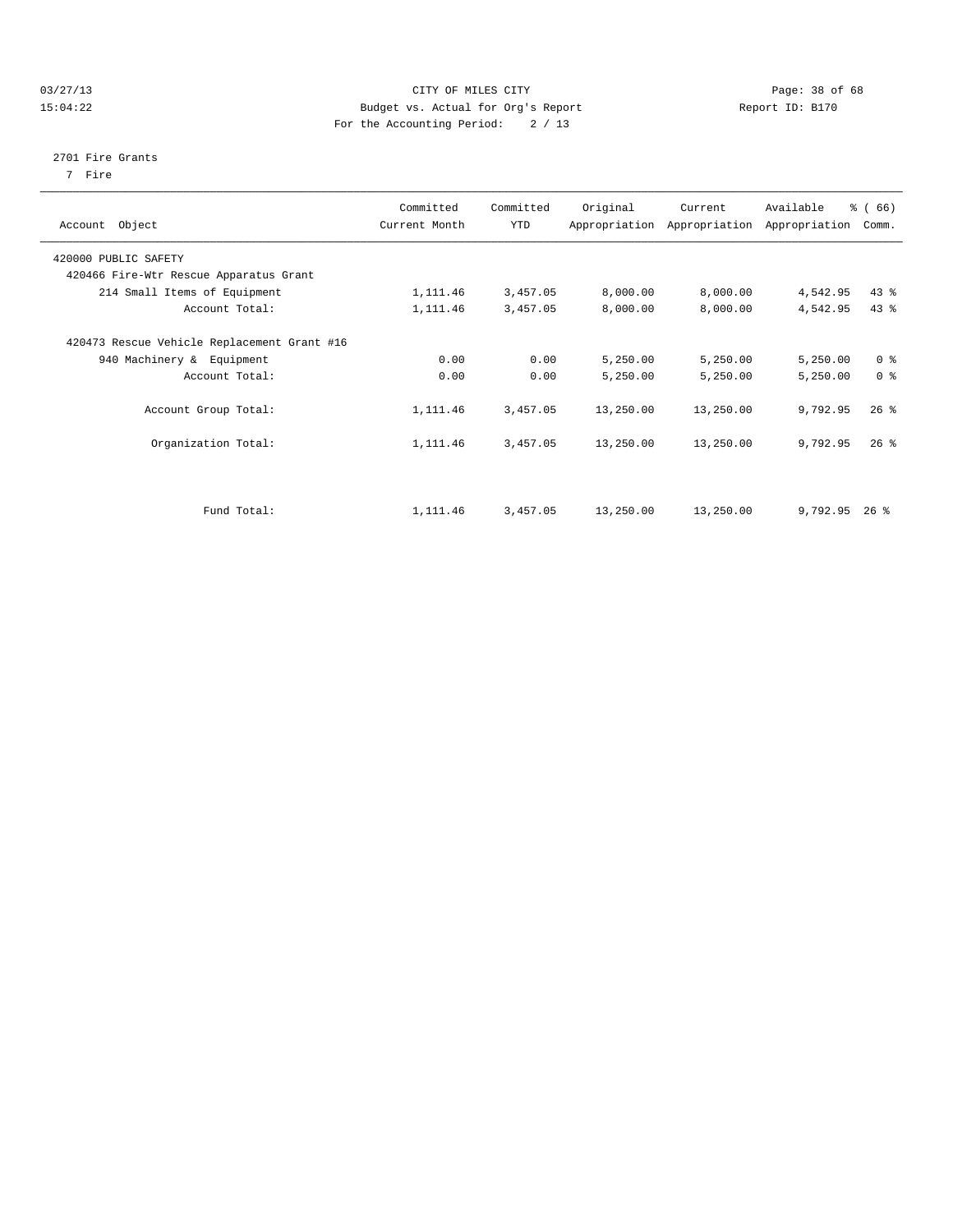#### 03/27/13 Page: 39 of 68 15:04:22 Budget vs. Actual for Org's Report Report ID: B170 For the Accounting Period: 2 / 13

## 2820 GAS TAX 34 Gas Tax

| Account Object                           | Committed<br>Current Month | Committed<br><b>YTD</b> | Original   | Current    | Available<br>Appropriation Appropriation Appropriation | % (66)<br>Comm. |  |
|------------------------------------------|----------------------------|-------------------------|------------|------------|--------------------------------------------------------|-----------------|--|
| 520000 OTHER FINANCING USES              |                            |                         |            |            |                                                        |                 |  |
| 521000 Interfund Operating Transfers Out |                            |                         |            |            |                                                        |                 |  |
| 820 Transfers to Other Funds             | 472.08                     | 3,776.64                | 5,665.00   | 5,665.00   | 1,888.36                                               | 67 %            |  |
| Account Total:                           | 472.08                     | 3,776.64                | 5,665.00   | 5,665.00   | 1,888.36                                               | 67 <sup>8</sup> |  |
| 521204 TRANSFER:<br>SID 204              |                            |                         |            |            |                                                        |                 |  |
| 820 Transfers to Other Funds             | 0.00                       | 0.00                    | 89,695.00  | 89,695.00  | 89,695.00                                              | 0 <sup>8</sup>  |  |
| Account Total:                           | 0.00                       | 0.00                    | 89,695.00  | 89,695.00  | 89,695.00                                              | 0 <sup>8</sup>  |  |
| 521205 TRANSFER:<br>SID 205              |                            |                         |            |            |                                                        |                 |  |
| 820 Transfers to Other Funds             | 0.00                       | 0.00                    | 89,695.00  | 89,695.00  | 89,695.00                                              | 0 <sup>8</sup>  |  |
| Account Total:                           | 0.00                       | 0.00                    | 89,695.00  | 89,695.00  | 89,695.00                                              | 0 <sup>8</sup>  |  |
| Account Group Total:                     | 472.08                     | 3,776.64                | 185,055.00 | 185,055.00 | 181, 278.36                                            | 2 <sup>8</sup>  |  |
| Organization Total:                      | 472.08                     | 3,776.64                | 185,055.00 | 185,055.00 | 181, 278.36                                            | 2 <sup>8</sup>  |  |
|                                          |                            |                         |            |            |                                                        |                 |  |
| Fund Total:                              | 472.08                     | 3,776.64                | 185,055.00 | 185,055.00 | 181, 278.36                                            | 2 <sup>8</sup>  |  |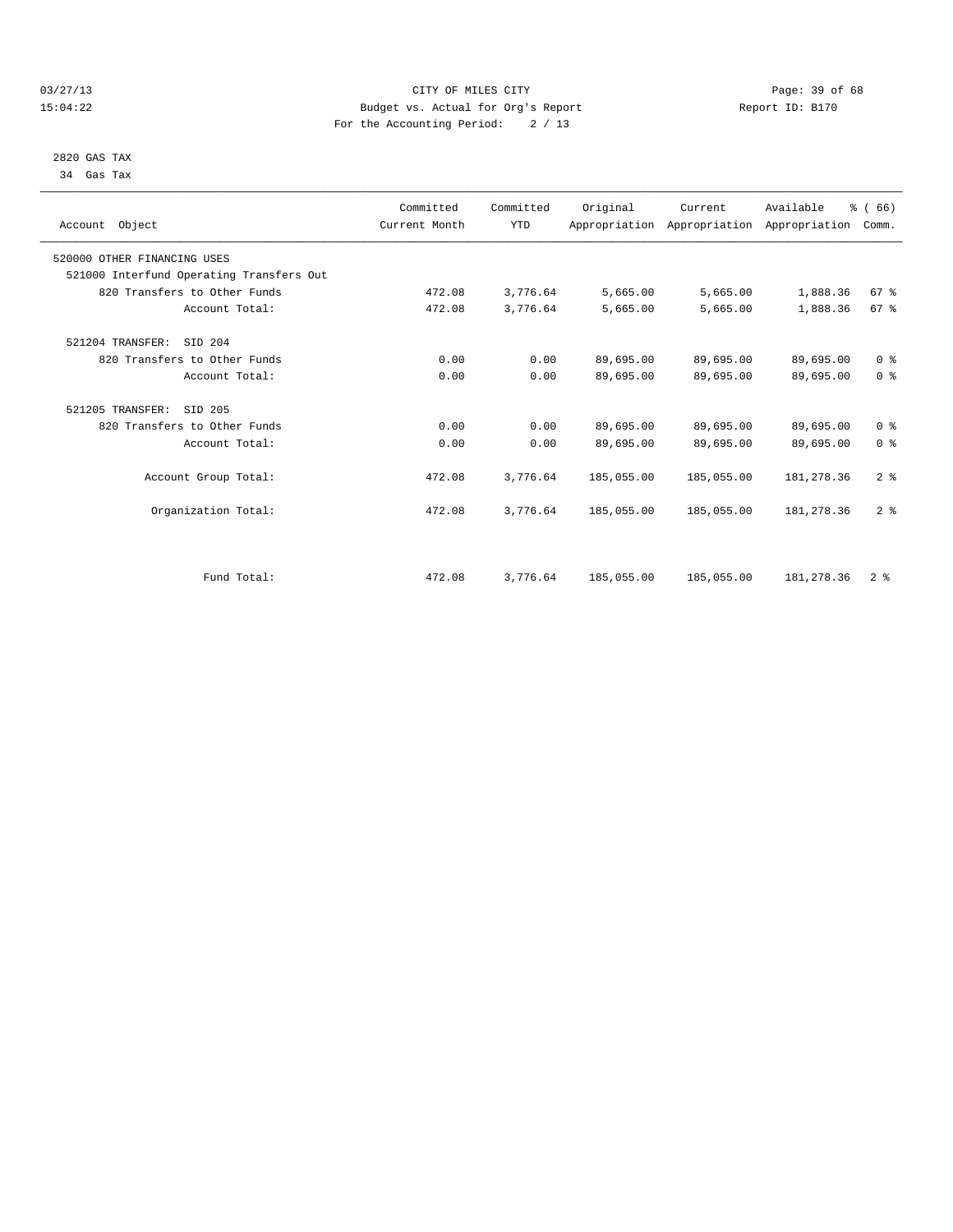#### 03/27/13 Page: 40 of 68 15:04:22 Budget vs. Actual for Org's Report Report ID: B170 For the Accounting Period: 2 / 13

## 2850 911 EMERGENCY

105 Enhanced 911

| Account Object                             | Committed<br>Current Month | Committed<br><b>YTD</b> | Original   | Current    | Available<br>Appropriation Appropriation Appropriation Comm. | % (66)          |
|--------------------------------------------|----------------------------|-------------------------|------------|------------|--------------------------------------------------------------|-----------------|
|                                            |                            |                         |            |            |                                                              |                 |
| 420000 PUBLIC SAFETY                       |                            |                         |            |            |                                                              |                 |
| 420140 Crime Control and Investigation(05) |                            |                         | 10,000.00  |            |                                                              |                 |
| 210 Office Supplies and Materials          | 121.28                     | 555.70                  |            | 10,000.00  | 9,444.30                                                     | 6 %             |
| 214 Small Items of Equipment               | 0.00                       | 0.00                    | 10,000.00  | 10,000.00  | 10,000.00                                                    | 0 <sup>8</sup>  |
| Operating Expenses<br>220                  | $-186.70$                  | 5,561.13                | 20,000.00  | 20,000.00  | 14,438.87                                                    | $28$ %          |
| 226 Clothing and Uniforms                  | 0.00                       | 47.27                   | 0.00       | 0.00       | $-47.27$                                                     | $***$ $-$       |
| 230 Repair and Maintenance Supplies        | 0.00                       | 0.00                    | 1,000.00   | 1,000.00   | 1,000.00                                                     | 0 <sup>8</sup>  |
| 231 Gas, Oil, Diesel Fuel, Grease, etc.    | 0.00                       | 0.00                    | 874.00     | 874.00     | 874.00                                                       | 0 <sup>8</sup>  |
| 311 Postage, Box Rent, Etc.                | $-93.14$                   | 0.00                    | 1,000.00   | 1,000.00   | 1,000.00                                                     | 0 <sup>8</sup>  |
| Printing, Duplicating, Typing &<br>320     | 0.00                       | 0.00                    | 1,000.00   | 1,000.00   | 1,000.00                                                     | 0 <sup>8</sup>  |
| 334 Memberships, Registrations & Dues      | 0.00                       | 180.00                  | 1,000.00   | 1,000.00   | 820.00                                                       | 18 %            |
| 341 Electric Utility Services              | 45.34                      | 369.86                  | 4,000.00   | 4,000.00   | 3,630.14                                                     | 9 <sub>8</sub>  |
| 345 Telephone & Telegraph                  | 2,806.50                   | 18,025.03               | 36,000.00  | 36,000.00  | 17,974.97                                                    | 50%             |
| 347 Telephone-Internet                     | 0.00                       | 0.00                    | 1,000.00   | 1,000.00   | 1,000.00                                                     | 0 <sup>8</sup>  |
| 350 Professional Services                  | 540.00                     | 48,829.86               | 75,000.00  | 75,000.00  | 26,170.14                                                    | 65 %            |
| 360 Contr R & M                            | 0.00                       | 0.00                    | 5,000.00   | 5,000.00   | 5,000.00                                                     | 0 <sup>8</sup>  |
| 366 R&M Vehicles - Police/Animal Control   | 0.00                       | 39.95                   | 0.00       | 0.00       | $-39.95$                                                     | $***$ $-$       |
| 370 Travel                                 | 0.00                       | 218.28                  | 10,000.00  | 10,000.00  | 9,781.72                                                     | 2 <sub>8</sub>  |
| 380 Training Services                      | 0.00                       | 599.00                  | 10,000.00  | 10,000.00  | 9,401.00                                                     | 6 %             |
| 512 Insurance on Vehicles & Equipment      | 0.00                       | 124.41                  | 125.00     | 125.00     | 0.59                                                         | $100*$          |
| 940 Machinery & Equipment                  | 0.00                       | 0.00                    | 35,000.00  | 35,000.00  | 35,000.00                                                    | 0 <sup>8</sup>  |
| 941 911 Eq & Software (2/01)               | 0.00                       | 0.00                    | 35,000.00  | 35,000.00  | 35,000.00                                                    | 0 <sup>8</sup>  |
| Account Total:                             | 3,233.28                   | 74,550.49               | 255,999.00 | 255,999.00 | 181, 448.51                                                  | 29%             |
| Account Group Total:                       | 3,233.28                   | 74,550.49               | 255,999.00 | 255,999.00 | 181, 448.51                                                  | 29%             |
| 520000 OTHER FINANCING USES                |                            |                         |            |            |                                                              |                 |
| 521000 Interfund Operating Transfers Out   |                            |                         |            |            |                                                              |                 |
| 820 Transfers to Other Funds               | 0.00                       | 53, 365. 13             | 112,000.00 | 112,000.00 | 58,634.87                                                    | 48 %            |
| Account Total:                             | 0.00                       | 53, 365. 13             | 112,000.00 | 112,000.00 | 58,634.87                                                    | 48 %            |
| Account Group Total:                       | 0.00                       | 53, 365. 13             | 112,000.00 | 112,000.00 | 58,634.87                                                    | 48 %            |
| Organization Total:                        | 3,233.28                   | 127,915.62              | 367,999.00 | 367,999.00 | 240,083.38                                                   | 35%             |
| Fund Total:                                | 3, 233. 28                 | 127,915.62              | 367,999.00 | 367,999.00 | 240,083.38                                                   | 35 <sup>8</sup> |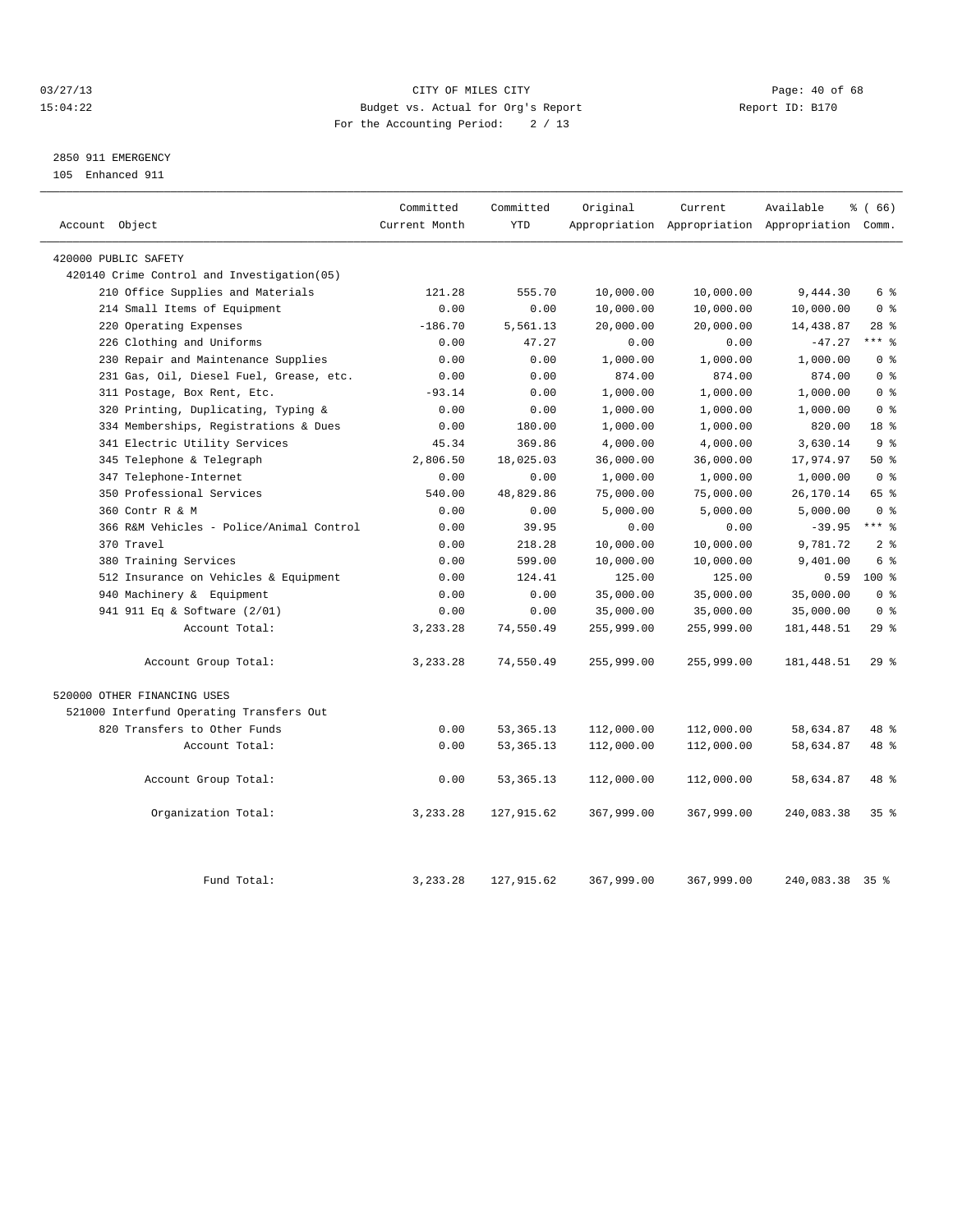#### 03/27/13 Page: 41 of 68 15:04:22 Budget vs. Actual for Org's Report Report ID: B170 For the Accounting Period: 2 / 13

#### 2880 LIBRARY GRANTS

39 HB#193-Interlibrary Loan Reimb

| Object<br>Account                                            | Committed<br>Current Month | Committed<br><b>YTD</b> | Original<br>Appropriation | Current<br>Appropriation | Available<br>Appropriation | % (66)<br>Comm. |
|--------------------------------------------------------------|----------------------------|-------------------------|---------------------------|--------------------------|----------------------------|-----------------|
| 460000 CULTURE AND RECREATION<br>460100 Library Services(16) |                            |                         |                           |                          |                            |                 |
| 311 Postage, Box Rent, Etc.                                  | 205.00                     | 1,503.00                | 2,900.00                  | 2,900.00                 | 1,397.00                   | $52$ $%$        |
| 382 Books                                                    | 0.00                       | 0.00                    | 100.00                    | 100.00                   | 100.00                     | 0 <sup>8</sup>  |
| Account Total:                                               | 205.00                     | 1,503.00                | 3.000.00                  | 3.000.00                 | 1,497.00                   | $50*$           |
| Account Group Total:                                         | 205.00                     | 1,503.00                | 3.000.00                  | 3.000.00                 | 1,497.00                   | $50*$           |
| Organization Total:                                          | 205.00                     | 1,503.00                | 3.000.00                  | 3.000.00                 | 1,497.00                   | $50*$           |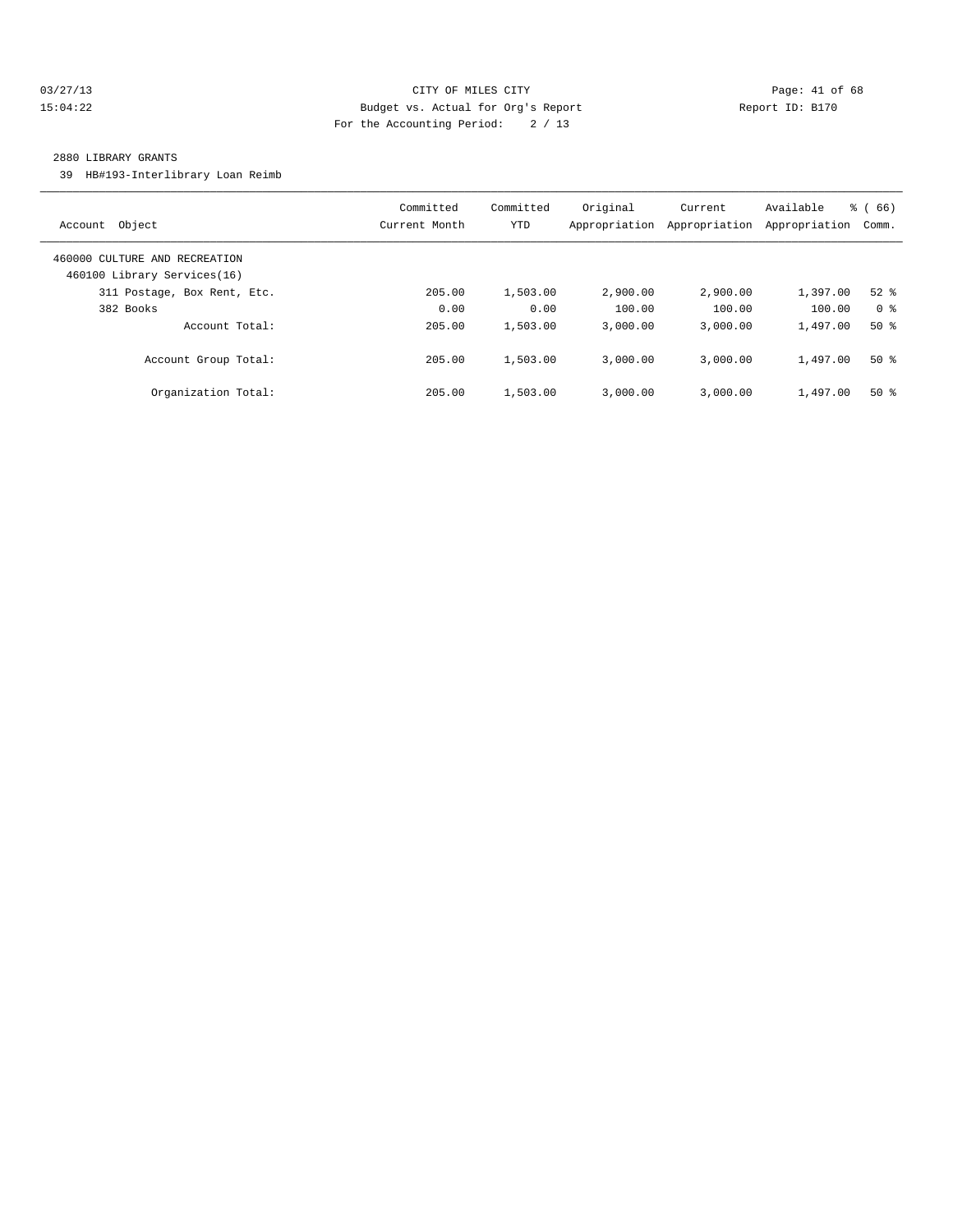#### 03/27/13 Page: 42 of 68 15:04:22 Budget vs. Actual for Org's Report Report ID: B170 For the Accounting Period: 2 / 13

#### 2880 LIBRARY GRANTS

41 Sagebrush Fed/Coal Sev Tax

|                                   | Committed     | Committed  | Original      | Current       | Available     | $\frac{6}{6}$ (66) |  |
|-----------------------------------|---------------|------------|---------------|---------------|---------------|--------------------|--|
| Account Object                    | Current Month | <b>YTD</b> | Appropriation | Appropriation | Appropriation | Comm.              |  |
| 460000 CULTURE AND RECREATION     |               |            |               |               |               |                    |  |
| 460100 Library Services(16)       |               |            |               |               |               |                    |  |
| 210 Office Supplies and Materials | 0.00          | 53.97      | 1,000.00      | 1,000.00      | 946.03        | 5 <sup>8</sup>     |  |
| 350 Professional Services         | $-618.80$     | 765.20     | 2,400.00      | 2,400.00      | 1,634.80      | $32*$              |  |
| 370 Travel                        | 0.00          | 0.00       | 2,104.00      | 2,104.00      | 2,104.00      | 0 <sup>8</sup>     |  |
| 380 Training Services             | 0.00          | 200.00     | 500.00        | 500.00        | 300.00        | $40*$              |  |
| Account Total:                    | $-618.80$     | 1,019.17   | 6.004.00      | 6.004.00      | 4,984.83      | $17*$              |  |
|                                   |               |            |               |               |               |                    |  |
| Account Group Total:              | $-618.80$     | 1,019.17   | 6,004.00      | 6,004.00      | 4,984.83      | $17$ %             |  |
|                                   |               |            |               |               |               |                    |  |
| Organization Total:               | $-618.80$     | 1,019.17   | 6,004.00      | 6,004.00      | 4,984.83      | $17$ %             |  |
|                                   |               |            |               |               |               |                    |  |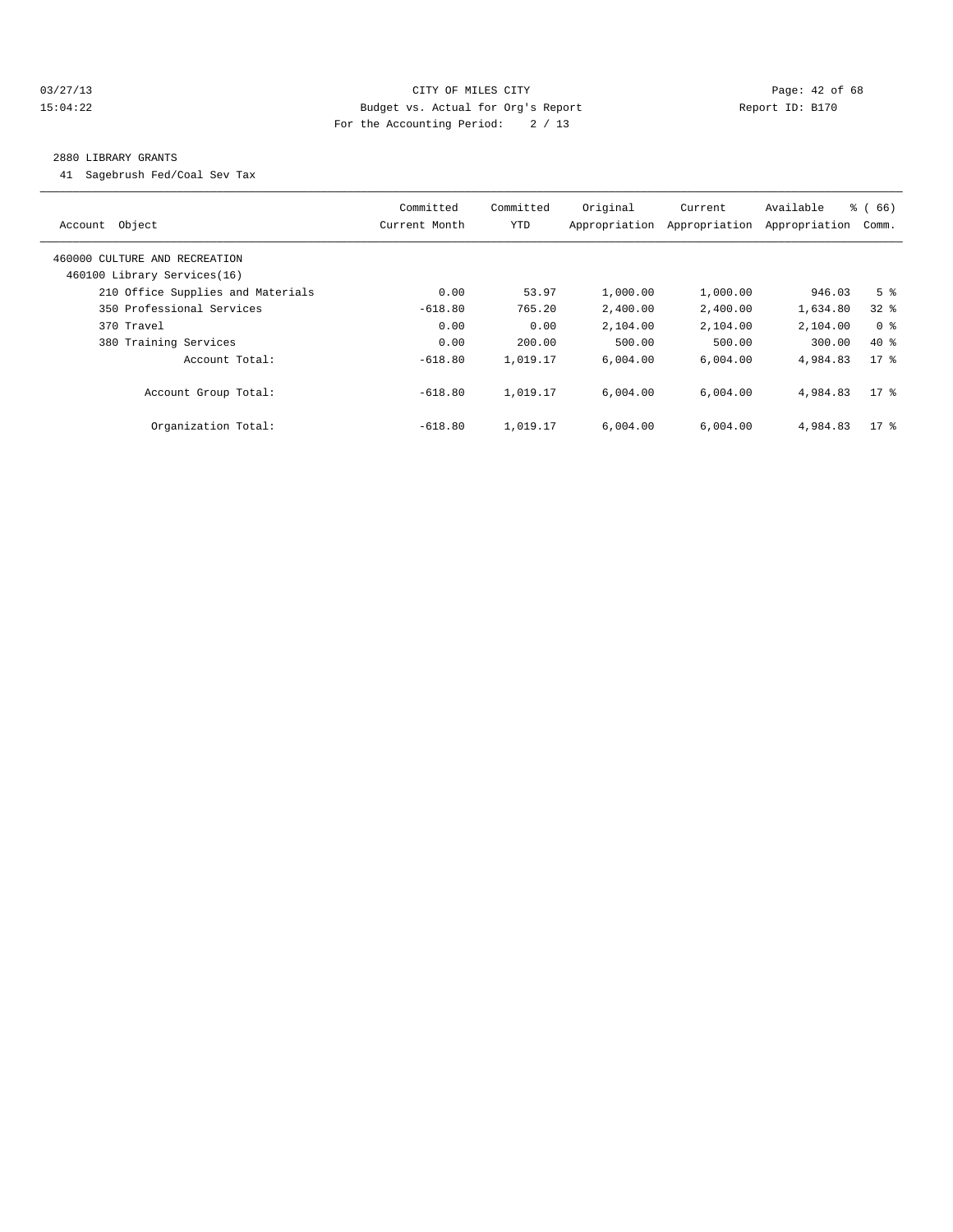#### 03/27/13 Page: 43 of 68 15:04:22 Budget vs. Actual for Org's Report Report ID: B170 For the Accounting Period: 2 / 13

#### 2880 LIBRARY GRANTS

43 State Aid Per Capita-Tech Serv

| Object<br>Account                                            | Committed<br>Current Month | Committed<br>YTD | Original<br>Appropriation | Current<br>Appropriation | Available<br>Appropriation | $\frac{6}{6}$ (66)<br>Comm. |
|--------------------------------------------------------------|----------------------------|------------------|---------------------------|--------------------------|----------------------------|-----------------------------|
| 460000 CULTURE AND RECREATION<br>460100 Library Services(16) |                            |                  |                           |                          |                            |                             |
| 350 Professional Services                                    | 0.00                       | 0.00             | 1,519.00                  | 1,519.00                 | 1,519.00                   | 0 <sup>8</sup>              |
| Account Total:                                               | 0.00                       | 0.00             | 1,519.00                  | 1,519.00                 | 1,519.00                   | 0 <sup>8</sup>              |
| Account Group Total:                                         | 0.00                       | 0.00             | 1,519.00                  | 1,519.00                 | 1,519.00                   | 0 <sup>8</sup>              |
| Organization Total:                                          | 0.00                       | 0.00             | 1,519.00                  | 1,519.00                 | 1,519.00                   | 0 <sup>8</sup>              |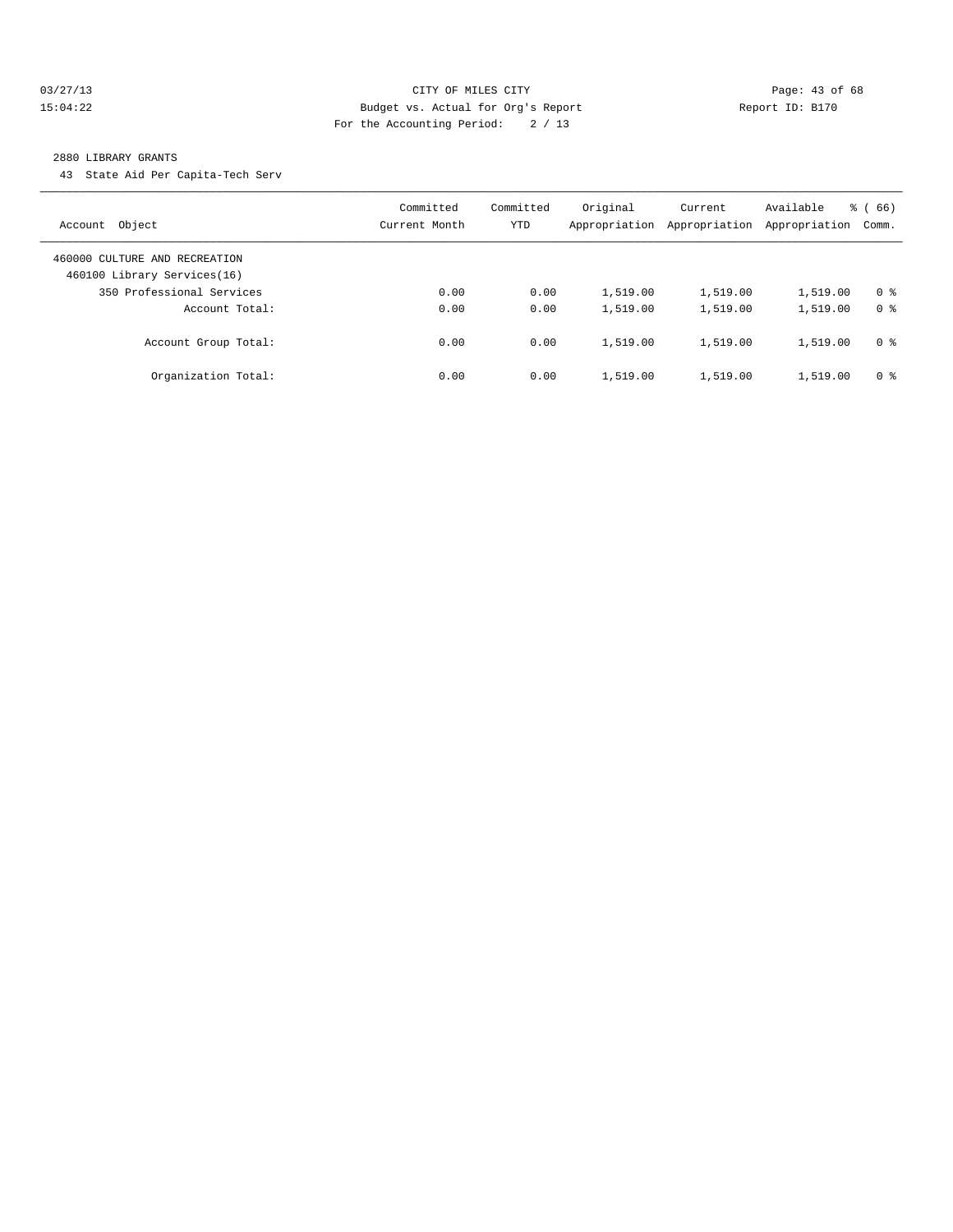#### 03/27/13 Page: 44 of 68 15:04:22 Budget vs. Actual for Org's Report Report ID: B170 For the Accounting Period: 2 / 13

## 2880 LIBRARY GRANTS

44 Humanities Grant

| Account Object                      | Committed<br>Current Month | Committed<br>YTD | Original  | Current   | Available<br>Appropriation Appropriation Appropriation | % (66)<br>Comm. |  |
|-------------------------------------|----------------------------|------------------|-----------|-----------|--------------------------------------------------------|-----------------|--|
| 460000 CULTURE AND RECREATION       |                            |                  |           |           |                                                        |                 |  |
| 460100 Library Services(16)         |                            |                  |           |           |                                                        |                 |  |
| 210 Office Supplies and Materials   | 0.00                       | 257.24           | 0.00      | 570.87    | 313.63                                                 | $45$ $%$        |  |
| 311 Postage, Box Rent, Etc.         | 0.00                       | 45.30            | 0.00      | 87.00     | 41.70                                                  | $52$ $%$        |  |
| 320 Printing, Duplicating, Typing & | 0.00                       | 0.00             | 0.00      | 158.88    | 158.88                                                 | 0 <sup>8</sup>  |  |
| 330 Publicity, Subscriptions & Dues | 0.00                       | 0.00             | 0.00      | 250.00    | 250.00                                                 | 0 <sup>8</sup>  |  |
| 350 Professional Services           | 0.00                       | 800.00           | 0.00      | 1,066.12  | 266.12                                                 | 75 %            |  |
| 370 Travel                          | 0.00                       | 0.00             | 0.00      | 88.14     | 88.14                                                  | 0 <sup>8</sup>  |  |
| 382 Books                           | 0.00                       | 0.00             | 0.00      | 153.00    | 153.00                                                 | 0 <sup>8</sup>  |  |
| Account Total:                      | 0.00                       | 1,102.54         | 0.00      | 2,374.01  | 1,271.47                                               | 46%             |  |
| Account Group Total:                | 0.00                       | 1,102.54         | 0.00      | 2,374.01  | 1,271.47                                               | 46%             |  |
| Organization Total:                 | 0.00                       | 1,102.54         | 0.00      | 2,374.01  | 1,271.47                                               | $46*$           |  |
| Fund Total:                         | $-413.80$                  |                  |           |           |                                                        | $28*$           |  |
|                                     |                            | 3,624.71         | 10,523.00 | 12,897.01 | 9,272.30                                               |                 |  |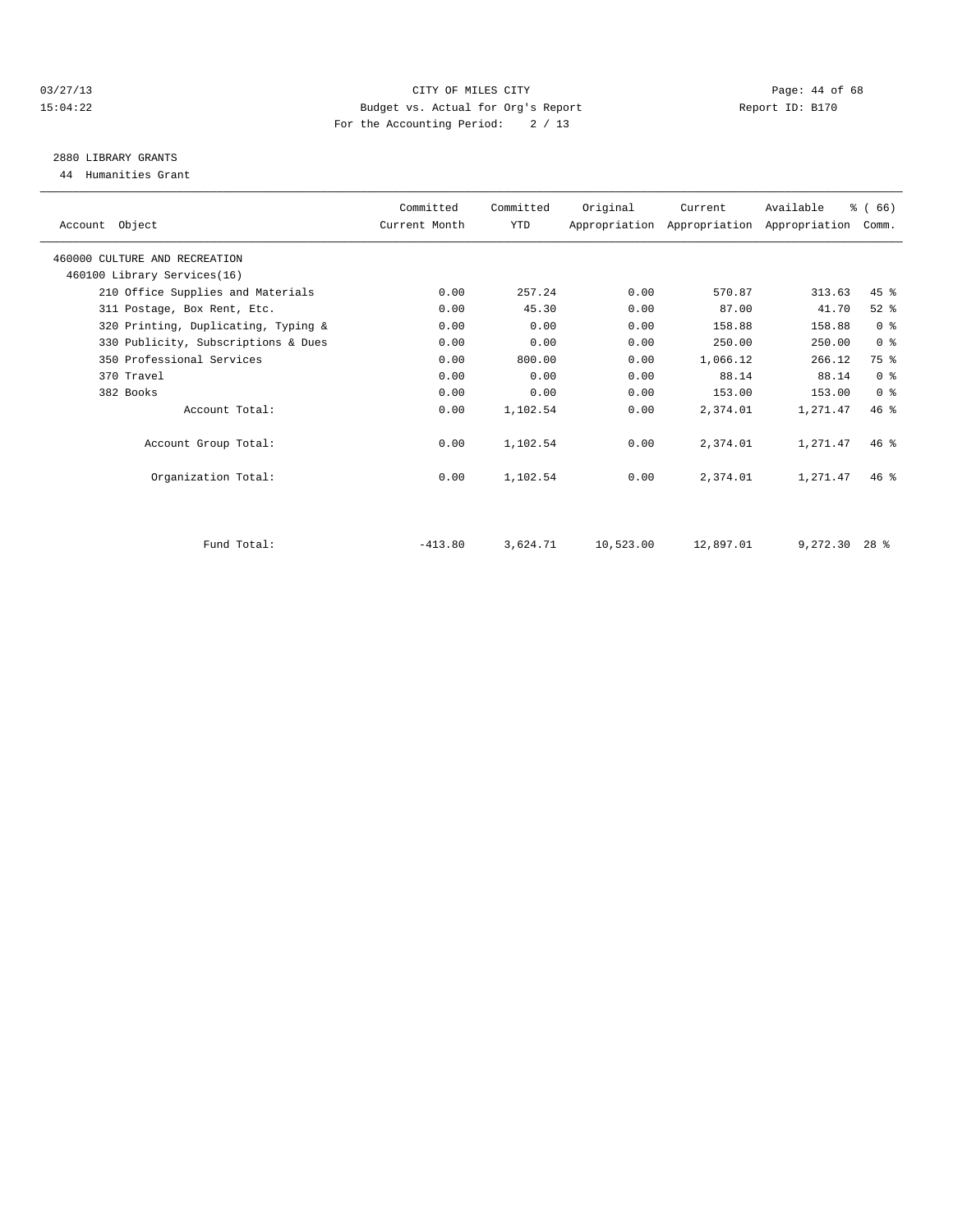#### 03/27/13 Page: 45 of 68 15:04:22 Budget vs. Actual for Org's Report Report ID: B170 For the Accounting Period: 2 / 13

2935 Historic Preservation

11 Historic Preservation

| Account Object                              | Committed<br>Current Month | Committed<br>YTD | Original  | Current<br>Appropriation Appropriation Appropriation | Available     | % (66)<br>Comm. |  |
|---------------------------------------------|----------------------------|------------------|-----------|------------------------------------------------------|---------------|-----------------|--|
| 460000 CULTURE AND RECREATION               |                            |                  |           |                                                      |               |                 |  |
| 460461 Historic Preservation-Administration |                            |                  |           |                                                      |               |                 |  |
| 111 Salaries and Wages - Permanent          | 748.01                     | 5,602.10         | 9,516.00  | 9,516.00                                             | 3,913.90      | 59 <sub>8</sub> |  |
| 141 Unemployment Insurance                  | 2.61                       | 19.60            | 34.00     | 34.00                                                | 14.40         | 58 %            |  |
| 142 Workers' Compensation                   | 8.37                       | 62.76            | 107.00    | 107.00                                               | 44.24         | 59 %            |  |
| 144 FICA                                    | 57.22                      | 428.56           | 728.00    | 728.00                                               | 299.44        | 59 %            |  |
| 145 PERS                                    | 52.89                      | 396.09           | 673.00    | 673.00                                               | 276.91        | 59 %            |  |
| 341 Electric Utility Services               | 0.00                       | 46.01            | 300.00    | 300.00                                               | 253.99        | 15 <sup>8</sup> |  |
| 344 Gas Utility Service                     | 0.00                       | 0.00             | 450.00    | 450.00                                               | 450.00        | 0 <sup>8</sup>  |  |
| 345 Telephone & Telegraph                   | 0.00                       | 0.00             | 500.00    | 500.00                                               | 500.00        | 0 <sup>8</sup>  |  |
| 360 Contr R & M                             | 60.00                      | 60.00            | 100.00    | 100.00                                               | 40.00         | 60 %            |  |
| 531 Building & Office Rental                | 900.00                     | 900.00           | 3,660.00  | 3,660.00                                             | 2,760.00      | 25%             |  |
| Account Total:                              | 1,829.10                   | 7,515.12         | 16,068.00 | 16,068.00                                            | 8,552.88      | 47 %            |  |
| Account Group Total:                        | 1,829.10                   | 7,515.12         | 16,068.00 | 16,068.00                                            | 8,552.88      | 47 %            |  |
| Organization Total:                         | 1,829.10                   | 7,515.12         | 16,068.00 | 16,068.00                                            | 8,552.88      | 47.8            |  |
|                                             |                            |                  |           |                                                      |               |                 |  |
| Fund Total:                                 | 1,829.10                   | 7,515.12         | 16,068.00 | 16,068.00                                            | 8,552.88 47 % |                 |  |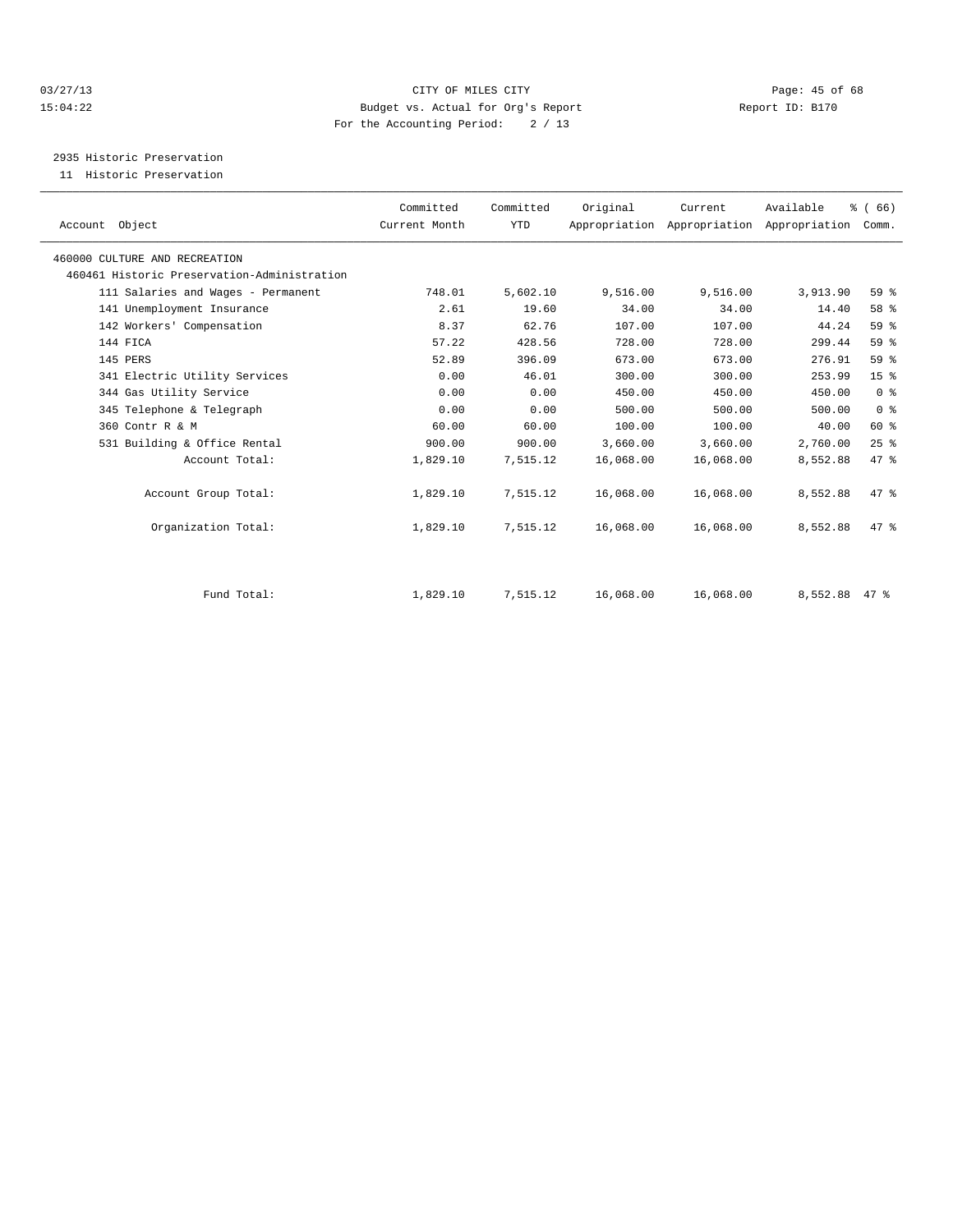#### 03/27/13 Page: 46 of 68 15:04:22 Budget vs. Actual for Org's Report Report ID: B170 For the Accounting Period: 2 / 13

————————————————————————————————————————————————————————————————————————————————————————————————————————————————————————————————————

#### 2985 RETIRED SENIOR VOLUNTEER PROG (RSVP)

15 Retired Senior Volunteer Program

|                                            | Committed     | Committed   | Original  | Current   | Available                                       | <sub>है</sub> (66) |
|--------------------------------------------|---------------|-------------|-----------|-----------|-------------------------------------------------|--------------------|
| Account Object                             | Current Month | YTD         |           |           | Appropriation Appropriation Appropriation Comm. |                    |
| 450000 Social and Economic Services        |               |             |           |           |                                                 |                    |
| 450300 RETIRED SENIOR VOLUNTEER PROG(RSVP) |               |             |           |           |                                                 |                    |
| 111 Salaries and Wages - Permanent         | 3,208.57      | 22,807.91   | 40,356.00 | 40,356.00 | 17,548.09                                       | 57%                |
| 131 VACATION                               | 0.00          | 2,744.68    | 0.00      | 0.00      | $-2,744.68$                                     | *** 응              |
| 132 SICK LEAVE                             | 0.00          | 715.16      | 0.00      | 0.00      | $-715.16$                                       | *** 응              |
| 133 OTHER LEAVE PAY                        | 154.63        | 637.85      | 0.00      | 0.00      | $-637.85$                                       | *** 응              |
| 141 Unemployment Insurance                 | 11.78         | 94.24       | 193.00    | 193.00    | 98.76                                           | 49 %               |
| 142 Workers' Compensation                  | 37.66         | 301.28      | 347.00    | 347.00    | 45.72                                           | 87%                |
| 143 Health Insurance                       | 604.15        | 4,833.24    | 6,960.00  | 6,960.00  | 2,126.76                                        | 69 %               |
| 144 FICA                                   | 257.28        | 2,058.24    | 3,120.00  | 3,120.00  | 1,061.76                                        | 66 %               |
| 145 PERS                                   | 237.78        | 1,902.24    | 2,856.00  | 2,856.00  | 953.76                                          | 67 %               |
| 210 Office Supplies and Materials          | 76.60         | 76.60       | 400.00    | 400.00    | 323.40                                          | 19 <sup>°</sup>    |
| 311 Postage, Box Rent, Etc.                | 93.60         | 93.60       | 0.00      | 0.00      | $-93.60$                                        | $***$ $-$          |
| 345 Telephone & Telegraph                  | 217.47        | 716.53      | 620.00    | 620.00    | $-96.53$                                        | $116$ %            |
| 347 Telephone-Internet                     | 37.60         | 37.60       | 0.00      | 0.00      | $-37.60$                                        | $***$ $-$          |
| 360 Contr R & M                            | 860.00        | 860.00      | 0.00      | 0.00      | $-860.00$                                       | *** 응              |
| 370 Travel                                 | 0.00          | 0.00        | 1,336.00  | 1,336.00  | 1,336.00                                        | 0 <sup>8</sup>     |
| 530 Rent                                   | 0.00          | 1,515.06    | 2,040.00  | 2,040.00  | 524.94                                          | 74 %               |
| Account Total:                             | 5,797.12      | 39, 394. 23 | 58,228.00 | 58,228.00 | 18,833.77                                       | 68 %               |
| 450330 RSVP Non-Federal                    |               |             |           |           |                                                 |                    |
| 111 Salaries and Wages - Permanent         | 0.00          | 0.00        | 3,825.00  | 3,825.00  | 3,825.00                                        | 0 <sup>8</sup>     |
| 141 Unemployment Insurance                 | 0.00          | 0.00        | 9.00      | 9.00      | 9.00                                            | 0 <sup>8</sup>     |
| 142 Workers' Compensation                  | 0.00          | 0.00        | 27.00     | 27.00     | 27.00                                           | 0 <sup>8</sup>     |
| 144 FICA                                   | 0.00          | 0.00        | 240.00    | 240.00    | 240.00                                          | 0 <sup>8</sup>     |
| 145 PERS                                   | 0.00          | 0.00        | 204.00    | 204.00    | 204.00                                          | 0 <sup>8</sup>     |
| 210 Office Supplies and Materials          | 0.00          | 2,107.71    | 3,000.00  | 3,000.00  | 892.29                                          | 70 %               |
| 220 Operating Expenses                     | 947.25        | 2,264.15    | 1,700.00  | 1,700.00  | $-564.15$                                       | $133$ %            |
| 311 Postage, Box Rent, Etc.                | 164.49        | 663.84      | 700.00    | 700.00    | 36.16                                           | 95%                |
| 345 Telephone & Telegraph                  | 0.00          | 260.90      | 1,060.00  | 1,060.00  | 799.10                                          | $25$ %             |
| 370 Travel                                 | 843.00        | 1,508.06    | 4,207.00  | 4,207.00  | 2,698.94                                        | 36%                |
| 512 Insurance on Vehicles & Equipment      | 0.00          | 0.00        | 546.00    | 546.00    | 546.00                                          | 0 <sup>8</sup>     |
| Account Total:                             | 1,954.74      | 6,804.66    | 15,518.00 | 15,518.00 | 8,713.34                                        | 44 %               |
| Account Group Total:                       | 7,751.86      | 46,198.89   | 73,746.00 | 73,746.00 | 27,547.11                                       | 63 %               |
| 510000 MISCELLANEOUS                       |               |             |           |           |                                                 |                    |
| 510330 Comprehensive Liability Insurance   |               |             |           |           |                                                 |                    |
| 513 Liability                              | 0.00          | 0.00        | 554.00    | 554.00    | 554.00                                          | 0 %                |
| Account Total:                             | 0.00          | 0.00        | 554.00    | 554.00    | 554.00                                          | 0 <sup>8</sup>     |
| Account Group Total:                       | 0.00          | 0.00        | 554.00    | 554.00    | 554.00                                          | 0 <sup>8</sup>     |
| Organization Total:                        | 7,751.86      | 46,198.89   | 74,300.00 | 74,300.00 | 28,101.11                                       | 62 %               |
| Fund Total:                                | 7,751.86      | 46,198.89   | 74,300.00 | 74,300.00 | 28, 101. 11 62 %                                |                    |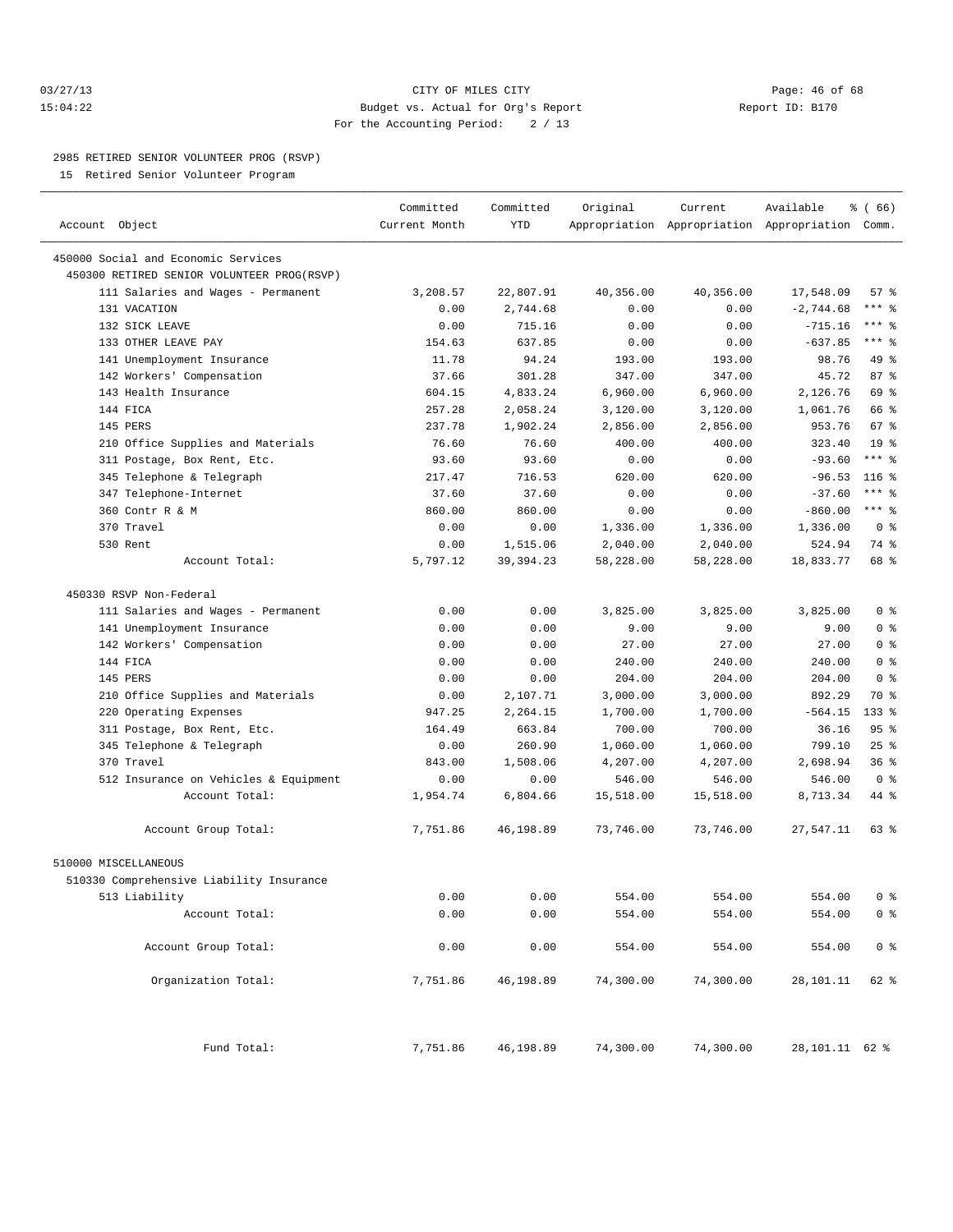#### 03/27/13 Page: 47 of 68 15:04:22 Budget vs. Actual for Org's Report Report ID: B170 For the Accounting Period: 2 / 13

#### 4000 General Fund Capitol Improvement Fund

501 Capital Purchases

| Object<br>Account                                            | Committed<br>Current Month | Committed<br>YTD | Original<br>Appropriation | Current<br>Appropriation | Available<br>Appropriation | % (66)<br>Comm. |
|--------------------------------------------------------------|----------------------------|------------------|---------------------------|--------------------------|----------------------------|-----------------|
| 410000 GENERAL GOVERNMENT<br>410100 Legislative Services(02) |                            |                  |                           |                          |                            |                 |
| 940 Machinery & Equipment                                    | 43,007.00                  | 57,607.00        | 133,000.00                | 148,000.00               | 90,393.00                  | 39 %            |
| Account Total:                                               | 43,007.00                  | 57,607.00        | 133,000.00                | 148,000.00               | 90,393.00                  | 39 <sup>°</sup> |
| Account Group Total:                                         | 43,007.00                  | 57,607.00        | 133,000.00                | 148,000.00               | 90,393.00                  | 39 <sup>8</sup> |
| Organization Total:                                          | 43,007.00                  | 57,607.00        | 133,000.00                | 148,000.00               | 90,393.00                  | 39 <sup>8</sup> |
| Fund Total:                                                  | 43,007.00                  | 57,607.00        | 133,000.00                | 148,000.00               | 90,393.00                  | 39 %            |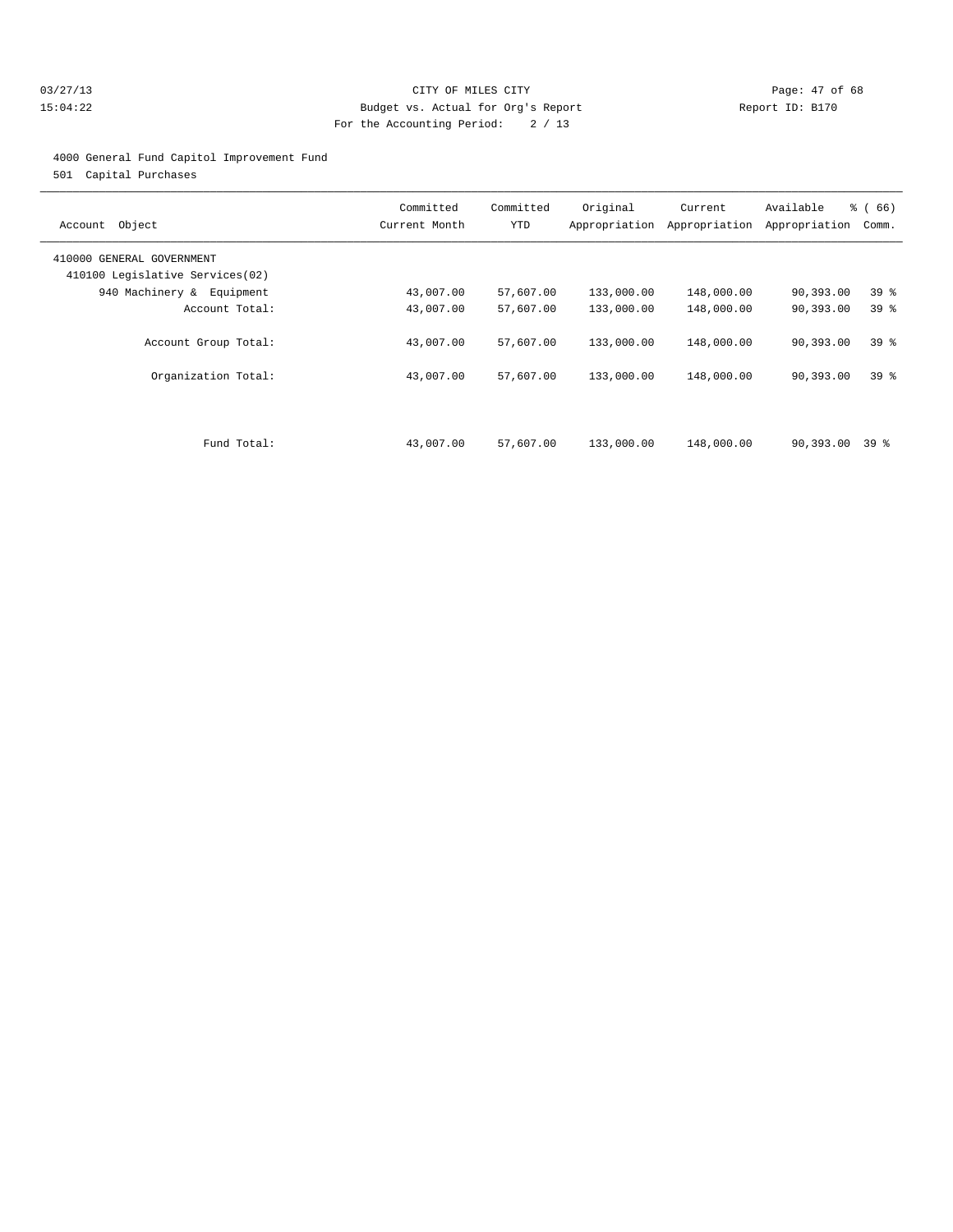#### 03/27/13 Page: 48 of 68 15:04:22 Budget vs. Actual for Org's Report Report ID: B170 For the Accounting Period: 2 / 13

### 4060 CAPITAL IMPROV-PUBLIC WORKS

911 Public Works Operations

| Object<br>Account                                  | Committed<br>Current Month | Committed<br>YTD | Original<br>Appropriation | Current<br>Appropriation | Available<br>Appropriation | % (66)<br>Comm. |
|----------------------------------------------------|----------------------------|------------------|---------------------------|--------------------------|----------------------------|-----------------|
| 430000 Public Works<br>430233 Roadway/Re-surfacing |                            |                  |                           |                          |                            |                 |
| 940 Machinery & Equipment                          | 0.00                       | 0.00             | 74,400.00                 | 74,400.00                | 74,400.00                  | 0 <sup>8</sup>  |
| Account Total:                                     | 0.00                       | 0.00             | 74,400.00                 | 74,400.00                | 74,400.00                  | 0 <sup>8</sup>  |
| Account Group Total:                               | 0.00                       | 0.00             | 74,400.00                 | 74,400.00                | 74,400.00                  | 0 <sup>8</sup>  |
| Organization Total:                                | 0.00                       | 0.00             | 74,400.00                 | 74,400.00                | 74,400.00                  | 0 <sup>8</sup>  |
|                                                    |                            |                  |                           |                          |                            |                 |
| Fund Total:                                        | 0.00                       | 0.00             | 74,400.00                 | 74,400.00                | 74,400.00                  | 0 <sup>8</sup>  |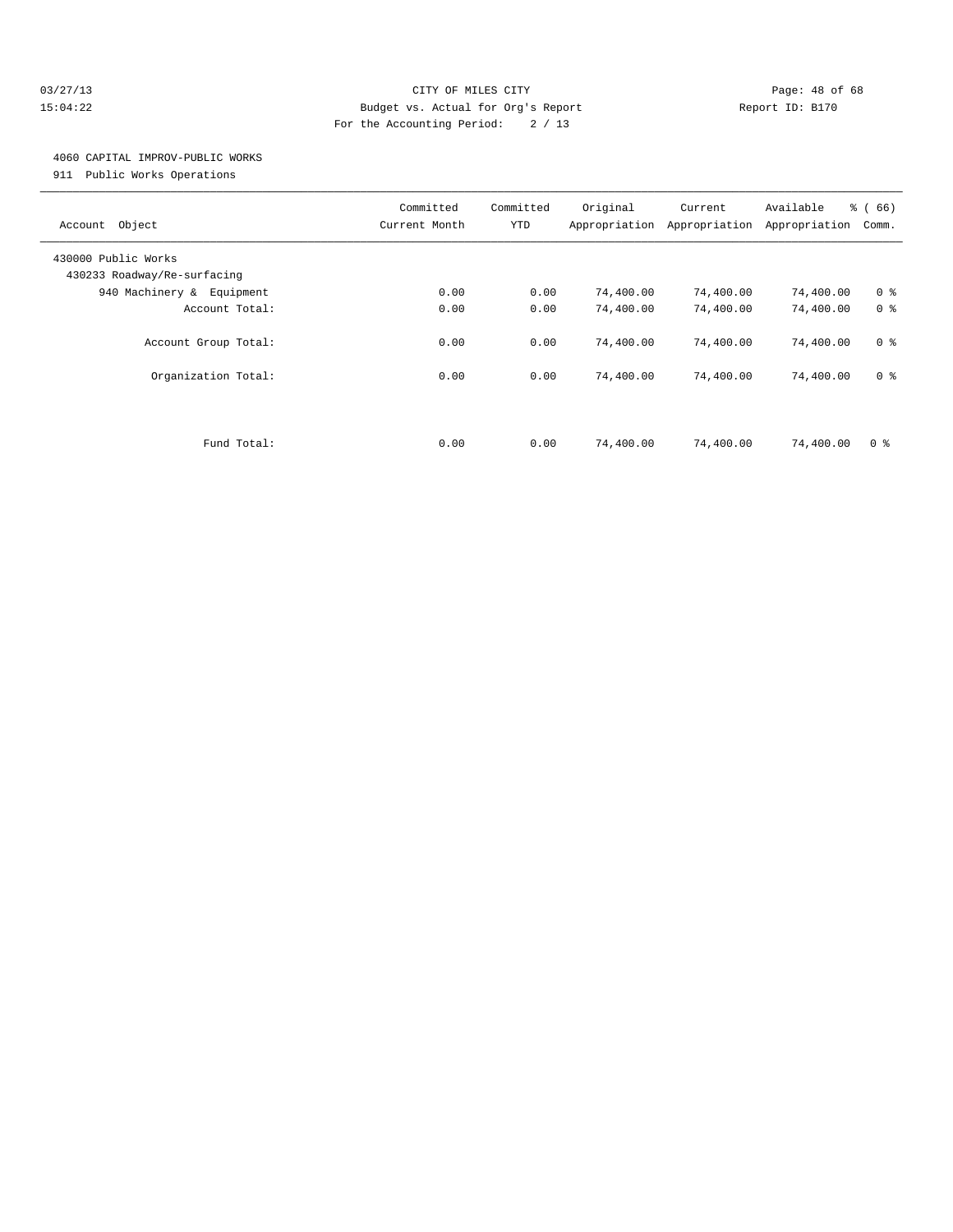#### 03/27/13 Page: 49 of 68 15:04:22 Budget vs. Actual for Org's Report Report ID: B170 For the Accounting Period: 2 / 13

————————————————————————————————————————————————————————————————————————————————————————————————————————————————————————————————————

#### 5210 WATER UTILITY

22 Water Plant

|                                               | Committed     | Committed  | Original   | Current                                         | Available   | % (66)         |
|-----------------------------------------------|---------------|------------|------------|-------------------------------------------------|-------------|----------------|
| Account Object                                | Current Month | YTD        |            | Appropriation Appropriation Appropriation Comm. |             |                |
|                                               |               |            |            |                                                 |             |                |
| 430000 Public Works                           |               |            |            |                                                 |             |                |
| 430530 Water Source of Supply and Pumping(22) |               |            |            |                                                 |             |                |
| 111 Salaries and Wages - Permanent            | 15,237.09     | 121,217.77 | 204,679.00 | 204,679.00                                      | 83, 461. 23 | 59 %           |
| 121 OVERTIME-PERMANENT                        | 580.53        | 7,279.89   | 16,709.00  | 16,709.00                                       | 9,429.11    | 44 %           |
| 131 VACATION                                  | 667.79        | 8,361.92   | 15,773.00  | 15,773.00                                       | 7,411.08    | 53%            |
| 132 SICK LEAVE                                | 297.44        | 1,878.29   | 7,093.00   | 7,093.00                                        | 5, 214.71   | $26$ %         |
| 133 OTHER LEAVE PAY                           | 79.29         | 334.62     | 2,516.00   | 2,516.00                                        | 2,181.38    | $13*$          |
| 134 HOLIDAY PAY                               | 378.99        | 4,259.40   | 5,002.00   | 5,002.00                                        | 742.60      | 85%            |
| 141 Unemployment Insurance                    | 60.44         | 504.78     | 402.00     | 402.00                                          | $-102.78$   | $126$ %        |
| 142 Workers' Compensation                     | 1,053.60      | 8,779.50   | 12,215.00  | 12,215.00                                       | 3,435.50    | 72 %           |
| 143 Health Insurance                          | 3,022.36      | 24,180.00  | 40,610.00  | 40,610.00                                       | 16,430.00   | 60 %           |
| 144 FICA                                      | 1,213.21      | 10,176.89  | 19,197.00  | 19,197.00                                       | 9,020.11    | 53%            |
| 145 PERS                                      | 1,218.91      | 10,133.28  | 17,742.00  | 17,742.00                                       | 7,608.72    | 57%            |
| 196 CLOTHING ALLOTMENT                        | 0.00          | 750.00     | 800.00     | 800.00                                          | 50.00       | 94 %           |
| 210 Office Supplies and Materials             | 0.00          | 60.54      | 200.00     | 200.00                                          | 139.46      | $30*$          |
| 214 Small Items of Equipment                  | 0.00          | 0.00       | 3,600.00   | 3,600.00                                        | 3,600.00    | 0 <sup>8</sup> |
| 220 Operating Expenses                        | 166.17        | 1,463.73   | 2,000.00   | 2,000.00                                        | 536.27      | 73 %           |
| 222 Chemicals, Lab & Med Supplies             | 394.22        | 394.22     | 150.00     | 150.00                                          | $-244.22$   | $263$ $%$      |
| 226 Clothing and Uniforms                     | 0.00          | 226.63     | 400.00     | 400.00                                          | 173.37      | 57%            |
| 230 Repair and Maintenance Supplies           | 145.63        | 1,401.83   | 8,000.00   | 8,000.00                                        | 6,598.17    | 18 %           |
| 231 Gas, Oil, Diesel Fuel, Grease, etc.       | 42.45         | 1,086.91   | 1,100.00   | 1,100.00                                        | 13.09       | 99 %           |
| 241 Consumable Tools                          | 10.58         | 99.52      | 100.00     | 100.00                                          | 0.48        | 100 %          |
| 300 PURCHASED SERVICES                        | 0.00          | 0.00       | 500.00     | 500.00                                          | 500.00      | 0 <sup>8</sup> |
| 311 Postage, Box Rent, Etc.                   | 0.00          | 3.80       | 50.00      | 50.00                                           | 46.20       | 8 %            |
| 320 Printing, Duplicating, Typing &           | 0.00          | 0.00       | 50.00      | 50.00                                           | 50.00       | 0 <sup>8</sup> |
| 330 Publicity, Subscriptions & Dues           | 0.00          | 0.00       | 500.00     | 500.00                                          | 500.00      | 0 <sup>8</sup> |
| 334 Memberships, Registrations & Dues         | 0.00          | 215.00     | 400.00     | 400.00                                          | 185.00      | 54 %           |
| 341 Electric Utility Services                 | 3,337.17      | 37,074.67  | 55,000.00  | 55,000.00                                       | 17,925.33   | 67 %           |
| 344 Gas Utility Service                       | 1,704.34      | 6,012.75   | 20,000.00  | 20,000.00                                       | 13,987.25   | $30*$          |
| 345 Telephone & Telegraph                     | 163.83        | 647.15     | 1,200.00   | 1,200.00                                        | 552.85      | 54 %           |
| 346 Garbage Service                           | 0.00          | 142.24     | 300.00     | 300.00                                          | 157.76      | 47 %           |
| 347 Telephone-Internet                        | 160.50        | 503.40     | 150.00     | 150.00                                          | $-353.40$   | $336$ $%$      |
| 350 Professional Services                     | 0.00          | 238.50     | 400.00     | 400.00                                          | 161.50      | 60 %           |
| 352 Wtr/Swr Lab Testing                       | 0.00          | 0.00       | 1,000.00   | 1,000.00                                        | 1,000.00    | 0 <sup>8</sup> |
| 357 Architectual, Engineering Serv Etc.       | 0.00          | 0.00       | 10,000.00  | 10,000.00                                       | 10,000.00   | 0 <sup>8</sup> |
| 360 Contr R & M                               | 18.52         | 9,202.49   | 35,300.00  | 35,300.00                                       | 26,097.51   | $26$ %         |
| 363 R&M Vehicles/Equip/Labor-PW               | 423.84        | 3,078.32   | 7,000.00   | 7,000.00                                        | 3,921.68    | 44 %           |
| 369 Other Repair and Maintenance              | 0.00          | 0.00       | 3,000.00   | 3,000.00                                        | 3,000.00    | 0 <sup>8</sup> |
| 370 Travel                                    | 212.19        | 823.15     | 1,500.00   | 1,500.00                                        | 676.85      | 55 %           |
| 380 Training Services                         | 202.50        | 806.87     | 1,675.00   | 1,675.00                                        | 868.13      | 48 %           |
| 382 Books                                     | 0.00          | 62.55      | 200.00     | 200.00                                          | 137.45      | $31$ %         |
| 400 BUILDING MATERIALS                        | 0.00          | 0.00       | 500.00     | 500.00                                          | 500.00      | 0 <sup>8</sup> |
| 511 Insurance on Buildings                    | 0.00          | 9,343.20   | 9,722.00   | 9,722.00                                        | 378.80      | 96%            |
| 512 Insurance on Vehicles & Equipment         | 0.00          | 201.17     | 202.00     | 202.00                                          | 0.83        | 100 %          |
| 940 Machinery & Equipment                     | 0.00          | 0.00       | 138,000.00 | 138,000.00                                      | 138,000.00  | 0 <sup>8</sup> |
| Account Total:                                | 30,791.59     | 270,944.98 | 644,937.00 | 644,937.00                                      | 373,992.02  | 42 %           |
|                                               |               |            |            |                                                 |             |                |
| Account Group Total:                          | 30,791.59     | 270,944.98 | 644,937.00 | 644,937.00                                      | 373,992.02  | 42 %           |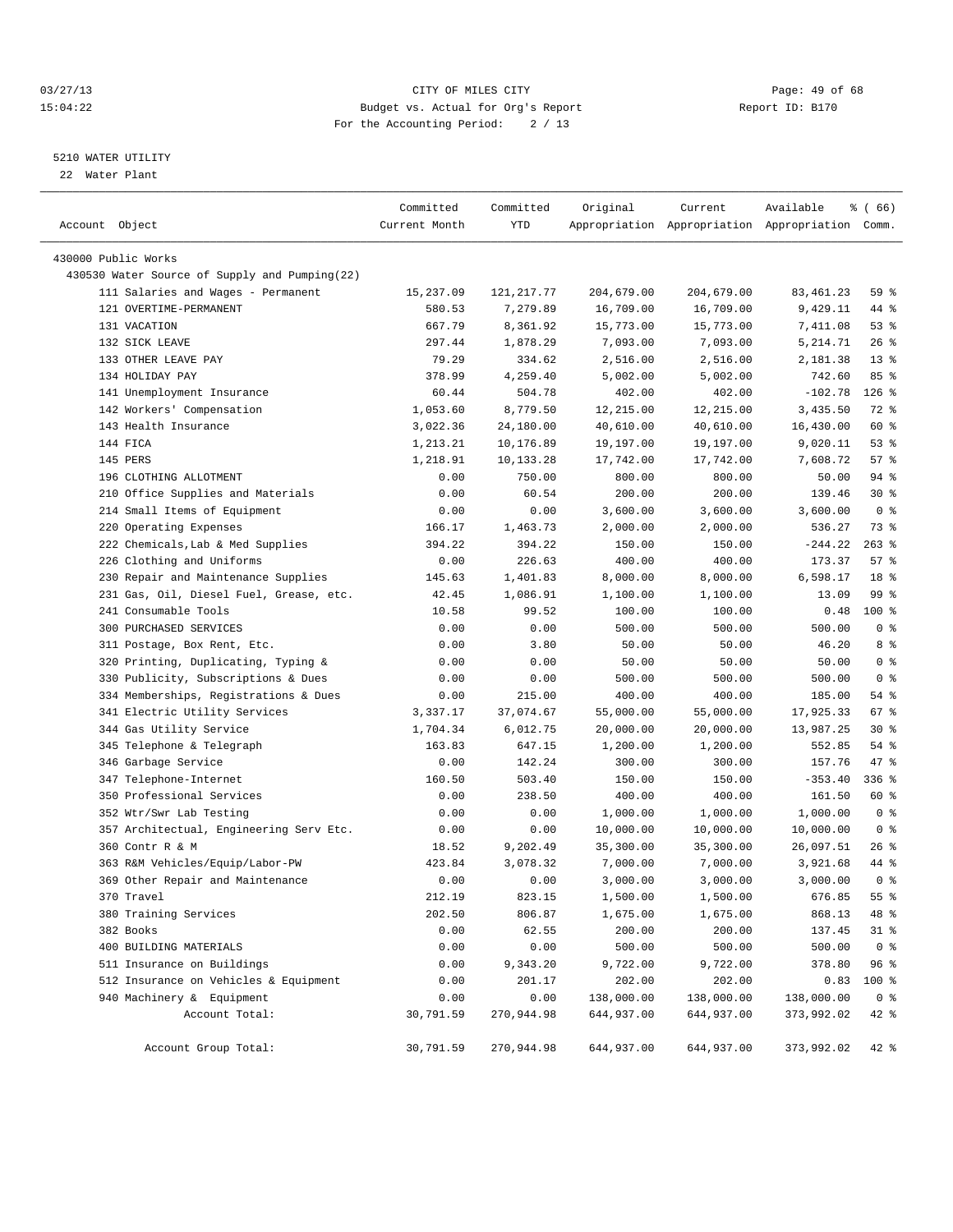#### 03/27/13 Page: 50 of 68 15:04:22 Budget vs. Actual for Org's Report Report ID: B170 For the Accounting Period: 2 / 13

# 5210 WATER UTILITY

22 Water Plant

| Object<br>Account                                                       | Committed<br>Current Month | Committed<br><b>YTD</b> | Original<br>Appropriation | Current<br>Appropriation | Available<br>Appropriation | $\frac{6}{6}$ (66)<br>Comm. |
|-------------------------------------------------------------------------|----------------------------|-------------------------|---------------------------|--------------------------|----------------------------|-----------------------------|
| 520000 OTHER FINANCING USES<br>521000 Interfund Operating Transfers Out |                            |                         |                           |                          |                            |                             |
| 820 Transfers to Other Funds                                            | 0.00                       | 0.00                    | 6.419.00                  | 6,419.00                 | 6.419.00                   | 0 <sup>8</sup>              |
| Account Total:                                                          | 0.00                       | 0.00                    | 6.419.00                  | 6.419.00                 | 6.419.00                   | 0 <sup>8</sup>              |
| Account Group Total:                                                    | 0.00                       | 0.00                    | 6.419.00                  | 6.419.00                 | 6.419.00                   | 0 <sup>8</sup>              |
| Organization Total:                                                     | 30,791.59                  | 270,944.98              | 651,356.00                | 651,356.00               | 380, 411.02                | $42*$                       |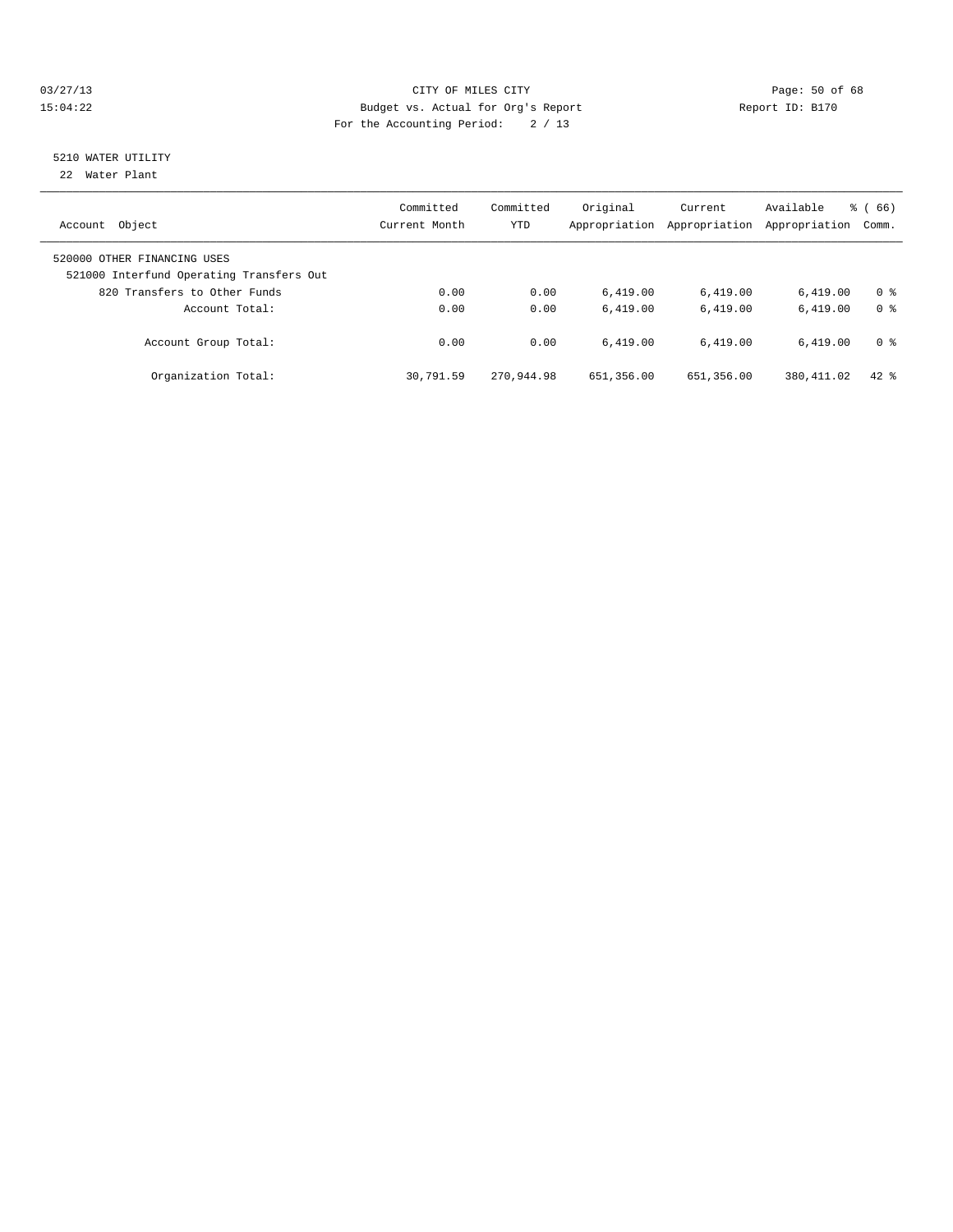#### 03/27/13 Page: 51 of 68 15:04:22 Budget vs. Actual for Org's Report Report ID: B170 For the Accounting Period: 2 / 13

————————————————————————————————————————————————————————————————————————————————————————————————————————————————————————————————————

#### 5210 WATER UTILITY

23 Water Lines

|                                                                 | Committed     | Committed             | Original               | Current                | Available                                       | ៖ ( 66)         |  |
|-----------------------------------------------------------------|---------------|-----------------------|------------------------|------------------------|-------------------------------------------------|-----------------|--|
| Account Object                                                  | Current Month | YTD                   |                        |                        | Appropriation Appropriation Appropriation Comm. |                 |  |
|                                                                 |               |                       |                        |                        |                                                 |                 |  |
| 430000 Public Works<br>430550 Transmission and Distribution(23) |               |                       |                        |                        |                                                 |                 |  |
| 111 Salaries and Wages - Permanent                              | 11,166.86     | 95,554.59             | 150,601.00             | 150,601.00             | 55,046.41                                       | 63 %            |  |
| 121 OVERTIME-PERMANENT                                          | 777.72        | 3,905.65              | 10,598.00              | 10,598.00              | 6,692.35                                        | 37%             |  |
| 131 VACATION                                                    | 1,075.71      | 8,637.82              | 15,773.00              | 15,773.00              | 7,135.18                                        | $55$ $%$        |  |
| 132 SICK LEAVE                                                  | 644.25        | 3,104.79              | 7,093.00               | 7,093.00               | 3,988.21                                        | 44 %            |  |
| 133 OTHER LEAVE PAY                                             | 0.00          | 0.00                  | 2,738.00               | 2,738.00               | 2,738.00                                        | 0 <sup>8</sup>  |  |
| 134 HOLIDAY PAY                                                 | 784.79        | 2,223.03              | 4,558.00               | 4,558.00               | 2,334.97                                        | 49 %            |  |
| 141 Unemployment Insurance                                      | 50.57         | 398.94                | 317.00                 | 317.00                 | $-81.94$                                        | $126$ %         |  |
|                                                                 | 703.91        |                       |                        |                        | 4,822.07                                        | 54 %            |  |
| 142 Workers' Compensation<br>143 Health Insurance               | 2,327.10      | 5,733.93<br>19,237.01 | 10,556.00<br>31,546.00 | 10,556.00<br>31,546.00 | 12,308.99                                       | 61 %            |  |
| 144 FICA                                                        | 1,081.87      | 8,539.48              | 15,174.00              | 15,174.00              | 6,634.52                                        | 56%             |  |
| 145 PERS                                                        |               |                       |                        |                        |                                                 | 57%             |  |
| 196 CLOTHING ALLOTMENT                                          | 1,021.53      | 8,019.30              | 14,023.00              | 14,023.00              | 6,003.70                                        | $92$ $%$        |  |
|                                                                 | 0.00          | 615.00                | 670.00                 | 670.00                 | 55.00                                           | 75 %            |  |
| 210 Office Supplies and Materials                               | 80.34         | 376.51                | 500.00                 | 500.00                 | 123.49                                          | 16 <sup>°</sup> |  |
| 214 Small Items of Equipment                                    | 0.00          | 1,243.90              | 8,000.00               | 8,000.00               | 6,756.10                                        |                 |  |
| 220 Operating Expenses                                          | 49.75         | 10,912.28             | 13,000.00              | 13,000.00              | 2,087.72<br>300.00                              | 84 %            |  |
| 222 Chemicals, Lab & Med Supplies                               | 0.00          | 0.00                  | 300.00                 | 300.00                 |                                                 | 0 <sup>8</sup>  |  |
| 226 Clothing and Uniforms                                       | 0.00          | 206.48                | 1,000.00               | 1,000.00               | 793.52                                          | $21$ %          |  |
| 230 Repair and Maintenance Supplies                             | 2,618.24      | 15,864.56             | 45,000.00              | 45,000.00              | 29, 135. 44                                     | 35 <sup>8</sup> |  |
| 231 Gas, Oil, Diesel Fuel, Grease, etc.                         | 2,742.37      | 7,908.83              | 12,000.00              | 12,000.00              | 4,091.17                                        | 66 %            |  |
| 233 Water Main Replacement and Street                           | 784.60        | 1,289.16              | 46,640.00              | 46,640.00              | 45, 350.84                                      | 3%              |  |
| 234 Hydrant Replacement, Valves                                 | 5,449.59      | 6,489.49              | 56,180.00              | 56,180.00              | 49,690.51                                       | $12*$           |  |
| 235 Curb Stop Replacement                                       | 0.00          | 5,470.72              | 10,000.00              | 10,000.00              | 4,529.28                                        | $55$ $%$        |  |
| 241 Consumable Tools                                            | 0.00          | 49.77                 | 200.00                 | 200.00                 | 150.23                                          | $25$ $%$        |  |
| 311 Postage, Box Rent, Etc.                                     | 0.00          | 14.00                 | 100.00                 | 100.00                 | 86.00                                           | $14*$           |  |
| 320 Printing, Duplicating, Typing &                             | 62.66         | 112.29                | 200.00                 | 200.00                 | 87.71                                           | 56%             |  |
| 330 Publicity, Subscriptions & Dues                             | 76.35         | 76.35                 | 300.00                 | 300.00                 | 223.65                                          | $25$ $%$        |  |
| 334 Memberships, Registrations & Dues                           | 0.00          | 250.00                | 300.00                 | 300.00                 | 50.00                                           | 83%             |  |
| 341 Electric Utility Services                                   | 16.43         | 130.80                | 350.00                 | 350.00                 | 219.20                                          | 37%             |  |
| 344 Gas Utility Service                                         | 44.63         | 195.53                | 1,000.00               | 1,000.00               | 804.47                                          | $20*$           |  |
| 345 Telephone & Telegraph                                       | 86.82         | 343.82                | 1,000.00               | 1,000.00               | 656.18                                          | $34$ $%$        |  |
| 346 Garbage Service                                             | 0.00          | 0.00                  | 250.00                 | 250.00                 | 250.00                                          | 0 <sup>8</sup>  |  |
| 347 Telephone-Internet                                          | 22.80         | 91.20                 | 300.00                 | 300.00                 | 208.80                                          | $30*$           |  |
| 350 Professional Services                                       | 0.00          | 1,916.83              | 10,000.00              | 10,000.00              | 8,083.17                                        | 19 <sup>°</sup> |  |
| 357 Architectual, Engineering Serv Etc.                         | 9,736.80      | 9,736.80              | 10,000.00              | 10,000.00              | 263.20                                          | 97%             |  |
| 360 Contr R & M                                                 | 83.38         | 6,258.20              | 13,000.00              | 13,000.00              | 6,741.80                                        | 48 %            |  |
| 363 R&M Vehicles/Equip/Labor-PW                                 | 825.35        | 14,941.23             | 25,000.00              | 25,000.00              | 10,058.77                                       | 60 %            |  |
| 369 Other Repair and Maintenance                                | 0.00          | 118.47                | 3,000.00               | 3,000.00               | 2,881.53                                        | 4%              |  |
| 370 Travel                                                      | 0.00          | 345.27                | 1,500.00               | 1,500.00               | 1,154.73                                        | $23$ $%$        |  |
| 380 Training Services                                           | 0.00          | 180.00                | 1,200.00               | 1,200.00               | 1,020.00                                        | 15 <sup>°</sup> |  |
| 382 Books                                                       | 0.00          | 0.00                  | 200.00                 | 200.00                 | 200.00                                          | 0 <sup>8</sup>  |  |
| 396 Demolitions                                                 | 0.00          | 0.00                  | 500.00                 | 500.00                 | 500.00                                          | 0 <sup>8</sup>  |  |
| 400 BUILDING MATERIALS                                          | 0.00          | 0.00                  | 1,000.00               | 1,000.00               | 1,000.00                                        | 0 <sup>8</sup>  |  |
| 511 Insurance on Buildings                                      | 0.00          | 2,792.88              | 2,793.00               | 2,793.00               | 0.12                                            | $100$ %         |  |
| 512 Insurance on Vehicles & Equipment                           | 0.00          | 641.21                | 642.00                 | 642.00                 | 0.79                                            | 100 %           |  |
| 532 Land Rental                                                 | 132.87        | 784.11                | 1,500.00               | 1,500.00               | 715.89                                          | $52$ $%$        |  |
| 533 Machinery and Equipment Rental                              | 0.00          | 0.00                  | 1,000.00               | 1,000.00               | 1,000.00                                        | 0 <sup>8</sup>  |  |
| 940 Machinery & Equipment                                       | 0.00          | 55,537.00             | 89,280.00              | 89,280.00              | 33,743.00                                       | 62 %            |  |
| 957 Cenex /Dickinson Water Line                                 | $-67.50$      | 165,387.31            | 260,000.00             | 260,000.00             | 94,612.69                                       | 64 %            |  |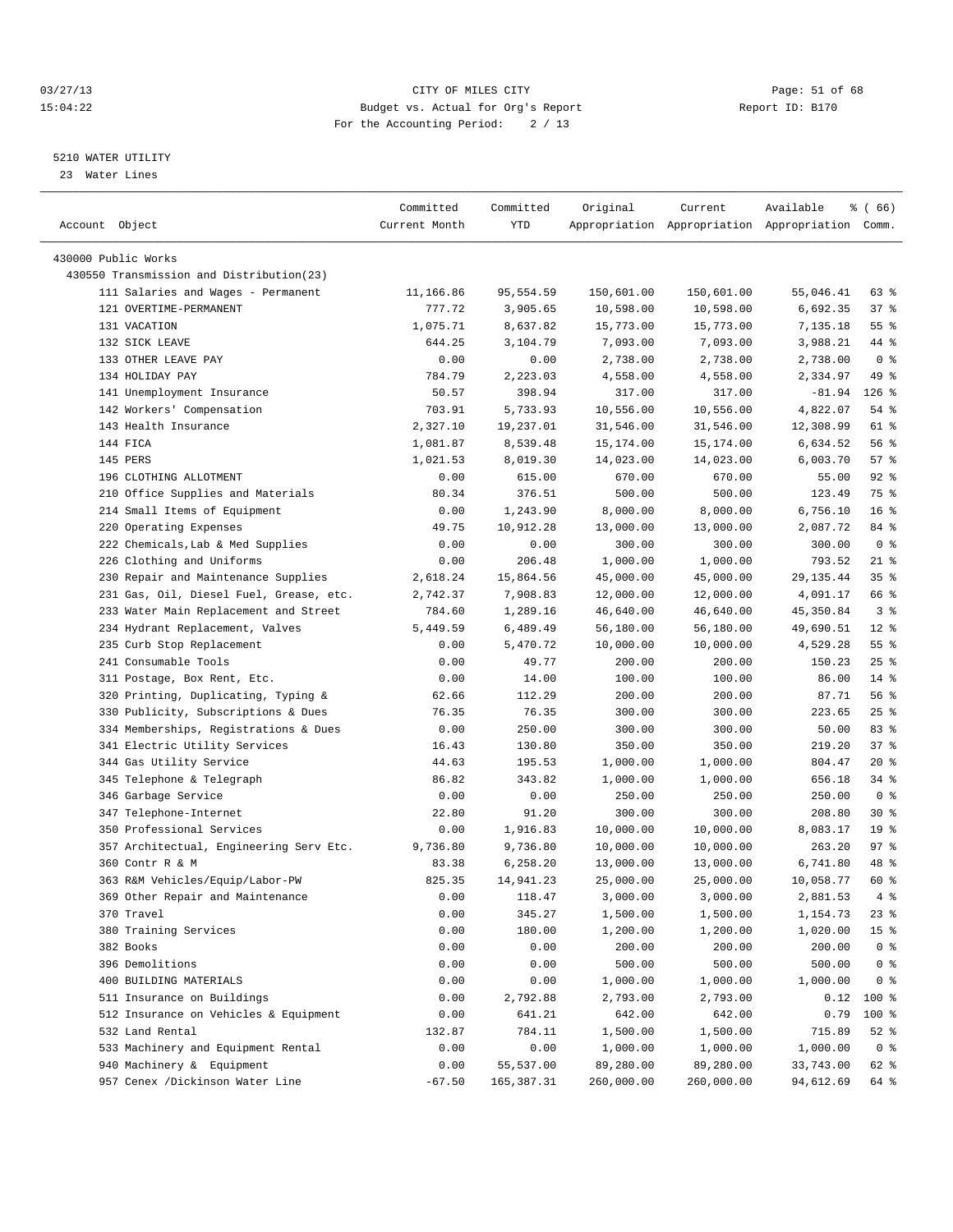#### 03/27/13 Page: 52 of 68 15:04:22 Budget vs. Actual for Org's Report Report ID: B170 For the Accounting Period: 2 / 13

#### 5210 WATER UTILITY

23 Water Lines

|                                            | Committed     | Committed  | Original     | Current      | Available                                 | % (66)          |
|--------------------------------------------|---------------|------------|--------------|--------------|-------------------------------------------|-----------------|
| Account Object                             | Current Month | <b>YTD</b> |              |              | Appropriation Appropriation Appropriation | Comm.           |
| 958 Strevell/Merriam Wtr Line Proj         | 9,383.81      | 9,383.81   | 695,000.00   | 695,000.00   | 685, 616.19                               | 1 <sup>8</sup>  |
| 959 Riverside Tank Demo                    | 0.00          | 47, 141.99 | 60,000.00    | 60,000.00    | 12,858.01                                 | 79 %            |
| Account Total:                             | 51,763.60     | 522,160.34 | 1,635,882.00 | 1,635,882.00 | 1, 113, 721.66                            | 32%             |
| Account Group Total:                       | 51,763.60     | 522,160.34 | 1,635,882.00 | 1,635,882.00 | 1, 113, 721.66                            | $32$ $%$        |
| 490000 DEBT SERVICE                        |               |            |              |              |                                           |                 |
| 490200 Revenue Bonds                       |               |            |              |              |                                           |                 |
| 611 Principal-NE Wtr Line Phase II         | 0.00          | 8,000.00   | 16,000.00    | 16,000.00    | 8,000.00                                  | 50%             |
| 615 Principal-Northeast Water Ln \$2.2     | 0.00          | 25,000.00  | 48,000.00    | 48,000.00    | 23,000.00                                 | 52%             |
| 616 Principal-Carbon Hill Water Tank \$2.2 | 0.00          | 25,000.00  | 48,000.00    | 48,000.00    | 23,000.00                                 | 52%             |
| 617 Principal - NE Wtr Line \$500k         | 0.00          | 6,000.00   | 13,000.00    | 13,000.00    | 7,000.00                                  | 46 %            |
| 618 Principal-Carbon Hill \$500k           | 0.00          | 6,000.00   | 13,000.00    | 13,000.00    | 7,000.00                                  | 46 %            |
| 622 Interest-NE Wtr Line Phase II          | 0.00          | 1,098.75   | 2,288.00     | 2,288.00     | 1,189.25                                  | 48 %            |
| 631 Interest - NE Wtr Line \$500k          | 0.00          | 6,380.00   | 12,678.00    | 12,678.00    | 6,298.00                                  | $50*$           |
| 632 Interest - Carbon Hill Wtr Tank \$500k | 0.00          | 6,380.00   | 12,678.00    | 12,678.00    | 6, 298.00                                 | 50%             |
| 634 Interest-Northeast Wtr Ln \$2.2        | 0.00          | 38,868.75  | 79,088.00    | 79,088.00    | 40, 219. 25                               | 49 %            |
| 638 Interest-Carbon Hill Tank \$2.2        | 0.00          | 33, 911.78 | 79,088.00    | 79,088.00    | 45, 176. 22                               | 43 %            |
| Account Total:                             | 0.00          | 156,639.28 | 323,820.00   | 323,820.00   | 167, 180. 72                              | 48 %            |
| Account Group Total:                       | 0.00          | 156,639.28 | 323,820.00   | 323,820.00   | 167,180.72                                | 48 %            |
| 520000 OTHER FINANCING USES                |               |            |              |              |                                           |                 |
| 521000 Interfund Operating Transfers Out   |               |            |              |              |                                           |                 |
| 820 Transfers to Other Funds               | 0.00          | 0.00       | 6,420.00     | 6,420.00     | 6,420.00                                  | 0 <sup>8</sup>  |
| Account Total:                             | 0.00          | 0.00       | 6,420.00     | 6,420.00     | 6,420.00                                  | 0 <sup>°</sup>  |
| Account Group Total:                       | 0.00          | 0.00       | 6,420.00     | 6,420.00     | 6,420.00                                  | 0 <sup>8</sup>  |
| Organization Total:                        | 51,763.60     | 678,799.62 | 1,966,122.00 | 1,966,122.00 | 1,287,322.38                              | 35 <sup>8</sup> |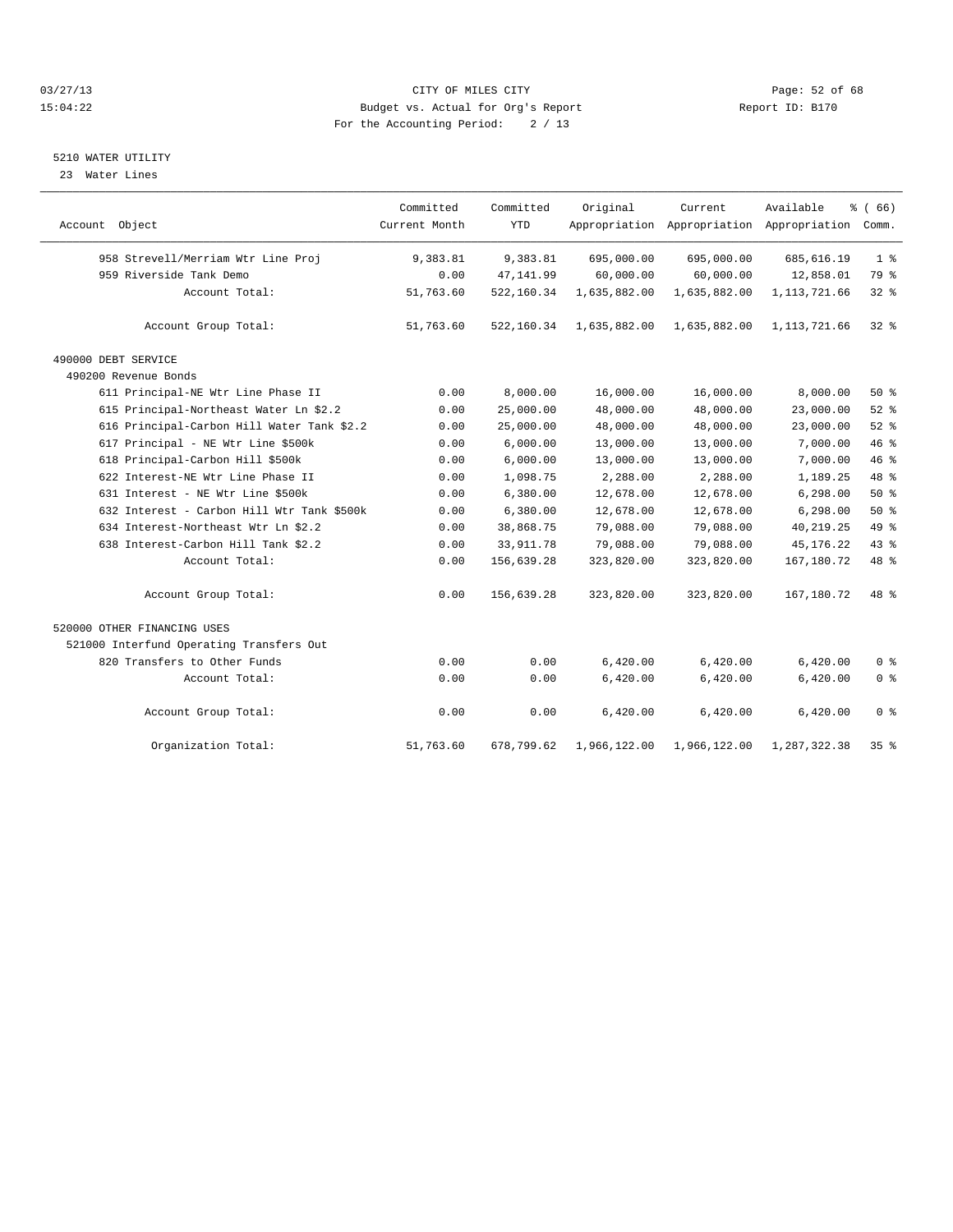#### 03/27/13 Page: 53 of 68 15:04:22 Budget vs. Actual for Org's Report Report ID: B170 For the Accounting Period: 2 / 13

#### 5210 WATER UTILITY

25 Water Administration

| Account Object                             | Committed<br>Current Month | Committed<br><b>YTD</b> | Original  | Current   | Available<br>Appropriation Appropriation Appropriation Comm. | % (66)         |
|--------------------------------------------|----------------------------|-------------------------|-----------|-----------|--------------------------------------------------------------|----------------|
| 430000 Public Works                        |                            |                         |           |           |                                                              |                |
| 430510 Water Administration(25)            |                            |                         |           |           |                                                              |                |
| 111 Salaries and Wages - Permanent         | 3,491.47                   | 21,842.15               | 35,884.00 | 35,884.00 | 14,041.85                                                    | 61 %           |
| 121 OVERTIME-PERMANENT                     | 0.00                       | 105.53                  | 339.00    | 339.00    | 233.47                                                       | $31$ $%$       |
| 131 VACATION                               | 80.00                      | 765.06                  | 1,600.00  | 1,600.00  | 834.94                                                       | 48 %           |
| 132 SICK LEAVE                             | 191.88                     | 633.11                  | 1,200.00  | 1,200.00  | 566.89                                                       | 53%            |
| 141 Unemployment Insurance                 | 13.17                      | 82.15                   | 137.00    | 137.00    | 54.85                                                        | 60 %           |
| 142 Workers' Compensation                  | 42.15                      | 249.44                  | 437.00    | 437.00    | 187.56                                                       | 57%            |
| 143 Health Insurance                       | 603.91                     | 3,746.88                | 7,977.00  | 7,977.00  | 4,230.12                                                     | 47 %           |
| 144 FICA                                   | 287.89                     | 1,795.10                | 2,985.00  | 2,985.00  | 1,189.90                                                     | 60 %           |
| 145 PERS                                   | 185.53                     | 1,204.87                | 2,759.00  | 2,759.00  | 1,554.13                                                     | 44 %           |
| 196 CLOTHING ALLOTMENT                     | 0.00                       | 127.50                  | 315.00    | 315.00    | 187.50                                                       | $40*$          |
| 210 Office Supplies and Materials          | 460.54                     | 1,799.29                | 1,800.00  | 1,800.00  | 0.71                                                         | $100*$         |
| 214 Small Items of Equipment               | 0.00                       | 95.33                   | 3,067.00  | 3,067.00  | 2,971.67                                                     | 3 <sup>°</sup> |
| Operating Expenses<br>220                  | 45.48                      | 385.08                  | 1,700.00  | 1,700.00  | 1,314.92                                                     | 23%            |
| 230 Repair and Maintenance Supplies        | 106.63                     | 106.63                  | 200.00    | 200.00    | 93.37                                                        | 53%            |
| 311 Postage, Box Rent, Etc.                | 856.50                     | 8,222.42                | 7,000.00  | 7,000.00  | $-1, 222.42$                                                 | 117 %          |
| 320 Printing, Duplicating, Typing &        | 65.94                      | 355.93                  | 2,100.00  | 2,100.00  | 1,744.07                                                     | $17*$          |
| 330 Publicity, Subscriptions & Dues        | 182.50                     | 513.94                  | 1,500.00  | 1,500.00  | 986.06                                                       | $34$ $%$       |
| Telephone & Telegraph<br>345               | 107.18                     | 425.26                  | 600.00    | 600.00    | 174.74                                                       | 71 %           |
| 347 Telephone-Internet                     | 39.04                      | 156.16                  | 100.00    | 100.00    | $-56.16$                                                     | $156$ $%$      |
| 350 Professional Services                  | 10.85                      | 2,338.19                | 8,500.00  | 8,500.00  | 6,161.81                                                     | $28$ %         |
| 360 Contr R & M                            | 110.82                     | 5,301.35                | 2,000.00  | 2,000.00  | $-3,301.35$                                                  | $265$ %        |
| 370 Travel                                 | 0.00                       | 0.00                    | 200.00    | 200.00    | 200.00                                                       | 0 <sup>8</sup> |
| 380 Training Services                      | 0.00                       | 0.00                    | 300.00    | 300.00    | 300.00                                                       | 0 <sup>8</sup> |
| 382 Books                                  | 0.00                       | 305.99                  | 0.00      | 0.00      | $-305.99$                                                    | $***$ $%$      |
| 513 Liability                              | 0.00                       | 410.17                  | 0.00      | 0.00      | $-410.17$                                                    | *** 8          |
| 521 Surety Bonds for Officials & Employees | 0.00                       | 0.00                    | 400.00    | 400.00    | 400.00                                                       | 0 <sup>8</sup> |
| 531 Building & Office Rental               | 500.00                     | 4,000.00                | 6,000.00  | 6,000.00  | 2,000.00                                                     | 67 %           |
| 810 Losses (Bad debt expense - Enterprise  | $-70.00$                   | $-206.05$               | 500.00    | 500.00    | 706.05                                                       | $-41$ %        |
| Account Total:                             | 7,311.48                   | 54,761.48               | 89,600.00 | 89,600.00 | 34,838.52                                                    | 61 %           |
|                                            |                            |                         |           |           |                                                              |                |
| Account Group Total:                       | 7,311.48                   | 54,761.48               | 89,600.00 | 89,600.00 | 34,838.52                                                    | 61 %           |
| 510000 MISCELLANEOUS                       |                            |                         |           |           |                                                              |                |
| 510330 Comprehensive Liability Insurance   |                            |                         |           |           |                                                              |                |
| 513 Liability                              | 0.00                       | 12,016.79               | 12,017.00 | 12,017.00 |                                                              | $0.21$ 100 %   |
| Account Total:                             | 0.00                       | 12,016.79               | 12,017.00 | 12,017.00 | 0.21                                                         | $100*$         |
| Account Group Total:                       | 0.00                       | 12,016.79               | 12,017.00 | 12,017.00 |                                                              | $0.21$ 100 %   |
|                                            |                            |                         |           |           |                                                              |                |
| 520000 OTHER FINANCING USES                |                            |                         |           |           |                                                              |                |
| 521000 Interfund Operating Transfers Out   |                            |                         |           |           |                                                              |                |
| 820 Transfers to Other Funds               | 4,519.00                   | 42,571.50               | 54,228.00 | 54,228.00 | 11,656.50                                                    | 79 %           |
| Account Total:                             | 4,519.00                   | 42,571.50               | 54,228.00 | 54,228.00 | 11,656.50                                                    | 79 %           |
| Account Group Total:                       | 4,519.00                   | 42,571.50               | 54,228.00 | 54,228.00 | 11,656.50                                                    | 79 %           |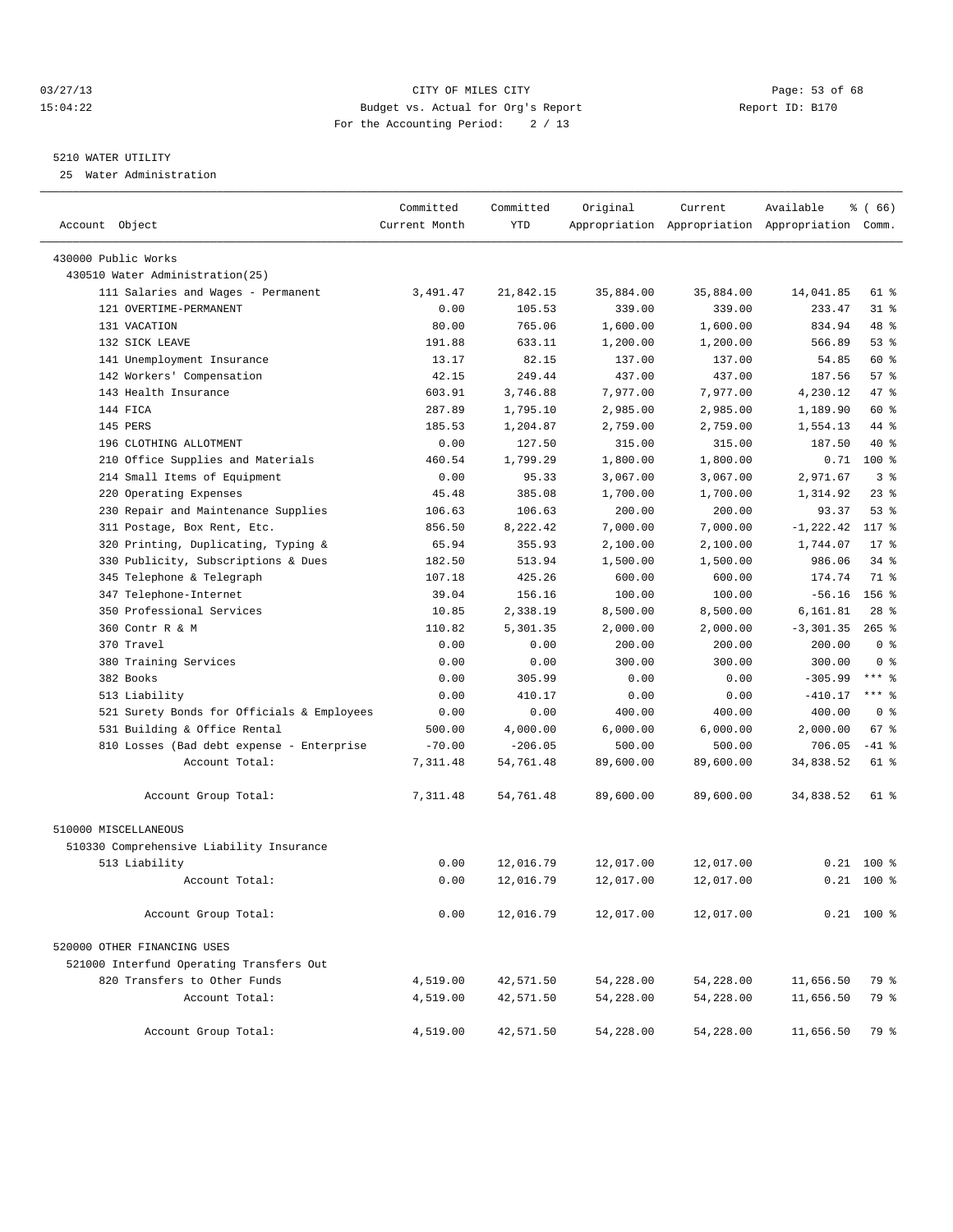#### 03/27/13 Page: 54 of 68 15:04:22 Budget vs. Actual for Org's Report Report ID: B170 For the Accounting Period: 2 / 13

# 5210 WATER UTILITY

25 Water Administration

| Account Object |                     | Committed<br>Current Month | Committed<br>YTD | Original   | Current<br>Appropriation Appropriation Appropriation Comm. | Available      | 8 ( 66 ) |
|----------------|---------------------|----------------------------|------------------|------------|------------------------------------------------------------|----------------|----------|
|                | Organization Total: | 11,830.48                  | 109,349.77       | 155,845.00 | 155,845.00                                                 | 46,495.23 70 % |          |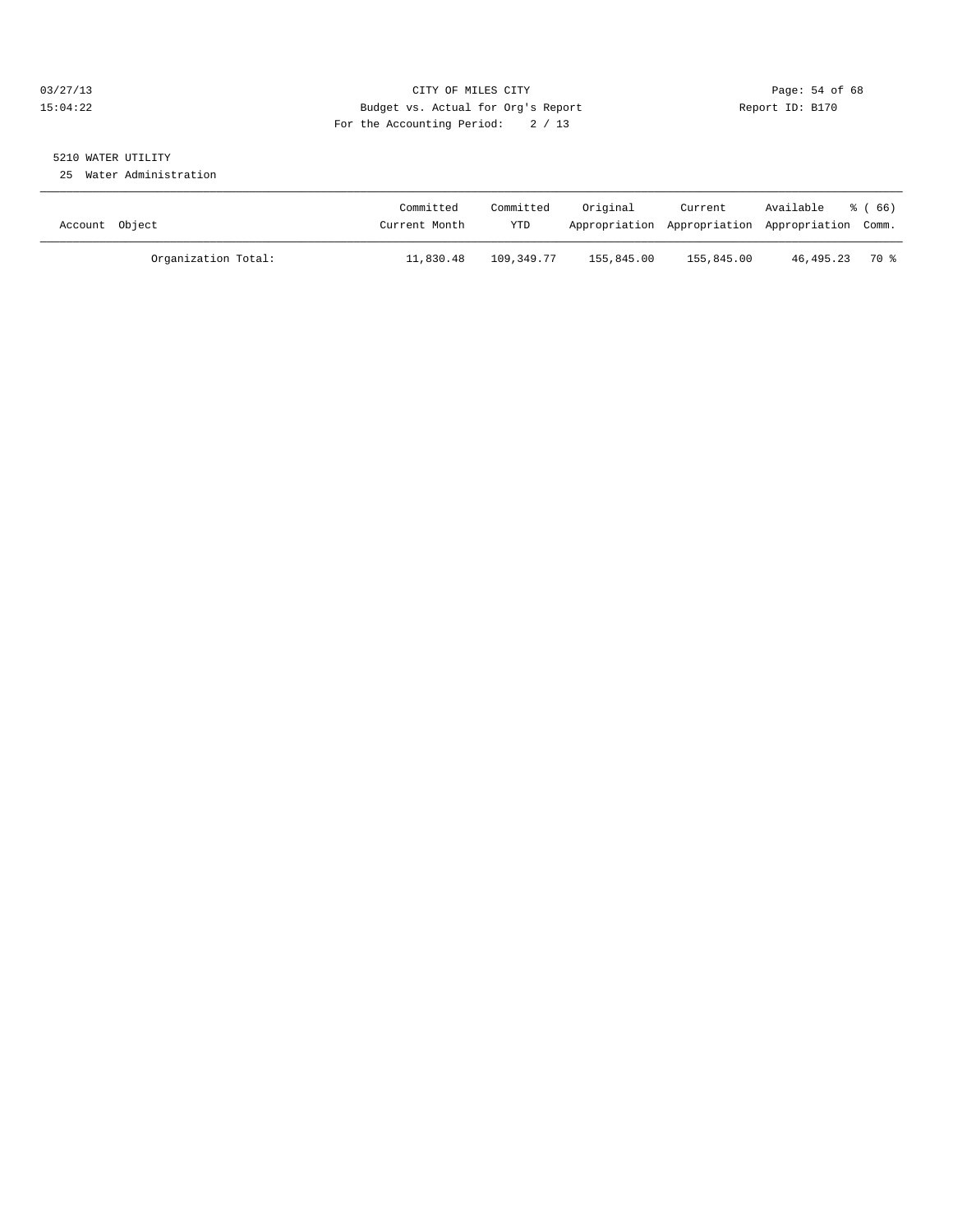#### 03/27/13 Page: 55 of 68 15:04:22 Budget vs. Actual for Org's Report Report ID: B170 For the Accounting Period: 2 / 13

## 5210 WATER UTILITY

80 Water Purification

| Account Object                          | Committed<br>Current Month | Committed<br>YTD | Original   | Current    | Available<br>Appropriation Appropriation Appropriation Comm. | % (66)         |  |
|-----------------------------------------|----------------------------|------------------|------------|------------|--------------------------------------------------------------|----------------|--|
| 430000 Public Works                     |                            |                  |            |            |                                                              |                |  |
| 430540 Water Purification and Treatment |                            |                  |            |            |                                                              |                |  |
| 210 Office Supplies and Materials       | 0.00                       | 57.88            | 200.00     | 200.00     | 142.12                                                       | $29*$          |  |
| 214 Small Items of Equipment            | 0.00                       | 39.99            | 21,000.00  | 21,000.00  | 20,960.01                                                    | 0 <sup>8</sup> |  |
| 220 Operating Expenses                  | 127.08                     | 1,185.81         | 3,000.00   | 3,000.00   | 1,814.19                                                     | 40 %           |  |
| 222 Chemicals, Lab & Med Supplies       | 1,467.34                   | 29,861.31        | 58,350.00  | 58,350.00  | 28,488.69                                                    | $51$ %         |  |
| 226 Clothing and Uniforms               | 0.00                       | 226.62           | 400.00     | 400.00     | 173.38                                                       | $57*$          |  |
| 230 Repair and Maintenance Supplies     | 583.27                     | 4,358.30         | 9,500.00   | 9,500.00   | 5,141.70                                                     | 46%            |  |
| 231 Gas, Oil, Diesel Fuel, Grease, etc. | 144.28                     | 846.22           | 1,290.00   | 1,290.00   | 443.78                                                       | 66 %           |  |
| 241 Consumable Tools                    | 10.58                      | 20.04            | 50.00      | 50.00      | 29.96                                                        | $40*$          |  |
| 311 Postage, Box Rent, Etc.             | 0.00                       | 25.48            | 150.00     | 150.00     | 124.52                                                       | $17*$          |  |
| 320 Printing, Duplicating, Typing &     | 0.00                       | 0.00             | 100.00     | 100.00     | 100.00                                                       | 0 <sup>8</sup> |  |
| 330 Publicity, Subscriptions & Dues     | 0.00                       | 0.00             | 400.00     | 400.00     | 400.00                                                       | 0 <sup>8</sup> |  |
| 334 Memberships, Registrations & Dues   | 0.00                       | 215.00           | 430.00     | 430.00     | 215.00                                                       | $50*$          |  |
| 345 Telephone & Telegraph               | 0.00                       | 0.00             | 200.00     | 200.00     | 200.00                                                       | 0 <sup>8</sup> |  |
| 352 Wtr/Swr Lab Testing                 | 408.75                     | 1,479.44         | 12,000.00  | 12,000.00  | 10,520.56                                                    | $12*$          |  |
| 357 Architectual, Engineering Serv Etc. | 0.00                       | 0.00             | 14,000.00  | 14,000.00  | 14,000.00                                                    | 0 <sup>8</sup> |  |
| 360 Contr R & M                         | 0.00                       | 141.98           | 6,000.00   | 6,000.00   | 5,858.02                                                     | 2 <sup>°</sup> |  |
| 369 Other Repair and Maintenance        | 0.00                       | 0.00             | 1,500.00   | 1,500.00   | 1,500.00                                                     | 0 <sup>8</sup> |  |
| 370 Travel                              | 212.19                     | 823.15           | 1,200.00   | 1,200.00   | 376.85                                                       | 69 %           |  |
| 380 Training Services                   | 202.50                     | 774.75           | 1,000.00   | 1,000.00   | 225.25                                                       | 77.8           |  |
| 382 Books                               | 0.00                       | 129.80           | 200.00     | 200.00     | 70.20                                                        | 65 %           |  |
| 400 BUILDING MATERIALS                  | 0.00                       | 0.00             | 250.00     | 250.00     | 250.00                                                       | 0 <sup>8</sup> |  |
| 533 Machinery and Equipment Rental      | 0.00                       | 0.00             | 1,000.00   | 1,000.00   | 1,000.00                                                     | 0 <sup>8</sup> |  |
| Account Total:                          | 3,155.99                   | 40,185.77        | 132,220.00 | 132,220.00 | 92,034.23                                                    | $30*$          |  |
| Account Group Total:                    | 3,155.99                   | 40,185.77        | 132,220.00 | 132,220.00 | 92,034.23                                                    | $30*$          |  |
| Organization Total:                     | 3,155.99                   | 40,185.77        | 132,220.00 | 132,220.00 | 92,034.23                                                    | $30*$          |  |
|                                         |                            |                  |            |            |                                                              |                |  |

Fund Total: 97,541.66 1,099,280.14 2,905,543.00 2,905,543.00 1,806,262.86 38 %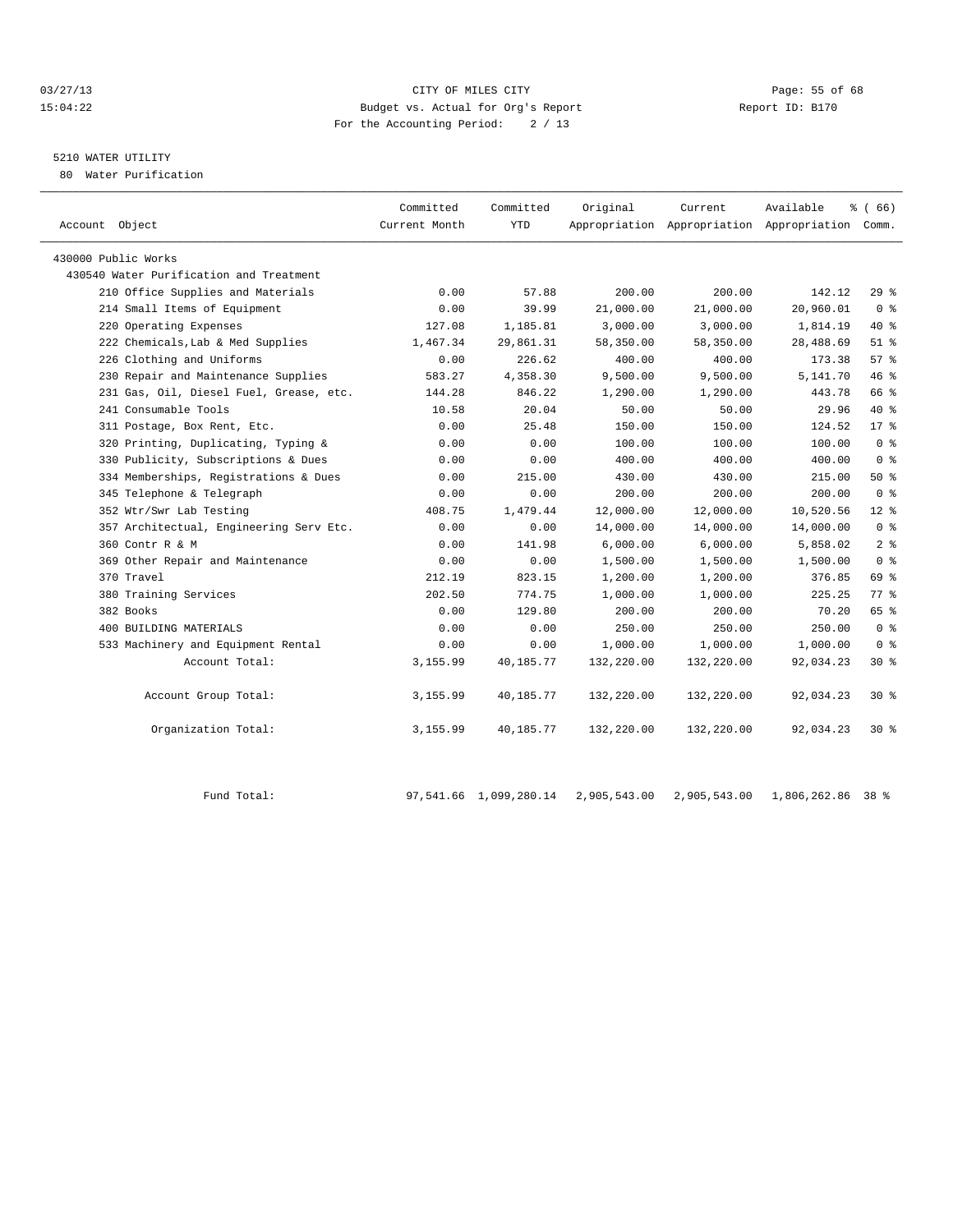#### 03/27/13 Page: 56 of 68 15:04:22 Budget vs. Actual for Org's Report Report ID: B170 For the Accounting Period: 2 / 13

————————————————————————————————————————————————————————————————————————————————————————————————————————————————————————————————————

#### 5310 SEWER UTILITY

29 Sewer Administration

|                                            | Committed     | Committed       | Original             | Current              | Available                                       | $\frac{3}{6}$ (66) |  |
|--------------------------------------------|---------------|-----------------|----------------------|----------------------|-------------------------------------------------|--------------------|--|
| Account Object                             | Current Month | YTD             |                      |                      | Appropriation Appropriation Appropriation Comm. |                    |  |
| 430000 Public Works                        |               |                 |                      |                      |                                                 |                    |  |
| 430610 Sewer Administration(29)            |               |                 |                      |                      |                                                 |                    |  |
| 111 Salaries and Wages - Permanent         | 3,491.48      | 21,842.08       | 35,884.00            | 35,884.00            | 14,041.92                                       | 61 %               |  |
| 121 OVERTIME-PERMANENT                     | 0.00          | 105.53          | 339.00               | 339.00               | 233.47                                          | 31 %               |  |
| 131 VACATION                               |               |                 |                      |                      | 834.94                                          | 48 %               |  |
| 132 SICK LEAVE                             | 80.00         | 765.06          | 1,600.00<br>1,200.00 | 1,600.00<br>1,200.00 | 566.87                                          | 53%                |  |
|                                            | 191.89        | 633.13<br>82.16 |                      |                      |                                                 | 60 %               |  |
| 141 Unemployment Insurance                 | 13.17         |                 | 137.00               | 137.00               | 54.84                                           |                    |  |
| 142 Workers' Compensation                  | 42.16         | 249.45          | 437.00               | 437.00               | 187.55                                          | 57%                |  |
| 143 Health Insurance                       | 604.36        | 3,747.51        | 7,977.00             | 7,977.00             | 4,229.49                                        | 47 %               |  |
| 144 FICA                                   | 287.90        | 1,795.43        | 2,985.00             | 2,985.00             | 1,189.57                                        | 60 %               |  |
| 145 PERS                                   | 185.53        | 1,204.88        | 2,759.00             | 2,759.00             | 1,554.12                                        | 44 %               |  |
| 196 CLOTHING ALLOTMENT                     | 0.00          | 127.50          | 315.00               | 315.00               | 187.50                                          | 40 %               |  |
| 210 Office Supplies and Materials          | 460.54        | 1,744.84        | 1,800.00             | 1,800.00             | 55.16                                           | 97%                |  |
| 214 Small Items of Equipment               | 0.00          | 95.33           | 3,067.00             | 3,067.00             | 2,971.67                                        | 3%                 |  |
| 220 Operating Expenses                     | 31.39         | 341.30          | 1,700.00             | 1,700.00             | 1,358.70                                        | $20*$              |  |
| 230 Repair and Maintenance Supplies        | 0.00          | 0.00            | 200.00               | 200.00               | 200.00                                          | 0 <sup>8</sup>     |  |
| 311 Postage, Box Rent, Etc.                | 856.50        | 3,362.24        | 7,000.00             | 7,000.00             | 3,637.76                                        | 48 %               |  |
| 320 Printing, Duplicating, Typing &        | 65.92         | 570.69          | 2,100.00             | 2,100.00             | 1,529.31                                        | $27$ %             |  |
| 330 Publicity, Subscriptions & Dues        | 182.49        | 513.91          | 1,500.00             | 1,500.00             | 986.09                                          | $34$ $%$           |  |
| 345 Telephone & Telegraph                  | 107.14        | 425.10          | 600.00               | 600.00               | 174.90                                          | 71 %               |  |
| 347 Telephone-Internet                     | 39.02         | 156.08          | 100.00               | 100.00               | $-56.08$                                        | $156$ %            |  |
| 350 Professional Services                  | 10.84         | 2,338.19        | 8,500.00             | 8,500.00             | 6,161.81                                        | $28$ %             |  |
| 360 Contr R & M                            | 110.82        | 5,301.36        | 2,000.00             | 2,000.00             | $-3, 301.36$                                    | $265$ %            |  |
| 370 Travel                                 | 0.00          | 0.00            | 200.00               | 200.00               | 200.00                                          | 0 <sup>8</sup>     |  |
| 380 Training Services                      | 0.00          | 0.00            | 300.00               | 300.00               | 300.00                                          | 0 <sup>8</sup>     |  |
| 382 Books                                  | 0.00          | 305.98          | 0.00                 | 0.00                 | $-305.98$                                       | *** 응              |  |
| 513 Liability                              | 0.00          | 649.01          | 0.00                 | 0.00                 | $-649.01$                                       | *** 응              |  |
| 521 Surety Bonds for Officials & Employees | 0.00          | 0.00            | 400.00               | 400.00               | 400.00                                          | 0 <sup>8</sup>     |  |
| 531 Building & Office Rental               | 333.33        | 2,666.64        | 6,000.00             | 6,000.00             | 3,333.36                                        | 44 %               |  |
| 540 Special Assessments                    | 0.00          | 0.00            | 5,500.00             | 5,500.00             | 5,500.00                                        | 0 <sup>8</sup>     |  |
| 810 Losses (Bad debt expense - Enterprise  | $-70.00$      | $-907.90$       | 500.00               | 500.00               | 1,407.90                                        | *** 8              |  |
| Account Total:                             | 7,024.48      | 48,115.50       | 95,100.00            | 95,100.00            | 46,984.50                                       | $51$ %             |  |
| Account Group Total:                       | 7,024.48      | 48, 115.50      | 95,100.00            | 95,100.00            | 46,984.50                                       | $51$ %             |  |
| 490000 DEBT SERVICE                        |               |                 |                      |                      |                                                 |                    |  |
| 490200 Revenue Bonds                       |               |                 |                      |                      |                                                 |                    |  |
| 608 Prpl-Wastewater Project Phase I        | 0.00          | 28,000.00       | 56,000.00            | 56,000.00            | 28,000.00                                       | $50*$              |  |
| 626 Interest-Wastewater Project Phase I    | 0.00          | 401.92          | 38,211.00            | 38,211.00            | 37,809.08                                       | 1 <sup>8</sup>     |  |
| Account Total:                             | 0.00          | 28,401.92       | 94, 211.00           | 94, 211.00           | 65,809.08                                       | $30*$              |  |
|                                            |               |                 |                      |                      |                                                 |                    |  |
| Account Group Total:                       | 0.00          | 28,401.92       | 94,211.00            | 94, 211.00           | 65,809.08                                       | $30*$              |  |
| 510000 MISCELLANEOUS                       |               |                 |                      |                      |                                                 |                    |  |
| 510330 Comprehensive Liability Insurance   |               |                 |                      |                      |                                                 |                    |  |
| 513 Liability                              | 0.00          | 71,720.19       | 71,720.00            | 71,720.00            |                                                 | $-0.19$ 100 %      |  |
| Account Total:                             | 0.00          | 71,720.19       | 71,720.00            | 71,720.00            |                                                 | $-0.19$ 100 %      |  |
| Account Group Total:                       | 0.00          | 71,720.19       | 71,720.00            | 71,720.00            |                                                 | $-0.19$ 100 %      |  |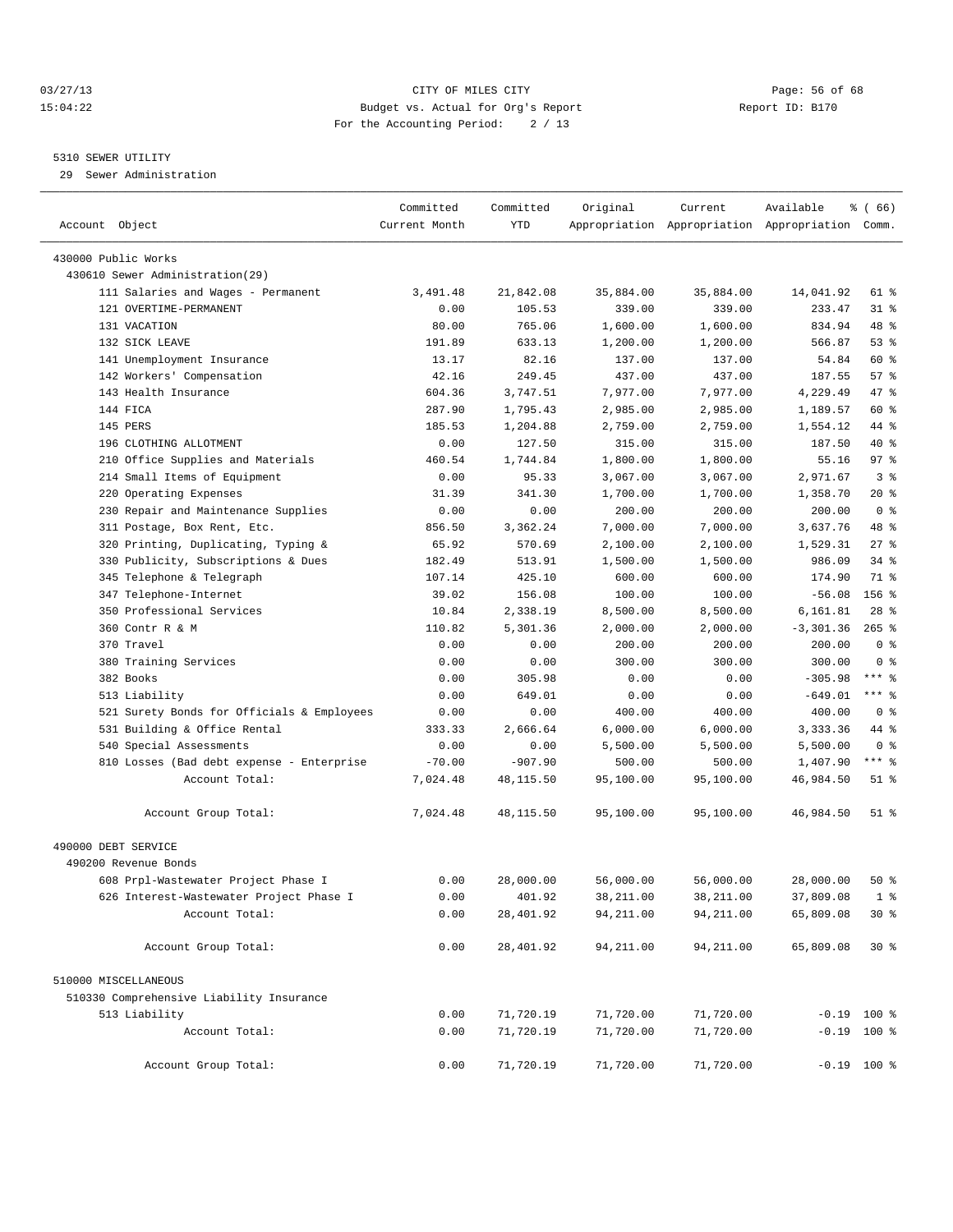#### 03/27/13 Page: 57 of 68 15:04:22 Budget vs. Actual for Org's Report Report ID: B170 For the Accounting Period: 2 / 13

## 5310 SEWER UTILITY

29 Sewer Administration

| Account Object                                                                                          | Committed<br>Current Month | Committed<br>YTD | Original<br>Appropriation | Current<br>Appropriation | Available<br>Appropriation | $\frac{6}{6}$ (66)<br>Comm. |
|---------------------------------------------------------------------------------------------------------|----------------------------|------------------|---------------------------|--------------------------|----------------------------|-----------------------------|
| 520000 OTHER FINANCING USES<br>521000 Interfund Operating Transfers Out<br>820 Transfers to Other Funds | 3,344.16                   | 33, 172. 78      | 40,130.00                 | 40,130.00                | 6,957.22                   | 83 %                        |
| Account Total:                                                                                          | 3, 344, 16                 | 33, 172. 78      | 40,130.00                 | 40,130.00                | 6.957.22                   | 83%                         |
| Account Group Total:                                                                                    | 3, 344, 16                 | 33, 172. 78      | 40,130.00                 | 40,130.00                | 6,957.22                   | 83%                         |
| Organization Total:                                                                                     | 10,368.64                  | 181,410.39       | 301,161.00                | 301,161.00               | 119,750.61                 | 60 %                        |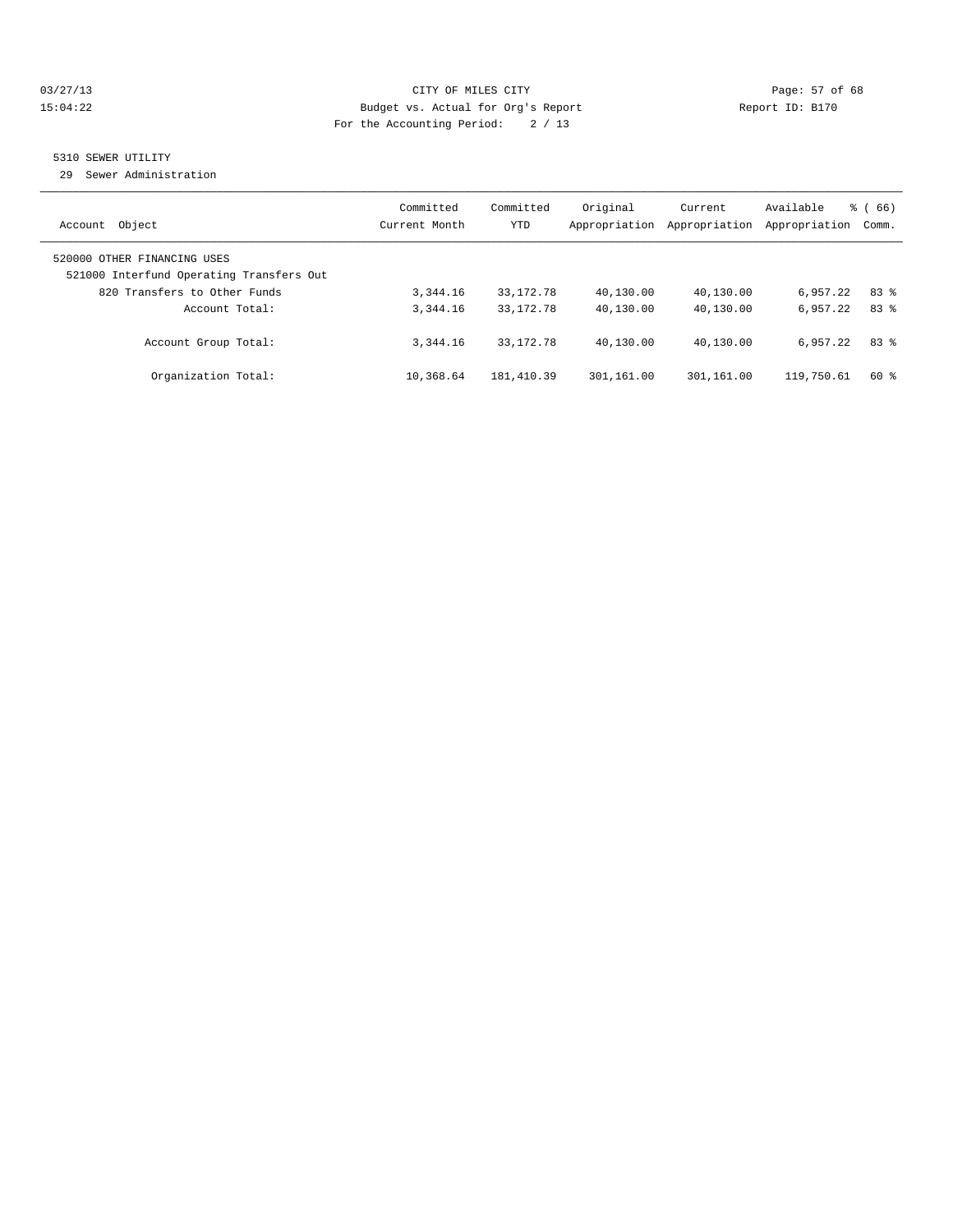#### 03/27/13 Page: 58 of 68 15:04:22 Budget vs. Actual for Org's Report Report ID: B170 For the Accounting Period: 2 / 13

————————————————————————————————————————————————————————————————————————————————————————————————————————————————————————————————————

#### 5310 SEWER UTILITY

31 Sewer Lines

|                                              | Committed     | Committed   | Original   | Current    | Available                                       | % ( 66)         |
|----------------------------------------------|---------------|-------------|------------|------------|-------------------------------------------------|-----------------|
| Account Object                               | Current Month | YTD         |            |            | Appropriation Appropriation Appropriation Comm. |                 |
| 430000 Public Works                          |               |             |            |            |                                                 |                 |
| 430630 Sewer Collection and Transmission(31) |               |             |            |            |                                                 |                 |
| 111 Salaries and Wages - Permanent           | 8,141.25      | 67,521.17   | 105,798.00 | 105,798.00 | 38,276.83                                       | 64 %            |
| 121 OVERTIME-PERMANENT                       | 777.70        | 3,717.08    | 10,598.00  | 10,598.00  | 6,880.92                                        | 35%             |
| 131 VACATION                                 | 324.75        | 5,558.71    | 15,773.00  | 15,773.00  | 10,214.29                                       | 35%             |
| 132 SICK LEAVE                               | 644.25        | 3,048.84    | 7,093.00   | 7,093.00   | 4,044.16                                        | $43$ $%$        |
| 133 OTHER LEAVE PAY                          | 0.00          | 0.00        | 2,738.00   | 2,738.00   | 2,738.00                                        | 0 <sup>8</sup>  |
| 134 HOLIDAY PAY                              | 784.78        | 2,223.02    | 4,558.00   | 4,558.00   | 2,334.98                                        | 49 %            |
| 141 Unemployment Insurance                   | 37.35         | 288.86      | 235.00     | 235.00     | $-53.86$                                        | $123$ %         |
| 142 Workers' Compensation                    | 498.06        | 4,019.87    | 8,114.00   | 8,114.00   | 4,094.13                                        | 50%             |
| 143 Health Insurance                         | 1,692.49      | 14, 158. 48 | 23,931.00  | 23,931.00  | 9,772.52                                        | 59 %            |
| 144 FICA                                     | 793.28        | 6,131.22    | 11,215.00  | 11,215.00  | 5,083.78                                        | 55 <sup>8</sup> |
| 145 PERS                                     | 754.56        | 5,802.26    | 10,362.00  | 10,362.00  | 4,559.74                                        | 56%             |
| 196 CLOTHING ALLOTMENT                       | 0.00          | 457.50      | 475.00     | 475.00     | 17.50                                           | 96%             |
| 210 Office Supplies and Materials            | 53.45         | 433.29      | 300.00     | 300.00     | $-133.29$                                       | 144 %           |
| 214 Small Items of Equipment                 | 0.00          | 98.89       | 5,600.00   | 5,600.00   | 5,501.11                                        | 2 <sup>°</sup>  |
| 220 Operating Expenses                       | 57.27         | 374.59      | 5,000.00   | 5,000.00   | 4,625.41                                        | 7 %             |
| 222 Chemicals, Lab & Med Supplies            | 1,422.50      | 1,422.50    | 3,000.00   | 3,000.00   | 1,577.50                                        | 47 %            |
| 226 Clothing and Uniforms                    | 0.00          | 225.55      | 700.00     | 700.00     | 474.45                                          | $32$ $%$        |
| 230 Repair and Maintenance Supplies          | 0.00          | 2,186.13    | 7,500.00   | 7,500.00   | 5, 313.87                                       | 29%             |
| 231 Gas, Oil, Diesel Fuel, Grease, etc.      | 2,742.36      | 7,886.49    | 11,000.00  | 11,000.00  | 3,113.51                                        | 72 %            |
| 233 Water Main Replacement and Street        | 2,205.00      | 2,205.00    | 12,000.00  | 12,000.00  | 9,795.00                                        | 18 %            |
| 234 Hydrant Replacement, Valves              | 1,670.00      | 1,670.00    | 10,000.00  | 10,000.00  | 8,330.00                                        | $17*$           |
| 241 Consumable Tools                         | 0.00          | 38.30       | 300.00     | 300.00     | 261.70                                          | $13*$           |
| 311 Postage, Box Rent, Etc.                  | 0.00          | 6.15        | 100.00     | 100.00     | 93.85                                           | 6 %             |
| 320 Printing, Duplicating, Typing &          | 36.48         | 92.77       | 75.00      | 75.00      | $-17.77$                                        | $124$ %         |
| 330 Publicity, Subscriptions & Dues          | 0.00          | 0.00        | 125.00     | 125.00     | 125.00                                          | 0 <sup>8</sup>  |
| 334 Memberships, Registrations & Dues        | 0.00          | 0.00        | 200.00     | 200.00     | 200.00                                          | 0 <sup>8</sup>  |
| 341 Electric Utility Services                | 16.43         | 130.79      | 350.00     | 350.00     | 219.21                                          | 37%             |
| 344 Gas Utility Service                      | 44.63         | 195.53      | 600.00     | 600.00     | 404.47                                          | $33$ $%$        |
| 345 Telephone & Telegraph                    | 86.80         | 343.74      | 550.00     | 550.00     | 206.26                                          | 62 %            |
| 346 Garbage Service                          | 0.00          | 0.00        | 300.00     | 300.00     | 300.00                                          | 0 <sup>8</sup>  |
| 347 Telephone-Internet                       | 22.80         | 91.20       | 100.00     | 100.00     | 8.80                                            | 91 %            |
| 350 Professional Services                    | 0.00          | 9,315.82    | 13,000.00  | 13,000.00  | 3,684.18                                        | 72 %            |
| 356 Purchsed Services (MMIA Div '01)         | 0.00          | 0.00        | 2,000.00   | 2,000.00   | 2,000.00                                        | 0 <sup>8</sup>  |
| 357 Architectual, Engineering Serv Etc.      | 0.00          | 0.00        | 10,000.00  | 10,000.00  | 10,000.00                                       | 0 <sup>8</sup>  |
| 360 Contr R & M                              | 82.72         | 1,262.96    | 3,000.00   | 3,000.00   | 1,737.04                                        | 42 %            |
| 363 R&M Vehicles/Equip/Labor-PW              | 825.35        | 14, 312.61  | 27,000.00  | 27,000.00  | 12,687.39                                       | 53%             |
| 369 Other Repair and Maintenance             | 0.00          | 75.06       | 5,000.00   | 5,000.00   | 4,924.94                                        | 2 <sup>8</sup>  |
| 370 Travel                                   | 0.00          | 0.00        | 500.00     | 500.00     | 500.00                                          | 0 <sup>8</sup>  |
| 380 Training Services                        | 0.00          | 145.00      | 600.00     | 600.00     | 455.00                                          | 24 %            |
| 382 Books                                    | 0.00          | 0.00        | 100.00     | 100.00     | 100.00                                          | 0 <sup>8</sup>  |
| 396 Demolitions                              | 0.00          | 0.00        | 500.00     | 500.00     | 500.00                                          | 0 <sup>8</sup>  |
| 400 BUILDING MATERIALS                       | 0.00          | 0.00        | 1,000.00   | 1,000.00   | 1,000.00                                        | 0 <sup>8</sup>  |
| 512 Insurance on Vehicles & Equipment        | 0.00          | 1,497.33    | 1,498.00   | 1,498.00   | 0.67                                            | 100 %           |
| 513 Liability                                | 0.00          | 3,750.00    | 5,000.00   | 5,000.00   | 1,250.00                                        | 75 %            |
| 532 Land Rental                              | 0.00          | 120.79      | 500.00     | 500.00     | 379.21                                          | $24$ %          |
| 533 Machinery and Equipment Rental           | 0.00          | 0.00        | 1,000.00   | 1,000.00   | 1,000.00                                        | 0 <sup>8</sup>  |
| 940 Machinery & Equipment                    | 0.00          | 0.00        | 134,520.00 | 134,520.00 | 134,520.00                                      | 0 <sup>8</sup>  |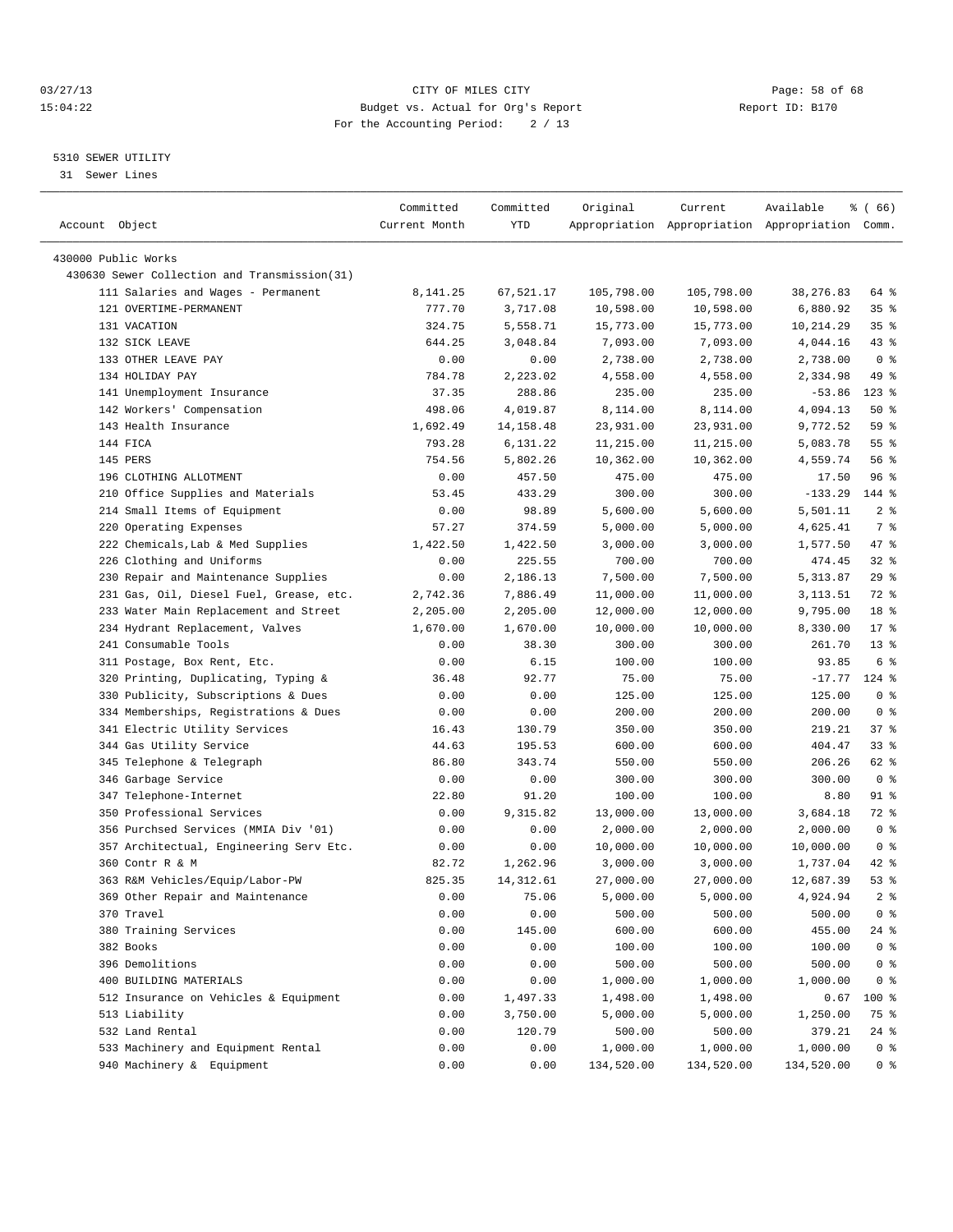#### 03/27/13 Page: 59 of 68 15:04:22 Budget vs. Actual for Org's Report Report ID: B170 For the Accounting Period: 2 / 13

#### 5310 SEWER UTILITY

31 Sewer Lines

| Object<br>Account                                                       | Committed<br>Current Month | Committed<br>YTD | Original   | Current<br>Appropriation Appropriation | Available<br>Appropriation | $\frac{3}{6}$ (66)<br>Comm. |
|-------------------------------------------------------------------------|----------------------------|------------------|------------|----------------------------------------|----------------------------|-----------------------------|
| Account Total:                                                          | 23,714.26                  | 160,807.50       | 463,908.00 | 463,908.00                             | 303,100.50                 | 35 <sup>8</sup>             |
| Account Group Total:                                                    | 23,714.26                  | 160,807.50       | 463,908.00 | 463,908.00                             | 303,100.50                 | 35 <sup>8</sup>             |
| 520000 OTHER FINANCING USES<br>521000 Interfund Operating Transfers Out |                            |                  |            |                                        |                            |                             |
| 820 Transfers to Other Funds                                            | 0.00                       | 0.00             | 6,419.00   | 6,419.00                               | 6,419.00                   | 0 <sup>8</sup>              |
| Account Total:                                                          | 0.00                       | 0.00             | 6.419.00   | 6,419.00                               | 6,419.00                   | 0 <sup>8</sup>              |
| Account Group Total:                                                    | 0.00                       | 0.00             | 6,419.00   | 6,419.00                               | 6,419.00                   | 0 <sup>8</sup>              |
| Organization Total:                                                     | 23,714.26                  | 160,807.50       | 470,327.00 | 470,327.00                             | 309,519.50                 | $34$ $%$                    |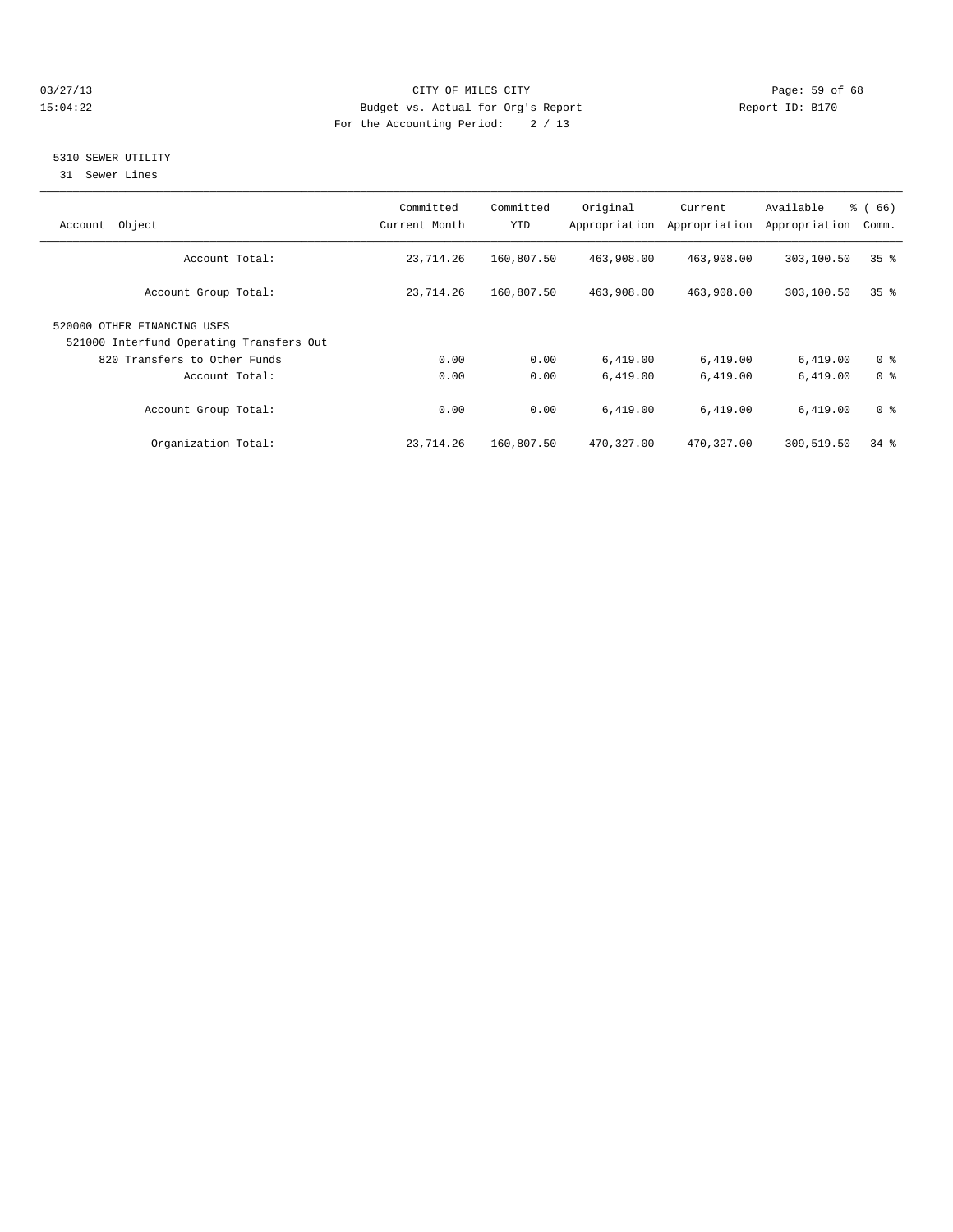#### 03/27/13 Page: 60 of 68 15:04:22 Budget vs. Actual for Org's Report Report ID: B170 For the Accounting Period: 2 / 13

#### 5310 SEWER UTILITY

32 Sewer Lifts

|                                         | Committed     | Committed  | Original     | Current                                         | Available   | % (66)          |  |
|-----------------------------------------|---------------|------------|--------------|-------------------------------------------------|-------------|-----------------|--|
| Account Object                          | Current Month | <b>YTD</b> |              | Appropriation Appropriation Appropriation Comm. |             |                 |  |
| 430000 Public Works                     |               |            |              |                                                 |             |                 |  |
| 430690 Sewer Lift Stations(32)          |               |            |              |                                                 |             |                 |  |
| 111 Salaries and Wages - Permanent      | 4,153.93      | 32,955.85  | 55,163.00    | 55,163.00                                       | 22, 207.15  | 60 %            |  |
| 121 OVERTIME-PERMANENT                  | 154.90        | 1,941.53   | 3,134.00     | 3,134.00                                        | 1,192.47    | 62 %            |  |
| 131 VACATION                            | 178.08        | 2,320.00   | 4,206.00     | 4,206.00                                        | 1,886.00    | 55 %            |  |
| 132 SICK LEAVE                          | 79.31         | 505.03     | 1,840.00     | 1,840.00                                        | 1,334.97    | $27$ $%$        |  |
| 133 OTHER LEAVE PAY                     | 21.15         | 89.22      | 705.00       | 705.00                                          | 615.78      | $13*$           |  |
| 134 HOLIDAY PAY                         | 101.07        | 1,136.19   | 1,133.00     | 1,133.00                                        | $-3.19$     | $100*$          |  |
| 141 Unemployment Insurance              | 16.36         | 136.70     | 106.00       | 106.00                                          | $-30.70$    | $129$ %         |  |
| 142 Workers' Compensation               | 285.98        | 2,381.23   | 3,607.00     | 3,607.00                                        | 1,225.77    | 66 %            |  |
| 143 Health Insurance                    | 815.97        | 6,528.60   | 10,950.00    | 10,950.00                                       | 4,421.40    | 60 %            |  |
| 144 FICA                                | 330.43        | 2,768.64   | 5,063.00     | 5,063.00                                        | 2,294.36    | 55 <sup>8</sup> |  |
| 145 PERS                                | 331.51        | 2,753.98   | 4,679.00     | 4,679.00                                        | 1,925.02    | 59 <sub>8</sub> |  |
| 196 CLOTHING ALLOTMENT                  | 0.00          | 202.50     | 236.00       | 236.00                                          | 33.50       | 86%             |  |
| 210 Office Supplies and Materials       | 0.00          | 9.00       | 100.00       | 100.00                                          | 91.00       | 9 <sup>°</sup>  |  |
| 214 Small Items of Equipment            | 0.00          | 0.00       | 3,500.00     | 3,500.00                                        | 3,500.00    | 0 <sup>8</sup>  |  |
| 220 Operating Expenses                  | 14.39         | 312.14     | 1,500.00     | 1,500.00                                        | 1,187.86    | $21$ %          |  |
| 222 Chemicals, Lab & Med Supplies       | 503.75        | 2,277.50   | 3,000.00     | 3,000.00                                        | 722.50      | 76 %            |  |
| 226 Clothing and Uniforms               | 0.00          | 101.74     | 400.00       | 400.00                                          | 298.26      | 25%             |  |
| 230 Repair and Maintenance Supplies     | 30.74         | 1,658.76   | 6, 100.00    | 6,100.00                                        | 4, 441.24   | $27$ $%$        |  |
| 231 Gas, Oil, Diesel Fuel, Grease, etc. | 275.03        | 1,509.60   | 2,500.00     | 2,500.00                                        | 990.40      | 60 %            |  |
| 241 Consumable Tools                    | 0.00          | 0.00       | 50.00        | 50.00                                           | 50.00       | 0 <sup>8</sup>  |  |
| 311 Postage, Box Rent, Etc.             | 0.00          | 0.00       | 50.00        | 50.00                                           | 50.00       | 0 <sup>8</sup>  |  |
| 341 Electric Utility Services           | 944.58        | 6,273.47   | 11,170.00    | 11,170.00                                       | 4,896.53    | 56 %            |  |
| 344 Gas Utility Service                 | 19.74         | 1,038.72   | 1,000.00     | 1,000.00                                        | $-38.72$    | 104 %           |  |
| 345 Telephone & Telegraph               | 0.00          | 0.00       | 750.00       | 750.00                                          | 750.00      | 0 <sup>8</sup>  |  |
| 347 Telephone-Internet                  | 0.00          | 0.00       | 230.00       | 230.00                                          | 230.00      | 0 <sup>8</sup>  |  |
| 352 Wtr/Swr Lab Testing                 | 0.00          | 0.00       | 250.00       | 250.00                                          | 250.00      | 0 <sup>8</sup>  |  |
| 360 Contr R & M                         | 165.00        | 490.00     | 3,000.00     | 3,000.00                                        | 2,510.00    | 16 <sup>8</sup> |  |
| 369 Other Repair and Maintenance        | 0.00          | 0.00       | 1,000.00     | 1,000.00                                        | 1,000.00    | 0 <sup>8</sup>  |  |
| 370 Travel                              | 113.19        | 283.21     | 500.00       | 500.00                                          | 216.79      | 57%             |  |
| 380 Training Services                   | 108.00        | 281.76     | 500.00       | 500.00                                          | 218.24      | 56 %            |  |
| 382 Books                               | 0.00          | 7.60       | 50.00        | 50.00                                           | 42.40       | 15 <sup>°</sup> |  |
| 400 BUILDING MATERIALS                  | 0.00          | 0.00       | 100.00       | 100.00                                          | 100.00      | 0 <sup>8</sup>  |  |
| 511 Insurance on Buildings              | 0.00          | 550.04     | 551.00       | 551.00                                          | 0.96        | $100*$          |  |
| 513 Liability                           | 0.00          | 0.00       | 3,750.00     | 3,750.00                                        | 3,750.00    | 0 <sup>8</sup>  |  |
| 532 Land Rental                         | 0.00          | 500.00     | 150.00       | 150.00                                          | $-350.00$   | $333$ $%$       |  |
| 533 Machinery and Equipment Rental      | 0.00          | 0.00       | 150.00       | 150.00                                          | 150.00      | 0 <sup>8</sup>  |  |
| 940 Machinery & Equipment               | 245,992.54    | 766,016.37 | 1,003,099.00 | 1,003,099.00                                    | 237,082.63  | 76 %            |  |
| Account Total:                          | 254,635.65    | 835,029.38 | 1,134,272.00 | 1,134,272.00                                    | 299, 242.62 | 74 %            |  |
|                                         |               |            |              |                                                 |             |                 |  |
| Account Group Total:                    | 254,635.65    | 835,029.38 | 1,134,272.00 | 1,134,272.00                                    | 299,242.62  | 74 %            |  |
| Organization Total:                     | 254,635.65    | 835,029.38 | 1,134,272.00 | 1,134,272.00                                    | 299, 242.62 | 74 %            |  |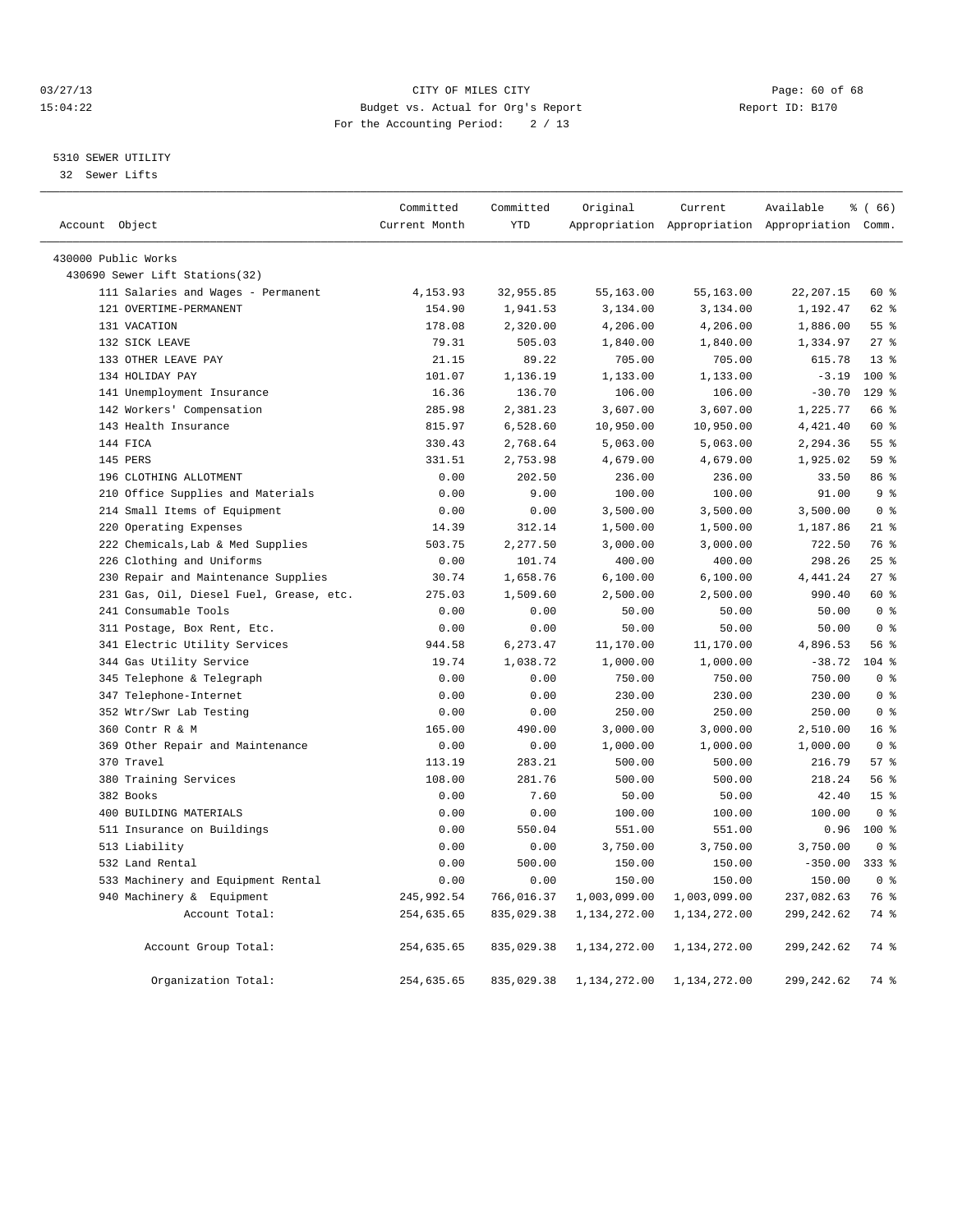#### 03/27/13 Page: 61 of 68 15:04:22 Budget vs. Actual for Org's Report Report ID: B170 For the Accounting Period: 2 / 13

————————————————————————————————————————————————————————————————————————————————————————————————————————————————————————————————————

#### 5310 SEWER UTILITY

33 Sewer Plant

|                                                                | Committed     | Committed  | Original     | Current                                         | Available                     | <sub>है</sub> (66) |
|----------------------------------------------------------------|---------------|------------|--------------|-------------------------------------------------|-------------------------------|--------------------|
| Account Object                                                 | Current Month | YTD        |              | Appropriation Appropriation Appropriation Comm. |                               |                    |
|                                                                |               |            |              |                                                 |                               |                    |
| 430000 Public Works<br>430640 Sewer Treatment and Disposal(33) |               |            |              |                                                 |                               |                    |
| 111 Salaries and Wages - Permanent                             | 6,639.00      | 52, 274.32 | 87,472.00    | 87, 472.00                                      | 35, 197.68                    | 60 %               |
| 121 OVERTIME-PERMANENT                                         | 232.11        | 2,911.75   | 6,848.00     | 6,848.00                                        | 3,936.25                      | 43 %               |
| 131 VACATION                                                   | 267.11        | 3,885.81   | 6,309.00     | 6,309.00                                        | 2,423.19                      | 62 %               |
| 132 SICK LEAVE                                                 | 118.97        | 776.38     | 2,810.00     | 2,810.00                                        | 2,033.62                      | $28$ %             |
| 133 OTHER LEAVE PAY                                            | 31.72         | 133.84     | 1,170.00     | 1,170.00                                        | 1,036.16                      | $11$ %             |
| 134 HOLIDAY PAY                                                | 151.60        | 1,703.39   | 2,167.00     | 2,167.00                                        | 463.61                        | 79 %               |
| 141 Unemployment Insurance                                     | 25.99         | 216.81     | 171.00       | 171.00                                          | $-45.81$                      | $127$ %            |
| 142 Workers' Compensation                                      | 451.18        | 3,750.03   | 5,892.00     | 5,892.00                                        | 2,141.97                      | 64 %               |
| 143 Health Insurance                                           | 1,269.32      | 10,154.94  | 16,534.00    | 16,534.00                                       | 6,379.06                      | 61 %               |
| 144 FICA                                                       | 526.29        | 4,399.78   | 8,169.00     | 8,169.00                                        | 3,769.22                      | 54 %               |
| 145 PERS                                                       | 526.04        | 4,361.09   | 7,549.00     | 7,549.00                                        | 3,187.91                      | 58 %               |
| 196 CLOTHING ALLOTMENT                                         | 0.00          | 315.00     | 351.00       | 351.00                                          | 36.00                         | 90%                |
| 210 Office Supplies and Materials                              | 29.98         | 148.33     | 150.00       | 150.00                                          | 1.67                          | 99 %               |
| 214 Small Items of Equipment                                   | 0.00          | 296.96     | 15,000.00    | 15,000.00                                       | 14,703.04                     | 2 <sup>8</sup>     |
| 220 Operating Expenses                                         | 178.59        | 1,224.47   | 3,000.00     | 3,000.00                                        | 1,775.53                      | 41 %               |
| 222 Chemicals, Lab & Med Supplies                              | 69.64         | 4,385.30   | 7,000.00     | 7,000.00                                        | 2,614.70                      | 63 %               |
| 226 Clothing and Uniforms                                      | 0.00          | 169.78     | 500.00       | 500.00                                          | 330.22                        | $34$ $%$           |
| 230 Repair and Maintenance Supplies                            | 339.11        | 3,105.68   | 11,000.00    | 11,000.00                                       | 7,894.32                      | $28$ %             |
| 231 Gas, Oil, Diesel Fuel, Grease, etc.                        | 103.93        | 654.14     | 2,000.00     | 2,000.00                                        | 1,345.86                      | 33 %               |
| 241 Consumable Tools                                           | 0.00          | 0.00       | 50.00        | 50.00                                           | 50.00                         | 0 <sup>8</sup>     |
| 300 PURCHASED SERVICES                                         | 0.00          | 0.00       | 750.00       | 750.00                                          | 750.00                        | 0 <sup>8</sup>     |
| 311 Postage, Box Rent, Etc.                                    | 3.10          | 32.25      | 100.00       | 100.00                                          | 67.75                         | $32$ $%$           |
| 320 Printing, Duplicating, Typing &                            | 0.00          | 0.00       | 100.00       | 100.00                                          | 100.00                        | 0 <sup>8</sup>     |
| 330 Publicity, Subscriptions & Dues                            | 0.00          | 0.00       | 100.00       | 100.00                                          | 100.00                        | 0 <sup>8</sup>     |
| 334 Memberships, Registrations & Dues                          | 0.00          | 40.00      | 700.00       | 700.00                                          | 660.00                        | 6 %                |
| 341 Electric Utility Services                                  | 4,109.93      | 31,665.83  | 49,000.00    | 49,000.00                                       | 17,334.17                     | 65 %               |
| 342 Water Utility Services                                     | 65.75         | 692.42     | 800.00       | 800.00                                          | 107.58                        | 87%                |
| 343 Sewer Utility Services                                     | 21.33         | 161.64     | 225.00       | 225.00                                          | 63.36                         | 72 %               |
| 345 Telephone & Telegraph                                      | 79.87         | 406.99     | 800.00       | 800.00                                          | 393.01                        | $51$ %             |
| 346 Garbage Service                                            | 0.00          | 94.82      | 250.00       | 250.00                                          | 155.18                        | 38 %               |
| 347 Telephone-Internet                                         | 91.20         | 364.80     | 250.00       | 250.00                                          | $-114.80$                     | 146 %              |
| 350 Professional Services                                      | 0.00          | 735.50     | 500.00       | 500.00                                          | $-235.50$                     | 147 %              |
| 352 Wtr/Swr Lab Testing                                        | 177.00        | 2,390.85   | 14,470.00    | 14,470.00                                       | 12,079.15                     | $17$ %             |
| 357 Architectual, Engineering Serv Etc.                        | 0.00          | 1,997.70   | 15,000.00    | 15,000.00                                       | 13,002.30                     | 13 <sup>°</sup>    |
| 360 Contr R & M                                                | 20.32         | 609.95     | 10,000.00    | 10,000.00                                       | 9,390.05                      | 6 %                |
| 363 R&M Vehicles/Equip/Labor-PW                                | 383.22        | 3,326.52   | 8,000.00     | 8,000.00                                        | 4,673.48                      | $42$ %             |
| 369 Other Repair and Maintenance                               | 0.00          | 0.00       | 1,000.00     | 1,000.00                                        | 1,000.00                      | 0 <sup>8</sup>     |
| 370 Travel                                                     | 169.77        | 424.83     | 1,000.00     | 1,000.00                                        | 575.17                        | 42 %               |
| 380 Training Services                                          | 162.00        | 387.66     | 1,000.00     | 1,000.00                                        | 612.34                        | 39 %               |
| 382 Books                                                      | 0.00          | 94.80      | 200.00       | 200.00                                          | 105.20                        | 47 %               |
| 400 BUILDING MATERIALS                                         | 0.00          | 0.00       | 100.00       | 100.00                                          | 100.00                        | 0 <sup>8</sup>     |
| 511 Insurance on Buildings                                     | 0.00          | 6,486.38   | 6,487.00     | 6,487.00                                        | 0.62                          | 100 %              |
| 512 Insurance on Vehicles & Equipment                          | 0.00          | 254.40     | 255.00       | 255.00                                          | 0.60                          | $100$ %            |
| 513 Liability                                                  | 0.00          | 0.00       | 2,000.00     | 2,000.00                                        | 2,000.00                      | 0 <sup>8</sup>     |
| 533 Machinery and Equipment Rental                             | 0.00          | 0.00       | 2,000.00     | 2,000.00                                        | 2,000.00                      | 0 <sup>8</sup>     |
| 810 Losses (Bad debt expense - Enterprise                      | 0.00          | 0.00       | 3,750.00     | 3,750.00                                        | 3,750.00                      | 0 <sup>8</sup>     |
| 940 Machinery & Equipment                                      | 49, 401.33    | 355,231.22 | 2,198,488.00 |                                                 | 2, 198, 488.00 1, 843, 256.78 | 16 %               |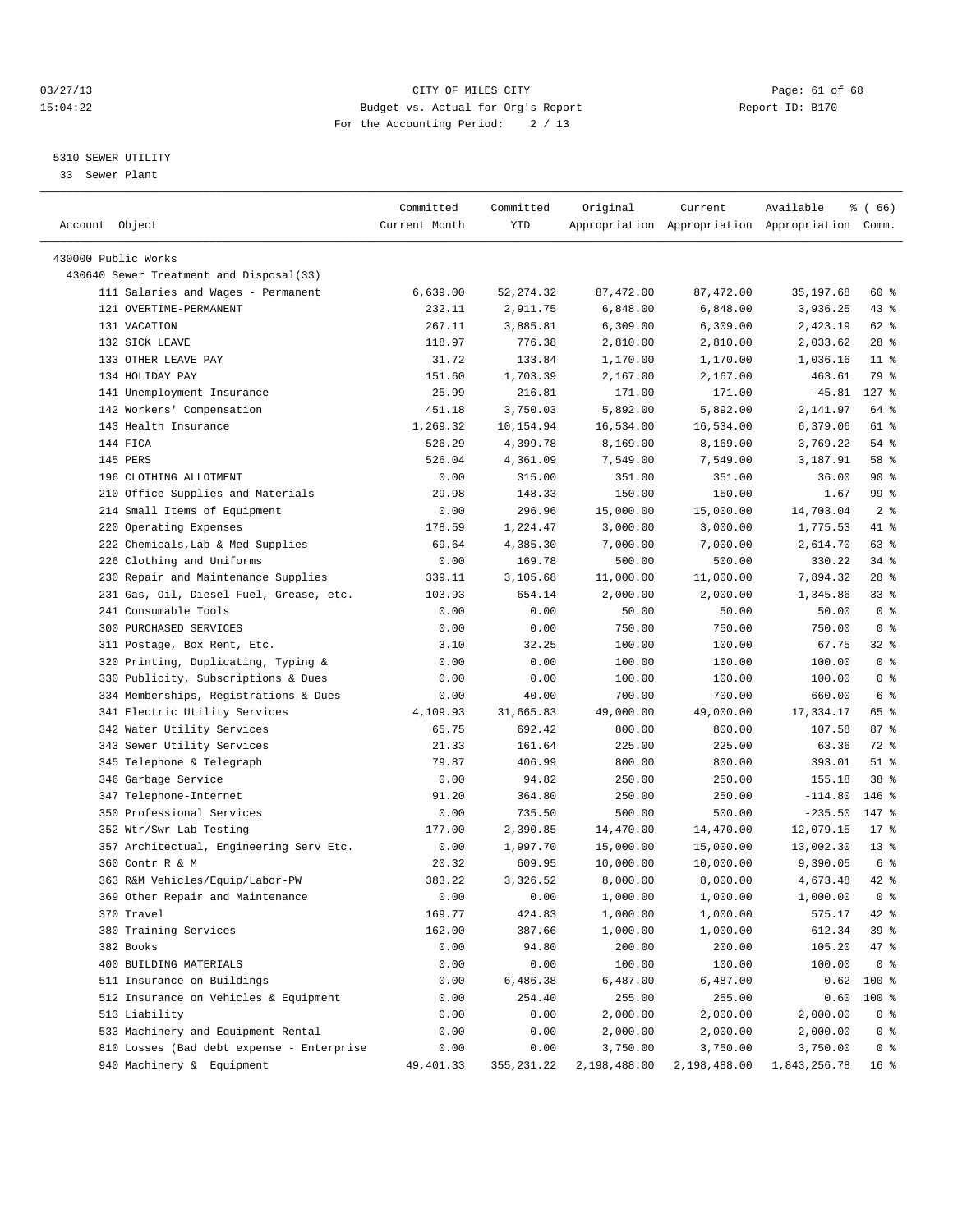#### 03/27/13 Page: 62 of 68 15:04:22 Budget vs. Actual for Org's Report Report ID: B170 For the Accounting Period: 2 / 13

## 5310 SEWER UTILITY

33 Sewer Plant

| Object<br>Account                                                       | Committed<br>Current Month | Committed<br>YTD | Original                                  | Current<br>Appropriation Appropriation | Available<br>Appropriation | % (66)<br>Comm. |
|-------------------------------------------------------------------------|----------------------------|------------------|-------------------------------------------|----------------------------------------|----------------------------|-----------------|
| Account Total:                                                          | 65,645.40                  | 500,266.36       | 2,501,467.00                              | 2,501,467.00                           | 2,001,200.64               | $20*$           |
| Account Group Total:                                                    | 65,645.40                  | 500,266.36       | 2,501,467.00                              | 2,501,467.00                           | 2,001,200.64               | $20*$           |
| 520000 OTHER FINANCING USES<br>521000 Interfund Operating Transfers Out |                            |                  |                                           |                                        |                            |                 |
| 820 Transfers to Other Funds                                            | 0.00                       | 0.00             | 6,420.00                                  | 6,420.00                               | 6,420.00                   | 0 <sup>8</sup>  |
| Account Total:                                                          | 0.00                       | 0.00             | 6,420.00                                  | 6,420.00                               | 6,420.00                   | 0 <sup>8</sup>  |
| Account Group Total:                                                    | 0.00                       | 0.00             | 6,420.00                                  | 6,420.00                               | 6,420.00                   | 0 <sup>8</sup>  |
| Organization Total:                                                     | 65,645.40                  | 500,266.36       | 2,507,887.00                              | 2,507,887.00                           | 2,007,620.64               | $20*$           |
|                                                                         |                            |                  |                                           |                                        |                            |                 |
| Fund Total:                                                             |                            |                  | 354, 363.95 1, 677, 513.63 4, 413, 647.00 | 4,413,647.00                           | 2,736,133.37 38 %          |                 |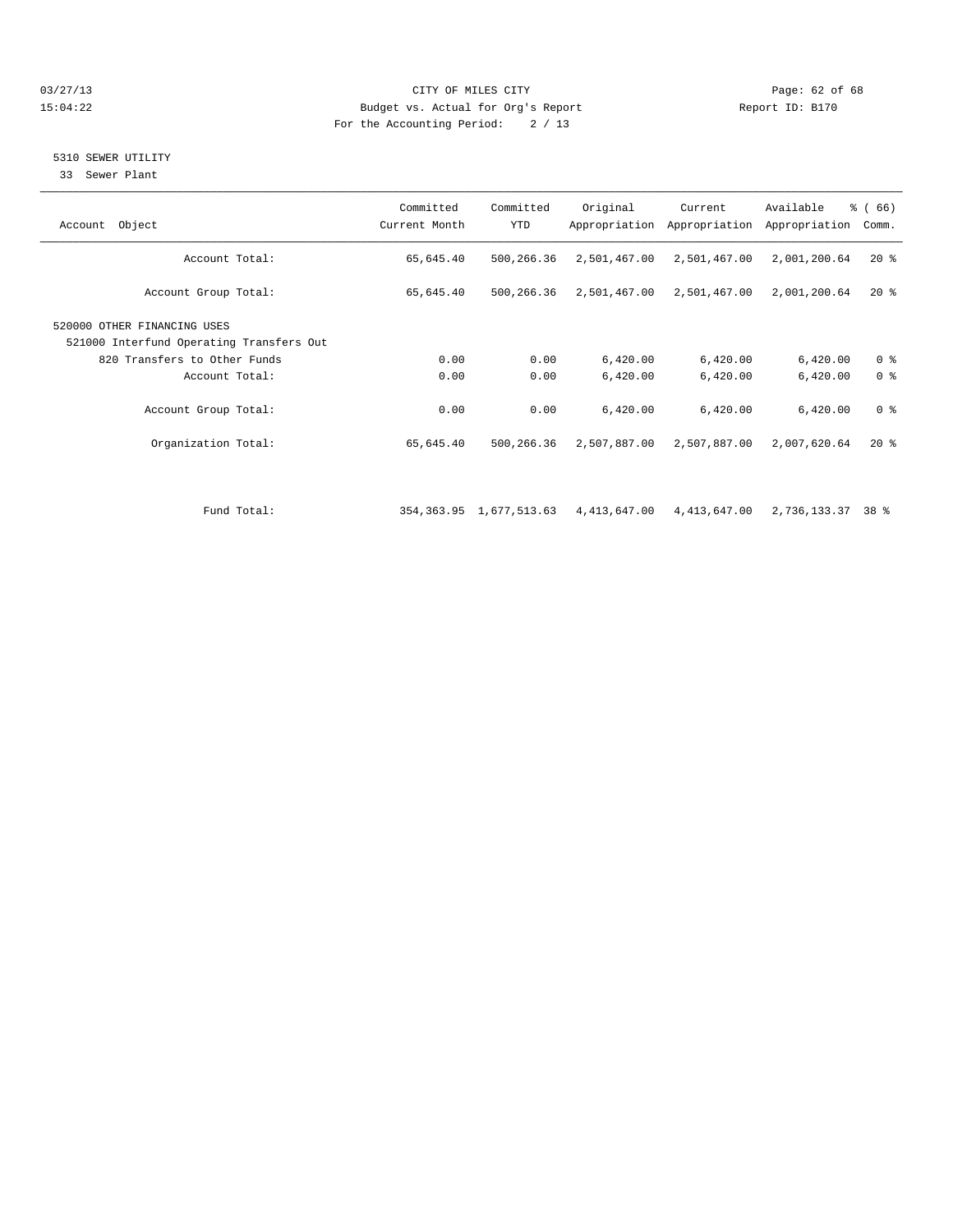#### 03/27/13 Page: 63 of 68 15:04:22 Budget vs. Actual for Org's Report Report ID: B170 For the Accounting Period: 2 / 13

————————————————————————————————————————————————————————————————————————————————————————————————————————————————————————————————————

#### 5510 AMBULANCE FUND

10 Ambulance

|                                             | Committed     | Committed  | Original   | Current                                         | Available         | $\frac{3}{6}$ (66) |
|---------------------------------------------|---------------|------------|------------|-------------------------------------------------|-------------------|--------------------|
| Account Object                              | Current Month | YTD        |            | Appropriation Appropriation Appropriation Comm. |                   |                    |
|                                             |               |            |            |                                                 |                   |                    |
| 420000 PUBLIC SAFETY                        |               |            |            |                                                 |                   |                    |
| 420730 Emergency Medical Services-Ambulance |               |            |            |                                                 |                   |                    |
| 111 Salaries and Wages - Permanent          | 19,311.27     | 169,532.22 | 273,451.00 | 273,451.00                                      | 103,918.78        | 62 %               |
| 112 SALARIES AND WAGES - PART PAID          | 0.00          | 2,313.07   | 3,000.00   | 3,000.00                                        | 686.93            | $77$ $%$           |
| 121 OVERTIME-PERMANENT                      | 8,176.59      | 52,975.73  | 65,000.00  | 65,000.00                                       | 12,024.27         | $82$ $%$           |
| 131 VACATION                                | 1,109.12      | 9,141.75   | 8,624.00   | 8,624.00                                        | $-517.75$         | $106$ %            |
| 132 SICK LEAVE                              | 339.66        | 4,904.76   | 15,000.00  | 15,000.00                                       | 10,095.24         | $33*$              |
| 133 OTHER LEAVE PAY                         | 0.00          | 222.83     | 950.00     | 950.00                                          | 727.17            | $23$ $%$           |
| 134 HOLIDAY PAY                             | 503.70        | 5,537.01   | 7,500.00   | 7,500.00                                        | 1,962.99          | 74 %               |
| 141 Unemployment Insurance                  | 103.02        | 849.56     | 957.00     | 957.00                                          | 107.44            | 89 %               |
| 142 Workers' Compensation                   | 943.54        | 7,687.90   | 9,708.00   | 9,708.00                                        | 2,020.10          | 79 %               |
| 143 Health Insurance                        | 3,642.23      | 31,139.84  | 45,469.00  | 45,469.00                                       | 14,329.16         | 68 %               |
| 144 FICA                                    | 425.97        | 4,242.94   | 4,484.00   | 4,484.00                                        | 241.06            | 95%                |
| 145 PERS                                    | 0.00          | 683.98     | 591.00     | 591.00                                          | $-92.98$          | $116$ %            |
| 147 Firemen's Pension                       | 2,912.61      | 23, 205.55 | 38,067.00  | 38,067.00                                       | 14,861.45         | 61 %               |
| 196 CLOTHING ALLOTMENT                      | 0.00          | 0.00       | 100.00     | 100.00                                          | 100.00            | 0 <sup>8</sup>     |
| 210 Office Supplies and Materials           | 362.05        | 935.61     | 1,300.00   | 1,300.00                                        | 364.39            | 72 %               |
| 214 Small Items of Equipment                | 202.76        | 1,527.88   | 3,800.00   | 3,800.00                                        | 2,272.12          | 40 %               |
| 220 Operating Expenses                      | 1,041.90      | 1,657.15   | 4,000.00   | 4,000.00                                        | 2,342.85          | 41 %               |
| 222 Chemicals, Lab & Med Supplies           | 238.47        | 7,894.32   | 7,000.00   | 7,000.00                                        | $-894.32$         | $113*$             |
| 226 Clothing and Uniforms                   | 0.00          | 0.00       | 125.00     | 125.00                                          | 125.00            | 0 <sup>8</sup>     |
| 230 Repair and Maintenance Supplies         | 519.37        | 1,492.64   | 5,000.00   | 5,000.00                                        | 3,507.36          | $30*$              |
| 231 Gas, Oil, Diesel Fuel, Grease, etc.     | 2,560.65      | 11,635.85  | 18,000.00  | 18,000.00                                       | 6,364.15          | 65 %               |
| 241 Consumable Tools                        | 0.00          | 0.00       | 50.00      | 50.00                                           | 50.00             | 0 <sup>8</sup>     |
| 300 PURCHASED SERVICES                      | 0.00          | 0.00       | 2,500.00   | 2,500.00                                        | 2,500.00          | 0 <sup>8</sup>     |
| 311 Postage, Box Rent, Etc.                 | 80.75         | 364.35     | 900.00     | 900.00                                          | 535.65            | 40 %               |
| 320 Printing, Duplicating, Typing &         | 0.00          | 336.54     | 250.00     | 250.00                                          | $-86.54$          | $135$ %            |
| 330 Publicity, Subscriptions & Dues         | 0.00          | 0.00       | 150.00     | 150.00                                          | 150.00            | 0 <sup>8</sup>     |
| 334 Memberships, Registrations & Dues       | 0.00          | 0.00       | 150.00     | 150.00                                          | 150.00            | 0 <sup>8</sup>     |
| 341 Electric Utility Services               | 167.85        | 1,516.96   | 2,500.00   | 2,500.00                                        | 983.04            | 61 %               |
| 342 Water Utility Services                  | 24.40         | 220.80     | 350.00     | 350.00                                          | 129.20            | 63 %               |
| 343 Sewer Utility Services                  | 15.17         | 117.49     | 175.00     | 175.00                                          | 57.51             | 67 %               |
| 344 Gas Utility Service                     | 196.09        | 626.17     | 2,000.00   | 2,000.00                                        | 1,373.83          | $31$ $%$           |
| 345 Telephone & Telegraph                   | 331.76        | 1,328.78   | 1,500.00   | 1,500.00                                        | 171.22            | 89 %               |
| 346 Garbage Service                         | 0.00          | 529.82     | 500.00     | 500.00                                          | $-29.82$          | $106$ %            |
| 347 Telephone-Internet                      | 56.48         | 225.92     | 300.00     | 300.00                                          | 74.08             | 75 %               |
| 350 Professional Services                   | 3,050.70      | 13,887.58  | 28,000.00  | 28,000.00                                       | 14, 112. 42       | $50*$              |
| 352 Wtr/Swr Lab Testing                     | 0.00          | 949.00     | 1,000.00   | 1,000.00                                        | 51.00             | 95%                |
| 360 Contr R & M                             | 0.00          | 290.40     | 1,000.00   | 1,000.00                                        | 709.60            | 29%                |
| 364 R&M Vehicles - Fire/Amb                 | 0.00          | 380.96     | 6,000.00   | 6,000.00                                        | 5,619.04          | 6 %                |
| 370 Travel                                  | 201.97        | $-11.53$   | 2,500.00   | 2,500.00                                        | 2,511.53          | 0 <sup>8</sup>     |
| 380 Training Services                       | 0.00          | 0.00       | 2,500.00   | 2,500.00                                        | 2,500.00          | $0$ %              |
| 382 Books                                   | 0.00          | 0.00       | 150.00     | 150.00                                          | 150.00            | 0 <sup>8</sup>     |
| 400 BUILDING MATERIALS                      | 136.50        | 842.24     | 1,000.00   | 1,000.00                                        | 157.76            | 84 %               |
| 512 Insurance on Vehicles & Equipment       | 0.00          | 2,191.41   | 2,192.00   | 2,192.00                                        | 0.59              | 100 %              |
| 810 Losses (Bad debt expense - Enterprise   | 0.00          | 6,038.17   | 72,000.00  | 72,000.00                                       | 65,961.83         | 8 %                |
| 811 Contractual Allowances (Ambl)           | 14,822.89     | 178,081.34 | 170,000.00 | 170,000.00                                      | $-8,081.34$ 105 % |                    |
| Account Total:                              | 61,477.47     | 545,496.99 | 809,793.00 | 809,793.00                                      | 264,296.01        | 67 %               |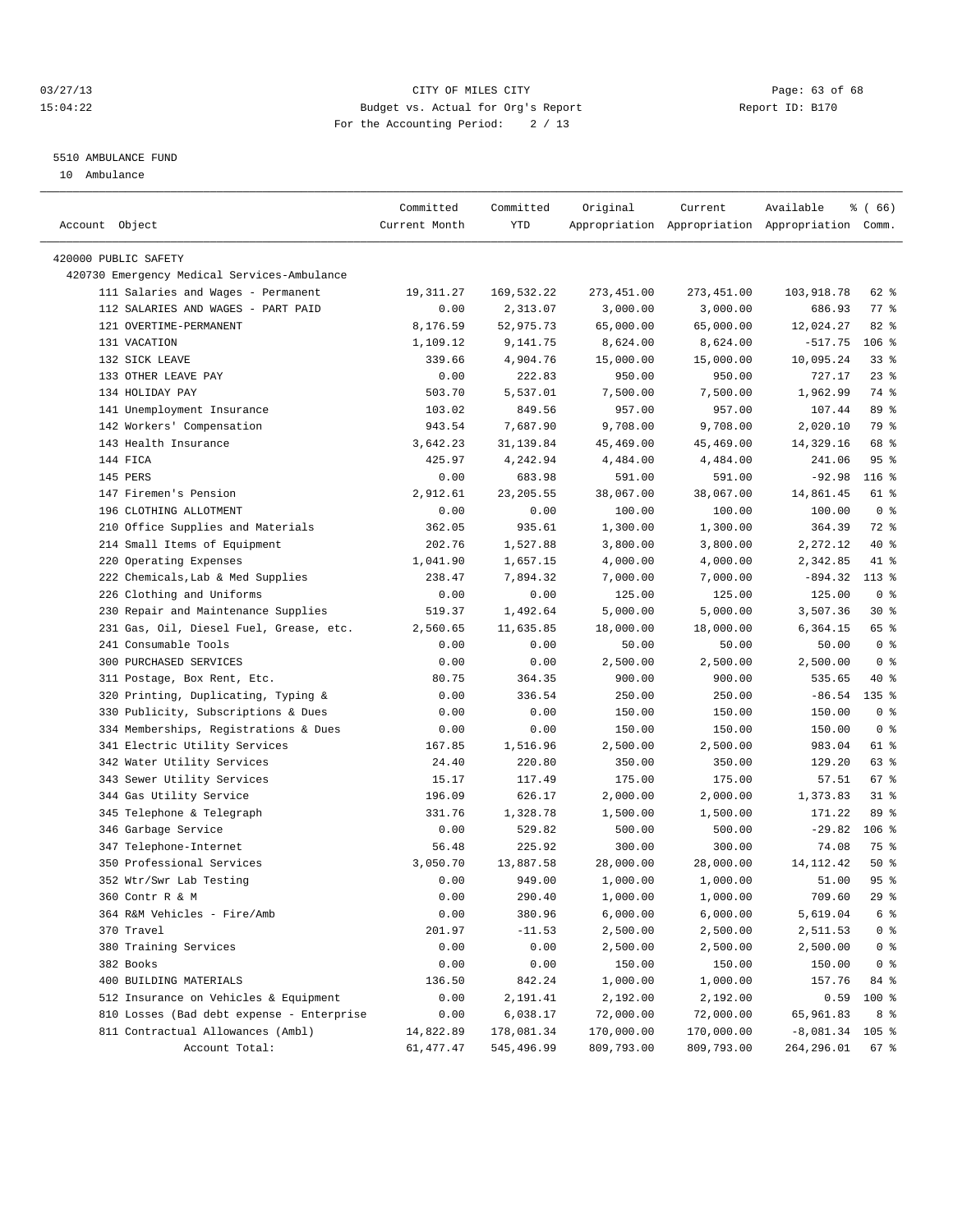#### 03/27/13 Page: 64 of 68 15:04:22 Budget vs. Actual for Org's Report Report ID: B170 For the Accounting Period: 2 / 13

#### 5510 AMBULANCE FUND

10 Ambulance

| Account Object                           | Committed<br>Current Month | Committed<br><b>YTD</b> | Original   | Current    | Available<br>Appropriation Appropriation Appropriation | % (66)<br>Comm. |  |
|------------------------------------------|----------------------------|-------------------------|------------|------------|--------------------------------------------------------|-----------------|--|
| Account Group Total:                     | 61, 477. 47                | 545,496.99              | 809,793.00 | 809,793.00 | 264,296.01                                             | 67 %            |  |
| 490000 DEBT SERVICE                      |                            |                         |            |            |                                                        |                 |  |
| 490500 Other Debt Service Payments       |                            |                         |            |            |                                                        |                 |  |
| 602 Prpl-Ambulance                       | 0.00                       | 24,831.00               | 24,831.00  | 24,831.00  | 0.00                                                   | $100*$          |  |
| 629 Interest-Ambulance                   | 0.00                       | 1,365.61                | 1,366.00   | 1,366.00   | 0.39                                                   | $100*$          |  |
| Account Total:                           | 0.00                       | 26,196.61               | 26,197.00  | 26,197.00  | 0.39                                                   | 100 %           |  |
| Account Group Total:                     | 0.00                       | 26,196.61               | 26,197.00  | 26,197.00  |                                                        | $0.39$ 100 %    |  |
| 510000 MISCELLANEOUS                     |                            |                         |            |            |                                                        |                 |  |
| 510330 Comprehensive Liability Insurance |                            |                         |            |            |                                                        |                 |  |
| 513 Liability                            | 0.00                       | 12,378.45               | 12,378.00  | 12,378.00  | $-0.45$                                                | $100*$          |  |
| Account Total:                           | 0.00                       | 12,378.45               | 12,378.00  | 12,378.00  |                                                        | $-0.45$ 100 %   |  |
| Account Group Total:                     | 0.00                       | 12,378.45               | 12,378.00  | 12,378.00  |                                                        | $-0.45$ 100 %   |  |
| 520000 OTHER FINANCING USES              |                            |                         |            |            |                                                        |                 |  |
| 521000 Interfund Operating Transfers Out |                            |                         |            |            |                                                        |                 |  |
| 820 Transfers to Other Funds             | 2,047.83                   | 26, 382.64              | 34,574.00  | 34,574.00  | 8,191.36                                               | 76 %            |  |
| Account Total:                           | 2,047.83                   | 26, 382.64              | 34,574.00  | 34,574.00  | 8,191.36                                               | 76 %            |  |
| Account Group Total:                     | 2,047.83                   | 26, 382.64              | 34,574.00  | 34,574.00  | 8,191.36                                               | 76 %            |  |
| Organization Total:                      | 63,525.30                  | 610, 454.69             | 882,942.00 | 882,942.00 | 272, 487.31                                            | 69 %            |  |
|                                          |                            |                         |            |            |                                                        |                 |  |
| Fund Total:                              | 63,525.30                  | 610, 454.69             | 882,942.00 | 882,942.00 | 272, 487.31 69 %                                       |                 |  |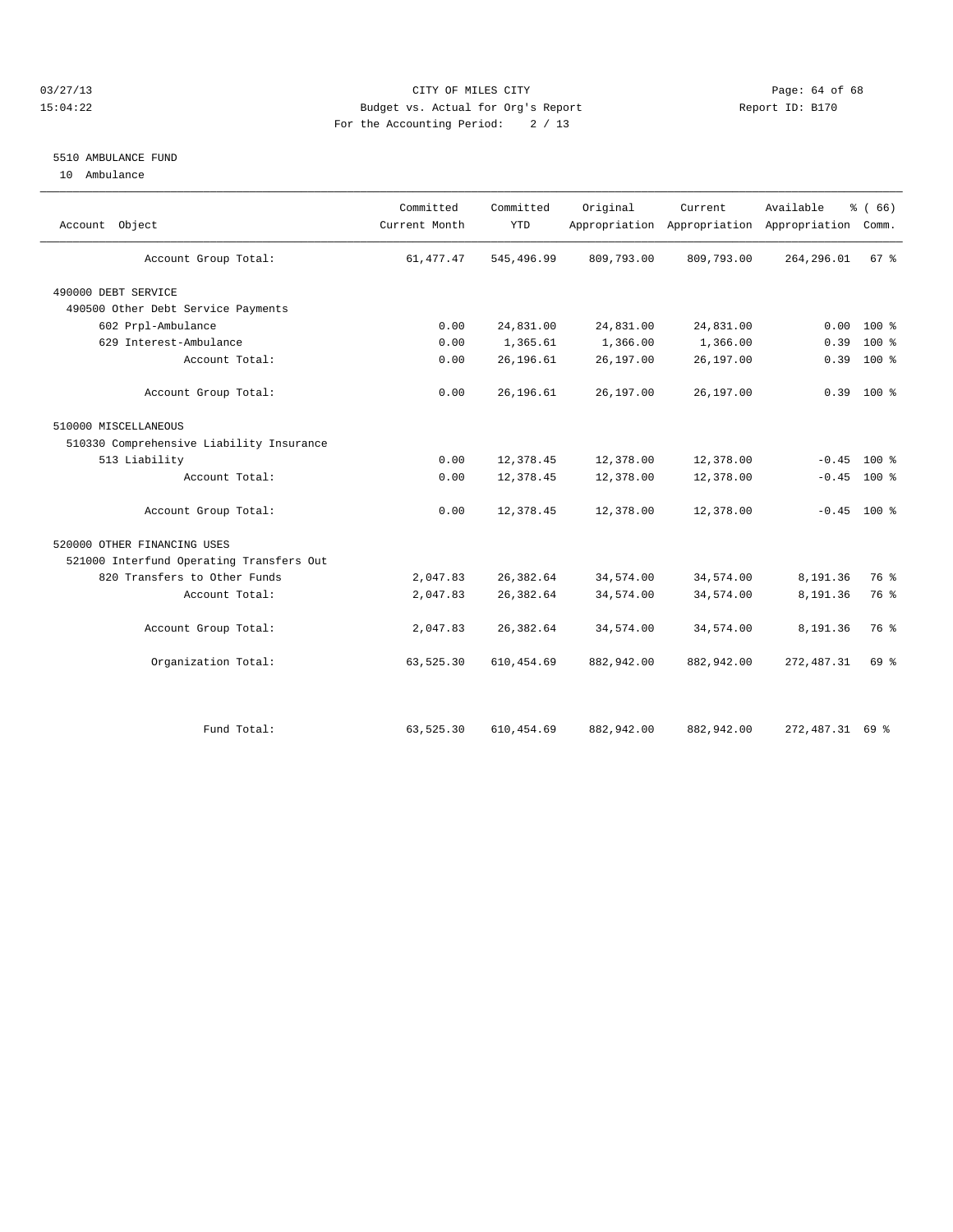#### 03/27/13 Page: 65 of 68 15:04:22 Budget vs. Actual for Org's Report Report ID: B170 For the Accounting Period: 2 / 13

————————————————————————————————————————————————————————————————————————————————————————————————————————————————————————————————————

#### 5610 AIRPORT OPERATING

87 Airport

| Account Object                                    | Committed<br>Current Month | Committed<br>YTD | Original   | Current    | Available<br>Appropriation Appropriation Appropriation Comm. | ៖ ( 66)        |
|---------------------------------------------------|----------------------------|------------------|------------|------------|--------------------------------------------------------------|----------------|
|                                                   |                            |                  |            |            |                                                              |                |
| 430000 Public Works                               |                            |                  |            |            |                                                              |                |
| 430300 Airport (87)                               |                            |                  |            |            |                                                              |                |
| 111 Salaries and Wages - Permanent                | 4,680.84                   | 41,195.31        | 81,458.00  | 81,458.00  | 40,262.69                                                    | $51$ %         |
| 121 OVERTIME-PERMANENT                            | 0.00                       | 18,139.84        | 3,611.00   | 3,611.00   | $-14,528.84$                                                 | $502$ %        |
| 131 VACATION                                      | 0.00                       | 2,281.15         | 0.00       | 0.00       | $-2, 281.15$                                                 | *** 응          |
| 132 SICK LEAVE                                    | 0.00                       | 456.23           | 0.00       | 0.00       | $-456.23$                                                    | $***$ $%$      |
| 133 OTHER LEAVE PAY                               | 0.00                       | 0.00             | 3,416.00   | 3,416.00   | 3,416.00                                                     | 0 <sup>8</sup> |
| 134 HOLIDAY PAY                                   | 0.00                       | 576.60           | 0.00       | 0.00       | $-576.60$                                                    | $***$ $-$      |
| 141 Unemployment Insurance                        | 16.39                      | 219.84           | 310.00     | 310.00     | 90.16                                                        | 71 %           |
| 142 Workers' Compensation                         | 255.11                     | 3,068.03         | 4,823.00   | 4,823.00   | 1,754.97                                                     | 64 %           |
| 143 Health Insurance                              | 604.50                     | 6,648.48         | 14,504.00  | 14,504.00  | 7,855.52                                                     | 46 %           |
| 144 FICA                                          | 358.10                     | 4,804.20         | 6,769.00   | 6,769.00   | 1,964.80                                                     | 71 %           |
| 145 PERS                                          | 233.36                     | 4,013.58         | 6, 256.00  | 6,256.00   | 2,242.42                                                     | 64 %           |
| 196 CLOTHING ALLOTMENT                            | 0.00                       | 150.00           | 300.00     | 300.00     | 150.00                                                       | $50*$          |
| 210 Office Supplies and Materials                 | 22.88                      | 446.40           | 700.00     | 700.00     | 253.60                                                       | 64 %           |
| 214 Small Items of Equipment                      | 0.00                       | 314.95           | 3,500.00   | 3,500.00   | 3,185.05                                                     | 9 <sup>8</sup> |
| 220 Operating Expenses                            | 3,475.52                   | 15,013.42        | 3,000.00   | 3,000.00   | $-12,013.42$                                                 | $500$ %        |
| 230 Repair and Maintenance Supplies               | 537.98                     | 11,160.97        | 13,000.00  | 13,000.00  | 1,839.03                                                     | 86 %           |
| 231 Gas, Oil, Diesel Fuel, Grease, etc.           | 2,190.51                   | 5,342.15         | 6,000.00   | 6,000.00   | 657.85                                                       | 89 %           |
| 237 Aviation Fuel                                 | 81, 343.62                 | 523, 216.62      | 300,000.00 | 300,000.00 | $-223, 216.62$                                               | $174$ $%$      |
| 239 Tires, Tubes Etc.                             | 0.00                       | 374.00           | 0.00       | 0.00       | $-374.00$                                                    | $***$ $-$      |
| 250 Supplies for Resale                           | 0.00                       | 0.00             | 1,000.00   | 1,000.00   | 1,000.00                                                     | 0 <sup>8</sup> |
| 311 Postage, Box Rent, Etc.                       | 0.00                       | 52.75            | 250.00     | 250.00     | 197.25                                                       | $21$ %         |
| 319 Other Communication and Transportation        | 110.22                     | 221.30           | 250.00     | 250.00     | 28.70                                                        | 89 %           |
| 330 Publicity, Subscriptions & Dues               | 0.00                       | 0.00             | 100.00     | 100.00     | 100.00                                                       | 0 <sup>8</sup> |
| 334 Memberships, Registrations & Dues             | 0.00                       | 0.00             | 1,250.00   | 1,250.00   | 1,250.00                                                     | 0 <sup>8</sup> |
| 341 Electric Utility Services                     | 788.06                     | 6,690.37         | 9,000.00   | 9,000.00   | 2,309.63                                                     | 74 %           |
| 344 Gas Utility Service                           | 680.92                     | 2,558.69         | 5,000.00   | 5,000.00   | 2,441.31                                                     | $51$ %         |
| 345 Telephone & Telegraph                         | 374.48                     | 2,128.12         | 2,500.00   | 2,500.00   | 371.88                                                       | 85%            |
| 347 Telephone-Internet                            | 112.80                     | 299.08           | 450.00     | 450.00     | 150.92                                                       | 66 %           |
| 350 Professional Services                         | 418.70                     | 2,164.95         | 5,000.00   | 5,000.00   | 2,835.05                                                     | $43$ $%$       |
| 360 Contr R & M                                   | 1,521.46                   | 2,344.56         | 3,000.00   | 3,000.00   | 655.44                                                       | 78 %           |
| 363 R&M Vehicles/Equip/Labor-PW                   | 0.00                       | 94.73            | 1,000.00   | 1,000.00   | 905.27                                                       | 9 <sub>8</sub> |
| 367 Plumbing, Heating, Electrical                 | 0.00                       | 434.13           | 2,500.00   | 2,500.00   | 2,065.87                                                     | $17*$          |
| 370 Travel                                        | 0.00                       | 0.00             | 500.00     | 500.00     | 500.00                                                       | 0 <sup>8</sup> |
| 380 Training Services                             | 0.00                       | 0.00             | 200.00     | 200.00     | 200.00                                                       | 0 <sup>8</sup> |
| 511 Insurance on Buildings                        | 0.00                       | 3,319.49         | 3,320.00   | 3,320.00   | 0.51                                                         | $100$ %        |
| 512 Insurance on Vehicles & Equipment             | 0.00                       | 1,908.07         | 1,909.00   | 1,909.00   | 0.93                                                         | 100 %          |
| 940 Machinery & Equipment                         | 0.00                       | 0.00             | 10,000.00  | 10,000.00  | 10,000.00                                                    | 0 <sup>8</sup> |
| Account Total:                                    | 97,725.45                  | 659,638.01       | 494,876.00 | 494,876.00 | $-164, 762.01$ 133 %                                         |                |
| 430376 FAA Grant                                  |                            |                  |            |            |                                                              |                |
| 933 2010 State Aero Grant Match                   | 0.00                       | 0.00             | 5,000.00   | 5,000.00   | 5,000.00                                                     | 0 %            |
| 937 2010 FAA Match                                | 0.00                       | 0.00             | 15,000.00  | 15,000.00  | 15,000.00                                                    | $0$ %          |
| 938 2010 FAA Grant                                | 0.00                       | 3,767.18         | 180,000.00 | 180,000.00 | 176, 232.82                                                  | 2 <sub>8</sub> |
| Account Total:                                    | 0.00                       | 3,767.18         | 200,000.00 | 200,000.00 | 196, 232.82                                                  | 2 <sup>8</sup> |
|                                                   |                            |                  |            |            |                                                              |                |
| 430730 Source of Supply<br>400 BUILDING MATERIALS | $-40.18$                   | 0.00             | 0.00       | 0.00       | 0.00                                                         |                |
|                                                   |                            |                  |            |            |                                                              | 0 %            |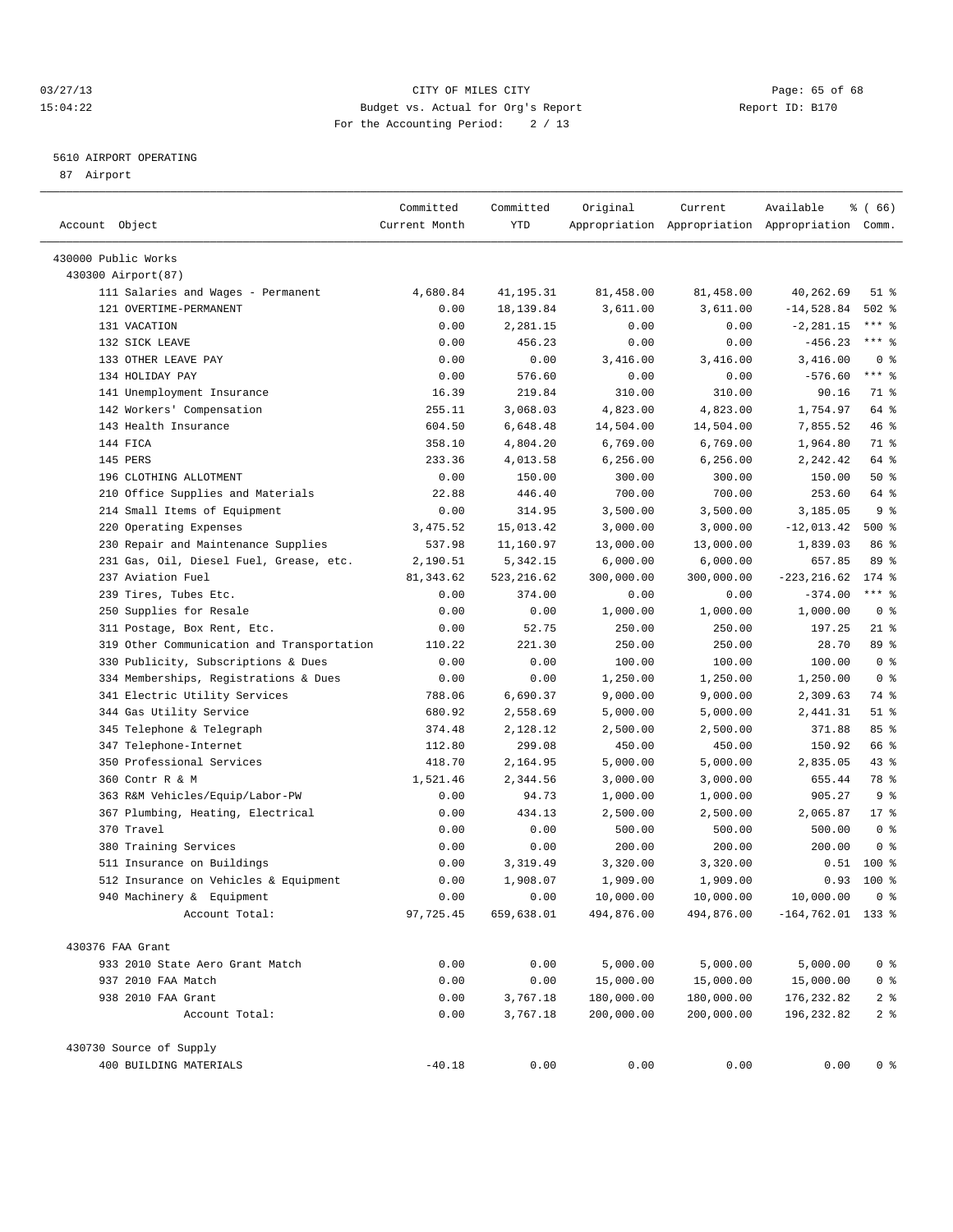#### 03/27/13 Page: 66 of 68 15:04:23 Budget vs. Actual for Org's Report Report ID: B170 For the Accounting Period: 2 / 13

#### 5610 AIRPORT OPERATING

87 Airport

|                                          | Committed     | Committed  | Original   | Current    | Available                                 | % (66)                  |  |
|------------------------------------------|---------------|------------|------------|------------|-------------------------------------------|-------------------------|--|
| Object<br>Account                        | Current Month | <b>YTD</b> |            |            | Appropriation Appropriation Appropriation | Comm.                   |  |
| Account Total:                           | $-40.18$      | 0.00       | 0.00       | 0.00       | 0.00                                      | 0 <sup>8</sup>          |  |
| Account Group Total:                     | 97,685.27     | 663,405.19 | 694,876.00 | 694,876.00 | 31,470.81                                 | 95 <sup>8</sup>         |  |
| 490000 DEBT SERVICE                      |               |            |            |            |                                           |                         |  |
| 490500 Other Debt Service Payments       |               |            |            |            |                                           |                         |  |
| 641 Principal - Aeronautics Loan 08      | 4,921.00      | 4,921.00   | 4,921.00   | 4,921.00   | 0.00                                      | $100*$                  |  |
| 642 Interest - Aeronautics Loan 08       | 1,070.32      | 1,070.32   | 1,249.00   | 1,249.00   | 178.68                                    | 86 %                    |  |
| Account Total:                           | 5,991.32      | 5,991.32   | 6, 170.00  | 6, 170.00  | 178.68                                    | 97%                     |  |
| Account Group Total:                     | 5,991.32      | 5,991.32   | 6,170.00   | 6,170.00   | 178.68                                    | 97.8                    |  |
| 510000 MISCELLANEOUS                     |               |            |            |            |                                           |                         |  |
| 510330 Comprehensive Liability Insurance |               |            |            |            |                                           |                         |  |
| 513 Liability                            | 0.00          | 0.00       | 5,800.00   | 5,800.00   | 5,800.00                                  | 0 <sup>8</sup>          |  |
| Account Total:                           | 0.00          | 0.00       | 5,800.00   | 5,800.00   | 5,800.00                                  | 0 <sup>8</sup>          |  |
| Account Group Total:                     | 0.00          | 0.00       | 5,800.00   | 5,800.00   | 5,800.00                                  | $0 \text{ }$ $\text{*}$ |  |
| 520000 OTHER FINANCING USES              |               |            |            |            |                                           |                         |  |
| 521000 Interfund Operating Transfers Out |               |            |            |            |                                           |                         |  |
| 820 Transfers to Other Funds             | 1,246.75      | 9,974.00   | 14,961.00  | 14,961.00  | 4,987.00                                  | 67 <sup>8</sup>         |  |
| Account Total:                           | 1,246.75      | 9,974.00   | 14,961.00  | 14,961.00  | 4,987.00                                  | 67 %                    |  |
| Account Group Total:                     | 1,246.75      | 9,974.00   | 14,961.00  | 14,961.00  | 4,987.00                                  | $67*$                   |  |
| Organization Total:                      | 104,923.34    | 679,370.51 | 721,807.00 | 721,807.00 | 42, 436.49                                | $94$ $%$                |  |
|                                          |               |            |            |            |                                           |                         |  |
| Fund Total:                              | 104,923.34    | 679,370.51 | 721,807.00 | 721,807.00 | 42, 436.49 94 %                           |                         |  |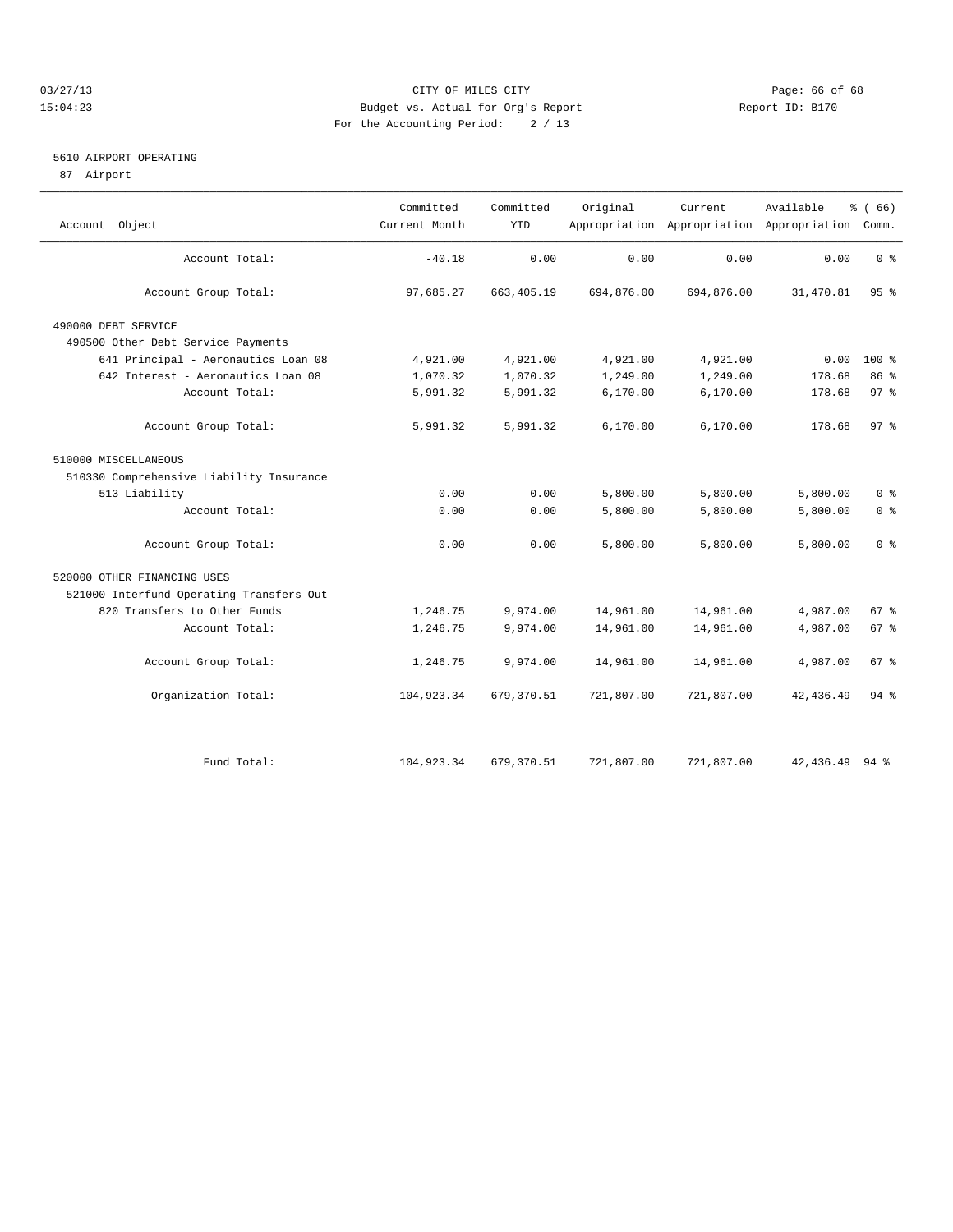#### 03/27/13 Page: 67 of 68 15:04:23 Budget vs. Actual for Org's Report Report ID: B170 For the Accounting Period: 2 / 13

#### 6040 PUBLIC WORKS

910 Public Works City Garage

| Account Object                           | Committed<br>Current Month | Committed<br><b>YTD</b> | Original   | Current    | Available<br>Appropriation Appropriation Appropriation Comm. | % (66)          |
|------------------------------------------|----------------------------|-------------------------|------------|------------|--------------------------------------------------------------|-----------------|
| 430000 Public Works                      |                            |                         |            |            |                                                              |                 |
| 430220 Operations                        |                            |                         |            |            |                                                              |                 |
| 111 Salaries and Wages - Permanent       | 5,881.70                   | 45,601.64               | 66,928.00  | 66,928.00  | 21,326.36                                                    | 68 %            |
| 121 OVERTIME-PERMANENT                   | 108.10                     | 751.45                  | 1,000.00   | 1,000.00   | 248.55                                                       | 75 %            |
| 131 VACATION                             | 146.37                     | 2,084.04                | 7,000.00   | 7,000.00   | 4,915.96                                                     | $30*$           |
| 132 SICK LEAVE                           | 24.97                      | 1,410.40                | 4,000.00   | 4,000.00   | 2,589.60                                                     | 35 <sup>8</sup> |
| 133 OTHER LEAVE PAY                      | 0.00                       | 0.00                    | 1,000.00   | 1,000.00   | 1,000.00                                                     | 0 <sup>8</sup>  |
| 134 HOLIDAY PAY                          | 0.00                       | 0.00                    | 3,000.00   | 3,000.00   | 3,000.00                                                     | 0 <sup>8</sup>  |
| 141 Unemployment Insurance               | 21.56                      | 175.47                  | 290.00     | 290.00     | 114.53                                                       | 61 %            |
| 142 Workers' Compensation                | 333.81                     | 2,719.37                | 4,520.00   | 4,520.00   | 1,800.63                                                     | 60 %            |
| 143 Health Insurance                     | 1,208.65                   | 9,669.24                | 14,721.00  | 14,721.00  | 5,051.76                                                     | 66 %            |
| 144 FICA                                 | 467.72                     | 3,807.34                | 6,344.00   | 6,344.00   | 2,536.66                                                     | 60 %            |
| 145 PERS                                 | 435.60                     | 3,524.26                | 5,863.00   | 5,863.00   | 2,338.74                                                     | 60 %            |
| 196 CLOTHING ALLOTMENT                   | 0.00                       | 300.00                  | 300.00     | 300.00     | 0.00                                                         | 100 %           |
| Office Supplies and Materials<br>210     | 0.00                       | 41.94                   | 500.00     | 500.00     | 458.06                                                       | 8 %             |
| 214 Small Items of Equipment             | 0.00                       | 2,436.44                | 0.00       | 0.00       | $-2,436.44$                                                  | $***$ $-$       |
| 220 Operating Expenses                   | 41.24                      | 1,510.25                | 1,800.00   | 1,800.00   | 289.75                                                       | 84 %            |
| 222 Chemicals, Lab & Med Supplies        | 0.00                       | 0.00                    | 150.00     | 150.00     | 150.00                                                       | 0 <sup>8</sup>  |
| 226 Clothing and Uniforms                | 0.00                       | 0.00                    | 450.00     | 450.00     | 450.00                                                       | 0 <sup>8</sup>  |
| Repair and Maintenance Supplies<br>230   | 0.00                       | 1,154.88                | 500.00     | 500.00     | $-654.88$                                                    | $231$ %         |
| 231 Gas, Oil, Diesel Fuel, Grease, etc.  | 0.00                       | 407.14                  | 1,500.00   | 1,500.00   | 1,092.86                                                     | $27$ %          |
| 241 Consumable Tools                     | 0.00                       | 39.95                   | 100.00     | 100.00     | 60.05                                                        | 40 %            |
| 341 Electric Utility Services            | 400.50                     | 3,164.27                | 5,000.00   | 5,000.00   | 1,835.73                                                     | 63 %            |
| 342 Water Utility Services               | 106.29                     | 869.27                  | 1,300.00   | 1,300.00   | 430.73                                                       | 67 %            |
| 343 Sewer Utility Services               | 60.43                      | 474.44                  | 750.00     | 750.00     | 275.56                                                       | 63 %            |
| 344 Gas Utility Service                  | 388.23                     | 802.80                  | 1,800.00   | 1,800.00   | 997.20                                                       | 45%             |
| 345 Telephone & Telegraph                | 82.96                      | 310.08                  | 750.00     | 750.00     | 439.92                                                       | 41 %            |
| 346 Garbage Service                      | 0.00                       | 142.24                  | 400.00     | 400.00     | 257.76                                                       | 36%             |
| 347 Telephone-Internet                   | 73.80                      | 142.20                  | 200.00     | 200.00     | 57.80                                                        | 71 %            |
| 350 Professional Services                | 0.00                       | 77.65                   | 0.00       | 0.00       | $-77.65$                                                     | $***$ $_{8}$    |
| 360 Contr R & M                          | 0.00                       | 990.00                  | 3,600.00   | 3,600.00   | 2,610.00                                                     | $28$ %          |
| 370 Travel                               | 0.00                       | 0.00                    | 200.00     | 200.00     | 200.00                                                       | 0 <sup>8</sup>  |
| 380 Training Services                    | 0.00                       | 75.00                   | 0.00       | 0.00       | $-75.00$                                                     | $***$ $%$       |
| 940 Machinery & Equipment                | 0.00                       | 10,197.00               | 15,000.00  | 15,000.00  | 4,803.00                                                     | 68 %            |
| Account Total:                           | 9,781.93                   | 92,878.76               | 148,966.00 | 148,966.00 | 56,087.24                                                    | 62 %            |
| Account Group Total:                     | 9,781.93                   | 92,878.76               | 148,966.00 | 148,966.00 | 56,087.24                                                    | 62 %            |
| 510000 MISCELLANEOUS                     |                            |                         |            |            |                                                              |                 |
| 510330 Comprehensive Liability Insurance |                            |                         |            |            |                                                              |                 |
| 513 Liability                            | 0.00                       | 1,561.13                | 1,561.00   | 1,561.00   |                                                              | $-0.13$ 100 %   |
| Account Total:                           | 0.00                       | 1,561.13                | 1,561.00   | 1,561.00   |                                                              | $-0.13$ 100 %   |
| Account Group Total:                     | 0.00                       | 1,561.13                | 1,561.00   | 1,561.00   |                                                              | $-0.13$ 100 %   |
| Organization Total:                      | 9,781.93                   | 94,439.89               | 150,527.00 | 150,527.00 | 56,087.11                                                    | 63 %            |